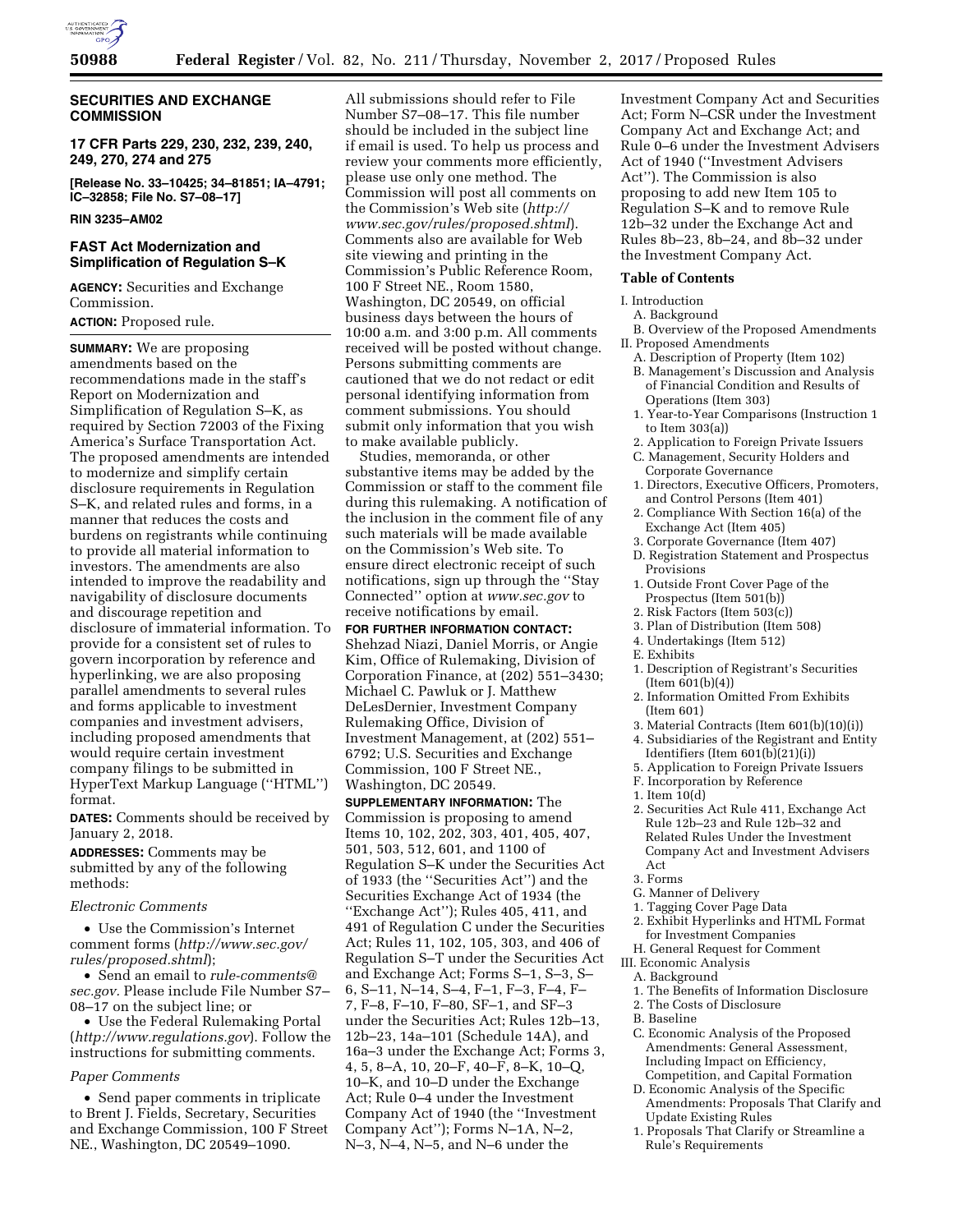- 2. Proposals To Update Rules To Account for Subsequent Developments
- E. Economic Analysis of the Specific Amendments: Proposals That Simplify the Disclosure Process or Eliminate Disclosures
- 1. Management's Discussion and Analysis of Financial Condition and Results of Operations (Item 303)
- 2. Information Omitted From Exhibits (Item 601): Item 601(a)(5), Item 601(a)(6), and Item 601(b)(10)(iv)
- F. Economic Analysis of the Specific Amendments: Proposals That Require More Disclosure or the Incorporation of New Technology
- 1. Description of Registrant's Securities (Item 601(b)(4))
- 2. Subsidiaries of the Registrant and Entity Identifiers (Item 601(b)(21))
- 3. Tagging Cover Page Data
- 4. Proposals for Additional Disclosure With Minimal Additional Costs to Registrants
- G. Economic Analysis of HTML and Hyperlinking Requirements of Forms Under the Investment Company Act
- IV. Paperwork Reduction Act
	- A. Background
	- B. Summary of the Proposed Amendments' Impact on Collection of Information
	- 1. Proposed Amendments Expected To Decrease Burdens
	- 2. Proposed Amendments Expected To Increase Burdens
	- 3. Proposed Amendments Not Expected to Meaningfully Affect Burdens
	- C. Burden and Cost Estimates to the Proposed Amendments
	- 1. Form 10–K and Form 10–Q; Schedule 14A and Schedule 14C
	- 2. Form S–1, Form S–3, Form S–4, Form F–3, Form F–4, Form SF–1, Form SF–3, Form 10, and Form 20–F
	- 3. Form 8–A, Form 10–D, Form 40–F, Form F–7, Form F–8, Form F–10, and Form F–80
	- 4. Form S–6, Form N–1A, Form N–2, Form N–3, Form N–4, Form N–5, Form N–6, Form N–14, and Form N–CSR
	- D. Request for Comment
- V. Small Business Regulatory Enforcement Fairness Act
- VI. Initial Regulatory Flexibility Act Analysis A. Reasons for, and Objectives of, the
	- Proposed Action
	- B. Legal Basis
	- C. Small Entities Subject to the Proposed Rules
	- D. Reporting, Recordkeeping, and Other Compliance Requirements
	- E. Duplicative, Overlapping, or Conflicting Federal Rules
	- F. Significant Alternatives
	- G. Request for Comment
- VII. Statutory Authority and Text of Proposed Rule and Form Amendments

### **I. Introduction**

*A. Background* 

We are proposing amendments to modernize and simplify certain disclosure requirements in Regulation S–K and related rules and forms to implement Section 72003 of the Fixing

America's Surface Transportation Act (the ''FAST Act'').1 As required by Section 72003(c) of the FAST Act, the staff published its Report on Modernization and Simplification of Regulation S–K (the ''FAST Act Report'') on November 23, 2016.2 Consistent with Section 72003, the FAST Act Report provided ''specific and detailed recommendations on modernizing and simplifying the requirements in Regulation S–K in a manner that reduces the costs and burdens on companies while still providing all material information'' and ''[recommendations] on ways to improve the readability and navigability of disclosure and to discourage repetition and the disclosure of immaterial information.'' 3 Also consistent with Section 72003, the FAST Act Report reflected consultations with the Investor Advisory Committee (''IAC'') and the Advisory Committee on Small and Emerging Companies.

This release proposes amendments based on the recommendations in the FAST Act Report. The proposed amendments largely implement these recommendations, as required by Section 72003(d) of the FAST Act. However, in some cases, and as discussed in more detail below, we have chosen to alter or supplement the staff's previously recommended approach based on our consideration of the issues and the statutory mandate.4 This release reflects perspectives developed during the staff's broader review of the Commission's disclosure regime. As part of that effort, the staff requested public input on how the disclosure system could be improved,<sup>5</sup> and the Commission issued a concept release on the business and financial disclosure requirements in Regulation S-K (the ''Concept Release'').6

4The FAST Act Report presented recommendations for the Commission's consideration. The FAST Act Report also noted that many of the recommendations in the report were necessarily preliminary in nature and that ongoing outreach and study would be necessary in connection with any rulemaking to implement the recommendations. *See* FAST Act Report, *supra* note 2, at n.15.

5Comment letters related to this request are available at *[https://www.sec.gov/spotlight/](https://www.sec.gov/spotlight/disclosure-effectiveness.shtml)  [disclosure-effectiveness.shtml.](https://www.sec.gov/spotlight/disclosure-effectiveness.shtml)* We refer to these letters throughout as ''Disclosure Effectiveness'' **letters** 

6*See Business and Financial Disclosure Required by Regulation S–K,* Release No. 33–10064 (Apr. 13, 2016) [81 FR 23916 (Apr. 22, 2016)].

In developing the proposed amendments, we considered the comment letters we received on the Concept Release; 7 the prior staff study of Regulation S–K (the ''S–K Study'') mandated by the Jumpstart Our Business Startups Act (the ''JOBS Act''); 8 the Commission's request for comment on the requirements relating to management, security holders, and corporate governance matters in Subpart 400 of Regulation S-K (the ''Regulation S-K Subpart 400 Release''); 9 and the FAST Act Report.10 Throughout this release, we discuss these comments as further context for the proposed amendments.11 The proposed amendments also reflect the Commission's experience with Regulation S-K arising from the Division of Corporation Finance's disclosure review program.

In this release, we focus on amendments to implement Section 72003(d) of the FAST Act. Accordingly, we are not at this time proposing amendments that extend substantially

8Public Law No. 112–106, Sec. 108, 126 Stat. 306 (2012). *See also* Rule 12b–2 under the Exchange Act [17 CFR 240.12b–2] and Rule 405 under the Securities Act [17 CFR 230.405]. Section 108 of the JOBS Act required the Commission to comprehensively evaluate its disclosure requirements to determine how they could be updated to modernize and simplify the registration process and reduce the costs and other burdens associated with these requirements for emerging growth companies (''EGCs''). The resulting recommendations are in the staff's Report on Review of Disclosure Requirements in Regulation S–K, *available at [https://www.sec.gov/news/](https://www.sec.gov/news/studies/2013/reg-sk-disclosure-requirements-review.pdf)  [studies/2013/reg-sk-disclosure-requirements](https://www.sec.gov/news/studies/2013/reg-sk-disclosure-requirements-review.pdf)[review.pdf.](https://www.sec.gov/news/studies/2013/reg-sk-disclosure-requirements-review.pdf)* 

In connection with the S–K Study, we received public comments on regulatory initiatives to be undertaken in response to the JOBS Act. *See Comments on SEC Regulatory Initiatives Under the JOBS Act: Title I—Review of Regulation S–K, available at [http://www.sec.gov/comments/jobs](http://www.sec.gov/comments/jobs-title-i/reviewreg-sk/reviewreg-sk.shtml)[title-i/reviewreg-sk/reviewreg-sk.shtml.](http://www.sec.gov/comments/jobs-title-i/reviewreg-sk/reviewreg-sk.shtml)* 

9*Request for Comment on Subpart 400 of Regulation S–K Disclosure Requirements Relating to Management, Certain Security Holders and Corporate Governance Matters,* Release No. 33– 10198 (Aug. 25, 2016) [81 FR 59927 (Aug. 31, 2016)]. Comment letters related to this request are available at *[https://www.sec.gov/comments/s7-18-](https://www.sec.gov/comments/s7-18-16/s71816.htm) [16/s71816.htm.](https://www.sec.gov/comments/s7-18-16/s71816.htm)* We refer to these letters throughout as ''Subpart 400'' letters.

10Comment letters related to the FAST Act Report are available at *[https://www.sec.gov/](https://www.sec.gov/comments/fast/fast.htm)  [comments/fast/fast.htm.](https://www.sec.gov/comments/fast/fast.htm)* 

After the FAST Act Report was published, the staff updated the IAC on the recommendations included in the report at its December 8, 2016 meeting. *See Minutes of the IAC Meeting on December 8, 2016* available at *[https://www.sec.gov/](https://www.sec.gov/spotlight/investor-advisory-committee-2012/iac120816-minutes.htm)  [spotlight/investor-advisory-committee-2012/](https://www.sec.gov/spotlight/investor-advisory-committee-2012/iac120816-minutes.htm)  [iac120816-minutes.htm.](https://www.sec.gov/spotlight/investor-advisory-committee-2012/iac120816-minutes.htm)* The staff did not discuss with the IAC or the ACSEC potential modifications to those recommendations as reflected in this release.

11Unless otherwise indicated, comment letters cited in this release are to the Concept Release.

<sup>1</sup>Public Law No. 114–94, Sec. 72003, 129 Stat. 1312 (2015).

<sup>2</sup>*Report on Modernization and Simplification of Regulation S–K* (Nov. 23, 2016), *available at [https://](https://www.sec.gov/reportspubs/sec-fast-act-report-2016.pdf) [www.sec.gov/reportspubs/sec-fast-act-report-](https://www.sec.gov/reportspubs/sec-fast-act-report-2016.pdf)[2016.pdf.](https://www.sec.gov/reportspubs/sec-fast-act-report-2016.pdf)* 

<sup>3</sup>*See* FAST Act § 72003(c).

<sup>7</sup>Comment letters related to this request are available at *[https://www.sec.gov/comments/s7-06-](https://www.sec.gov/comments/s7-06-16/s70616.htm) [16/s70616.htm.](https://www.sec.gov/comments/s7-06-16/s70616.htm)*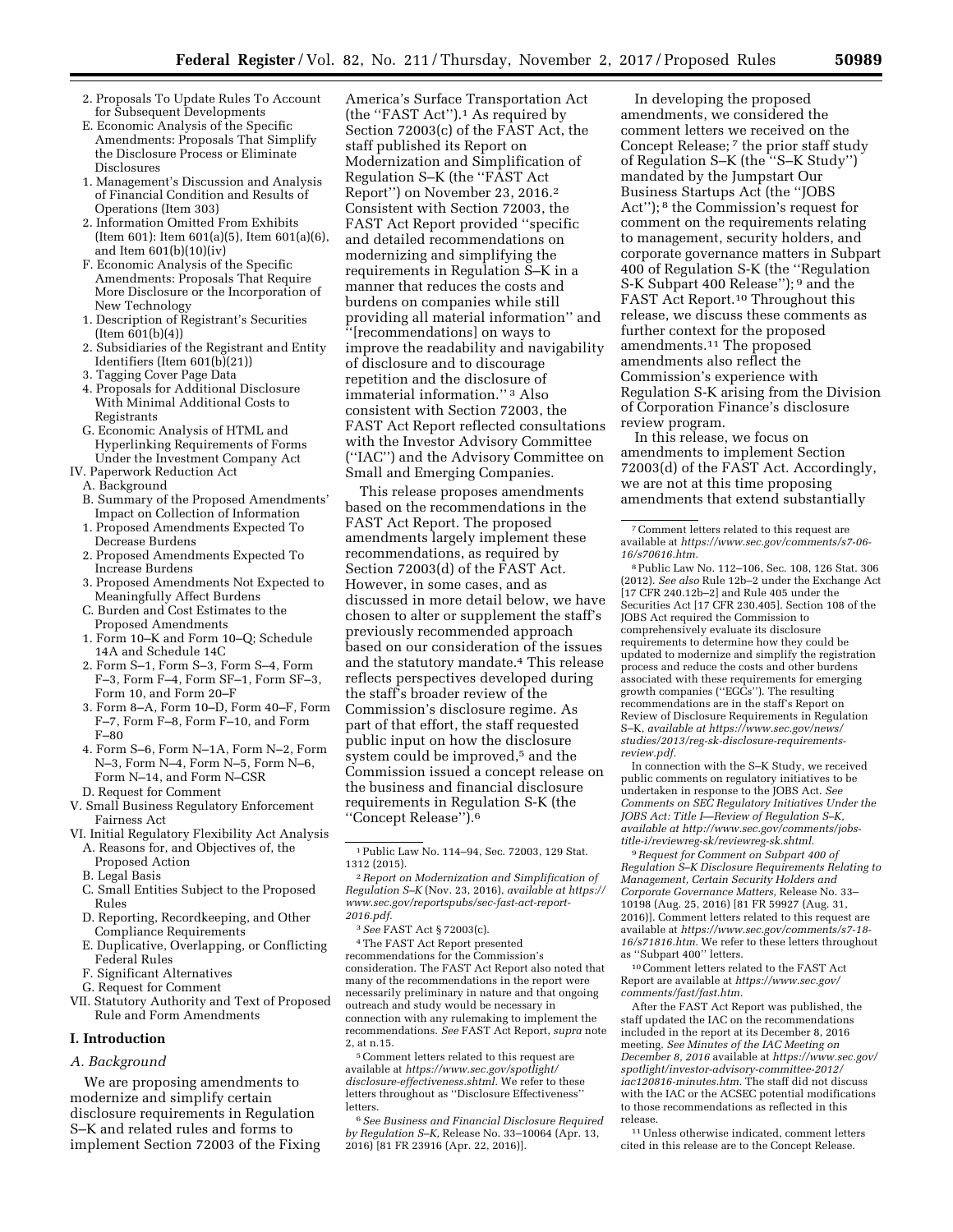beyond the staff's recommendations in the FAST Act Report.12 We are continuing to consider potential additional changes to our disclosure regime in connection with recent proposing releases and requests for comment.13 In addition, we are proposing parallel amendments to several rules and forms applicable to investment companies and investment advisers to provide for a consistent set of rules governing incorporation by reference and hyperlinking, including proposed amendments that would require certain investment company filings to be submitted in HTML format.14

#### *B. Overview of the Proposed Amendments*

We are proposing amendments to several individual rules that would update, streamline, or otherwise improve our well-established and robust disclosure framework. These include proposed changes to:

• Description of Property (Item 102);

13*See Request for Comment on Possible Changes to Industry Guide 3 (Statistical Disclosure by Bank Holding Companies),* Release No. 33–10321 (Mar. 1, 2017) [82 FR 12757 (Mar. 7, 2017)]; Concept Release, *supra* note 6; Regulation S–K Subpart 400 Release, *supra* note 9; *Disclosure Update and Simplification,* Release No. 33–10110 (Jul. 13, 2016) [81 FR 51607 (Aug. 4, 2016)] (the ''Disclosure Update and Simplification Proposing Release''); *Amendments to Smaller Reporting Company Definition,* Release No. 33–10107 (Jun. 27, 2016) [81 FR 43130 (Jul. 1, 2016)]; and *Modernization of Property Disclosures for Mining Registrants,* Release No. 33–10098 (Jun. 16, 2016) [81 FR 41651 (Jun. 27, 2016)] (the ''Modernization for Mining Registrants Proposing Release'').

14The Commission has adopted requirements for exhibit hyperlinks and HTML format for operating companies. *See Exhibit Hyperlinks and HTML Format,* Release No. 33–10322 (Mar. 1, 2017) [82 FR 14130 (Mar. 17, 2017)] (''Exhibit Hyperlinks Adopting Release'') (adopting amendments to require registrants to hyperlink to each exhibit listed in the exhibit index and, to enable the inclusion of hyperlinks, requiring registrants to submit all such filings in HTML format). Nonaccelerated filers and smaller reporting companies (''SRCs'') may continue to file in American Standard Code for Information Interchange (''ASCII'') until September 1, 2018 and are therefore not required to include exhibit hyperlinks until that date.

• Management's Discussion and Analysis (Item 303);

• Directors, Executive Officers, Promoters, and Control Persons (Item 401);

• Compliance with Section 16(a) of the Exchange Act 15 (Item 405);

• Outside Front Cover Page of the Prospectus (Item 501(b)); 16

• Risk Factors (Item 503(c));

• Plan of Distribution (Item 508); <sup>17</sup>

• Material Contracts (Item 601(b)(10)); and

• Various rules related to incorporation by reference.

Other proposed amendments would update some of our rules to account for developments since their adoption or last amendment. These include proposed changes to Corporate Governance (Item 407), Outside Front Cover Page of the Prospectus (Item 501(b)(10)), and Undertakings (Item 512). Some of the proposed amendments would simplify disclosure or the disclosure process. These include proposed changes to Management's Discussion and Analysis (Item 303(a)) that would allow for flexibility in discussing historical periods and the addition of new subparagraphs to Exhibits (Item 601) to permit omission of portions of exhibits that do not contain material information.

Some of our proposed amendments would require additional disclosure or incorporation of new technology. These include proposed changes to:

• Outside Front Cover Page of the Prospectus (Item 501(b)(4));

• Description of Registrant's Securities (Item 601(b)(4));

• Subsidiaries of the Registrant (Item 601(b)(21)(i)); and

• Various regulations and forms to require all of the information on the cover pages of some Exchange Act forms to be tagged in Inline XBRL format.

We discuss the proposed amendments generally in the order that each Item appears in Regulation S–K; however, we have consolidated the discussion of the rules and item requirements related to incorporation by reference. We have also consolidated our discussion of rules requiring the incorporation of new technology.

# **II. Proposed Amendments**

#### *A. Description of Property (Item 102)*

Item 102 requires disclosure of the location and general character of the principal plants, mines, and other

materially important physical properties of the registrant and its subsidiaries.18 Instruction 1 to Item 102 states that registrants must disclose such information as reasonably will inform investors as to the suitability, adequacy, productive capacity, and extent of utilization of the facilities by the registrant.19 Instruction 2 provides that, in determining whether properties are material to an understanding of the registrant's business taken as a whole, registrants should take into account both quantitative and qualitative factors.20

Currently, Item 102 specifies disclosure of ''principal'' plants, mines, and other ''materially important'' physical properties. The staff has observed, however, that the item may elicit disclosure that is not material.21 For example, some registrants—such as those in the services or information technology industry—may not have material physical properties, and accordingly, these registrants tend to disclose information about their corporate headquarters, office space, and other facilities in response to this item. To address this concern, in the FAST Act Report, the staff recommended that the Commission consider revising Item 102 to require a description of property only to the extent that physical properties are material to the registrant's business.22

Similarly, several commenters stated that Item 102 is not relevant to all registrants or can result in immaterial disclosure.23 Two of these commenters

19 Detailed descriptions of the physical characteristics of individual properties or legal descriptions by metes and bounds are not required. *See* Instruction 1 to Item 102 of Regulation S–K.

20 Disclosure specific to the mining, oil and gas, and real estate industries is outside the scope of this release. Instructions 3, 5, and 7 apply to the mining industry. The Commission has separately proposed revisions to the property disclosure requirements for mining registrants. *See Modernization for Mining Registrants Proposing Release, supra* note 13. Instructions 4, 6, and 8 apply to the oil and gas industry. The Commission considered disclosure specific to the oil and gas industry in 2008. *See Modernization of Oil and Gas Reporting,* Release No. 33–8995 (Dec. 31, 2008) [74 FR 2158 (Jan. 14, 2009)]. Instruction 9 applies to the real estate industry.

21*See* FAST Act Report, *supra* note 2, at Recommendation B.1. *See also* Concept Release, *supra* note 6, at Section IV.A.6.b and SEC Staff's *Report of the Task Force on Disclosure Simplification* (Mar. 5, 1996) *available at [https://](https://www.sec.gov/news/studies/smpl.htm)*

*[www.sec.gov/news/studies/smpl.htm.](https://www.sec.gov/news/studies/smpl.htm)*  22FAST Act Report, *supra* note 2, at

23*See, e.g.,* Letters from Ernst & Young (Sept. 11, 2012) [S–K Study letter] (''Ernst & Young 1''); U.S. Chamber of Commerce (July 29, 2014) [Disclosure Effectiveness letter] (''Chamber 1''); Society of Corporate Secretaries and Governance Professionals (Sept.10, 2014) [Disclosure Effectiveness letter] (''Society of Corporate Secretaries''); Shearman &

<sup>12</sup>As discussed in relevant sections below, some of the proposed amendments in this release would apply to Form 20–F or Form 40–F. Form 20–F is the combined registration statement and annual report form for foreign private issuers under the Exchange Act. It also sets forth disclosure requirements for registration statements filed by foreign private issuers under the Securities Act. Form 40–F is the registration statement and annual report used by eligible Canadian issuers under the Multijurisdictional Disclosure System. While Section 72003 of the FAST Act is focused on Regulation S–K, we are proposing to make corresponding changes to the disclosure requirements applicable to foreign private issuers where Forms 20–F and 40–F include provisions that are substantially similar to those found in Regulation S–K.

<sup>15</sup> 15 U.S.C. 78a *et seq.* 

<sup>16</sup>*See* proposed amendments to Item 501(b)(1), (b)(3) and  $(b)(4)$ .

<sup>17</sup>Our proposals would amend Rule 405 and Rule 491.

<sup>18</sup> Item 102 of Regulation S–K [17 CFR 229.102].

Recommendation B.1.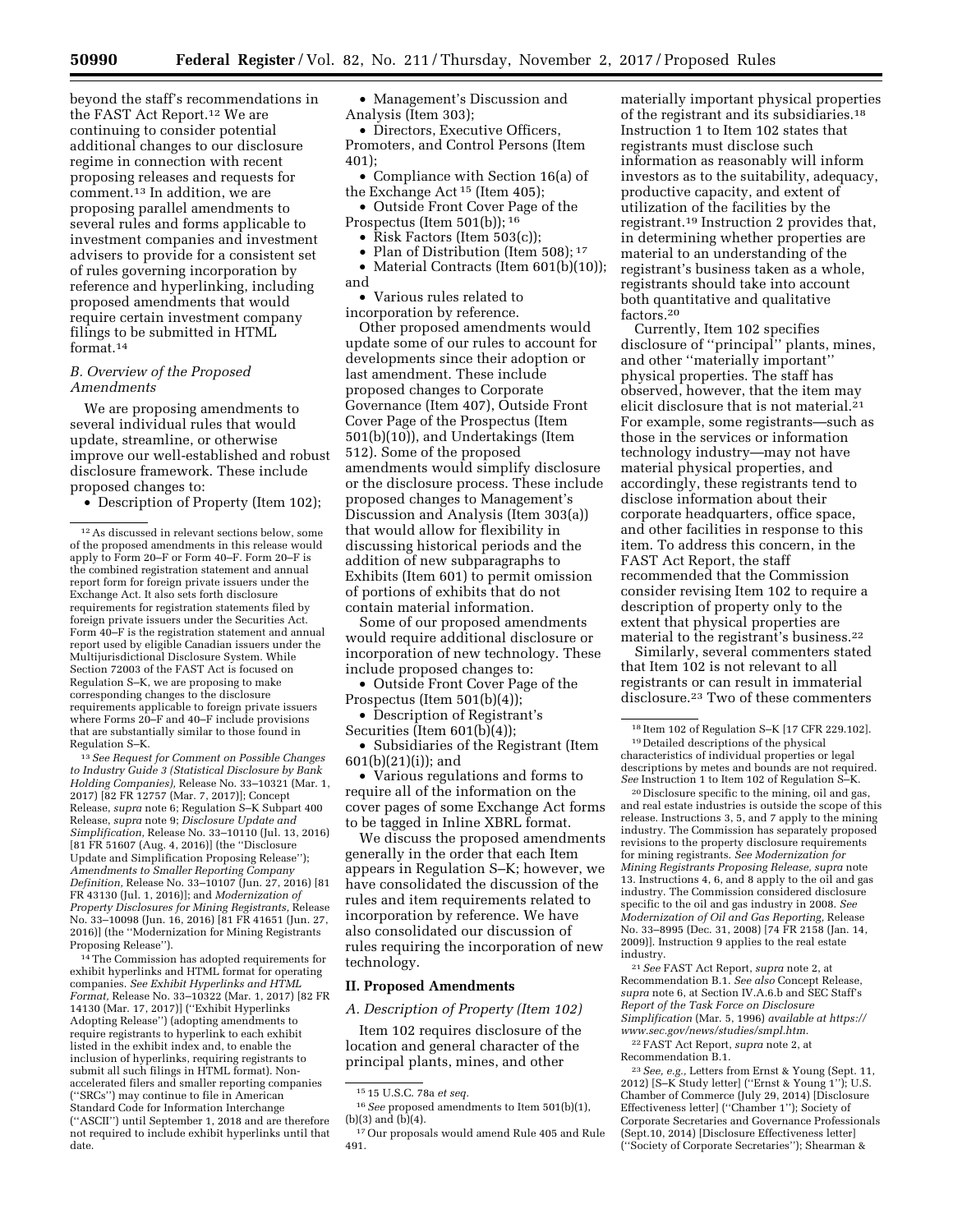noted that, if material to a registrant's business, Item 303, Management's Discussion and Analysis of Financial Condition and Results of Operations (''MD&A''),24 would require a discussion of the importance of a property or facility and, in these instances, Item 102 may result in duplicative disclosure.<sup>25</sup>

A number of commenters also supported revising Item 102 to be more principles-based or require disclosure only when property is material.26 One of these commenters asserted that the lack of a materiality overlay in Instruction 2 to Item 102 results in immaterial disclosure.27 Another commenter noted different triggers for disclosure in Item 102, such as the item's reference to ''materially important'' physical properties and ''major'' encumbrance.28 This commenter suggested harmonizing these and similarly varied formulations to lessen ambiguity in their application.29

A few commenters, however, suggested retaining this item in its current form,30 with one commenter noting the importance of this disclosure for mining companies.31 Additionally,

24 17 CFR 229.303.

25*See* Letters from Chamber 1 and Society of Corporate Secretaries.

26*See, e.g.,* Letters from Allstate; National Association of Real Estate Investment Trusts (July 21, 2016); Fenwick; Davis Polk 1; FedEx Corporation (July 21, 2016) (''FedEx''); Chamber 2; and CGCIV (both the Chamber 2 and CGCIV letters recommended eliminating this disclosure requirement except to the extent property disclosure is material or is necessary to make other disclosures not misleading and stated that, if this disclosure requirement is retained, it should not be expanded and the Commission should clarify that for registrants who do not have material physical properties, disclosure about their corporate headquarters, office space, and other facilities is optional, not required).

27*See* Letter from Fenwick.

28*See* Letter from American Bar Association (Mar. 6, 2015) [Disclosure Effectiveness letter] (''ABA'').

29 *Id.* 

30*See, e.g.,* Letters from US SIF: The Forum for Sustainable and Responsible Investment (Sept., 18, 2014) [Disclosure Effectiveness letter] (''US SIF 1''); US SIF: The Forum for Sustainable and Responsible Investment (July 14, 2016) (''US SIF 2''); Elise J. Bean (July 6, 2016) (''E. Bean''); and CFA Institute (Oct. 6, 2016) (''CFA Institute'').

two commenters recommended expanding the item to include additional disclosure.32 One of these commenters recommended disclosure of risks resulting from the potential lack of availability and rising cost of properties.33 The other commenter recommended property disclosure specific to the manufacturing industry, including manufacturing locations that promote and retain jobs within the United States. This commenter stated that enhanced disclosures would inform investors about the benefits of manufacturing in the United States.34

Consistent with several commenters' suggestions and the staff's recommendation in the FAST Act report, we are proposing to revise Item 102 to emphasize materiality. While the FAST Act Report recommended amending Item 102 to require disclosure only to the extent physical properties are material to the registrant's business, our proposals would require this disclosure to the extent material to the registrant. Our proposal is intended to encompass properties that are material to the registrant, which would include those properties that are material to the registrant's business.35 We are also proposing to clarify that the disclosure required under Item 102 should focus on physical properties that are material to the registrant and may be provided on a collective basis, if appropriate.

As suggested by one commenter, we are also proposing to harmonize the various non-industry-specific triggers for disclosure in Item 102.36 For example, we are proposing to replace the references to ''major'' encumbrances and ''materially important'' physical properties in Item 102 with references to a materiality threshold. By using a consistent materiality threshold, we intend to facilitate application of the proposed amendments. In light of the particular significance of this disclosure for registrants in the mining, real estate, and oil and gas industries, we are not proposing to modify any of the instructions of Item 102 specific to those industries in this release.37

<sup>34</sup> See Letter from S. Percoco.<br><sup>34</sup> See Letter from Sen. Feinstein, et al.<br><sup>35</sup> We believe this approach is clearer and does not inadvertently omit disclosures that would be material to the registrant, but not its ongoing business, for example properties that had value that was material to the registrant but that were no<br>longer important to its operations.

<sup>36</sup> See Letter from ABA. <sup>37</sup> For example, Instruction 3 of Item 102 refers to ''major significance'' and is specific to the mining industry. The Modernization for Mining Registrants Proposing Release proposes to eliminate this instruction. *See supra* note 13.

In the FAST Act Report, the staff also recommended that the Commission consider combining the description of material physical properties with the description of business in Item 101(c) of Regulation S–K.38 A number of commenters on the Concept Release also recommended incorporating Item 102 into the broader description of business disclosure requirements in Item 101.39 Several of these commenters recommended revising Item 101 to require broad disclosure of a registrant's resources or assets, whether physical or otherwise, that are critical to a registrant's business.40 One of these commenters stated that the specific requirements of Item 102 are obsolete, but that a description of physical properties in Item 101 would remain relevant to certain types of registrants.41

We have considered the recommendations of the staff and commenters but are not proposing to combine Item 102 and Item 101. We believe that any effort to combine these items should follow a broader evaluation of how the disclosure should address material core assets, whether physical or otherwise, including material resources such as human capital or intellectual property. Such a broader inquiry was not included in the FAST Act Report and is therefore outside the scope of this release.

### Request for Comment

1. Should we revise Item 102 to clarify that a description of property is required only to the extent that physical properties are material to the registrant and may be provided on a collective basis, if appropriate, as proposed? Under what circumstances is the flexibility to provide property disclosure on a collective basis useful (*e.g.,* information about the percentage of material properties within and outside the United States)?

2. Should we harmonize nonindustry-specific disclosure thresholds by replacing them with a materiality threshold as proposed?

3. The S–K Study recommended that, for businesses that have material properties, disclosure requirements

40*See* Letters from Ernst & Young 3; Davis Polk 1; General Motors; and Financial Executives International.

41*See* Letter from Davis Polk 1.

Sterling LLP (Nov. 26, 2014) [Disclosure Effectiveness letter] (''Shearman 1'') (stating that disclosure of physical properties does not, in most cases, provide investors meaningful information, particularly for registrants not engaged in manufacturing); Allstate Insurance Company (July 1, 2016) (''Allstate''); Fenwick West LLP (Aug. 1, 2016) (''Fenwick''); U.S. Chamber of Commerce (July 20, 2016) (''Chamber 2''); Corporate Governance Coalition for Investor Value (July 20, 2016) (''CGCIV''); Securities Industry and Financial Markets Association (July 21, 2016) (''SIFMA''); Ernst & Young (July 21, 2016) (''Ernst &Young 3''); and Davis Polk & Wardwell LLP (July 22, 2016) (''Davis Polk 1'').

<sup>31</sup>*See* Letter from US SIF 2.

<sup>32</sup>*See* Letters from Stephen P. Percoco (July 24, 2016) ("S. Percoco") and Sen. Feinstein, et al. (Feb.<br>27, 2017) ("Sen. Feinstein, et al.").

<sup>38</sup> Item 101(c) of Regulation S–K [17 CFR 229.101(c)]. *See* FAST Act Report, *supra* note 2, at Recommendation B.1.

<sup>39</sup>*See, e.g.,* Letters from Ernst & Young 3; SIFMA; New York State Society of Certified Public Accountants (July 19, 2016) (''NYSSCPA''); Davis Polk 1; General Motors Company (Sept. 30, 2016) (''General Motors''); and Financial Executives International (Oct. 3, 2016) (''Financial Executives International'').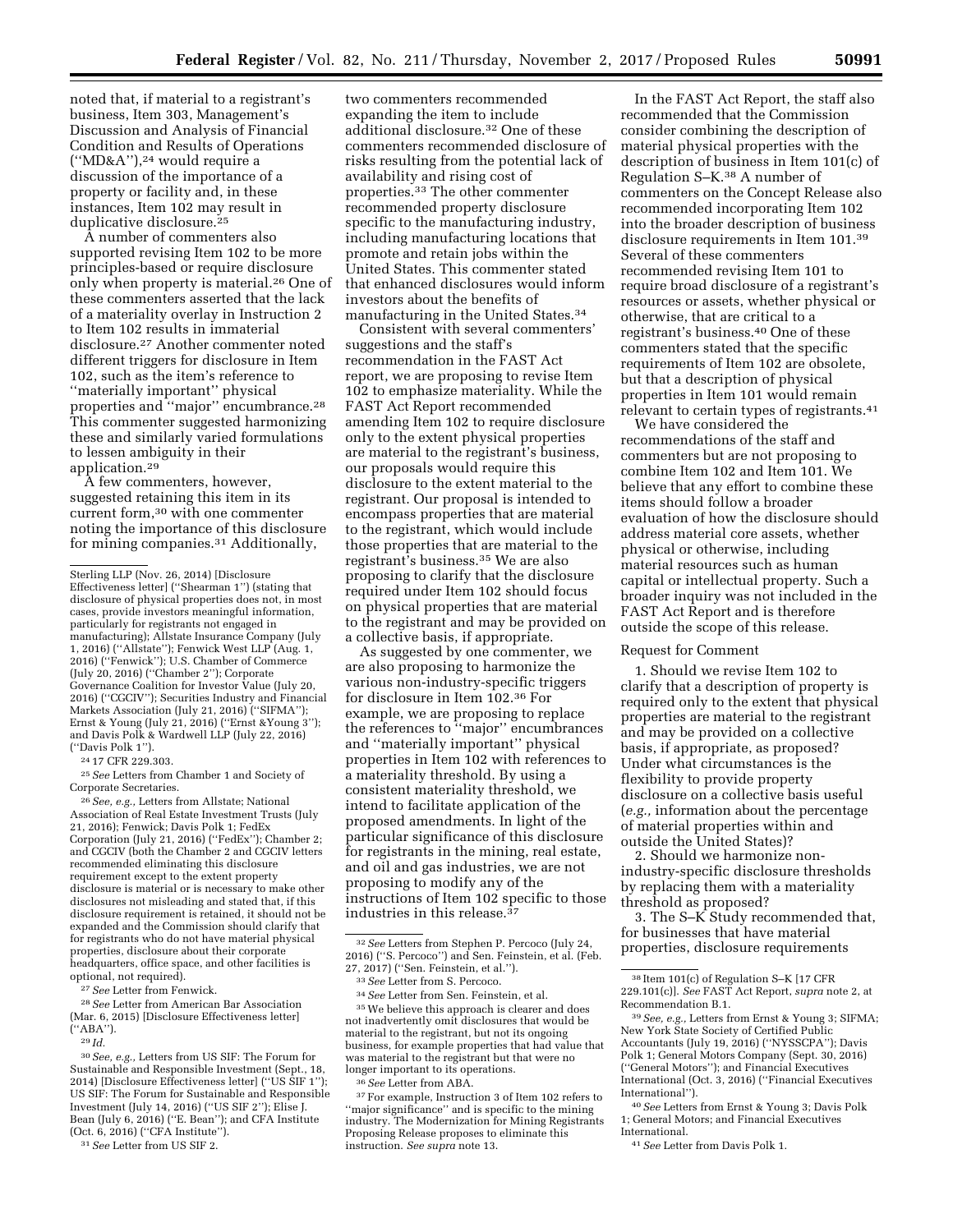could be refocused on material facts about those properties that would inform investors about the significance of the property to the business, including uncertainties in connection with these properties.<sup>42</sup> Should Item 102 require additional disclosure about material properties, including uncertainties such as information about properties that are located near designated areas where natural disasters are more likely to occur? If so, what should be required and why? Would this elicit more meaningful disclosure or would this duplicate disclosure in MD&A?

#### *B. Management's Discussion and Analysis of Financial Condition and Results of Operations (Item 303) 43*

## 1. Year-to-Year Comparisons (Instruction 1 to Item 303(a))

Item 303(a) requires registrants to discuss their financial condition, changes in financial condition, and results of operations.44 Instruction 1 to Item 303(a) states that the discussion and analysis shall be of the financial statements and other statistical data that the registrant believes will enhance a reader's understanding of its financial condition, changes in financial condition, and results of operations. This instruction also provides that, generally, the discussion shall cover the three-year period covered by the financial statements and either use yearto-year comparisons or any other formats that in the registrant's judgment would enhance a reader's understanding. The instruction states that reference to the five-year selected financial data may be necessary where trend information is relevant.

In the FAST Act Report, the staff recommended that we consider revising

43After consideration of the staff's recommendation C.2. in the FAST Act Report, we are not, proposing to eliminate or revise the table of contractual obligations. *See* FAST Act Report, *supra* note 2, at n.15. *See also* letter from Jack Ciesielski (Dec. 12, 2016) [FAST Act Letter] (opposing the staff's recommendation to delete or<br>revise the table of contractual obligations).

 $44$  Item 303(a) of Regulation S–K [17 CFR 229.303(a)].

Item 303(a) to clarify that a registrant need only provide a period-to-period comparison for the two most recent fiscal years covered by the financial statements and may hyperlink to the prior year's annual report for the earlier of the year-to-year comparisons.45 Many commenters on the Concept Release recommended modifying Item 303 to reduce duplicative disclosure, although these commenters recommended simply eliminating the earlier of the year-toyear comparisons.46 A number of these commenters stated that this discussion is readily available in a registrant's prior year annual report on EDGAR.47 Two of these commenters stated that repetition of the earlier of the year-to-year comparisons could distract investors from new, material information and result in confusion.48 A few of these commenters recommended requiring the earlier of the year-to-year comparisons only if there is a significant trend that is discernible through a multiple yearto-year comparison 49 or if prior results have been restated.50

Some of the commenters who suggested eliminating the earlier of the year-to-year comparisons recommended allowing registrants to hyperlink to the filing with the earlier of the year-to-year comparisons.51 One commenter opposed a requirement to hyperlink to the prior filing, stating that EDGAR is sufficiently user-friendly for investors to

46*See, e.g.,* Letters from Ernst & Young 1 (stating that the existing requirements in Item 303 should be sufficient to result in a comprehensive discussion of a three-year trend without a year-toyear comparison); Chamber 1; Society of Corporate Secretaries (also stating that the existing requirements in Item 303 are sufficient to elicit a discussion of trends over the relevant three-year period, if such a trend exists and is material); IBM Corporation (Aug. 7, 2014) [Disclosure Effectiveness letter]; Arthur J. Radin (May 29, 2015) [Disclosure Effectiveness letter] (''A. Radin 1''); Arthur J. Radin (July 5, 2016) (''A. Radin 2''); UnitedHealth Group Inc. (July 21, 2016) (''United Health''); SIFMA; Ernst & Young (Nov. 20, 2015) [Disclosure Effectiveness letter] (''Ernst &Young 2''); Ernst & Young 3; PNC Financial Services Group (July 21, 2016) ("PNC"); Investment Program Association (July 21, 2016) (''Investment Program Association''); Prologis Inc. (July 21, 2016) (''Prologis''); Allstate; Davis Polk 1; S. Percoco; Fenwick; NYSSCPA; Institute of Management Accountants; Chamber 2; FedEx; CGCIV; Northrop Grumman Corporation (Sept. 27, 2016); General Motors; and Financial Executives International.

47*See, e.g.,* Letters from A. Radin 1 and A. Radin 2; Ernst &Young 3; PNC; Prologis; Allstate; Fenwick; NYSSCPA; Chamber 2; FedEx; CGCIV; Investment Program Association; General Motors; and Financial Executives International.

48*See* Letters from Chamber 1; Chamber 2; and CGCIV.

49*See* Letters from SIFMA and PNC.

50*See* Letter from S. Percoco.

51*See, e.g.,* Letters from United Health; Investment Program Association; Allstate; and General Motors.

readily obtain the relevant report.52 Another commenter, however, disagreed with eliminating the requirement to include the earlier of the year-to-year comparisons stating that this would require investors to look for the information elsewhere.53

We are proposing to amend Item 303 to eliminate discussion of the earliest year in some situations.54 Under the amendments we propose today, when financial statements included in a filing cover three years, discussion about the earliest year would not be required if (i) that discussion is not material to an understanding of the registrant's financial condition, changes in financial condition, and results of operations, and (ii) the registrant has filed its prior year Form 10–K 55 on EDGAR containing MD&A of the earliest of the three years included in the financial statements of the current filing. By allowing registrants to eliminate MD&A disclosure about the earliest year in these situations, our proposals are intended to discourage repetition of disclosure that is no longer material, which we believe would further our mandate under the FAST Act to modernize and simplify Regulation S–K in a manner that reduces costs and burdens on companies while still providing all material information.

Our proposed amendments to Item 303(a) are consistent with our existing interpretive guidance on MD&A. In the 2003 MD&A Interpretive Release, the Commission stated that, in preparing MD&A, companies should evaluate issues presented in previous periods and consider reducing or omitting discussion of those that may no longer be material or helpful, or revise discussions where a revision would make the continuing relevance of an issue more apparent.56 The Commission

53*See* Letters from CFA Institute (Nov. 12, 2014 [Disclosure Effectiveness letter] and Oct. 6, 2016).

54Our proposed amendments to Item 303(a)(3) would not affect SRCs, as SRCs may limit their disclosure to the two-year period covered by their financial statements. *See* Instruction 1 to Item 303(a) of Regulation S–K. *See also* Rule 12b–2 under the Exchange Act and Rule 405 under the Securities Act.

Similarly, our proposed amendments would not affect EGCs that provide two years of audited financial statements. EGCs are only required to provide two years of audited financial statements in an initial public offering of common equity securities and may limit their MD&A to only those audited periods presented in the financial statements. Public Law 112–106, Sec. 102(b)–(c), 126 Stat. 306 (2012). *See also* Instruction 1 to Item 303(a) of Regulation S–K.

55 17 CFR 249.310.

56*See Commission Guidance Regarding Management's Discussion and Analysis of Financial Condition and Results of Operation,* Release No.

<sup>42</sup>*See* S–K Study at pp. 99–100 (recommending that ''[f]or businesses that do have properties that are material, disclosure requirements could be refocused on material facts about those properties that would inform investors about the significance of the property to the business and any trends or uncertainties in connection with that property, rather than requiring a list of locations, capacity and ownership. Changes in the way that businesses operate may also make other disclosures relevant that are not expressly addressed under current requirements. For example, requirements could be more specific as to additional disclosure that would be necessary where a business relies heavily on intellectual property owned by a third party or relies on service agreements with third perform necessary business functions.'').

<sup>45</sup>*See* FAST Act Report, *supra* note 2, at Recommendation C.1.

<sup>52</sup>*See* Letter from Fenwick.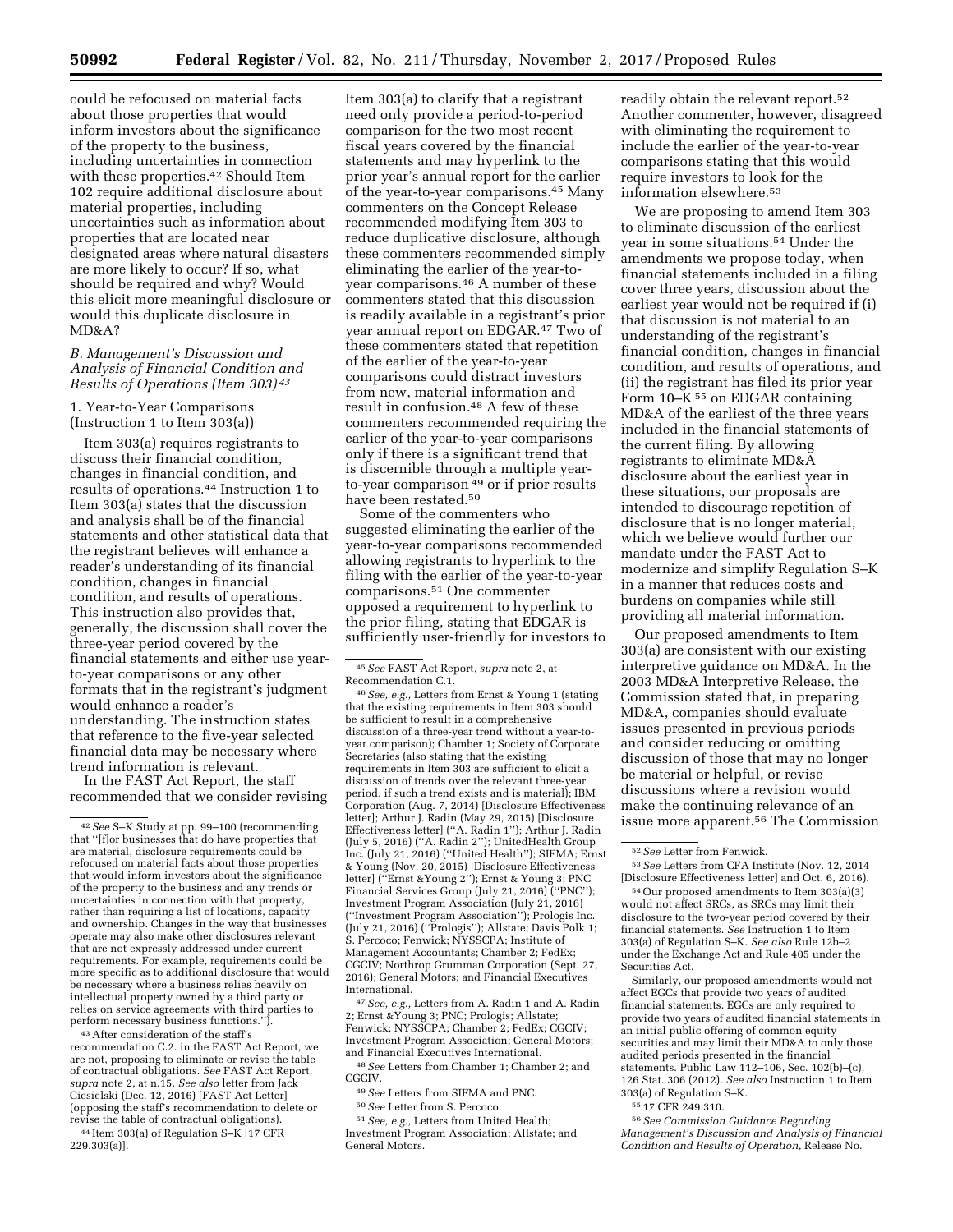also encouraged companies and management to take a ''fresh look'' at MD&A with a view to enhancing its quality.57 The Commission observed that the effectiveness of MD&A decreases with the accumulation of unnecessary detail or duplicative or uninformative disclosure that obscures material information.58 In furtherance of this prior interpretive guidance, our proposals are intended to encourage companies to re-evaluate disclosures in their prior year MD&A and take a ''fresh look'' to determine whether such disclosure remains material.

To this end, we are not proposing the staff's recommendation in the FAST Act Report to hyperlink to the prior year's annual report for the earlier of the yearto-year comparison. We believe that encouraging companies to take a ''fresh look'' at their prior year MD&A to determine whether it remains material and eliminating disclosure of the earliest of the three years when specified conditions are met, rather than hyperlinking to disclosure that may no longer be material, would more effectively achieve our FAST Act mandate to reduce the costs and burdens on companies while continuing to provide all material information.59

Our proposals would also eliminate the reference to five-year selected financial data in Instruction 1 to Item 303(a). Instruction 1 provides that, where trend information is relevant, reference to the five-year selected financial data in Item 301 may be necessary. Because disclosure requirements for liquidity, capital resources, and results of operations already require trend disclosure,60 we are proposing to simplify Instruction 1 by eliminating the reference to trend information. This proposed amendment is intended to eliminate duplication and is not intended to discourage registrants from providing trend disclosure in MD&A.

We are also proposing to simplify Instruction 1 to Item 303(a) to emphasize that registrants may use any presentation that, in the registrant's judgment, would enhance a reader's understanding. Instruction 1 currently

60*See* Item 303(a)(1), 303(a)(2)(ii) and 303(a)(3)(ii) of Regulation S–K [17 CFR 229.303(a)(1), (a)(2)(ii),  $(a)(3)$  $(i)$ ].

#### Request for Comment

4. Should we revise Item 303 as proposed?

5. Should we expand the proposal, with similar conditions, to other forms such as Form S-1 63 or Form 8–K? 64

6. Instead of allowing registrants to eliminate the earliest of the three years of MD&A in some situations, should we retain the earliest year requirement and instead amend Item 303 to allow registrants to hyperlink to the prior year's annual report for that disclosure in lieu of repeating the disclosure in the current year's report?

7. Should we include additional conditions on allowing registrants to exclude the earliest of the three years or provide guidance on when a discussion of the earliest of the three years would be material to an understanding of the registrant's financial condition, changes in financial condition, and results of operations? For example, should we not allow registrants to exclude discussion of the earliest year if there has been a material change to either of the two earlier years due to a restatement or a retrospective adoption of a new accounting principle?

8. Should we revise Instruction 1 to Item 303(a) as proposed to eliminate the reference to year-to-year comparisons?

Would eliminating that reference encourage registrants to use a different presentation? Alternatively, should we retain the references to year-to-year comparisons and revise the instruction to identify specific alternatives to yearto-year comparisons? If so, what alternatives should we include?

9. Should we eliminate the reference to five-year selected financial data in Instruction 1 to Item 303(a) as proposed? Would there be a significant impact on the total mix of information available? Would eliminating this reference discourage registrants from providing trend disclosure in their MD&A?

#### 2. Application to Foreign Private Issuers

The disclosure requirements for Item 5 of Form 20–F 65 (Operating and Financial Review and Prospects) are substantively comparable to the MD&A requirements under Item 303 of Regulation S–K.66 To maintain a consistent approach to MD&A for domestic registrants and foreign private issuers, we are proposing changes to Form 20–F that conform to our proposed amendments to Instruction 1 to Item 303(a). Accordingly, our proposals would amend the instructions to Item 5 of Form 20–F to provide that, when financial statements included in a filing cover three years, discussion about the earliest year would not be required if (i) that discussion is not material to an understanding of the registrant's financial condition, changes in financial condition, and results of operations and (ii) the registrant has filed its prior year Form 20–F on EDGAR containing Item 5 disclosure of the earliest of the three years included in the financial statements of the current filing. Similar to our proposals for Item 303, we are proposing to amend the instructions to Item 5 of Form 20–F to emphasize that registrants may use any presentation that, in the registrant's judgment, would enhance a reader's understanding.

We are not proposing similar changes to Form 40–F.67 Form 40–F generally permits Canadian issuers to use Canadian disclosure documents to satisfy the Commission's registration and disclosure requirements. As a result, the MD&A contained in Form

<sup>33–8350 (</sup>Dec. 19, 2003) [68 FR 75056 (Dec. 29, 2003)] (''2003 MD&A Interpretive Release''). 57 *Id.* 

<sup>58</sup> *Id. See also Basic, Inc.,* v. *Levinson,* 485 U.S. 224 (1998) at 231 quoting *TSC Industries, Inc.* v. *Northway, Inc.,* 426 U.S. 438 (1976) at 448–449.

<sup>59</sup>We also are mindful that a number of registrants with segments or different lines of business may present their MD&A by segment or line of business. In these instances, numerous hyperlinks in MD&A may fragment readability.

specifies that the discussion cover the three-year period covered by the financial statements and use year-toyear comparisons or any other format that, in the registrant's judgment, would enhance a reader's understanding. Although the staff has observed that almost all registrants provide year-toyear comparisons,61 we believe that registrants may, in some cases, determine that a narrative discussion for some or all of the years in the three-year period is a more appropriate format. For instance, in a situation where some information about the earliest year in a three-year period is needed because it remains material to an understanding of the registrant's financial condition, a registrant may decide that narrative disclosure about the earliest year and a year-to-year comparison for the two most recent years in the three-year period is appropriate. The proposed amendments underscore our intent to allow registrants to tailor the presentation of their disclosure to reflect their varying circumstances, provided that registrants continue to disclose the information required by Item 303.62

<sup>61</sup>*See* Concept Release, *supra* note 6, at n.350 and accompanying text.

<sup>62</sup>*See* 2003 *MD&A Interpretive Release, supra*  note 53.

<sup>63</sup> 17 CFR 239.11.

<sup>64</sup> 17 CFR 249.308.

<sup>65</sup> 17 CFR 249.220f.

<sup>66</sup>When the Commission revised the wording of Item 5 of Form 20–F in 1999, the adopting release noted that the requirements correspond with Item 303 of Regulation S–K. *See International Disclosure Standards,* Release No. 33–7745 (Sept. 28, 1999) [64 FR 53900 (Oct. 5, 1999)], at 53904. 67 17 CFR 249.240f.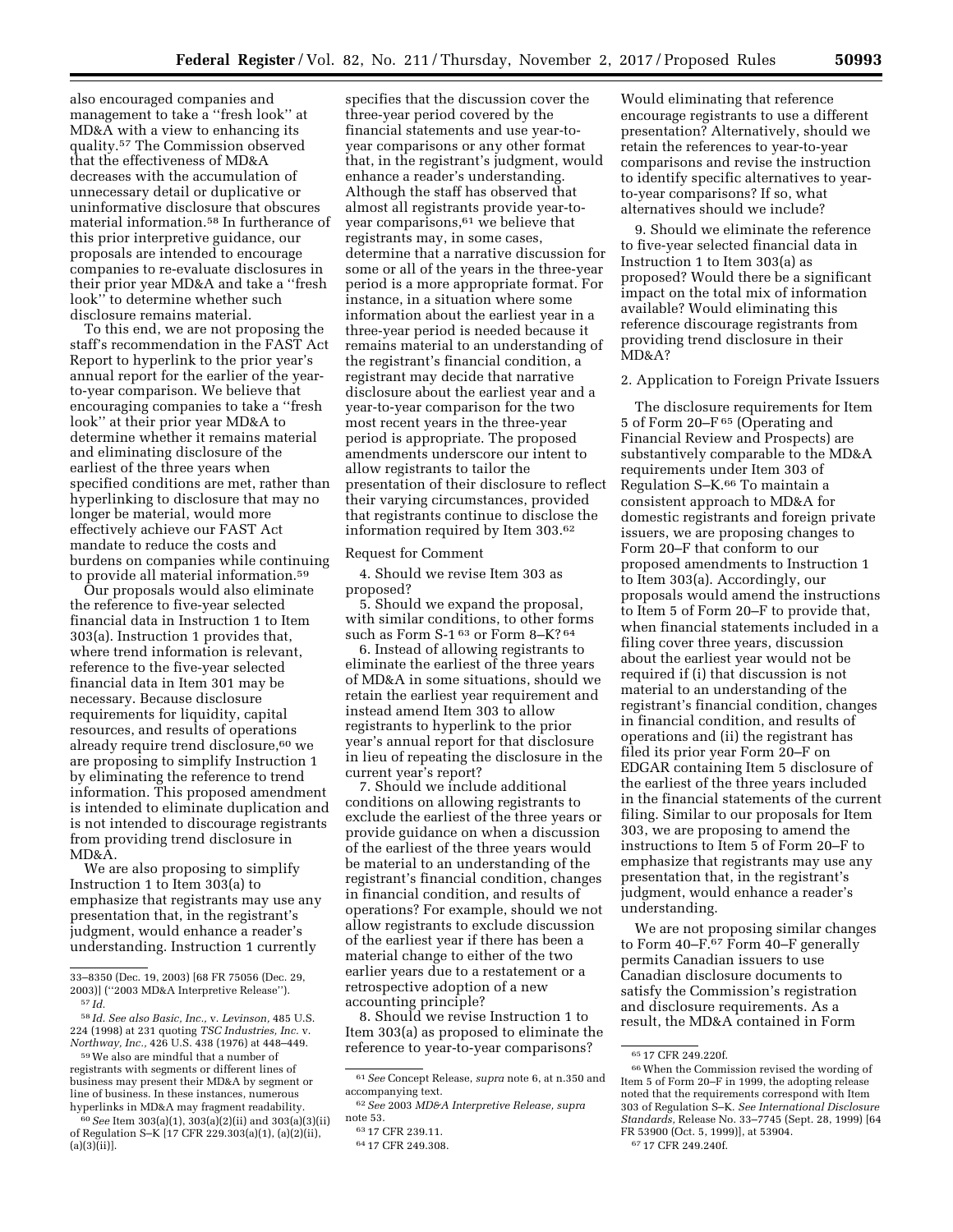40–F is largely prepared in accordance with Canadian disclosure standards.

### Request for Comment

10. Should we make corresponding changes to the instructions to Item 5 in Form 20–F as proposed? Why or why not? Are there any unique considerations with respect to foreign private issuers in this context?

11. Should we include additional conditions on allowing registrants to exclude the earliest of the three years or provide guidance on when a discussion of the earliest of the three years would be material to an understanding of the registrant's financial condition, changes in financial condition, and results of operations when providing Item 5 disclosure on Form 20–F? For example, should we not allow registrants to exclude discussion of the earliest year if there has been a material change to either of the two earlier years due to a restatement or a retrospective adoption of a new accounting principle?

12. Should we make corresponding changes to Form 40–F? Why or why not?

13. Would the proposed amendments conflict with home-country requirements in some jurisdictions? If so, please explain.

#### *C. Management, Security Holders and Corporate Governance*

1. Directors, Executive Officers, Promoters, and Control Persons (Item 401)

Item 401 68 requires disclosure of identifying and background information about a registrant's directors, executive officers, and significant employees.69 The information required by Item 401 must be included in several of the Commission's disclosure forms, including Part III of an annual report on Form 10–K. General Instruction G of Form 10–K allows Part III disclosure to be incorporated into the Form 10–K by reference to the registrant's definitive proxy or information statement.70

As an alternative to incorporating all of the Part III disclosure by reference to a definitive proxy or information statement, Instruction 3 to Item 401(b) allows disclosure of information about executive officers required under Item 401 to be included in Part I of Form 10– K. If a registrant elects to follow this instruction, it is not required to repeat that information in its definitive proxy or information statement.

This instruction was introduced in 1978, when the executive officer and director disclosure requirements were moved from separate parts of Form 10– K into what was then Item 3 of Regulation S–K.71 The instruction was intended to allow registrants to continue the practice of disclosing information about their executives in Form 10–K while incorporating disclosure about directors and other matters by reference to their definitive proxy or information statement.72

As the staff observed in the FAST Act Report, the instruction's location may cause confusion because it is included under paragraph (b), despite the fact that other paragraphs of Item 401 also require disclosure about executive officers.73 Although Instruction 3 refers to ''this Item'' (rather than to paragraph (b) narrowly), the staff issued interpretive guidance stating that disclosure of the business experience of executive officers pursuant to Item 401(e) need not be duplicated in proxy statements if it is already presented in Part I of Form 10-K.74

To eliminate any confusion arising from the current location of the instruction, we are proposing to clarify the instruction by moving it from Item 401(b) and making it a general instruction to Item 401. The amended instruction is intended to clarify its application to any disclosure about executive officers required by Item 401. We are also proposing to revise the required caption for the disclosure if it is included in Part I of Form 10–K to

73FAST Act Report, *supra* note 2, at Recommendation D.1.

74*See* Regulation S–K Compliance and Disclosure Interpretation 116.02, *available at [https://](https://www.sec.gov/divisions/corpfin/guidance/regs-kinterp.htm) [www.sec.gov/divisions/corpfin/guidance/regs](https://www.sec.gov/divisions/corpfin/guidance/regs-kinterp.htm)[kinterp.htm](https://www.sec.gov/divisions/corpfin/guidance/regs-kinterp.htm)* (last updated July 26, 2016). General Instruction G to Form 10–K also refers generally to the ''information regarding executive officers required by Item 401'' when discussing the accommodation provided in Instruction 3 to Item 401(b).

reflect a ''plain English'' approach. The required caption would be ''Information about our Executive Officers'' instead of ''Executive officers of the registrant.''

#### Request for Comment

14. Should we amend Instruction 3 to Item 401(b) as proposed?

15. The proposed instruction would apply to all of the disclosure about executive officers required by Item 401. Should we limit this instruction to only certain paragraphs of Item 401, such as paragraphs (b) and (e) but exclude paragraph (f)? 75

16. Where a registrant relies on General Instruction G to forward incorporate by reference to its definitive proxy or information statement, is there other Part III disclosure about executive officers that we should specify need not be duplicated in the proxy or information statement if it is already presented in Part I of Form 10–K? For example, should we specify that disclosure about transactions with executive officers pursuant to Item 404 does not need to be duplicated in the proxy or information statement if it is already disclosed in Part I of Form 10– K?

17. Instead of clarifying how Instruction 3 to Item 401(b) applies, should we require disclosure about executive officers to be included in a registrant's Form 10–K filing, so that it is easier to locate? 76 Alternatively, should we require all Item 401 disclosure to be included in a registrant's proxy or information statement instead of its Form 10–K if the registrant is required to file a proxy or information statement? 77

2. Compliance With Section 16(a) of the Exchange Act (Item 405)

Section 16(a) of the Exchange Act requires officers, directors, and specified types of security holders to report their beneficial ownership of a registrant's equity securities using forms

<sup>68</sup> 17 CFR 229.401.

<sup>69</sup> Item 401 of Regulation S–K [17 CFR 229.401] was adopted in 1982 as part of the Commission's integrated disclosure initiative, although similar requirements can be traced back to Schedule A of the Securities Act. *See Adoption of Integrated Disclosure System,* Release No. 33–6383 (Mar. 3, 1982) [47 FR 11380 (Mar. 16, 1982)] (the ''Integrated Disclosure System Adopting Release''). *See also*  Securities Act, Schedule A, Paragraph 4 [15 U.S.C. 77aa(4)].

<sup>70</sup> General Instruction G.3 allows the information required by Item 401, along with other items required by Part III of Form 10–K, to be incorporated by reference from the registrant's proxy statement if it is filed with the Commission within 120 days after the end of the fiscal year covered by the Form 10–K.

<sup>71</sup>*See Uniform and Integrated Reporting Requirements,* Release No. 33–5949 (July 28, 1978) [43 FR 34402 (Aug. 3, 1978)].

<sup>72</sup> *Id.* At the time, Part I of Form 10–K required disclosure regarding executive officers of the registrant and Part II required disclosure about directors. Registrants could exclude the Part II information if it would be included in the registrant's proxy statement.

<sup>75</sup> Item 401(b) (Identification of executive officers); Item 401(e) (Business experience) and Item 401(f) (Involvement in certain legal proceedings).

<sup>76</sup>*See* Letter from Davis Polk (Oct. 31, 2016) [Subpart 400 letter] (''Davis Polk 2'') (stating that requiring disclosure about executive officers in Form 10–K would make it easier to find and would be more appropriate because shareholders ''are not generally asked to vote on matters related to a registrant's executive officers other than with respect to executive compensation, and that information is provided in the proxy statement'').

<sup>77</sup>*See* Letter from Ernst & Young LLP (Nov. 30, 2016) [Subpart 400 letter] (recommending that all Item 401 disclosure be required in a registrant's proxy or information statement because splitting that disclosure is ''not conducive to investors assessing the diversity and complementary mix of experience of the board in conjunction with that of executive officers'').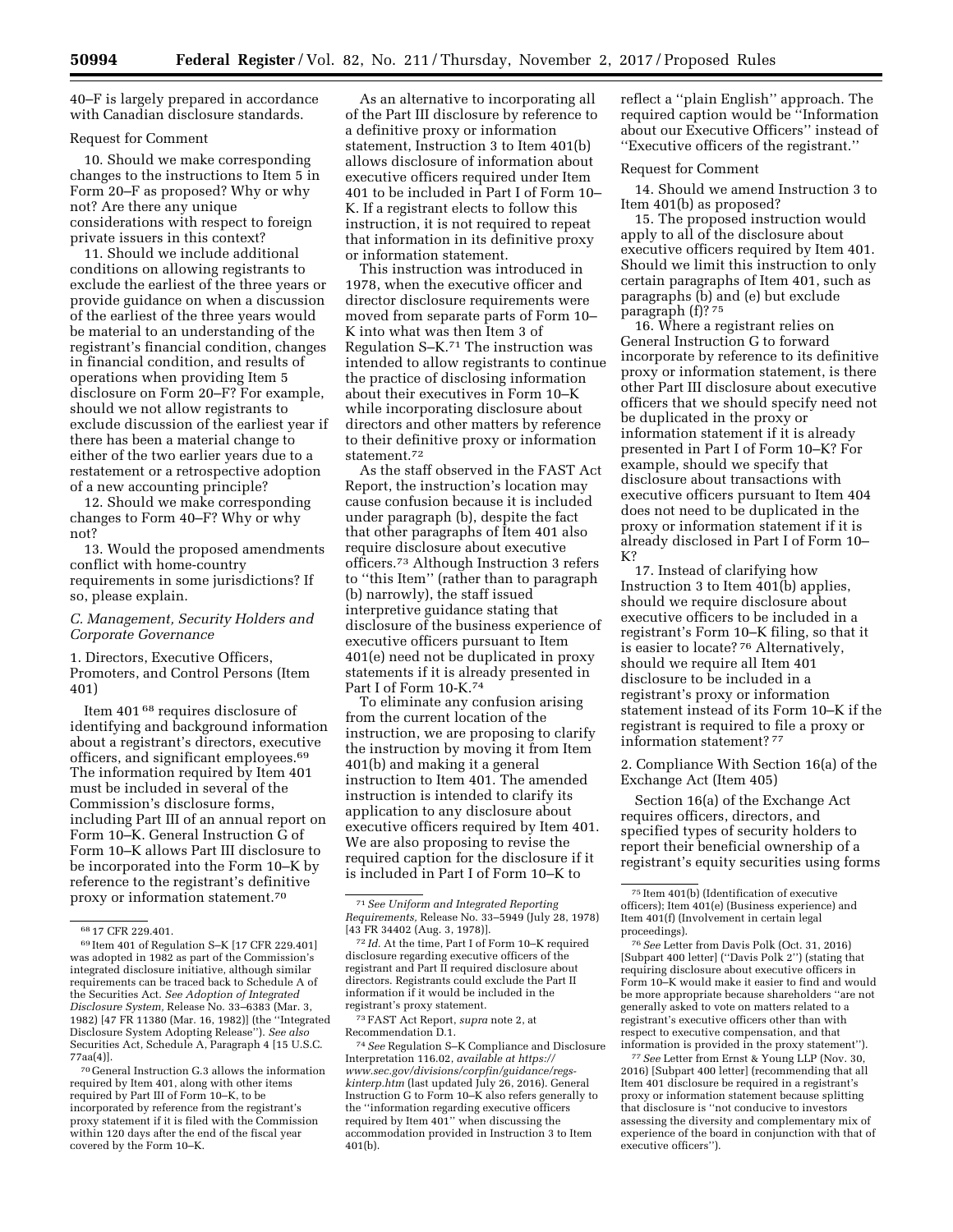prescribed by the Commission.78 Item 405 79 requires registrants to disclose each reporting person 80 who failed to file on a timely basis Section 16 reports during the most recent fiscal year or prior fiscal years.81 The disclosure is required under the caption ''Section 16(a) Beneficial Ownership Reporting Compliance.'' Rule 16a–3(e) requires reporting persons to furnish a duplicate of those Section 16 reports to the registrant.82 Item 405(a) states that registrants shall provide the required disclosure based solely on a review of such furnished reports and any written representation provided by such persons that no Form 5 is required.83

In the FAST Act Report, the staff recommended that we consider eliminating the delivery requirement in Rule 16a–3(e) and revising Item 405 to permit registrants to rely only on (i) a review of Section 16 reports submitted on EDGAR and (ii) any written representation that no Form 5 is required, when determining whether there are any Section 16 delinquencies that must be disclosed pursuant to Item 405.84 Reporting persons have been required to file their Section 16 reports electronically on EDGAR since 2003.85

80 Item 405(a)(1) of Regulation S–K [17 CFR 229.405(a)(1)] defines a ''reporting person'' as ''each person who, at any time during the fiscal year, was a director, officer, beneficial owner of more than ten percent of any class of equity securities of the registrant registered pursuant to Section 12 of the Exchange Act, or any other person subject to Section 16 of the Exchange Act with respect to the registrant because of the requirements of Section 30 of the Investment Company Act.''

81 Item 405 was initially proposed in 1988 in an attempt to reduce the high delinquency rate for Section 16 reports. *See Ownership Reports and Trading by Officers, Directors and Principal Stockholders,* Release No. 34–26333 (Dec. 2, 1988) [53 FR 49997 (Dec. 13, 1988)] and *Ownership Reports and Trading by Officers, Directors and Principal Security Holders,* Release No. 34–27148 (Aug. 18, 1989) [54 FR 35667 (Aug. 29, 1989)] (reproposing Item 405 in response to comments on the 1988 proposing release).

82*See* 17 CFR 240.16a–3(e).

83*See* 17 CFR 229.405(a) and (b)(1).

84FAST Act Report, *supra* note 2, at

Recommendation D.2.

85*See Mandated Electronic Filing and Web Site Posting for Forms 3, 4 and 5,* Release No. 33–8230 (May 7, 2003) [68 FR 25788 (May 13, 2003)] (the ''Section 16 Mandatory Electronic Filing Release''). In addition, all registrants who maintain a corporate website are required to post any Section 16 reports relating to the equity securities of the registrant on such website pursuant to Rule 16a–3(k) of the Exchange Act [17 CFR 240.16a–3(k)], and many registrants satisfy this requirement by providing hyperlinks directly to the electronic filings once they are made on EDGAR. The Commission has noted that any concerns a registrant may have about obtaining an electronic copy of the filing from a Section 16 reporting person in order to satisfy the web posting requirement ''would not arise for issuers that rely on a hyperlink (for example, to

The Commission has stated that ''[b]y reviewing Section 16 reports posted on EDGAR, an issuer is readily able to evaluate their timeliness"<sup>86</sup> and ''issuers also may consult EDGAR to obtain notice of new filings.'' 87

Consistent with the staff's recommendations, we are proposing to amend Item 405 to focus on a review of Section 16 reports available on EDGAR rather than reports furnished to the registrant. We are also proposing to eliminate the requirement in Rule 16a– 3(e) that reporting persons furnish Section 16 reports to the registrant. We believe that a shift to reliance on electronically filed Section 16 reports, while retaining the written representation in Item 405(b)(1), would modernize and simplify compliance with Item 405 while still providing all material information.

In the FAST Act Report, the staff recommended that the Commission consider adding an instruction that permits a registrant to rely on the information in the Section 16 reports submitted on EDGAR unless it knows, or has reason to believe, that the information is not complete or accurate or that a report or an amendment should have been filed but was not.88 While there is a similar instruction in Item 403 of Regulation S–K with respect to the contents of Section 13(d) and 13(g) statements filed with the Commission,89 we have concerns that, if implemented, this recommendation could lead to uncertainty about when a registrant has a reporting obligation because of the difficulty ascertaining when a registrant may have knowledge of delinquencies or a reason to believe that delinquencies have occurred. Therefore, at this time, we are not proposing to expand reporting under Item 405 in this manner.

We are, however, proposing to change the language of Item 405 to clarify that registrants may rely on Section 16 reports filed on EDGAR but are not required to limit their inquiry to those filings. Item 405 currently states that the registrant ''shall'' make its disclosure ''based solely upon'' the Section 16 reports that are furnished to it pursuant to Rule 16a–3(e) and any written representation from a reporting person that no Form 5 is required. This

88FAST Act Report, *supra* note 2, at n.55.

89*See* Instruction 3 to Item 403 [17 CFR 229.403].

language could be read to suggest that registrants may not rely on information outside of the Section 16 reports furnished to the registrant pursuant to Rule 16a–3(e). As proposed, Item 405(b) would state that registrants ''may'' rely only on the Section 16 reports and the written representation. Therefore, if a registrant was aware that information in a Section 16 report submitted on EDGAR was not complete or accurate, or that a reporting person failed to file a required report, it could provide appropriate disclosure pursuant to Item 405. We are also soliciting comment on the benefits and challenges of the proposed approach and how it may affect compliance with Section 16(a) reporting obligations.

The staff's final recommendation for revising Item 405 was to eliminate the use of the ''Section 16(a) Beneficial Ownership Reporting Compliance'' heading when the registrant does not have Section 16(a) delinquencies to report.90 The staff has observed that some registrants have included this heading to disclose that they have nothing to report pursuant to Item 405.91 To reduce unnecessary disclosure and improve the ability to search a registrant's filings for disclosure of Section 16(a) reporting delinquencies, we are proposing to add an instruction to Item 405 that encourages registrants to exclude the heading if they have no delinquencies to report. We are also proposing to change the heading to ''Delinquent Section 16(a) Reports'' to more precisely describe the required disclosure and to further encourage registrants to exclude the heading if they do not have delinquencies to report.

We are also proposing to eliminate the checkbox on the cover page of Form 10– K relating to Item 405 disclosures and the related instruction in Item 10 of Form 10–K.<sup>92</sup> Currently, registrants are required to check a box on the cover page of Form 10–K to indicate that disclosure pursuant to Item 405 is not contained in the Form 10–K and will not be contained, to the best of the registrant's knowledge, in any definitive proxy or information statement that is incorporated by reference.93 This checkbox was included in Form 10–K to

92 17 CFR 229.10.

<sup>78</sup>*See* Form 3, Form 4, and Form 5.

<sup>79</sup> 17 CFR 229.405.

EDGAR) instead of, or in addition to, direct website posting.'' *Id.* at 25790.

<sup>86</sup>*See Ownership Reports and Trading by Officers, Directors and Principal Security Holders,*  Release 33–8600 (Aug. 3, 2005) [70 FR 46080 (Aug. 9, 2005)], at 46086.

<sup>87</sup>*Section 16 Mandatory Electronic Filing Release, supra* note 85, at 25790.

<sup>90</sup>*See* FAST Act Report, *supra* note 2, at Recommendation D.3.

<sup>91</sup>Rule 12b–13 [17 CFR 240.12b–13] states that, unless expressly provided otherwise, if any item is inapplicable or the answer thereto is negative, an appropriate statement to that effect shall be made. Item 405, however, only requires the use of this heading when responsive disclosure is included. *See* Item 405(a)(1).

<sup>93</sup>*See* 17 CFR 249.310.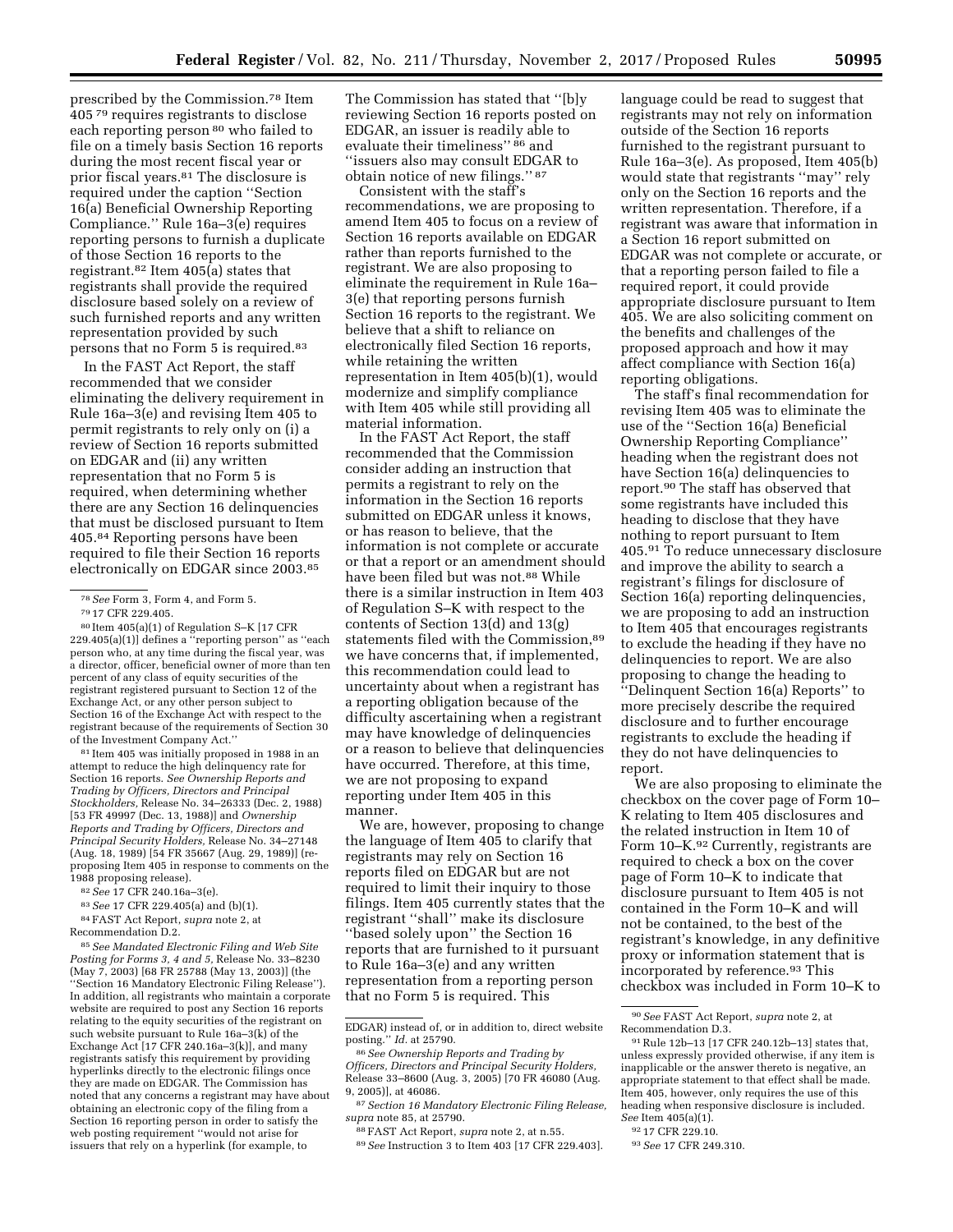assist the Commission and security holders in identifying registrants that were disclosing delinquent filings by insiders.94 The related instruction in Item 10 of Form 10–K is also intended to facilitate the Form's processing and review.95 We believe that the proposed amendments would lessen the need for this checkbox by reducing the unnecessary use of the heading and thereby facilitating document searches. Moreover, the checkbox may have limited use, because most registrants defer their Item 405 disclosure to their definitive proxy or information statement pursuant to General Instruction G of Form 10-K.96

#### Request for Comment

18. Would allowing registrants to rely on Section 16 reports filed on EDGAR instead of reports furnished to them reduce the burden of complying with Item 405 while preserving their ability to disclose delinquencies? What effect, if any, would the proposed approach have on compliance with the Section 16(a) reporting requirements? Should we continue to require Section 16 reporting persons to furnish reports to registrants, or should we require them to provide notice to the registrant when the reporting person files a report on EDGAR?

19. Should we, instead of permitting, require a registrant to disclose delinquencies under Item 405 if it knows, or has reason to believe, that

95 The Instruction to Item 10 specifies that checking the box on the cover page to indicate that Item 405 disclosure of delinquent Form 3, 4, or 5 filers is not contained is intended to facilitate Form processing and review. The instruction also states that failure to provide such indication will not create liability for violation of the federal securities laws and that the space should be checked only if there is no disclosure in the Form of reporting person delinquencies in response to Item 405 and if the registrant, at the time of filing the Form 10– K, has reviewed the information necessary to ascertain, and has determined that, Item 405 disclosure is not expected to be contained in Part III of the Form  $10-\hat{K}$  or incorporated by reference.

96*See Ownership Reports and Trading Release* at 7260 (''If at the time of filing the Form 10–K the registrant does not yet know whether such disclosure will be contained in the proxy or information statement or the Form 10–K amendment containing the Part III information, the box should not be checked. If the box is not checked, this will not be taken as a statement that there will be Item 405 disclosure of delinquent filers, but rather that the registrant may not have the requisite knowledge at the time the Form 10–K is filed.''). The proposed approach would also have the advantage of allowing for this disclosure to be located with a simple text search whether it is included in the registrant's annual report or its definitive proxy or information statement.

there is a delinquency that is not reflected on EDGAR? Why or why not?

20. Should we revise the ''Section 16(a) Beneficial Ownership Reporting Compliance'' heading as proposed? Is there an alternative heading that would be more appropriate?

21. Should we continue to include a checkbox on Form 10–K, or include a checkbox on Schedule 14A 97 or Schedule 14C, to indicate when the disclosure required by Item 405 is included in a filing? If so, what benefits would it provide compared to our proposed approach of encouraging registrants to exclude the proposed ''Delinquent Section 16(a) Reports'' heading if they do not have delinquencies to report?

#### 3. Corporate Governance (Item 407)

Several disclosure requirements related to corporate governance are consolidated in Item 407.98 In the FAST Act Report, the staff recommended updating a reference to an outdated auditing standard in Item 407(d)(3)(i)(B) and revising Item 407(e)(5) to clarify that EGCs are not required to provide a compensation committee report.99 We are proposing amendments to implement both of these recommendations.

a. Audit Committee Discussions With Independent Auditor (Item 407(d)(3)(i)(B))

Under existing Item 407(d)(3)(i)(B), when a registrant files a proxy or information statement relating to an annual or special meeting of security holders at which directors are elected or written consents are provided in lieu of a meeting, a registrant's audit committee must state whether it has discussed with the independent auditor the matters required by AU section 380, *Communication with Audit Committees*  (''AU sec. 380'').100 AU sec. 380 was part of the interim standards previously adopted by the Public Company Accounting Oversight Board (''PCAOB'') on April  $16$ , 2003.<sup>101</sup> As noted in the Commission's concept release on audit committee disclosures (the ''Audit

99*See* FAST Act Report, *supra* note 2, at Recommendations D.4 and D.5.

Committee Concept Release''), the reference to AU sec. 380 is outdated, because it was superseded by PCAOB Auditing Standard No. 16, *Communications with Audit Committees* (''AS 16'').102 Furthermore, on March 31, 2015, the PCAOB formally reorganized its auditing standards resulting in the codification of AS 16 as Auditing Standard No. 1301, *Communications with Audit Committees* (''AS 1301'').103

Commenters on the Audit Committee Concept Release that addressed this issue generally supported updating the AU sec. 380 reference.104 Commenters differed on how best to update this reference, as AS 1301 is not the only requirement addressing communications between an auditor and the audit committee. Specifically, both the Commission and PCAOB have other rules and standards that require matters to be communicated to a company's audit committee.105 Accordingly, several commenters suggested aligning the disclosure requirements with the communication requirements specific to the standards and rules of the PCAOB,106 while others suggested a more encompassing requirement that would refer to all audit committee communications with the independent auditors required by not only the PCAOB but also the Commission.107

103*See* PCAOB Release No. 2015–02 (Mar. 31, 2015). The PCAOB completed a reorganization of its auditing standards into a topical structure and a single, integrated numbering system (the ''Reorganization''). The Commission approved the Reorganization on September 17, 2015. *See Order Granting Approval of Proposed Rules to Implement the Reorganization of PCAOB Auditing Standards and Related Changes to PCAOB Rules and Attestation, Quality Control, and Ethics and Independence Standards,* Release No. 34–75935 (Sept. 17, 2015) [80 FR 57263 (Sept. 22, 2015)].

104Comments on the Audit Committee Concept Release are available at *[https://www.sec.gov/](https://www.sec.gov/comments/s7-13-15/s71315.shtml)  [comments/s7–13–15/s71315.shtml.](https://www.sec.gov/comments/s7-13-15/s71315.shtml)* We refer to these letters throughout as ''Audit Committee'' letters.

105*See, e.g.,* Appendix B to AS 1301; Section 10A(k) of the Exchange Act [15 U.S.C. § 78j–1(k)]; Rule 2–07 of Regulation S–X [17 CFR 210.2–07]; and Rule 10A–3 [17 CFR 240.10A–3].

106*See, e.g.,* Letters from AngloGold Ashanti Limited (Sept. 7, 2015) [Audit Committee letter]; Deloitte & Touche LLP (Sept. 2, 2015) [Audit Committee letter]; National Association of State Boards of Accountancy (Sept. 3, 2015) [Audit Committee letter]; and James H. Edwards (Sept. 8, 2015) [Audit Committee letter].

<sup>94</sup>*See Ownership Reports and Trading by Officers, Directors and Principal Security Holders,*  Release No. 34–28869 [56 FR 7242 (Feb. 21, 1991)] (''Ownership Reports and Trading Release''), at Section VI.B.

<sup>97</sup> 17 CFR 240.14a–101.

<sup>98</sup> 17 CFR 229.407. Item 407 was adopted in 2006 to consolidate various corporate governance requirements under a single disclosure item. *See Executive Compensation and Related Person Disclosure,* Release No. 33–8732A (Aug. 29, 2006) [71 FR 53158 (Sept. 8, 2006)].

<sup>100</sup>*See* Instruction 3 to Item 407(d) of Regulation S–K.

<sup>101</sup>*See PCAOB Release No. 2003–006* (Apr. 16, 2003). AU sec. 380 required an auditor to discuss various matters related to the conduct of an audit with those who have responsibility for oversight of the financial reporting process.

<sup>102</sup>*See Possible Revisions to Audit Committee Disclosures,* Release No. 33–9862 (July 1, 2015) [80 FR 38995 (July 8, 2015)], at 39003.

<sup>107</sup>*See, e.g.,* Letters from AT&T Inc. (Sept. 8, 2015) [Audit Committee letter]; Federal Regulation of Securities, Law and Accounting, and Corporate Governance Committees of the American Bar Association (Feb. 9, 2016) [Audit Committee letter]; and The Home Depot, Inc. (Sept. 17, 2015) [Audit Committee letter]. One commenter on the Regulation S–K Subpart 400 Release also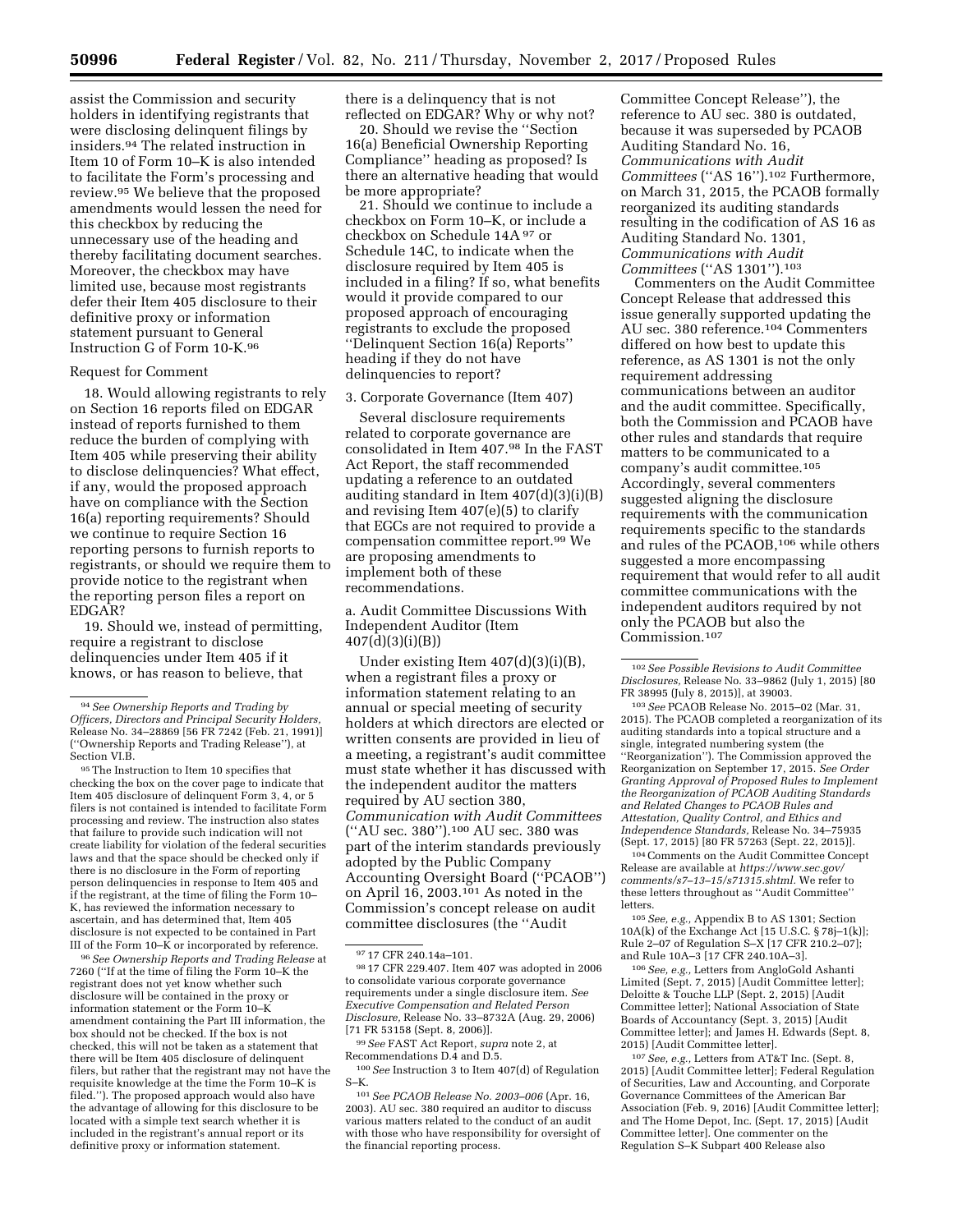After consideration of the comments we have received and the recommendation of the staff in the FAST Act Report, we are proposing to update the reference to AU sec. 380 by referring more broadly to the applicable requirements of the PCAOB and the Commission. We believe such an approach would accommodate future changes to audit committee communication requirements.

### Request for Comment

22. Should we amend Item 407(d)(3)(i)(B) to refer to the ''applicable requirements of the PCAOB and the Commission rules'' as proposed? Is there a better reference or additional guidance that we should provide to facilitate audit committee compliance and investor understanding of this requirement?

### b. Compensation Committee Report (Item 407(e)(5))

Item 407(e)(5) requires a registrant's compensation committee to state whether it has reviewed and discussed the Compensation Discussion and Analysis (''CD&A'') required by Item 402(b).108 Based on this review and discussion, Item 407(e)(5) requires that the compensation committee state whether it recommended to the board of directors that the CD&A be included in the registrant's annual report, proxy statement or information statement. As recommended by the staff, we are proposing to amend Item 407 to explicitly exclude EGCs from the Item 407(e)(5) requirement, because they are not subject to a requirement to include a CD&A in their public disclosures.109 Specifically, we are proposing to add a reference to EGCs in Item 407(g) instead of amending Item 407(e)(5). Item 407(g) currently excludes SRCs from Item 407(e)(5), among other provisions of Item 407.

#### Request for Comment

23. Instead of amending Item 407(g) as proposed, should we amend Item 407(e)(5)?

# *D. Registration Statement and Prospectus Provisions*

1. Outside Front Cover Page of the Prospectus (Item 501(b))

Item 501 110 includes disclosure requirements related to the forepart of the registration statement and the outside front cover page of the

prospectus. In the FAST Act Report, the staff made several recommendations to streamline the requirements and to provide registrants with greater flexibility in designing a cover page tailored to their business and the particular offering.111 The proposed amendments discussed below would implement these recommendations.

#### a. Name (Item 501(b)(1))

Item 501(b)(1) requires disclosure of a registrant's name, including an English translation of the name of foreign registrants. The instruction to Item 501(b)(1) states that if a registrant's name is the same as that of a ''well known'' company, or if the name leads to a misleading inference about the registrant's line of business, the registrant must include information to eliminate any possible confusion with the other company. If disclosure is insufficient to eliminate the confusion, the registrant may be required to change its name. An exception, however, is available when the registrant is an ''established company,'' the character of the registrant's business has changed, and the ''investing public is generally aware of the change and the character of [the registrant's] current business.''

The policy reflected in Item 501(b)(1) with regards to misleading company names was first articulated in 1969 in response to an increase in the number of registrants using names that the staff considered to be misleading.112 Although we continue to believe that a registrant's name could mislead investors, the staff's experience administering this provision suggests that these situations can typically be addressed with clarifying disclosure. The Commission and the staff may be able to address situations in which the registrant's name is either confusingly similar or misleading in connection with any public interest finding necessary to declare the filing effective.113 Accordingly, we are proposing to streamline the instruction

113 15 U.S.C. 77h.

to Item 501(b)(1) by eliminating the portion that discusses when a name change may be required and the exception to that requirement.

### Request for Comment

24. Should we eliminate the language about a registrant's being required to change its name in the instruction to Item 501(b)(1) as proposed, or should we retain the current version of the instruction? Are there situations where disclosure would not be sufficient to eliminate misleading inferences about the company or its line of business?

# b. Offering Price of the Securities (Item 501(b)(3))

Item 501(b)(3) requires disclosure of the price of the securities being offered, the underwriter's discounts and commissions, and the net proceeds that the registrant and any selling security holders will receive.<sup>114</sup> The disclosure must be provided on an aggregate and per share basis, but registrants may present the required information in any format that fits the design of the cover page and is clear, easily read, and not misleading.

Although in many cases the disclosure required by Item 501(b)(3) will be straightforward, Instruction 2 states that ''[i]f it is impracticable to state the price to the public, explain the method by which the price is to be determined.'' 115 In the FAST Act Report, the staff recommended providing registrants with greater flexibility in explaining the method by which the price is to be determined when it is impracticable to state the price on the cover page.116

We are proposing to amend Instruction 2 to explicitly allow registrants to include a clear statement that the offering price will be determined by a particular method or formula that is more fully explained in the prospectus. Under the proposed instruction, registrants would be required to accompany that statement with a cross-reference to the offering price method or formula disclosure, including a page number that is

recommended updating Item 407(d) to refer to AS 16. *See* Letter from Davis Polk 2.

<sup>108</sup> 17 CFR 229.402(b).

<sup>109</sup>*See* Item 402(l) of Regulation S–K. 110 17 CFR 229.501.

<sup>111</sup>FAST Act Report, *supra* note 2, at

<sup>&</sup>lt;sup>112</sup> At the time, the Commission noted that registrants were using words such as ''nuclear,'' ''missile,'' ''space,'' ''nucleonics,'' and ''electronics'' in their names when they were not engaged in activity normally associated with those words, or were engaged to a limited extent. *See Guide for Preparation and Filing of Registration Statements; Misleading Names of Registrants,* Release No. 33– 4959 (Apr. 16, 1969) [34 FR 6575 (Apr. 17, 1969)]. This policy was contained in Guide 53 of the Commission's Guides for Preparation and Filing of Registration Statements before being moved into Item 501 in 1982. *See Integrated Disclosure System Adopting Release, supra* note 69; *Rescission of Guides and Redesignation of Industry Guides,*  Release No. 33–6384 (Mar. 3, 1982) [47 FR 11476 (Mar. 16, 1982)].

<sup>114</sup> 17 CFR 229.501(b)(3). Item 501(b)(3) also includes specific disclosure requirements for offerings being made on a minimum/maximum basis.

<sup>115</sup>The instruction also provides that if the securities are to be offered at the market price, or if the offering price is to be determined by a formula relating to the market price, indicate the market and market price of the securities as of the latest practicable date. We are not proposing any change to this portion of the instruction.

<sup>116</sup>*See* FAST Act Report, *supra* note 2, at Recommendation E.2.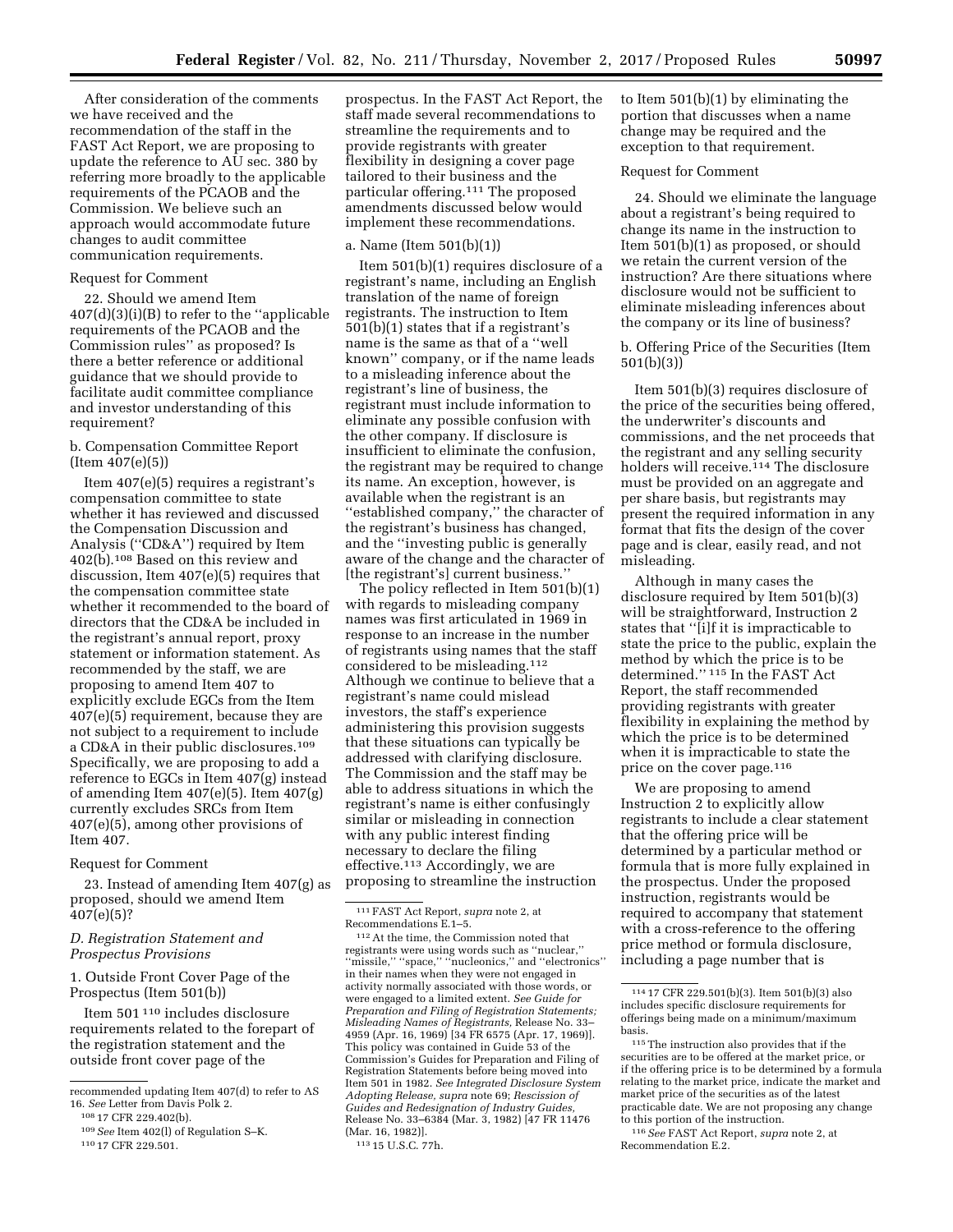highlighted by prominent type or in another manner.117

### Request for Comment

25. As proposed, Item 501(b)(3) would allow registrants to choose to include a cross-reference to the explanation of the method in which the offering price will be determined when it is impracticable to state the price method or formula to the public on the cover page. Should we instead retain the requirement to present the explanation on the prospectus cover page? Why or why not?

26. Should we amend Instruction 2 to Item 501(b)(3) to require the crossreference to be accompanied by a hyperlink? Item 501(b)(5) currently requires on the prospectus cover page a cross-reference to the risk factors section. Should we similarly amend Item 501(b)(5) to also require a hyperlink?

c. Market for the Securities (Item 501(b)(4))

Item 501(b)(4) requires a registrant to name the national securities exchanges that list the securities being offered and to disclose the trading symbols for those securities. A ''national securities exchange'' is a securities exchange that has registered with the Commission under Section 6 of the Exchange Act.118 Under Item 501(b)(4), registrants are not required to name markets that are not a ''national securities exchange.''

Consistent with the staff's recommendation in the FAST Act Report,119 we believe that information about markets that are not a ''national securities exchange'' could be important to investors and should be disclosed on the prospectus cover page. Accordingly, we are proposing to amend Item 501(b)(4) to require disclosure of the principal United States market or markets for the securities being offered and the corresponding trading symbols.120

118*See* Section 6 of the Securities Exchange Act of 1934 [15 U.S.C. 78f].

119*See* FAST Act Report, *supra* note 2, at Recommendation E.3.

120Our proposed changes to Item 501(b)(4) align with our proposals to amend Item 201(a) [17 CFR 229.201(a)] in the Disclosure Update and

Also consistent with the staff's recommendation,121 we are limiting disclosure of markets that are not national securities exchanges to those principal United States markets where the registrant, through the engagement of a registered broker-dealer, has actively sought and achieved quotation. We agree with the staff that a registrant cannot always control whether its securities are quoted on an over-thecounter market and should not be burdened with making that determination.

# Request for Comment

27. Should we expand the disclosure required by Item 501(b)(4) to include markets other than national securities exchanges as proposed? Would expanding the disclosure requirement make it difficult for registrants to determine which United States markets to disclose?

28. Should we limit the disclosure requirement to those principal United States markets where the registrant has actively sought and achieved quotation through the engagement of a registered broker-dealer as proposed? Should there be any other limitations on the markets the registrant would be required to disclose?

29. Should a domestic or foreign registrant be required to identify principal foreign markets where the registrant, through the engagement of a registered broker-dealer, has actively sought and achieved quotation for the class of security being offered?

30. If a registrant discloses another trading market elsewhere in its registration statement, should Item 501(b)(4) require disclosure of that market on the cover page, even if it is not a national securities exchange and even if the registrant did not actively seek quotation through the engagement of a registered broker-dealer? For example, Item 201(a) of Regulation S–K $122$  requires disclosure of the principal United States market or markets in which each class of the registrant's common equity is traded.

31. Should we provide additional guidance on when a market other than a national securities exchange must be disclosed or when a registrant would be considered to have actively sought quotation through the engagement of a registered broker-dealer?

d. Prospectus ''Subject to Completion'' Legend (Item 501(b)(10))

Item 501(b)(10) requires a registrant that is using a preliminary prospectus to include a legend advising readers that the information will be amended or completed. The legend also must include a statement that the prospectus is not an offer to sell or a solicitation of an offer to buy securities in any state where the offer or sale is not permitted. The latter statement was introduced in 1958 to harmonize the legend with what was required by state securities administrators at the time.<sup>123</sup>

The legend requirement has remained mostly unchanged since 1958, even after the National Securities Markets Improvement Act (''NSMIA'') allowed for preemption of state blue sky laws in many offerings.124 Consistent with the staff's recommendations in the FAST Act Report,<sup>125</sup> we are proposing to amend Item 501(b)(10) to permit registrants to exclude from the prospectus the portion of the legend relating to state law for offerings that are not prohibited by state blue sky law. This change would allow for a more tailored prospectus cover page in recognition of the changes to securities law brought by NSMIA.

Also consistent with the staff's recommendations,126 we are proposing to streamline Item 501(b) by combining paragraphs (b)(10) and (11) without substantive change. Thus, our proposed amendments to paragraph (b)(10) would also require the ''subject to completion'' legend to be included if a registrant relies on Rule 430A 127 to omit pricing information and the prospectus is used after the effectiveness of the registration statement but before the public offering price is determined. Correspondingly, we are proposing to delete paragraph  $(b)(11)$ .

### Request for Comment

32. Should we allow registrants the discretion to exclude the portion of the legend required by Item 501(b)(10) that relates to state law prohibitions on offers or sales when it would not apply, as proposed?

#### 2. Risk Factors (Item 503(c))

Item 503(c) requires disclosure of the most significant factors that make the

125*See* FAST Act Report, *supra* note 2, at Recommendation E.4.

127 17 CFR 230.430A.

 $^{\rm 117}\rm{This}$  cross-reference would be similar to the cross-reference that is required for risk factor disclosure pursuant to Item 501(b)(5) of Regulation S–K [17 CFR 229.501(b)(5)]. In the FAST Act Report, the staff recommended the Commission consider amending Instruction 2 to Item 501(b)(3) to require the cross-reference to the offering price method or formula to be accompanied by a hyperlink. Because the cross-reference to risk factors required under Item 501(b)(5) does not currently require a hyperlink, we are not proposing to require a hyperlink for the disclosure called for by Item  $501(b)(3)$ .

Simplification Proposing Release. *See Disclosure Update and Simplification Proposing Release supra*  note 13, at 51688.

<sup>121</sup>*See* FAST Act Report, *supra* note 2, at

Recommendation E.3. 122 Item 201(a) of Regulation S–K.

<sup>123</sup>*See Amendment of Rules 134 and 433,* Release No. 33–3885 (Jan. 7, 1958) [23 FR 184 (Jan. 10, 1958)]. This requirement was originally in Rule 433,

a predecessor to the current requirement. 124Public Law No. 104–290, 110 Stat. 3416

<sup>(1996).</sup> 

<sup>126</sup>*See id.,* at Recommendation E.5.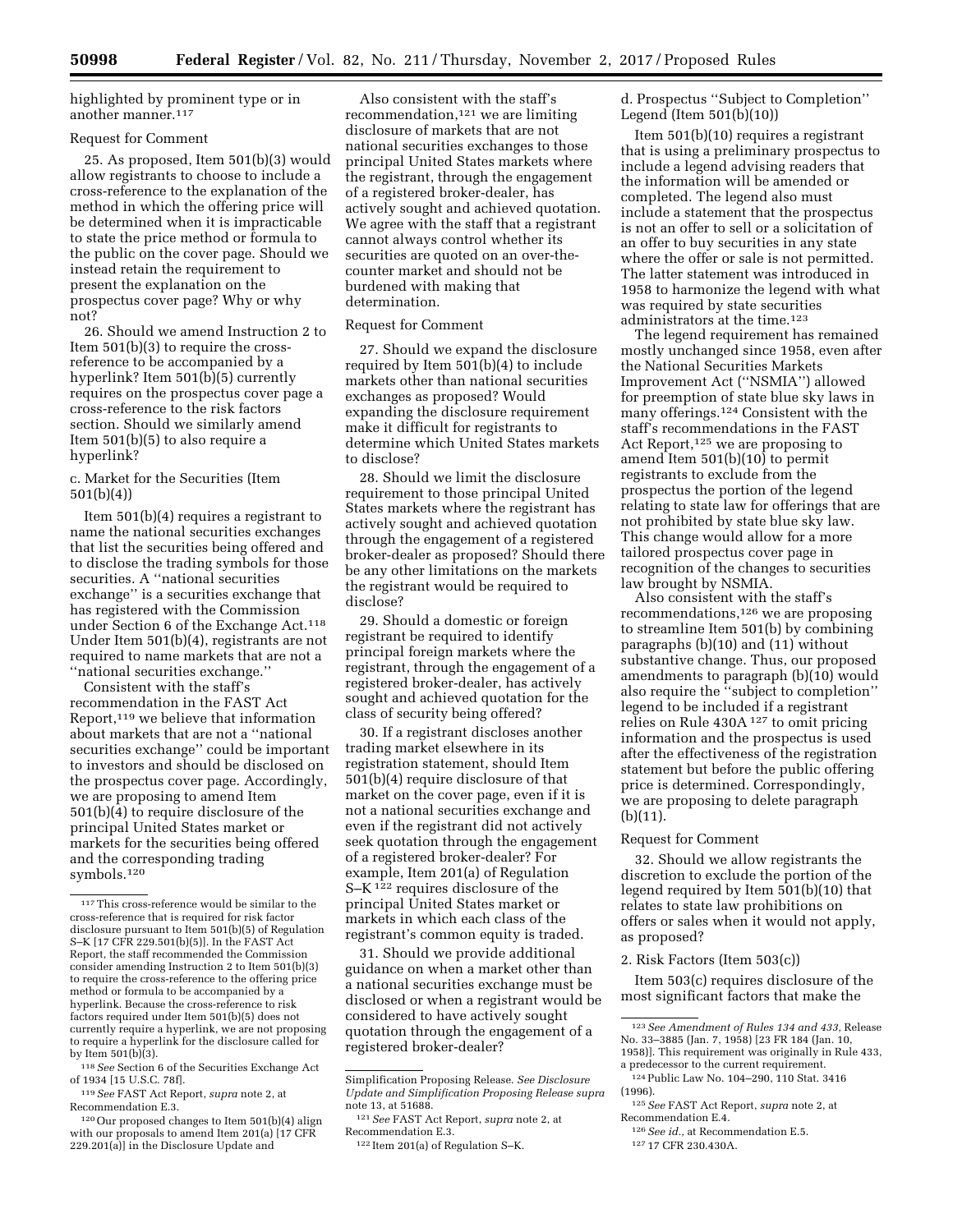offering speculative or risky.128 The item specifies that the discussion should be concise and organized logically. Although the requirement is principles-based, it includes the following specific examples as factors that may make an offering speculative or risky:

• A registrant's lack of an operating history,

• a registrant's lack of profitable operations in recent periods,

• a registrant's financial position,

• a registrant's business or proposed business, or

• the lack of a market for a registrant's common equity securities or securities convertible into or exercisable for common equity securities.129

The item directs registrants to explain how each risk affects the issuer or the securities being offered. Additionally, the item discourages disclosure of risks that could apply to any issuer or offering.

Risk factor disclosure was initially called for only in the offering context.130 Accordingly, when Item 503(c) was adopted in 1982 as part of the integrated disclosure system, it was included with other offering-related disclosure requirements in Subpart 500 of Regulation S-K.131 In 2005, risk factor disclosure requirements were extended to periodic reports and registration statements on Form 10.132

As recommended by the staff in the FAST Act Report, we are proposing to relocate Item 503(c) from Subpart 500 to Subpart 100 to reflect the application of risk factor disclosure requirements to registration statements on Form 10 133 and periodic reports.134 Subpart 100

130*See Guides for Preparation and Filing of Registration Statements,* Release No. 33–4666 (Feb. 7, 1964) [29 FR 2490 (Feb. 15, 1964)] and *Guides for Preparation and Filing of Registration Statements,* Release No. 33–4936 (Dec. 9, 1968) [33 FR 18617 (Dec. 17, 1968)].

131*See Integrated Disclosure System Adopting Release, supra* note 69.

132*See Securities Offering Reform,* Release No. 33–8591 (July 19, 2005) [70 FR 44722 (Aug. 3, 2005)] (''Securities Offering Reform Adopting Release'').

133 17 CFR 249.210.

134*See* FAST Act Report, *supra* note 2, at Recommendation E.6. Additionally, the proposed amendments would use the term ''registrant'' instead of ''issuer.'' Use of and reference to

covers a broad category of business information and is not limited to offering-related disclosure. Accordingly, our proposed amendments would move Item 503(c)'s requirement for risk factor disclosure to new Item 105.135

Additionally, our proposed amendments would eliminate the risk factor examples that are currently enumerated in Item 503(c). Although not addressed in the FAST Act Report, we solicited comment in the Concept Release on whether we should retain or eliminate the examples and whether we should revise our requirements to include additional or different examples.

A number of commenters recommended retaining and revising the examples in Item 503(c).136 Several of these commenters supported a revision to specify examples of risk factors that are generic and therefore should not be disclosed.137 For example, one of these commenters recommended that the Commission prohibit disclosure of generalized risks that affect all registrants or all registrants in a particular industry, the risk of stock volatility, organizational structure risks, and summaries of applicable regulation.138 Two commenters recommended revising the examples to include risk factors applicable to wellestablished Exchange Act registrants,<sup>139</sup> while another two supported expanding the list of examples.140 One of the commenters that recommended expanding the list of examples pointed

135*See* proposed Item 105. Consistent with this change, we are also proposing amendments to several Commission forms that require risk factor disclosure and reference Item 503(c). These proposed amendments would revise references to Item 503 to specify new Item 105. A number of forms that require risk factor disclosure do not reference Item 503(c). Our proposed amendments do not include revisions to these forms. For example, Forms 10–Q and 20–F require risk factor disclosure but do not reference Item 503(c).

136*See, e.g.,* Letters from Center for Audit Quality (July 21, 2016) (''CAQ''); California Public Employees' Retirement System (July 21, 2016) (''CalPERS''); PricewaterhouseCoopers LLP (July 21, 2016) (''PWC''); Edison Electric Institute and American Gas Association (July 21, 2016) (''Edison Electric and AGA''); Investment Program Association; Davis Polk 1; National Investor Relations Institute (Aug. 4, 2016) (''NIRI''); Shearman & Sterling (Aug. 31, 2016) (''Shearman 2''); NYSSCPA.

137*See, e.g.,* Letters from Edison Electric and AGA; Investment Program Association; Davis Polk 1; NIRI; and Shearman 2.

138*See* Letter from Investment Program Association.

139*See* Letters from CAQ and PWC.

140*See* Letters from CalPERS and NYSSCPA.

to guidelines produced by the investor community as a source of additional examples.141

A few commenters recommended eliminating the examples in Item 503(c).142 One of these commenters supported eliminating the examples so as to emphasize the principles-based nature of the disclosure requirement and to focus registrants on their own risk identification process.143 Another of these commenters expressed a view that the examples were outdated and only helpful when the requirement to disclose risk factors was first introduced.144

As part of our mandate under the FAST Act to modernize and simplify our disclosure requirements while still providing all material information, we are proposing to eliminate these examples. These examples may not apply to all registrants and may not correspond to the material risks of any particular registrant. In addition, the inclusion of these examples could suggest that a registrant must address each one in its risk factor disclosures, regardless of the significance to its business. Finally, several commenters suggested expanding the list of examples or revising them to specify examples of generic risks that should not be disclosed. We are concerned that inclusion of examples could anchor or skew the registrant's risk analysis in the direction of the examples.145 We believe that eliminating the examples would encourage registrants to focus on their own risk identification processes.

#### Request for Comment

33. Should we move the requirement to provide risk factor disclosure in Item 503(c) to a new Item 105 as proposed? Why or why not?

34. Should we relocate Item 503(c)'s requirements to another subsection of Regulation S–K? If so, which subsection and why?

35. Should we eliminate the risk factor examples as proposed, or do they provide useful guidance to registrants? Instead of eliminating the examples, should we provide different or

142*See* Letters from Chris Barnard (June 23, 2016) (''Barnard''); Fenwick; and SIFMA (stating that the five examples are not ''cutting edge'' and ''could be eliminated,'' but that most registrants recognize that Item 503(c) is focused on principles-based disclosure of the most significant factors that make the offering speculative or risky).

- 143*See* Letter from Barnard.
- 144*See* Letter from Fenwick.

<sup>128</sup> 17 CFR 229.503(c).

<sup>129</sup>These factors were derived from previous stop order proceedings under Section 8(d) of the Securities Act where the Commission suspended the effectiveness of previously filed registration statements due, in part, to inadequate disclosure about speculative aspects of the registrant's business. *See Guides for Preparation and Filing of Registration Statements,* Release No. 33–4936 (Dec. 9, 1968) [33 FR 18617 (Dec. 17, 1968)] (citing In the Matter of Doman Helicopters, Inc., 41 S.E.C. 431 (Mar. 27, 1963); In the Matter of Universal Camera Corp., 19 S.E.C. 648 (June 28, 1945)).

<sup>&</sup>quot;registrant" instead of "issuer" is intended to better reflect the application of risk factor disclosure outside of the offering context. The term ''registrant'' is defined under both the Exchange Act and Securities Act. *See* Rule 12b–2 [17 CFR 240.12b–2] and Rule 405 [17 CFR 230.405].

<sup>141</sup>*See* Letter from CalPERS (referring to several sets of guidelines such as the Principles for Responsible Investment and those issued by the International Corporate Governance Network, among others).

<sup>145</sup>*See infra* note 349 and accompanying text.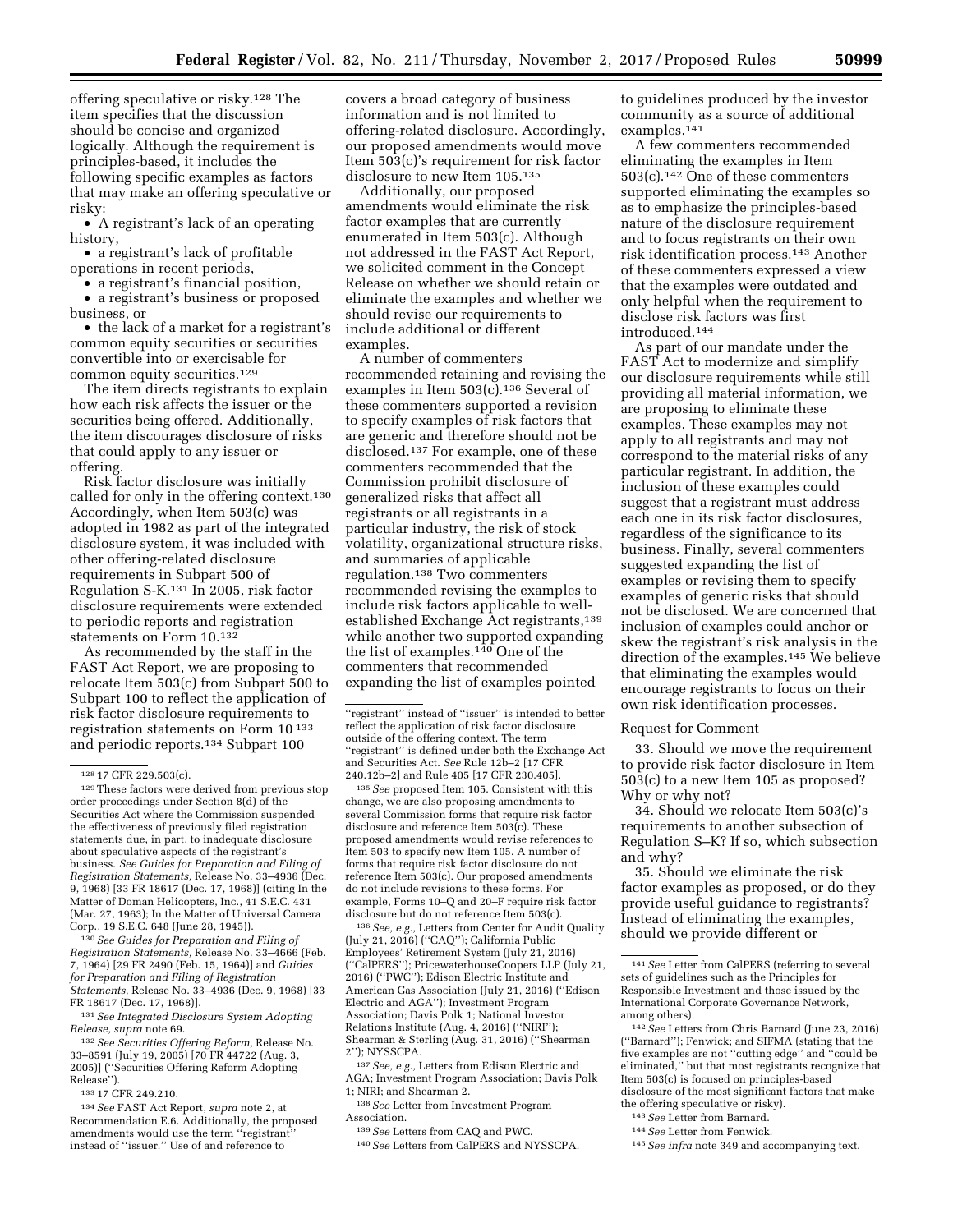additional examples that would be more helpful to registrants? If so, what examples would be most helpful?

# 3. Plan of Distribution (Item 508)

Item 508 requires disclosure about the plan of distribution for securities in an offering, including information about underwriters.146 Paragraph (a) requires disclosure about the principal underwriters and underwriters that have a material relationship with the registrant, while paragraph (h) requires disclosure of the discounts and commissions to be allowed or paid to dealers. If a dealer is paid any additional discounts or commissions for acting as a ''sub-underwriter,'' paragraph (h) allows the registrant to include a general statement to that effect without giving the additional amounts to be sold.

'Sub-underwriter'' is not a defined term, and its application may be unclear. ''Principal underwriter,'' however, is defined in Regulation C as ''an underwriter in privity of contract with the issuer of the securities as to which he is an underwriter.'' 147 Consistent with the staff's recommendation in the FAST Act Report,148 and in light of the definition of ''principal underwriter'' and the disclosure required by Item 508(a), we are proposing to amend Rule 405 149 to define the term ''sub-underwriter'' as a dealer that is participating as an underwriter in an offering by committing to purchase securities from a principal underwriter for the securities but is not itself in privity of contract with the issuer of the securities.150

#### Request for Comment

36. Should we amend Rule 405 to define ''sub-underwriter'' as proposed? Should we define the term differently? For example, is the concept of ''privity of contract'' sufficiently clear?

# 4. Undertakings (Item 512)

Item 512 151 provides undertakings that a registrant must include in Part II of its registration statement, depending

150The only other use of the term ''subunderwriter'' or ''subunderwriter'' in Regulation S– K, the Securities Act rules, or the Exchange Act rules is in Rule 491 [17 CFR 230.491]. We are proposing to amend Rule 491 to reference ''subunderwriter,'' consistent with our proposed amendments here. The proposed definition of subunderwriter would not change the meaning of that term in Rule 491 and appears to be consistent with its use in that context.

151 17 CFR 229.512.

on the type of offering. In the FAST Act Report, the staff recommended that the Commission consider eliminating undertakings that are duplicative of other rules or that have become unnecessary due to developments since their adoption. We are proposing the following amendments to implement the staff's recommendations.

Item 512(c) sets forth undertakings that a registrant must include if it registers a warrant or rights offering to existing security holders and the securities not purchased by those security holders will be reoffered to the public.152 The undertaking requires a registrant, after the expiration of the subscription period, to supplement the prospectus to disclose the results of the subscription offer and the terms of any subsequent reoffer to the public. If any public reoffer is made on terms different from the offer to existing security holders, then the registrant must undertake to file a post-effective amendment to disclose the terms of that offering. We are proposing to eliminate this undertaking because it is no longer necessary. A registrant conducting the type of offering described in Item 512(c) would already have been required to register and disclose the offering to existing security holders as well as the reoffering to the public. Furthermore, Item 512(a)(1) requires registrants to undertake to file a post-effective amendment to disclose fundamental changes in the information set forth in the registration statement and material information with respect to the plan of distribution or changes in the plan of distribution.153 Thus, disclosure of material changes in the terms of the reoffering would also be required as part of the Item 512(a)(1) undertaking, thus obviating the need for the Item 512(c) undertaking.

Consistent with the recommendations made in the FAST Act Report, we are also proposing to eliminate the Item 512(d), Item 512(e), and Item 512(f) undertakings, because they are obsolete.154 Item 512(d) requires a registrant to include undertakings if the securities it registers are to be offered at competitive bidding.155 The

154*See* FAST Act Report, *supra* note 2, at Recommendation E.9.

155 17 CFR 229.512(d).

undertaking requires a registrant to use its best efforts to distribute a Section 10(a) prospectus to prospective bidders, underwriters, and dealers and to file a post-effective amendment reflecting the results of the bidding and any related terms. This undertaking arises from former Rule 50 under the Public Utility Holding Company Act of 1935 (''PUHCA''), which formerly required public utility company securities to be sold through competitive bids.156 We propose eliminating this undertaking because the Commission rescinded Rule 50 in 1994,157 and because Congress repealed PUHCA in 2005.158 Furthermore, this undertaking was put into place prior to the adoption of Rule 430A, which permits the omission of pricing and underwriter related terms from the effective registration statement if the issuer includes that information in a prospectus or post-effective amendment after the effective date.159 To the extent that competitive bidding is still used, registrants may file prospectuses that contain the pricing and underwriter disclosure pursuant to Rule 430A and those documents will be subject to the liability imposed by that rule.160

Item 512(e) provides that, if a registrant's prospectus directly incorporates by reference the registrant's annual report to security holders meeting the requirements of Rule 14a– 4 161 or Rule 14c–3,162 the registrant must undertake to deliver the latest

157*See 1996 Disclosure Simplification Recommendations* (citing *Public Utility Holding Company Act Rules,* Release No. 35–26031 (Apr. 20, 1994) [59 FR 21922 (Apr. 28, 1994)]).

158*See* Energy Policy Act of 2005, Public Law No. 109–58, 119 Stat. 594 (2005).

159 17 CFR 230.430A.

160We understand that registration statements filed in connection with securities to be offered through competitive bidding are rarely used. *See*  Louis Loss, Joel Seligman, & Troy Paredes, *Securities Regulation* (5th ed. 2016) (''Loss et al.'') § 2.A.4. Competitive Bidding. According to Loss et al., competitive bidding is now used by ''municipalities and public instrumentalities.'' Rule 430A provides that information omitted in reliance on that rule is deemed part of the registration statement as of the time it was declared effective, thus subjecting those disclosures to liability under Section 11 of the Securities Act.

161 17 CFR 240.14a–4.

<sup>146</sup> 17 CFR 229.508.

<sup>147</sup> 17 CFR 230.405.

<sup>148</sup>*See FAST Act Report, supra* note 2, at Recommendation E.7.

<sup>149</sup> 17 CFR 230.405.

<sup>152</sup> 17 CFR 229.512(c). The Item 512(c) undertaking was included in the Securities Act forms and guides, prior to the enactment of the integrated disclosure system in 1982. *See, e.g., Notice of Proposed Revision of Form S-4,* Release No. 33–3667 (July 31, 1956) [21 FR 6025 (Aug. 11, 1956)] and *Notice of Proposed Form S–11 for Registration of Securities of Certain Real Estate Companies,* Release No. 33–4347 (Apr. 10, 1961) [26 FR 3280 (Apr. 18, 1961)].

<sup>153</sup> 17 CFR 229.512(a)(1).

<sup>156</sup>*See Notice of Proposal to Adopt Rule 415 Relating to Competitive Bidding Registration Statements, to Amend Rules 424, 455, 471 and 472 and to Rescind Rule 460,* Release No. 33–3491–Z (Nov. 10, 1953) [18 FR 7300 (Nov. 18, 1953)]; *Adoption of Rule 415 Relating to Competitive Bidding Registration Statements, Amendment of Rules 424, 427, 455, 471 and 472 and Rescission of Rule 460,* Release No. 33–3494 (Jan. 13, 1954) [19 FR 399 (Jan. 22, 1954)]; and *Phase One Recommendations of Task Force on Disclosure Simplification,* Release No. 33–7300 (May 31, 1996) [61 FR 30397 (June 14, 1996)] (''1996 Disclosure Simplification Recommendations'').

<sup>162</sup> 17 CFR 240.14c–3.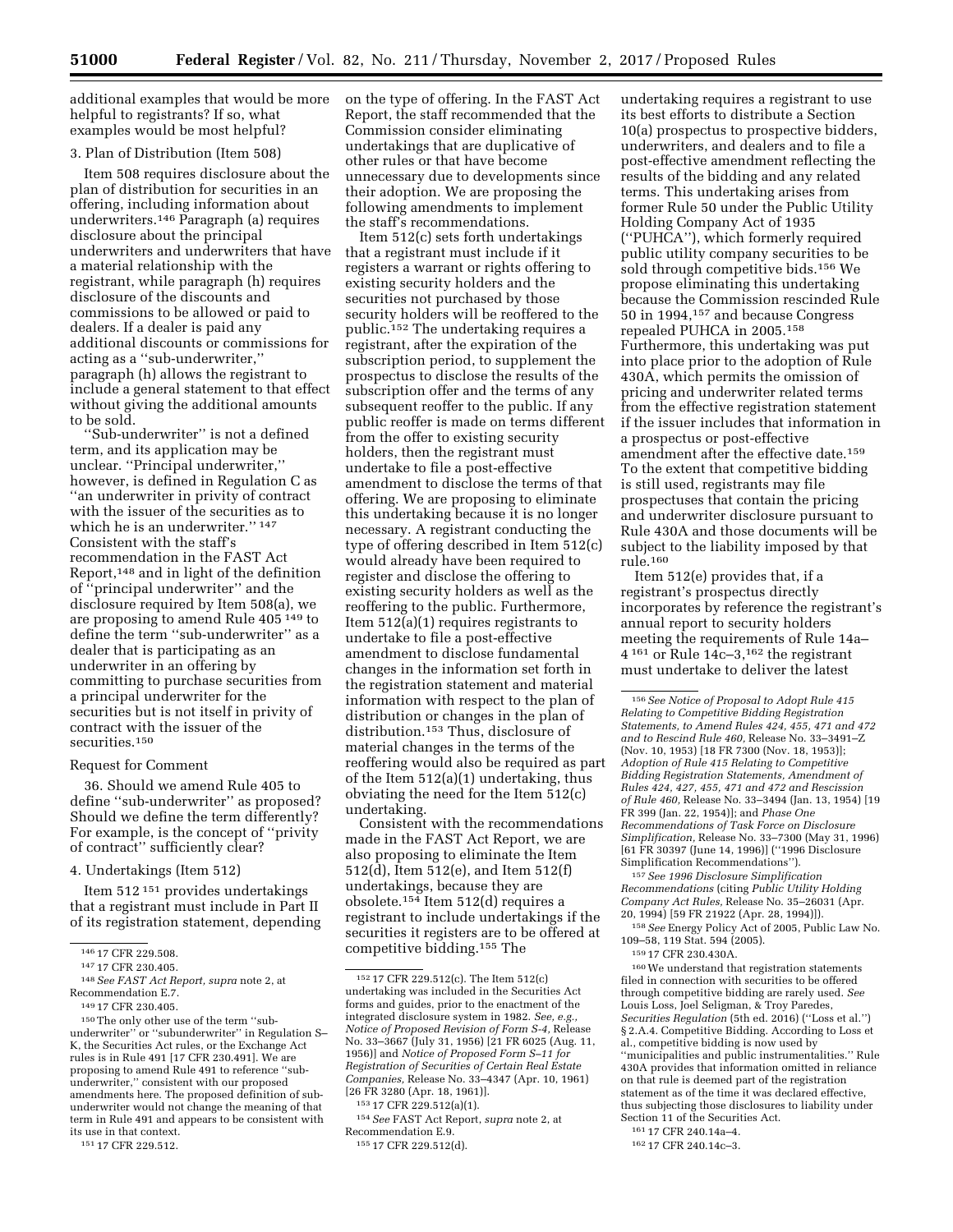annual report with the prospectus.163 If interim information is required but is not included in the prospectus, the registrant must undertake to deliver the latest quarterly report that is incorporated by reference in the prospectus. The purpose of this undertaking is to ensure that the registrant delivers incorporated annual and quarterly reports with the prospectus, as required by former Form S-2.164 The disclosure and delivery requirements of former Form S–2 were intended to minimize duplicative reporting while still requiring delivery of incorporated information.165 The Commission rescinded Form S–2 as part of Securities Offering Reform, since its underlying purpose was outdated because of EDGAR, other technological developments, and the rapid dissemination of information in the market.166 Similarly, we are now proposing to eliminate the related undertaking, since any material information in a registrant's annual or quarterly reports to security holders should be publicly available.

Finally, the undertaking in Item 512(f) applies to registrants that prior to the offering had no obligation to file reports with the Commission pursuant to Section 13(a) or 15(d) of the Exchange Act.167 If such a registrant conducts an underwritten equity offering, it must undertake to provide the securities certificates required by the underwriter at closing to permit prompt delivery to each purchaser. The purpose of this undertaking is to ensure that the registrant delivers sufficient certificates to the underwriter at closing to permit aftermarket trading in new issues.168 We

165*See Securities Offering Reform Adopting Release, supra* note 132.

167 17 CFR 229.512(f).

168*See Hot Issues,* Release No. 33–5274 (July 26, 1972) [37 FR 16005 (Aug. 9, 1972)] (''Hot Issues Release''); *Notice of Adoption of Amendments to Registration Forms S–1 and S–2 under the Securities Act of 1933 and to Forms 10, 10–K and 10–Q and Rules 13a–13 and 15d–13 under the Securities Exchange Act of 1934,* Release No. 33– 5395 (June 1, 1973) [38 FR 17202 (June 29, 1973)]. In 1972, the Commission conducted public hearings on the matter of hot issues securities markets, which revealed that ''one of the imperfections affecting aftermarket trading in new issues is the occasional failure of issuers to furnish securities in such denominations and registered in such manner as to permit adequate and prompt delivery to each purchaser. Accordingly, one of the proposals is that non-reporting registrants formally undertake in registration statements filed on Forms S–1 and S– 2 that they will deliver the certificates to the underwriter at the closing for prompt delivery to customers.'' *See Hot Issues Release, supra* at 16007.

are proposing to eliminate this undertaking because the need to deliver certificates to underwriters has decreased dramatically since this undertaking was adopted in the early 1970s. Today, equity securities trades in the United States are typically cleared and settled using the depository and book-entry services of the Depository Trust and Clearing Corporation's clearing agency subsidiaries.169

#### Request for Comment

37. Should we retain or modify any of the undertakings that we have proposed eliminating? If so, please explain why.

38. In what instances are physical securities certificates still delivered today? Should we retain the undertaking for those situations?

39. Are there other undertakings that we have not addressed in this release that are duplicative, no longer necessary or that should be eliminated for other reasons?

40. Are there undertakings we should consider requiring to modernize and address developments for novel securities offerings?

#### *E. Exhibits*

1. Description of Registrant's Securities  $($ Item 601 $(b)(4)$  $)$ 

Item 202 requires registrants to provide a brief description of their registered capital stock, debt securities, warrants, rights, American Depositary Receipts, and other securities.170 Registrants provide Item 202 disclosure about registered securities in their registration statements 171 but are not required to provide this disclosure in their Form 10–K or Form 10–Q.172

170 Items 202(a)–(d) and (f) [17 CFR 229.202(a)– (d) and (f)]. Item 202(e), ''Market information for securities other than common equity," is outside the scope of this release; it requires that if securities other than common stock are to be registered and there is an established trading market for such securities, registrants are required to provide market information for such securities comparable to that required by Item 201(a) of Regulation S–K.

<sup>171</sup> Item 202 disclosure is often incorporated by reference into a registration statement on Form 8– A from a prior registration statement on Form S– 1. *See* Concept Release, *supra* note 6, at Section IV.D.2. Registrants are not currently required to include Item 202 disclosure as an exhibit to any filings with the Commission.

172 17 CFR 249.308a.

Consistent with the staff's recommendation in the FAST Act Report,173 we are proposing to amend Item  $601(b)(4)$ <sup>174</sup> to require registrants to provide the information required by Item 202(a)–(d) and (f) as an exhibit to Form 10–K, rather than limiting this disclosure to registration statements.175 Proposed Item 601(b)(4)(vi) would require Item 202 disclosure only for securities that are registered under Section 12 of the Exchange Act.176 Because Item 202(e) requires Item 201(a) market information for securities other than common equity where there is an established trading market for those securities, proposed Item 601(b)(4)(vi) does not include Item 202(e). The proposed requirement is intended to increase investors' ease of access to information about the rights and obligations of each class of securities registered.

The proposed amendments would not change existing disclosure obligations under Form 8–K and Schedule 14A, which currently require registrants to disclose certain modifications to the rights of their security holders and amendments to their articles of incorporation or bylaws.177 As

173*See* FAST Act Report, *supra* note 2, at Recommendation F.1.

174 17 CFR 229.601(b)(4).

<sup>175</sup> To the extent that a registrant has previously filed an exhibit containing Item 202 disclosure, it could incorporate that exhibit by reference and hyperlink to the previously-filed exhibit in future Form 10–K filings, assuming that the information contained therein remains unchanged. *See Exhibit Hyperlinks Adopting Release supra* note 15.

176The proposed amendment includes an instruction requiring disclosure for those classes of a registrant's securities that have not been retired by the end of the period covered by the report. We are also proposing to amend Item 202 to specify that Section  $305(a)(2)$  of the Trust Indenture Act of 1939, 15 U.S.C. 77aa *et seq.,* as amended, would not affect a registrant's disclosure obligations under proposed Item 601(b)(4)(vi).

177 Item 3.03 of Form 8–K requires disclosure of material modifications to rights of security holders while Item 5.03 requires disclosure of amendments to the articles of incorporation or bylaws for amendments not disclosed in a proxy or information statement. Item 5.03 of Form 8–K also requires disclosure of changes in fiscal year other than by means of a submission to a vote of security holders through the solicitation of proxies (or otherwise) or an amendment to the articles of incorporation or bylaws [17 CFR 249.308].

Continued

<sup>163</sup> 17 CFR 229.512(e).

<sup>164</sup>*See Proposed Comprehensive Revision to System for Registration of Securities Offerings,*  Release No. 33–6235 (Sept. 2, 1980) [45 FR 63693 (Sept. 25, 1980)].

<sup>166</sup>*See id.* 

<sup>169</sup>*See* Loss et al. § 7.E.2. Current Law (''Virtually all equities securities trades in the United States are cleared and settled through the National Securities Clearing Corporation (NSCC) and the Depository Trust Company (DTC), clearing agency subsidiaries of the Depository Trust and Clearing Corporation (DTCC).''); Depository Trust & Clearing Corporation, *FAQs: How Issuers Work With DTC available at [http://www.dtcc.com/matching-settlement-and](http://www.dtcc.com/matching-settlement-and-asset-services/issuer-services/how-issuers-work-with-dtc)[asset-services/issuer-services/how-issuers-work](http://www.dtcc.com/matching-settlement-and-asset-services/issuer-services/how-issuers-work-with-dtc)[with-dtc](http://www.dtcc.com/matching-settlement-and-asset-services/issuer-services/how-issuers-work-with-dtc)* (last visited Feb. 22, 2017) (''DTC provides (i) settlement services for virtually all equity, corporate and municipal debt trades and Money Market Instruments in the U.S.'').

Registrants are required to file complete copies of their articles and bylaws as exhibits to Form 10–K, but they are not required to provide the descriptions called for by Item 202. *See* Item 601(b)(3) [17 CFR 229.601(b)(3)]. Also, under Accounting Standards Codification (''ASC'') Topic 505–10–50–3, registrants are required to summarize the ''pertinent rights and privileges of the various securities outstanding'' in the notes to their financial statements. ASC Topic 470–10–50–5 requires the same information for debt securities. While the date of sale is not required, registrants usually include it in their discussions of the rights and privileges of securities sold.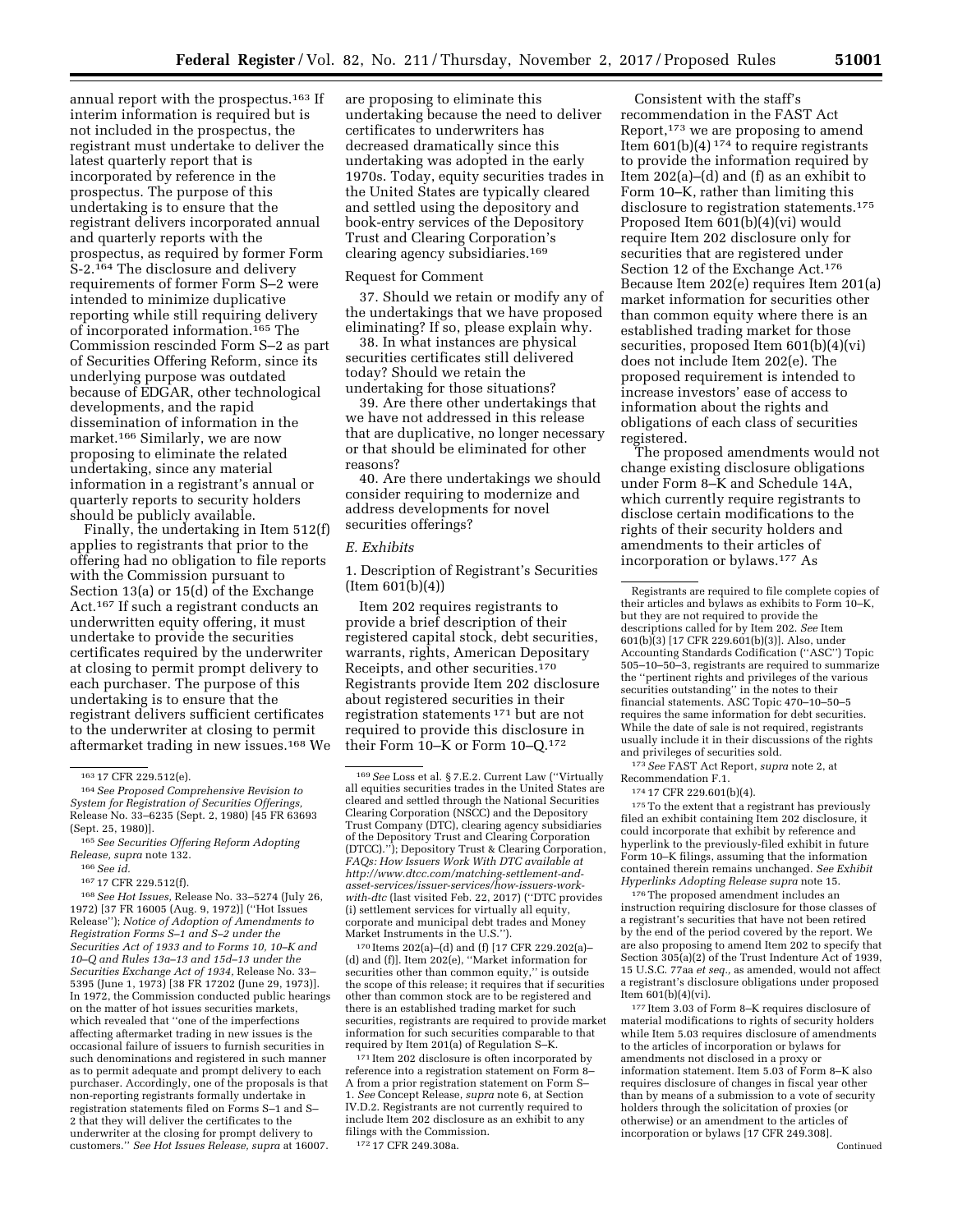proposed, any modifications and amendments during a fiscal year would now also be reflected in the Item 202 disclosure provided in an exhibit to the registrant's next annual report.178 The proposed amendments would be in addition to the current requirement to file a complete copy of the amended articles of incorporation or bylaws under Item 601(b)(3).<sup>179</sup>

We recognize that some commenters opposed requiring Item 202 disclosure in periodic reports, stating that this information can easily be found in registration statements,180 while other commenters noted that the information overlaps with disclosure required under U.S. GAAP.181 Requiring Item 202 disclosure as an exhibit to annual reports could improve the ability of investors to gain access to information about their rights as security holders. The proposed Item 601(b)(4)(vi) would allow investors to easily locate an updated description of their rights as security holders in the most recent annual report rather than require investors to search through prior filings to find this disclosure. Where a registrant has previously filed the Item 202 information as an exhibit, and so long as there has not been any change to the information called for by Item 202, the registrant may incorporate the information by reference and provide a hyperlink to the previously filed exhibit. Therefore, we believe that any additional compliance cost associated

178Over the course of a given fiscal year, it is possible that a registrant may make various nonmaterial changes to the rights and privileges of its securities that do not require separate disclosure on Form 8–K. However, if any changes are made, whether material or non-material, the proposed amendments would require a registrant to update the description of securities in the exhibit filed with its Form 10–K.

179*See* Item 601(b)(3) of Regulation S–K [17 CFR 229.601(b)(3)]. The proposal would amend Item  $601(b)(4)$  instead of Item  $601(b)(3)$  because  $(b)(4)$  is consistent with Item 202's requirement to provide a description of capital stock that is registered while (b)(3) is specific to the articles of incorporation and bylaws.

180*See, e.g.,* Letters from Fenwick; CGCIV; Chamber 2; and FedEx. *See also* Davis Polk 1.

with the proposed amendment should not be unduly burdensome.

### Request for Comment

41. Should the proposed amendments include a requirement to file Item 202 disclosure for each class of securities registered under Section 12 of the Exchange Act as an exhibit to the annual report? Why or why not? Should registrants also be required to include descriptions of securities that are not registered under Section 12 of the Exchange Act? For example, should issuers reporting only under Section 15(d) of the Exchange Act (*e.g.,* assetbacked issuers) be required to file Item 202 disclosure as a Form 10–K exhibit?

42. Do the requirements for Item 202, and our proposal to require that the Item 202 information be provided as an exhibit to the annual report, provide sufficient disclosure about debt securities or other classes of stock with different or preferential voting rights?

43. Would the new requirements result in significantly higher compliance costs? Would the new requirements provide benefits to investors and facilitate informed investment decisions? Would the proposed amendments require disclosure that is adequately provided elsewhere in the annual report or on EDGAR? 182

44. Would compliance with the proposed amendment be problematic for issuers with multiples classes of registered securities (*e.g.,* well-known seasoned issuers or asset-backed issuers)? If so, how should we revise the proposed amendments to avoid unnecessary burdens that may be imposed on these issuers?

2. Information Omitted From Exhibits (Item 601)

Item 601 of Regulation S–K generally requires registrants to file complete copies of exhibits.183 Securities Act Rule 406 184 and Exchange Act Rule 24b–2 185 permit registrants to request confidential treatment of information included in an exhibit to a filing or any other document required to be filed under either the Securities Act or the Exchange Act. Item 601(b)(2) states that registrants shall not file schedules or similar attachments to material plans of acquisition, reorganization, arrangement, liquidation, or succession unless they contain information material to an investment decision and unless that information is not otherwise

182*See supra* notes 172 and 181 and accompanying text.

183 Item 601 of Regulation S–K [17 CFR 229.601]. 184 17 CFR 230.406.

disclosed in the agreement or the disclosure document.186 The Commission staff generally has not objected where a registrant omits personally identifiable information from exhibits without submitting a confidential treatment request.

To modernize and simplify the disclosure requirements under Item 601, we are proposing to add new paragraphs (a)(5) and (a)(6) to expand the existing accommodation in Item 601(b)(2) to include all exhibits filed under Item 601 and permit the omission of personally identifiable information. We also propose to add paragraph (b)(10)(iv) to Item 601 to reduce significantly the need for registrants to submit applications for confidential treatment of information in material contract exhibits required by that item.187 The proposals to add paragraphs (a)(6) and (b)(10)(iv) are broader than the staff's recommendations in the FAST Act Report. As explained more fully below, we believe that they are consistent with our mandate under the FAST Act to modernize and simplify our disclosure requirements while still providing all material information.188

a. Schedules and Attachments to Exhibits

Proposed Item 601(a)(5) would permit registrants to omit entire schedules and similar attachments to exhibits unless they contain material information and unless that information is not otherwise disclosed in the exhibit or the disclosure document. This exception, which is similar to the existing accommodation in Item 601(b)(2) for plans of acquisition, reorganization, arrangement, liquidation, or succession, would be expanded to all exhibits under the proposed amendments. Similar to the current provisions in Item 601(b)(2), proposed Item 601(a)(5) would require registrants to provide with each exhibit a list briefly identifying the contents of any omitted schedules and attachments.

Item 12 of Schedule 14A requires disclosure if action is to be taken regarding the modification of any class of securities of the registrant, or the issuance or authorization for issuance of securities of the registrant in exchange for outstanding securities. Section (b) of Item 12 requires disclosure of any material differences between the outstanding securities and the modified or new securities in respect of any of the matters concerning which information would be required in the description of the securities in Item 202 of Regulation S–K. Item 19 of Schedule 14A requires disclosure of amendments to the registrant's charter, bylaws, or other documents.

<sup>181</sup>*See* Letters from CAQ and KPMG LLP (July 21, 2016) (''KPMG''). Both commenters referenced Item 202 in the context of broader recommendations to the Commission to work with the FASB and the PCAOB to eliminate redundancies.

<sup>185</sup> 17 CFR 240.24b–2.

 $^{186}\,$  17 CFR 229.601(b)(2).  $^{187}\,$  Certain domestic forms include their exhibits requirements in the form and/or do not separately reference Item 601 of Regulation S–K (*e.g.,*  Schedule 13E–3 and Schedule 13D). As such, we are considering whether the rationale for the proposed amendments to Item 601 of Regulation S– K is also applicable to the exhibit requirements in these forms. For example, Schedule 13E–3 and Schedule 13D require registrants to file as exhibits certain material agreements that may be deemed analogous to the exhibits required under Item 601 of Regulation S–K. We are requesting further comment to assist in our evaluation of this issue.

<sup>188</sup>*See* FAST Act Report, *supra* note 2, at Recommendation F.2 (recommending only that the Commission permit registrants to omit attachments and schedules filed with exhibits unless they contain information that is material to an investment decision that has not been otherwise disclosed).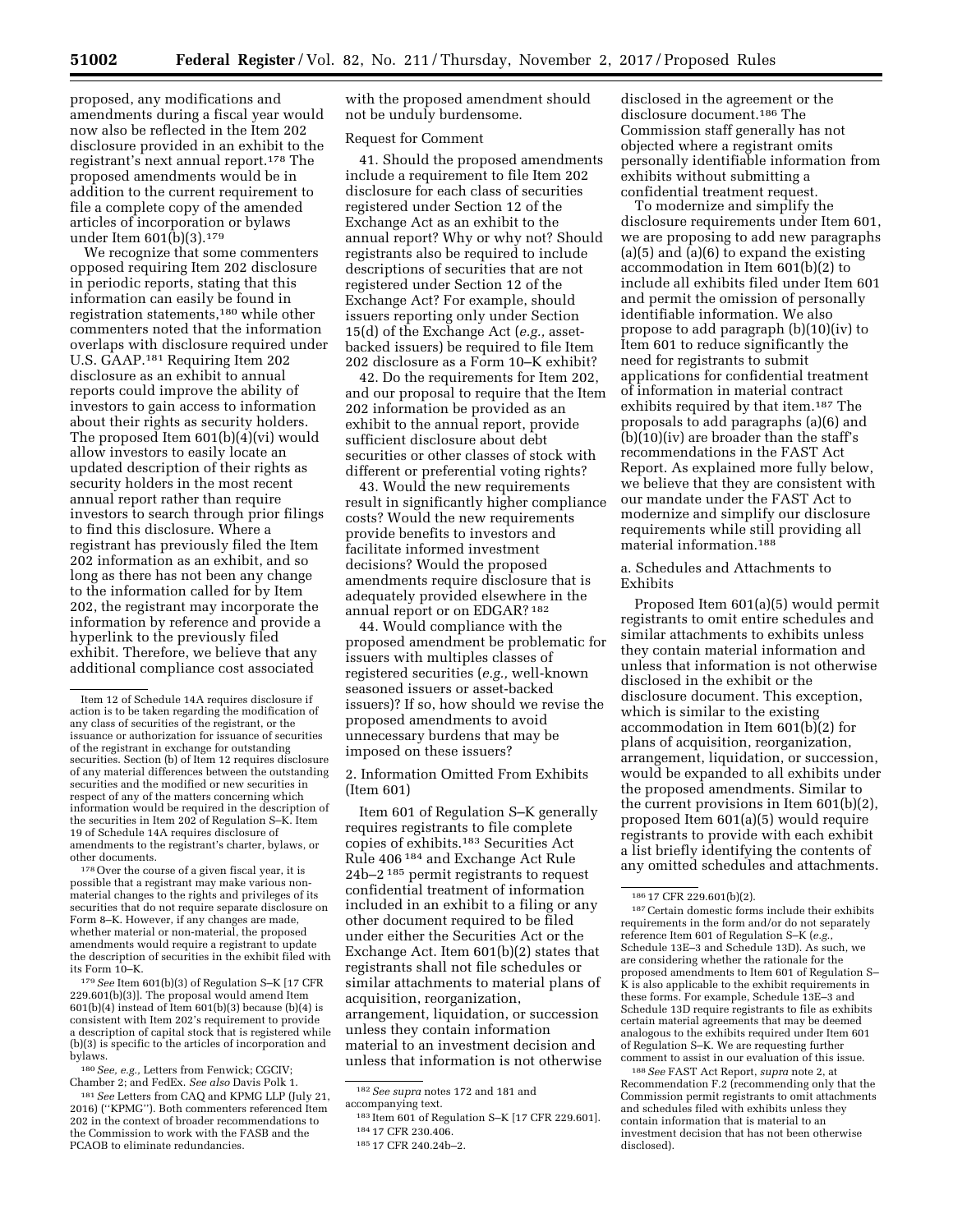In addition, registrants would be required to provide, on a supplemental basis, a copy of any omitted schedules or attachments to the Commission staff upon request.189

The Commission requested comment in the Concept Release on whether to allow registrants to omit schedules and attachments to all exhibits, provided that the omitted schedules and attachments do not include material information that is not otherwise included in the exhibit or the disclosure document. Commenters uniformly supported expanding the exception under Item 601(b)(2).190 Some noted that the current requirement to file complete exhibits is unnecessarily cumbersome and expensive where the schedules do not contain material information.191 Commenters also stated that these burdens are exacerbated where those schedules contain, as is frequently the case, confidential information that would require registrants to file confidential treatment requests.192 A few commenters that supported allowing registrants to omit schedules opposed requiring registrants to provide a list of their omitted schedules.193 Another commenter supported a requirement to include a list, but stated that requiring registrants to provide a materiality analysis

190*See, e.g.,* Letters from Committee on Securities Law of the Business Law Section of the Maryland State Bar Association (''Maryland Bar Securities Committee'') (July 21, 2016); ABA; NYSSCPA; FedEx; Fenwick; and Davis Polk 1. *See also* Letter from CGCIV (supporting exemption from filing immaterial attachments to material agreements for smaller reporting companies).

191*See, e.g.,* Letters from Fenwick and Davis Polk 1.

192*See, e.g.,* Letters from Fenwick; Fenwick and West LLP, Cooley LLP and Wilson Sonsini Goodrich & Rosati, PC (June 19, 2012) [S–K Study Letter] (''Silicon Valley''); and Mike Liles (Apr. 10, 2013) [S–K Study Letter] (endorsing the comments expressed in the Silicon Valley Letter).

193*See* Letter from Fenwick (stating that it does not believe ''the burden of completing such a list of omitted schedules is offset by any meaningful advantage to investors''); *see also* letters from NYSSCPA and FEI.

supporting the decision to omit the schedules was unnecessary.194 We believe that a list of omitted schedules, similar to current Item 601(b)(2), would be informative for investors.

#### Request for Comment

45. Should the proposed amendments permit registrants to omit entire schedules and attachments to exhibits unless the schedules or attachments contain material information and unless that information is not otherwise disclosed in the exhibit or the disclosure document? Similarly, should we amend our investment company rules or forms to permit investment companies to omit entire schedules and attachments?

46. Should Item 601(a)(5) require registrants to provide a list of the contents of the omitted schedules and attachments as proposed? Would a list of the titles of the schedules and attachments be sufficient to identify the contents of the omitted schedules and attachments? Should we provide guidance on the registrant's description of any omitted schedule or attachment?

47. As proposed, Item 601(a)(5) would expand the existing Item 601(b)(2) accommodation to all exhibits. Should we require exhibits filed pursuant to certain subsections of Item 601(b) to include all schedules and attachments even if they are not material? If so, which exhibits and subsections?

b. Personally Identifiable Information

The Commission generally does not publish or make available information that ''would constitute a clearly unwarranted invasion of personal privacy.'' 195 This information includes personally identifiable information (''PII''). Exhibits filed pursuant to Item 601 may include PII such as bank account numbers, social security numbers, home addresses and similar information. The staff generally does not object where a registrant omits PII from exhibits without submitting a confidential treatment request.

In the Concept Release, the Commission requested comment about whether to continue or modify the current accommodation on PII. Numerous commenters recommended codifying the current staff practice of permitting registrants to omit PII from

exhibits without making a formal confidential treatment request.196

Consistent with our mandate under the FAST Act to modernize and simplify our disclosure requirements while still providing all material information, Item 601(a)(6), as proposed, would permit registrants to omit PII without submitting a confidential treatment request under Rule 406 or Rule 24b–2. Allowing registrants to omit PII without submitting a confidential treatment request is also intended to better safeguard PII by limiting its dissemination. Under the proposed amendment, registrants also would not be required to provide an analysis to redact PII from exhibits.

#### Request for Comment

48. Should we codify the current staff practice of permitting registrants to omit PII without making a formal confidential treatment request as proposed? Similarly, should we amend our investment company rules or forms to similarly permit investment companies to omit PII?

c. Redaction of Confidential Information in Material Contract Exhibits

The proposed revisions to Item 601(b)(10) would permit registrants to omit confidential information from material contracts filed pursuant to that item where such information is both (i) not material and (ii) competitively harmful if publicly disclosed, even where the registrant has not submitted a confidential treatment request to the Commission. Instead, registrants would be required to mark the exhibit index to indicate that portions of the exhibit or exhibits have been omitted and include a prominent statement on the first page of each redacted exhibit that information in the marked sections of the exhibit has been omitted from the filed version of the exhibit. Registrants would also be required to indicate with brackets where the information has been omitted from the filed version of the exhibit.197

Although registrants would not be required to file a confidential treatment request in accordance with Rule 406 or Rule 24b–2 in connection with the redacted exhibit, the responsibility of a registrant to determine whether all material information has been disclosed and whether they may redact the

<sup>189</sup>*See* proposed Item 601(a)(5) of Regulation S– K. Securities Act Rule 418 [17 CFR 230.418] states that the Commission or its staff may, where it is deemed appropriate, request supplemental information concerning the registrant or a registration statement, among other things. Exchange Act Rule 12b–4 [17 CFR 240.12b–4] similarly indicates that the Commission or its staff may, where it is deemed appropriate, request supplemental information concerning the registrant, a registration statement, and a periodic or other report filed under the Exchange Act. Unlike the current version of Item 601(b)(2), registrants would not be required to include with its list identifying the contents of all omitted schedules an agreement to furnish a supplemental copy of any omitted schedule to the Commission upon request. Instead, proposed Item 601(a)(5) would require registrants to provide a copy of any omitted schedule to the Commission staff upon request.

<sup>194</sup>*See* Letter from Maryland Bar Securities Committee.

<sup>195</sup> 17 CFR 200.80(b)(6) (exempting personnel and medical files and similar files the disclosure of which would constitute a clearly unwarranted invasion of personal privacy).

<sup>196</sup>*See, e.g.,* Letters from NYSSCPA; Chamber 2; FedEx; CGCIV; Maryland Bar Securities Committee; General Motors; and Financial Executives International.

<sup>197</sup>These proposals are consistent with the marking requirements for confidential treatment requests under Rule 406 and Rule 24b–2.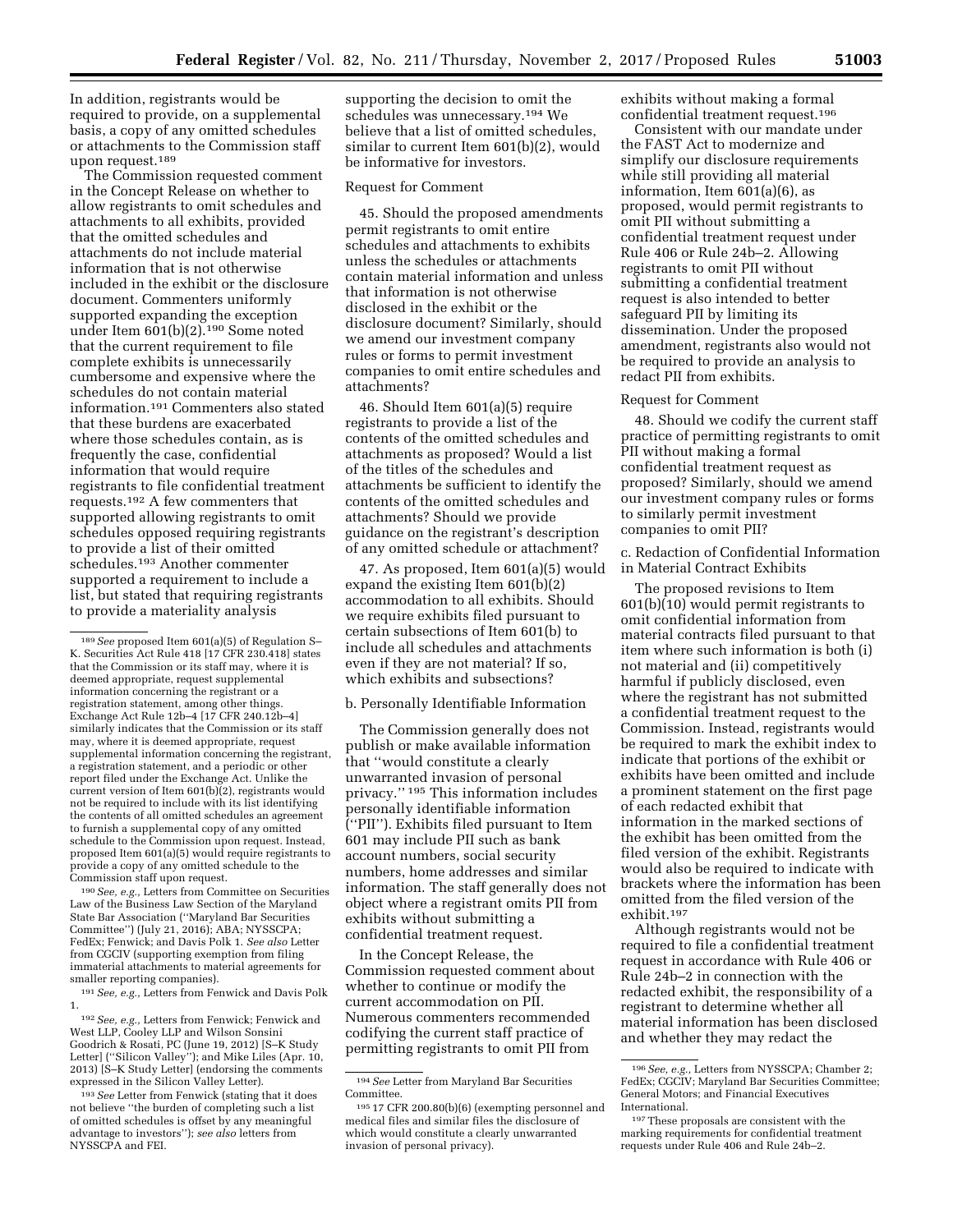information under the proposed rules would remain unchanged.198 The Commission staff would continue its selective review of registrant filings and would selectively assess whether redactions from exhibits appear to be limited to information that is not material and that would subject the registrant to competitive harm if publicly disclosed. As is currently the case, the redacted information should include no more text than necessary to prevent competitive harm to the registrant. Upon request, registrants would be expected to promptly provide supplemental materials to the staff similar to those currently required in a confidential treatment request, including an unredacted paper copy of the exhibit and an analysis of why the redacted information is both (i) not material and (ii) would cause competitive harm if publicly disclosed.199 The timing of any staff review would not alleviate a registrant's obligation to disclose all material information and its obligation to limit redactions to those provisions and terms that are both (i) not material and (ii) would cause competitive harm if publicly disclosed. Registrants could request confidential treatment of this supplemental information pursuant to Rule 83 while it is in the staff's possession. If the registrant's supplemental materials do not support its redactions, similar to the process the staff currently follows for confidential treatment requests under Rule 406 and Rule 24b–2, the staff may request that the registrant file an amendment that includes some, or all, of the previously redacted information.200

The Concept Release did not request comment on the confidential treatment process, other than its request for comment about omitting schedules and attachments to exhibits; however, two commenters noted that the requirement to file material agreements causes registrants to expend significant resources in preparing confidential treatment requests.201 We believe that simplifying and streamlining this process would be consistent with the

201*See* Letter from Fenwick and letter from Davis Polk 1 (requesting that the Commission reconsider the utility of the (b)(10) exhibit filing requirement).

FAST Act mandate to revise Regulation S–K in a manner that reduces the costs and burdens on registrants while providing investors all material information. In addition, we believe the proposal would result in limiting the dissemination of sensitive information because registrants would not be required to provide an un-redacted copy of each exhibit at the time of filing in order to request confidential treatment. Instead, this information would only be required on request in connection with a staff filing review.

#### Request for Comment

49. Should registrants be permitted to omit confidential information from exhibits filed pursuant to Item 601(b)(10) that is both (i) not material and (ii) competitively harmful if publicly disclosed without submitting a confidential treatment request as proposed? Similarly, should we amend our investment company forms to permit investment companies to omit confidential information from exhibits?

50. Would the disclosure provided in exhibits change under the proposed amendments? Why or why not?

51. Under the proposed amendments, if the registrant's supplemental materials do not support its redactions, the staff may request that the registrant file an amendment that includes some, or all, of the previously redacted information. In these situations, should we require registrants to include an explanatory note describing why the amendment is being provided? Should we also require that any amendment highlight the previously redacted information?

52. Should we allow registrants to omit confidential information from exhibits other than those filed pursuant to Item 601(b)(10) that is both (i) not material and (ii) competitively harmful if publicly disclosed? For instance, should registrants be allowed to omit similar information from exhibits filed pursuant to Item 601(b)(2)? Should they be allowed to omit similar information from exhibits filed pursuant to other subsections of Item 601? If so, which subsections and why?

53. Should we apply the proposed amendments discussed in Section II.E.2. (Information Omitted from Exhibits) to forms that include their exhibits requirements in the form or do not separately reference Item 601 of Regulation S–K (*e.g.,* Schedule 13E–3 and Schedule 13–D)? If so, what forms should be amended and to what extent? If not, why? Are there special considerations associated with change of control transactions, going private transactions, or beneficial ownership

reporting that render the provision of information in exhibits material to an investment or voting decision? What are the costs and benefits of applying the proposed amendments to these forms? How do they differ from the costs and benefits of applying the proposed amendments to Regulation S–K? 202

### 3. Material Contracts (Item 601(b)(10)(i))

Item 601(b)(10)(i) requires registrants to file every material contract not made in the ordinary course of business, provided that one of two tests is met: (i) The contract must be performed in whole or in part at or after the filing of the registration statement or report, or (ii) the contract was entered into not more than two years before that filing.203

The first test captures contracts that have not been fully performed prior to the filing date. The second test—the two-year look back—captures material contracts that were fully performed before the filing date.204 Currently, all registrants subject to Item 601 must consider both tests when deciding whether a material, non-ordinary course contract must be filed as an exhibit.

Consistent with the recommendations in the FAST Act Report,<sup>205</sup> we are proposing amendments to Item 601(b)(10)(i) that would limit the twoyear look back test to newly reporting registrants. Proposed Instruction 1 to Item 601(b)(10)(i) defines a ''newly reporting registrant'' as any registrant filing a registration statement that, at the time of such filing, is not subject to the reporting requirements of Section 13(a) or 15(d) of the Exchange Act, whether or not such registrant has ever previously been subject to the reporting requirements of Section 13(a) or 15(d), and any registrant that has not filed an annual report since the revival of a previously suspended reporting

204The two-year look back is included in Schedule A of the Securities Act [15 U.S.C. 77aa(24)] and serves as a ''cutoff period'' so registrants would not have to file material contracts that may have been fully performed many years prior to registration. When Section 12(g) was added to the Exchange Act in 1964, the Commission was authorized to issue rules requiring such material contracts to be filed with Exchange Act reports. *See*  Section 12(b)(1)(I) of the Exchange Act; H.R. Rep. No. 88–1418, 83rd Cong., 2nd Sess., 1964. Prior to the enactment of Section 12(g), the Exchange Act reporting requirements were applicable only to listed companies.

205*See* FAST Act Report, *supra* note 2, at Recommendation F.3.

<sup>198</sup>*See* Rule 12b–20 [17 CFR 240.12b–20], Rule 408(a) [17 CFR 230.408(a)] and proposed Item 601(b)(10)(iv).

<sup>199</sup>This analysis would be substantially the same as is currently required in confidential treatment requests submitted in reliance on Rule 80(b)(4) [17 CFR 200.80(b)(4)] pursuant to Rule 406 or Rule 24b–2.

<sup>200</sup>Upon completion of the staff's review, the materials would be returned or destroyed if the registrant complies with the procedures outlined in Rule 418 or 12b–4.

<sup>202</sup>We are proposing to apply the proposed amendments to Form 20–F to maintain a consistent approach to the exhibit filing requirements for domestic registrants and foreign private issuers. *See infra* Section II.E.5 (Exhibits—Application to Foreign Private Issuers).

<sup>203</sup> Item 601(b)(10)(i) of Regulation S–K [17 CFR 229.601(b)(10)(i)].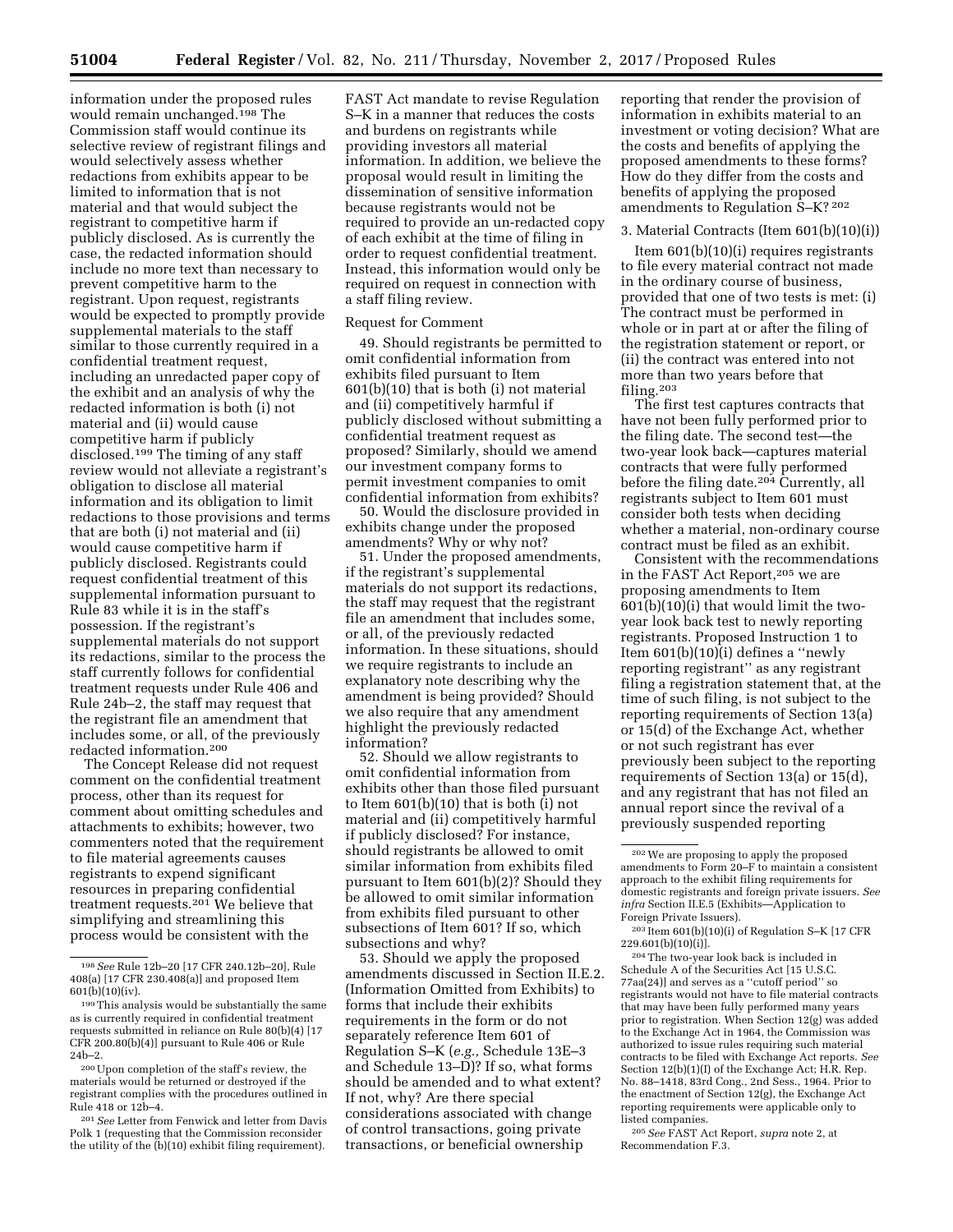obligation.206 As an example, a registrant that is filing its first registration statement under the Securities Act or the Exchange Act, or filing its first Form 10–K since the revival of its reporting obligation,<sup>207</sup> would be required to file material agreements under Item 601(b)(10)(i) for the two-year look back period.208 The definition of ''newly reporting registrant'' under the proposed instruction also would include any registrant that (a) was a shell company, other than a business combination related shell company, as defined in Rule 12b–2 under the Exchange Act, immediately before completing a transaction that has the effect of causing it to cease being a shell company, and (b) has not filed a registration statement or Form 8–K, as required by Item 2.01 and Item 5.06 of that form, since the completion of the transaction (or, in the case of foreign private issuers, has not filed a Form 20–F since the completion of the transaction).209 Under the proposed amendments, a registrant meeting this definition would be required to file material agreements for the two-year look back period. The proposed amendments would help ensure that investors receive access to agreements containing material information, including agreements entered into by newly reporting registrants up to two years prior to the commencement of their reporting obligations. Registrants with established reporting histories would not be required to comply with the two-year look back requirement because investors would continue to have access to any material agreements previously filed on EDGAR.210 As such, the proposed

208 In the case of a registrant with a suspended reporting obligation that, less than two years later, is revived, the proposed requirement to file material agreements for the two-year look back period may be satisfied by incorporating by reference and hyperlinking to agreements previously filed on EDGAR and filing any material agreements entered into while the registrant was not reporting. *See Exhibit Hyperlinks Adopting Release, supra* note 14, at 14135.

209Under the proposed amendment, the definition of ''newly reporting registrant'' would not include reporting companies completing merger transactions with business combination-related shell companies.

210Schedule A of the Securities Act requires that registrants file ''every material contract made, not in the ordinary course of business, which contract is to be executed in whole or in part at or after the filing of the registration statement or which contract amendments would streamline reporting obligations while maintaining investor protections.

### Request for Comment

54. Should we revise Item 601(b)(10)(i) to limit the two-year look back test to newly reporting registrants as proposed?

55. Should the two-year look back requirement apply to a registrant completing a reverse merger involving any public shell company that is not a business combination-related shell company as proposed? Why or why not?

56. Should the proposed amendment be broadened to require that a public company acquiring or merging with a non-public company must apply the two-year look back test to agreements entered into by the non-public company prior to the transaction date?

57. Should registrants that have revived reporting obligations be required as proposed, to file material contracts for the full two-year look back period, regardless of how long their prior reporting obligation was suspended? Alternatively, if the registrant's reporting obligation was suspended for less than two years prior to revival, should the registrant only be required to file agreements entered into while the obligation was suspended?

4. Subsidiaries of the Registrant and Entity Identifiers (Item 601(b)(21)(i))

Item 601(b)(21) requires a registrant to list as an exhibit all of its subsidiaries, the state, or other jurisdiction of incorporation or organization of each, and the names under which those subsidiaries do business.211 The name of particular subsidiaries may be omitted if the unnamed subsidiaries, considered in the aggregate as a single subsidiary, would not constitute a ''significant subsidiary'' under Rule 1–02(w) of Regulation S–X.212

Consistent with the staff's recommendation in the FAST Act Report,213 we are proposing amendments to Item 601(b)(21)(i) that would require registrants to include in the exhibit the legal entity identifier (''LEI''), if one has been obtained, of the registrant and each subsidiary listed. An

LEI is a 20-character, alpha-numeric code that allows for unique identification of entities engaged in financial transactions. LEIs are intended to improve market transparency by providing clear identification of participants.214 Fees are not imposed on investors for use of, or access to, LEIs. All of the associated reference data needed to understand, process, and use LEIs is widely and freely available. These associated reference data also are not subject to any usage restrictions. There is a cost of obtaining an LEI for registrants: A one-time fee of \$75–\$119 and \$50–\$99 in annual maintenance fees.215

In the Concept Release, we solicited comment on whether we should require registrants to disclose their LEI and the LEIs of their subsidiaries (if available) in Exhibit 21 and how this information would benefit investors. Many commenters supported requiring disclosure of LEIs,<sup>216</sup> with most of them

215*See* Glob. Legal Entity Identifier Found., *Frequently Asked Questions—Fees, Payment and Taxes, available at [https://lei.bloomberg.com/docs/](https://lei.bloomberg.com/docs/faq) [faq;](https://lei.bloomberg.com/docs/faq)* and Glob. Mkt. Entity Identifier Util., *GMEI Utility Pricing, available at [https://](https://www.gmeiutility.org/gmeiUtilityPricing.jsp) [www.gmeiutility.org/gmeiUtilityPricing.jsp.](https://www.gmeiutility.org/gmeiUtilityPricing.jsp) See also,* Letter from SIFMA.

216*See, e.g.,* Letters from Data Coalition (July 21, 2016) (''Data Coalition'') (recommending that the Commission adopt the ''if available'' disclosure standard as an interim step prior to requiring registrants to obtain and disclose LEIs); Bloomberg (recommending that filers should be required to obtain an LEI); SIFMA (noting that regulators have driven the expansion of the LEI system and expressing support for recent regulations that impose requirements upon certain investment companies to obtain an LEI); and XBRL US (recommending that the Commission require registrants to obtain an LEI for every company in their corporate structure; stating that use of LEIs would improve the functionality of filings by identifying participants in financial transactions and bringing clarity to interrelationships between entities). *See also* Letters from E. Bean; SEC Investor Advisory Committee (June 15, 2016) (''IAC 1'') (stating that LEIs could facilitate the work of the Commission and other prudential regulators related to systemic risk, firm interconnectivity, and leverage at broker-dealers, asset managers, and other market participants and benefit investors trying to understand complex structures); Owner Subcommittee of the SEC's Investor Advisory Committee (Nov. 22, 2016) (''IAC 2''); Main Street Alliance (July 5, 2016); The Financial Accountability and Corporate Transparency Coalition (July 6, 2016); Citizens for Tax Justice; GRI (July 21, 2016); American Sustainable Business Council, Citizens for Tax Justice, FACT Coalition, Fair Share, Global Financial Integrity and Main Street Alliance (July 21, 2016); Americans for Tax Fairness (July 21, 2016); AFL–CIO (July 21, 2016); Oxfam America (July 21, 2016); S. Percoco; Americans for Financial Reform (Aug. 10, 2016); NYSCRF; Global Legal Identity Identifier Foundation (July 21, 2016); and CFA Institute. *See*  Continued

<sup>206</sup>*See* proposed Instruction 1 to paragraph (b)(10) of Item 601.

<sup>207</sup>*See* Exchange Act Rules Compliance and Disclosure Interpretation 153.02 (stating that a Form 10–K for the previous fiscal year is the first report due after a reporting obligation is revived), *available at [https://www.sec.gov/divisions/corpfin/](https://www.sec.gov/divisions/corpfin/guidance/exchangeactrules-interps.htm) [guidance/exchangeactrules-interps.htm](https://www.sec.gov/divisions/corpfin/guidance/exchangeactrules-interps.htm)* (last updated December 8, 2016).

has been made not more than two years before such filing.'' *See* Schedule A, paragraph 24 [15 U.S.C. 77aa(24)]. Due to the availability of filings on EDGAR, as noted above, we believe the two-year look back requirement does not provide additional investor protection when applied to registrants with a reporting history.

<sup>211</sup> Item 601(b)(21)(i) of Regulation S–K [17 CFR  $229.601(b)(21)(i)$ ].

 $^{\rm 212}\!\!$  Item 601(b)(21)(ii) of Regulation S–K [17 CFR 229.601(b)(21)(ii)].

<sup>213</sup>*See* FAST Act Report, *supra* note 2, at Recommendation F.4.

<sup>214</sup>*See* Arthur B. Kennickell, Bd. of Governors of the Fed. Reserve Sys., *Identity, Identification and Identifiers: The Global Legal Entity Identifier System* (Nov. 8, 2016), *available at [https://](https://www.federalreserve.gov/econresdata/feds/2016/files/2016103pap.pdf) [www.federalreserve.gov/econresdata/feds/2016/](https://www.federalreserve.gov/econresdata/feds/2016/files/2016103pap.pdf)  [files/2016103pap.pdf.](https://www.federalreserve.gov/econresdata/feds/2016/files/2016103pap.pdf)*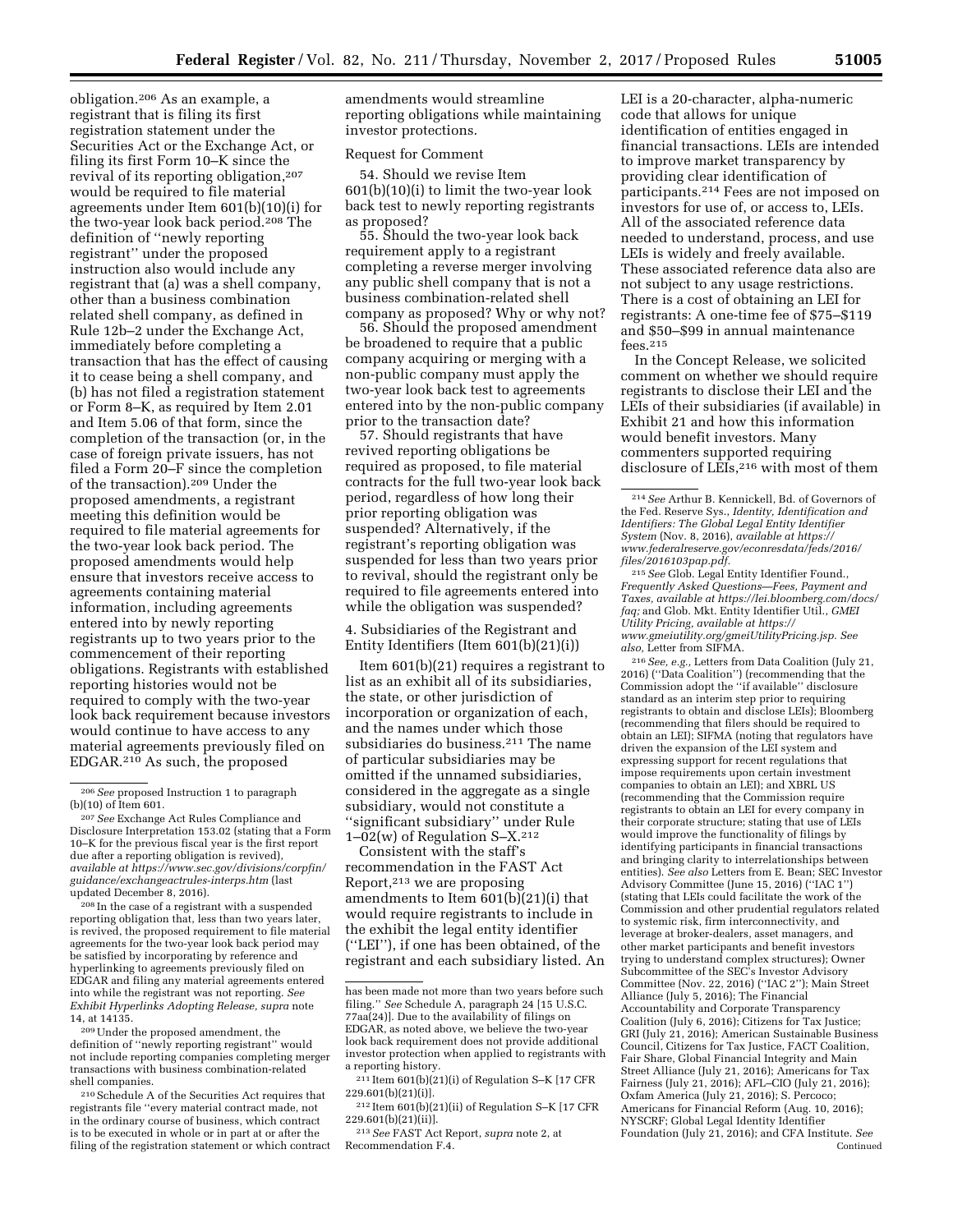recommending that we require both the registrant and its subsidiaries to obtain and disclose LEIs.217 These commenters generally stated that the use of LEIs would improve investors' ability to understand registrants' risk profiles. In this regard, commenters observed that LEIs would allow investors to link thirdparty data with structured data from the Commission to produce more meaningful analysis.218

The proposed amendment is intended to modernize the disclosure requirements under Regulation S–K by requiring registrants to provide any LEIs obtained for themselves or their listed subsidiaries to investors. This proposal would allow investors to use the LEI to more quickly and precisely identify registrants and their subsidiaries. Our proposal is consistent with prior regulatory efforts. For example, as part of our recent investment company reporting modernization efforts, we adopted rules requiring certain registrants and funds to obtain LEIs to provide a consistent means of identification.<sup>219</sup> Due in part to these and other similar global regulatory efforts, the usage of LEIs has increased over the last few years.<sup>220</sup>

217*See id.* Two commenters opposed an LEI requirement, stating that ''there is no global standard for LEI.'' *See* Letters from Financial Executives International and General Motors.

218*See, e.g.,* Letters from SIFMA, Bloomberg, and Data Coalition. *See also Nationally Recognized Statistical Rating Organizations,* Release No. 34– 72936 (Aug. 27, 2014) [79 FR 55077 (Sept. 15, 2014)] (the ''2014 NRSRO Amendments Release'') and *Credit Risk Retention,* Release No. 34–73407 (Oct. 22, 2014) [79 FR 77601 (Dec. 24, 2014)] (the ''Credit Risk Retention Release'').

219*See Investment Company Reporting Modernization,* Release No. 33–10231 (Nov. 18, 2016) [81 FR 81870]) (the ''IM Modernization Adopting Release''). *See also id.* at n. 61 (discussing additional contexts in which the Commission has required LEIs, including Form PF—Reporting Form for Investment Advisers to Private Funds and Certain Commodity Pool Operators and Commodity Trading Advisors, *available at [http://www.sec.gov/](http://www.sec.gov/rules/final/2011/ia-3308-formpf.pdf)  [rules/final/2011/ia-3308-formpf.pdf](http://www.sec.gov/rules/final/2011/ia-3308-formpf.pdf)*); *Regulation SBSR–Reporting and Dissemination of Security-Based Swap Information,* Release No. 34–74244 (Feb. 11, 2015) [80 FR 14564 (Mar. 19, 2015)]. *See also 2014 NRSRO Amendments Release, supra* note 218; *Credit Risk Retention Release, supra* note 218.

220*See, e.g.,* Legal Entity Identifier Regulatory Oversight Comm., *The Global LEI System and regulatory uses of the LEI* (Nov. 5, 2015), *available at [http://www.leiroc.org/publications/gls/lou](http://www.leiroc.org/publications/gls/lou_20151105-1.pdf)*\_ *[20151105-1.pdf](http://www.leiroc.org/publications/gls/lou_20151105-1.pdf)* (progress report by the Legal Identifier Regulatory Oversight Committee, including an annex listing regulatory actions in the United States, the EU countries, and eight other countries which require, request, or allow the use of LEIs). The global LEI system currently has over 580,000 registrations and is growing. *See* Global LEI Foundation daily updated "concatenated file, which includes all LEIs issued globally and related LEI reference data, *available a[t https://](https://www.gleif.org/en/lei-data/gleif-concatenated-file/lei-download#) [www.gleif.org/en/lei-data/gleif-concatenated-file/](https://www.gleif.org/en/lei-data/gleif-concatenated-file/lei-download#)  [lei-download#](https://www.gleif.org/en/lei-data/gleif-concatenated-file/lei-download#)*or *[http://openleis.com.](http://openleis.com) See also* Glob.

We recognize that many registrants and their subsidiaries may not have LEIs. Accordingly, our proposals would require disclosure of LEIs only for those registrants and subsidiaries that choose to obtain this identifier. Below, we solicit comment as to whether to require registrants and their subsidiaries to obtain LEIs.

### Request for Comment

58. Should we require registrants to include in Exhibit 21 the LEI (if one has been obtained) of the registrant and each subsidiary required to be listed in the exhibit? Would requiring registrants to disclose LEIs in Exhibit 21 as proposed, provide investors with sufficient access to that information? Is there another location in registrant filings, other than Exhibit 21, where LEI information would be more accessible to investors? For example, should a registrant be required to disclose its LEI, if it has one, on the cover page of each registration statement, periodic filing, or current report and provide the LEIs for its significant subsidiaries in an exhibit?

59. If we require registrants to include LEIs in Exhibit 21 as proposed, should we also require them to provide that information as machine-readable data? If so, what structured data format would be the most useful to investors? For example, the Commission recently adopted amendments requiring investment companies to provide LEIs in XML format.<sup>221</sup> Should we require registrants that have already obtained LEIs to disclose their LEIs in XML format? Or, for consistency with the proposal to tag information on the cover page of certain forms using Inline XBRL format,222 should we require disclosure of LEIs in Inline XBRL format? What would be the additional cost to registrants to provide LEIs in XML, Inline XBRL, or another machinereadable format?

60. In light of the many comments received on the costs and benefits of LEIs,223 should our rules encourage or require registrants and each subsidiary thereof required to be listed in Exhibit 21 to obtain an LEI? If so, how should

221*See IM Modernization Adopting Release, supra* note 219.

we structure our rules to achieve this purpose?

61. Some registrants have numerous subsidiaries or affiliates operating globally, while other registrants have simple corporate structures. Should we require certain types of registrants, such as larger registrants or subsidiaries, to obtain LEIs? For example, should we limit the requirement to large accelerated filers, well-known seasoned issuers, or foreign private issuers?

5. Application to Foreign Private Issuers

The Commission previously adopted amendments to conform the exhibit requirements in Form 20–F to the requirements in Item 601.224 To maintain a consistent approach to the exhibit requirements for domestic registrants and foreign private issuers, the proposed amendments would require foreign private issuers to provide information in exhibit filings comparable to the information provided by domestic registrants under Item 601(a)(5), Item 601(a)(6), Item 601(b)(4)(vi), Item 601(b)(10)(i), Item 601(b)(10)(iv), and Item 601(b)(21), as proposed. In each case, we believe that the justifications for the proposed amendments to Item 601 are equally applicable to Form 20–F.

We are not proposing similar changes to Form 40–F. Form 40–F generally permits Canadian issuers to use Canadian disclosure documents to satisfy the Commission's registration and disclosure requirements. As a result, the exhibit requirements in Form 40–F are largely in accordance with Canadian disclosure standards.

## Request for Comment

62. Should we amend the exhibit requirements of Form 20–F so that they are consistent with the requirements under Item 601 as proposed? Why or why not? Are there any unique considerations with respect to foreign private issuers in this context?

63. Should we make corresponding changes to the exhibit requirements in Form 40–F? Why or why not?

64. Would the proposed amendments conflict with home-country requirements in some jurisdictions? If so, please explain.

*also* letter from TagniFi, LLC (Jan. 27, 2016) [Disclosure Effectiveness letter] (''TagniFi'').

Legal Entity Identifier Found., *Regulatory Use of the*  LEI (providing an overview of current and proposed global regulatory activities involving LEI), *available at [https://www.gleif.org/en/about-lei/regulatory](https://www.gleif.org/en/about-lei/regulatory-use-of-the-lei)[use-of-the-lei;](https://www.gleif.org/en/about-lei/regulatory-use-of-the-lei)* Global LEI Data Quality Reports Archive, *available at [https://www.gleif.org/en/lei](https://www.gleif.org/en/lei-data/gleif-data-quality-management/about-the-data-quality-reports/archive#)[data/gleif-data-quality-management/about-the](https://www.gleif.org/en/lei-data/gleif-data-quality-management/about-the-data-quality-reports/archive#)[data-quality-reports/archive#](https://www.gleif.org/en/lei-data/gleif-data-quality-management/about-the-data-quality-reports/archive#)* (showing total number of LEIs issued, renewed, reactivated and lapsed from January 2016 through April 2017).

<sup>222</sup>*See infra* Section II.G.1 (Tagging Cover Page Data).

<sup>223</sup>*See supra* notes 216 to 218 and accompanying text.

<sup>224</sup>*See International Disclosure Standards Release,* Release No. 33–7637 (Feb. 2, 1999) [64 FR 6261 (Feb. 9, 1999)] (expressing the Commission's intention ''to conform the exhibit requirements for Form 20–F with the exhibit requirements for registration statements filed by U.S. issuers under the Exchange Act'' and stating that all of the Form 20–F exhibit requirements ''are required for domestic issuers filing a registration statement on Form 10 or an annual report on Form 10–K'').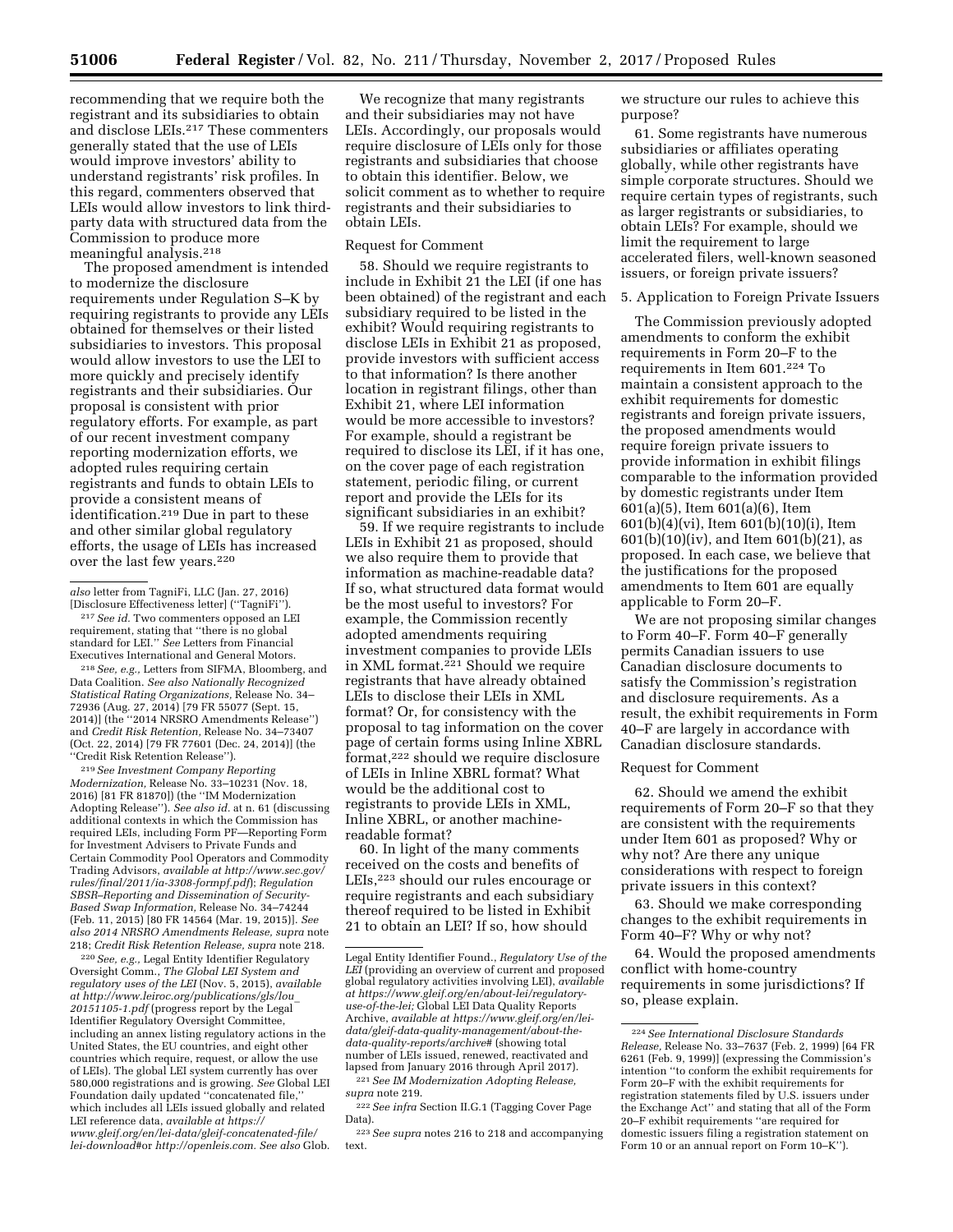#### *F. Incorporation by Reference*

To reduce duplicative disclosure, registrants have been permitted to incorporate previously filed information into their filings since the enactment of the Securities Act and the Exchange Act.225 Initially, incorporation by reference was limited to exhibits, but over time we have increasingly permitted incorporation by reference in other contexts. The rules and instructions governing incorporation by reference are now found in a variety of regulations, including Regulation S–K, Regulation C, Regulation 12B and many of the Commission's forms.

In the FAST Act Report, the staff recommended that the Commission consider consolidating, clarifying, and updating Item 10(d) of Regulation S–K and the other rules governing incorporation by reference.<sup>226</sup> Consistent with our mandate under the FAST Act, our proposed amendments would revise Item 10(d), Rule 411,227 Rule 12b–23,228 and a number of our forms to simplify and modernize these rules while still providing all material information. Our proposed amendments would also rescind Rule 12b–32.229 In addition, to provide for a consistent set of incorporation by reference rules for investment companies and investment advisers, we are proposing parallel amendments to Rule 0–4 230 and a number of forms under the Investment Company Act,231 certain conforming amendments to Rule 0–6 232 under the Investment Advisers Act,233 and the rescission of Rule 8b–23,234 Rule 8b– 24,235 and Rule 8b–32 236 under the Investment Company Act (certain provisions of which would be consolidated into proposed new Rule 0–4). The proposed amendments would streamline the requirements associated with incorporation by reference and facilitate investor access to incorporated documents through the use of hyperlinks. The proposed amendments are also consistent with the

- 228 17 CFR 240.12b–23.
- 229 17 CFR 240.12b–32.
- 230 17 CFR 270.0–4.
- 231 15 U.S.C. 80a–1 *et seq.*
- 232 17 CFR 275.0–6.
- 233 15 U.S.C. 80b–1 *et seq.*
- 234 17 CFR 270.8b–23.
- 235 17 CFR 270.8b–24.
- 236 17 CFR 270.8b–32.

Commission's longstanding acceptance of incorporation by reference in the interests of encouraging registrants to eliminate duplicative disclosures.

Our proposed amendments respond to some of the recommendations from commenters on the Concept Release. Commenters generally supported the use of incorporation by reference.<sup>237</sup> A number of commenters recommended expanding the ability to incorporate by reference.238 Some commenters, while supporting the use of incorporation by reference, cautioned that it should not excessively fragment disclosure or make disclosure more difficult to access.239

#### 1. Item 10(d)

Item 10 of Regulation S–K 240 contains general requirements on the application of Regulation S–K. Item 10(d) focuses on incorporation by reference.241 Item 10(d) states that, where rules, regulations, or instructions to the forms permit incorporation by reference, a document may be incorporated by reference to the specific document and to the prior filing or submission in which that document was physically filed or submitted. Item 10(d) generally prevents registrants from incorporating by reference a portion of a document that itself also incorporates pertinent information by reference.242 It also prohibits incorporating documents by reference if they have been on file with the Commission for more than five years and do not fall within one of the exceptions provided in the rule.<sup>243</sup>

Consistent with the staff's recommendation in the FAST Act Report, we are proposing to eliminate the five-year limit in Item 10(d). This requirement originated from the Commission's policy on retention of hard copy records of filings, as set forth

238*See* Letters from Wachtell; Chamber 2; FedEx; CGCIV; IIRC; Edison Electric and AGA; Fenwick; IAC 1; and NIRI.

239*See* Letters from IIRC and CalSTRS. The IIRC recommended emphasizing the use of incorporation by reference for ''supplementary'' information so as to focus the disclosure in a document on ''core'' information.

- 240 17 CFR 229.10.
- 241 17 CFR 229.10(d).

242 Indirect incorporation by reference is permitted when the registrant is expressly required to incorporate a document by reference and, in the case of asset-backed issuers, under Item 1100(c) of Regulation AB [17 CFR 229.1100(c)]. *See* Item 10(d). 243*See infra* note 247 and accompanying text

(discussing the exceptions).

in the Commission's Rules of Practice.<sup>244</sup> This requirement previously imposed a 10-year limit but was reduced to five years in 1977 to allow for the Commission's ''orderly destruction of unneeded filings.'' 245 At the time, the Commission noted that the ''cost of storage outweighs the usefulness to the Commission and to the public of many if not most of these records.'' 246 Nevertheless, exceptions were added for documents contained in registration statements of reporting registrants and for documents that a registrant identifies by file number that have not been disposed of pursuant to the Commission's Records Control Schedule.247 Given these broad exceptions and the current practice of retaining documents electronically, the five-year limit now serves little purpose and may lead to confusion about which documents may be incorporated by reference.248

Without the provisions relating to the five-year limit, little substance remains in Item 10(d). Therefore, to simplify the requirements, we are proposing to move the remaining provision in Item 10(d) prohibiting indirect incorporation by reference into the other rules governing incorporation by reference.249 In the

245*See* 25 FR 6719 (July 15, 1960) (adopting Rule 24); *Incorporation by Reference,* Release No. 33– 5818 (Mar. 18, 1977) [42 FR 16922 (Mar. 30, 1977)] (adopting an amendment to Rule 24 reducing the 10-year limit to five years).

246*Notice of (1) Proposed Amendments to Rule 24 of the Rules of Practice and All Other Commission Rules Relating to Incorporation By Reference and Basic Documents and (2) Proposed Revocation of Securities Exchange Act Rule 12b–34,* Release No. 33–5711 (May 21, 1976) [41 FR 105 (May 28, 1976)] (proposing a three-year limit with certain ''basic documents'' being retained for a longer period).

247*See* Item 10(d)(1)–(2) and the Commission's Records Control Schedule [17 CFR 200.80f].

248We believe that it is very unlikely that a registrant would attempt to incorporate by reference to a document that was filed with the Commission but is no longer available because it was not submitted on EDGAR and has been destroyed pursuant to the Records Control Schedule. For example, the Commission retains Securities Act and Exchange Act registration statements, reports and proxy materials that have not been filed on EDGAR for 30 years. *See* Records Control Schedule [17 CFR 200.80f]. Under the proposed amendments, a registrant would not be permitted to incorporate by reference to a destroyed document because it would render its disclosure incomplete, unclear, or confusing. *See, e.g.,* proposed Rule 411(e) and Rule 12b–23(e).

249*See* the proposed amendments to Rule 411, Rule 12b–23, Rule 0–4, and Rule 0–6. Paragraph (d) of Item 10 also states that, when incorporation by reference is permitted, a document may be Continued

<sup>225</sup>*See* Federal Trade Commission Release No. 33–47 (Sept. 22, 1933) (allowing for incorporation by reference of exhibits filed with registration statements); Release No. 34–51 (Nov. 27, 1934) (allowing for incorporation by reference of exhibits filed with the Commission under the Exchange Act or filed with an exchange).

<sup>226</sup>*See* FAST Act Report, *supra* note 2, at Recommendations A.1 and A.2.

<sup>227</sup> 17 CFR 230.411.

<sup>237</sup>*See* Letters from Wachtell, Lipton, Rosen & Katz (May 16, 2016) (''Wachtell''); Ball Corporation (July 19, 2016) (''Ball''); Chamber 2; FedEx; CGCIV; International Integrated Reporting Council (July 20, 2016) (''IIRC''); California State Teachers' Retirement System (July 21, 2016) (''CalSTRS''); Edison Electric and AGA; American Federation of State, County and Municipal Employees (July 21, 2016) (''AFSCME''); Fenwick; and NIRI.

<sup>244</sup>*See Rules of Practice,* Release No. 34–35833 (June 9, 1995) [60 FR 32738 (June 23, 1995)] (moving the requirements from Rule 24 of the Commission's Rules of Practice to Item 10(d)). We are also proposing to eliminate remaining references to Rule 24 in Regulation S–K and other rules and forms. *See, e.g.,* Rule 411(d) and Form N– 2.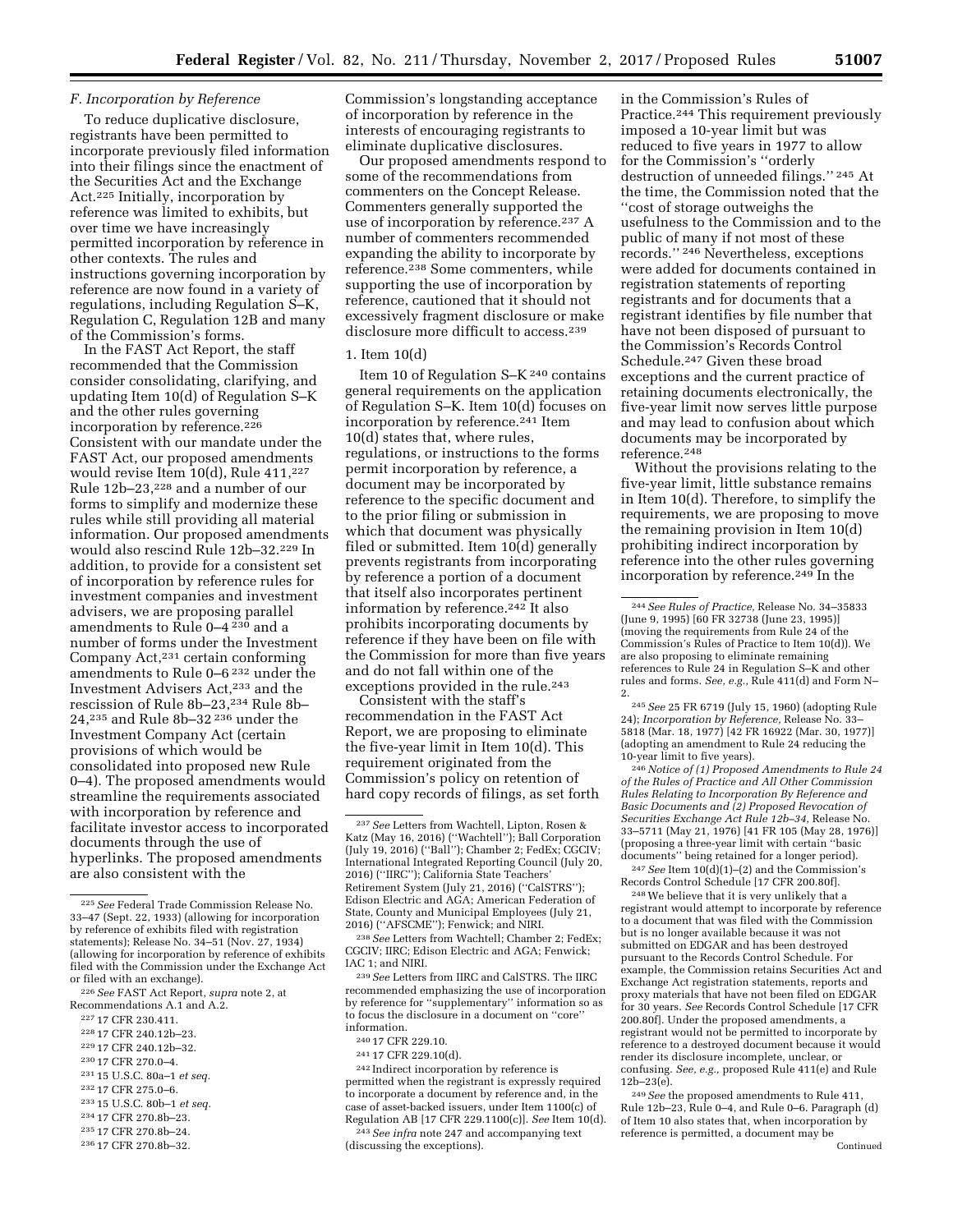FAST Act Report, the staff recommended consolidating the incorporation by reference rules in Item 10(d). After considering this recommendation, we believe that consolidating these procedural rules in Regulation C and Regulation 12B (and, for investment companies and investment advisers, in Rule 0–4 under the Investment Company Act and Rule 0–6 under the Investment Advisers Act, respectively 250) would better align with the Commission's original intent of focusing Regulation S–K on substantive disclosure requirements.251

#### Request for Comment

65. Should we consolidate the requirements governing incorporation by reference as proposed? Would the proposed structure of the incorporation by reference rules be simpler for registrants, particularly smaller registrants, to follow? Instead of preserving the different rules for incorporation by reference under Regulation C and Regulation 12B, should we combine Rule 411, Rule 12b– 23, and Rule 12b–32 in a single item of Regulation S–K? Would that facilitate or streamline compliance with the rules?

66. Should we eliminate Item 10(d)'s five-year limit on incorporation by

incorporated by reference to the specific document and to the prior filing or submission in which such document was physically filed or submitted. We are proposing to eliminate this provision because similar provisions exist in Rule 411(d), Rule 12b–<br>23(b), Rule  $0-4(c)$ , and Rule  $0-6(c)$ .

<sup>250</sup> As part of these amendments, we are proposing amendments to various Investment Company Act forms to eliminate references to Item 10(d), along with outdated references in our forms and Rule 0–4 and Rule 0–6 to 17 CFR 228.10(f), a former rule under Regulation S–B which was rescinded in 2007. *See Smaller Reporting Company Regulatory Relief and Simplification,* Release No. 33–8876 (Dec. 19, 2007) [73 FR 934 (Jan. 4, 2008)].

251*See* FAST Act Report, *supra* note 2, at Recommendation A.2 (''These rules could be consolidated in Item 10(d) for submissions that are required to comply with Regulation S–K.''). When the Commission adopted the integrated disclosure system, it indicated that it intended to bifurcate the regulations into procedural requirements and substantive disclosure requirements. *See Proposed Revision of Regulation C, Registration and Regulation 12B, Registration and Reporting,* Release No. 33–6333 (Aug. 6, 1981) [46 FR 41971 (Aug. 18, 1981)] (''In its development of an integrated disclosure system, the Commission has sought to consolidate requirements relating to substantive disclosure and document content in Regulation S– K. The proposals in this release reflect the continuation of that process and also the effort to simplify and consolidate procedural requirements in Regulations C and 12B.''); *Integrated Disclosure System Adopting Release, supra* note 69 (''The third aspect of the integrated disclosure system consists of Regulation C and Regulation 12B, which contain the procedures to be used in preparing and filing registration statements and reports under the Securities Act and the Exchange Act, respectively.''). Nevertheless, the rules governing incorporation by reference could be consolidated in Regulation S–K. We are soliciting comment on whether such an approach would be preferable.

reference as proposed? Given the exceptions that exist and the Commission's electronic filing requirements, is the five-year limit obsolete? Would eliminating the fiveyear limit make it difficult for investors to locate information that a registrant incorporates by reference?

67. For investment companies and investment advisers, should we consolidate the different rules for incorporation by reference into Rule 0–4 and Rule 0–6, respectively as proposed? Would this structure be simpler for investment companies and investment advisers to follow, or are there special considerations regarding investment companies and investment advisers that make the current or another structure more appropriate?

2. Securities Act Rule 411, Exchange Act Rule 12b–23 and Rule 12b–32 and Related Rules Under the Investment Company Act and Investment Advisers Act

Rule 12b–23 governs incorporation by reference for registration statements filed pursuant to Sections 12(b) and 12(g) of the Exchange Act and reports filed pursuant to Sections 13 and 15(d) of the Exchange Act.252 Rule 12b–23 broadly allows for incorporation by reference in answer, or partial answer, to any item of an Exchange Act registration statement or report. Rule 12b–32 governs incorporation by reference for exhibits filed with registration statements and reports. Rule 411 governs incorporation by reference for registration statements filed under the Securities Act, including exhibits thereto.253 Rule 411 restricts incorporation by reference in a prospectus unless otherwise provided in the appropriate form but allows for incorporation by reference similar to Rule 12b–23 for the non-prospectus portions of a registration statement.254

Under the Investment Company Act, Rule 0–4 provides general incorporation by reference rules for investment company registration statements, applications, and reports filed with the Commission. Rule 8b–23 (additional

254*See Integrated Disclosure System Adopting Release, supra* note 69; *Proposed Revision of Regulation C, Registration and Regulation 12B, Registration and Reporting,* Release No. 33–6333 (Aug. 6, 1981) [46 FR 41971 (Aug. 18, 1981)] (''While it is generally proper to prevent prospectuses from incorporating exhibits which are not delivered, the Commission does not believe it is necessary to impose such limits in connection with Exchange Act reports which are not actually delivered in registered public offerings of securities.'').

incorporation by reference rules for registration statements and reports), Rule 8b–24 (rules regarding summaries or outlines of documents), and Rule 8b– 32 (incorporation of exhibits by reference) provide additional incorporation by reference rules for investment company registration statements and reports. Under the Investment Advisers Act, Rule 0–6 governs incorporation by reference for investment adviser applications for Commission orders under the Investment Advisers Act other than applications for registration as an investment adviser.

#### a. Exhibit and Other Filing Requirements

Rule 12b–23(a)(3) under the Exchange Act requires that copies of any information incorporated by reference must be filed as an exhibit, with limited exceptions.255 This provision was introduced in 1971 so that then-existing microfiche technology for the public dissemination of reports and documents filed with the Commission could function properly.256 Rule 411(b)(4) under the Securities Act has a more limited exhibit filing provision for nonprospectus information that is incorporated by reference into a document that does not comply with the five-year limit in Item 10(d). Rule 8b–23 under the Investment Company Act generally requires investment company registrants to file with a registration statement or report a copy of any registration statement, report, or prospectus from which information is incorporated by reference, except in cases where the registration statement, report, or prospectus was filed electronically.257 We are proposing to

256*See Registration and Reporting and Form for Annual Reports of Employee Stock Purchase Plans,*  Release No. 34–9048 (Jan. 4, 1971) [36 FR 4483 (Mar. 6, 1971)] (''In order that the microfiche system for the public dissemination of reports and documents filed with [the] Commission may work, the amended rule requires that copies of information or financial statements incorporated by reference, or copies of the pertinent pages of any document containing such information or statement, be filed with the registration statement or report in which it is so incorporated.'').

257*See* Rule 8b–23(a) [17 CFR 270.8b–23(a)]. In addition, Rule 0–4 under the Investment Company Act and Rule 0–6 under the Investment Advisers Act permit the incorporation by reference as an exhibit in any registration statement, application or report (in the case of Rule 0–4) or in any application (in the case of Rule 0–6) any document or part thereof previously or concurrently filed with the

<sup>252</sup>*See* Rule 12b–1 [17 CFR 240.12b–1] (setting forth the scope of Regulation 12B).

<sup>253</sup>*See* Rule 400 [17 CFR 230.400] (setting forth the scope of Regulation C).

<sup>255</sup>*See* Rule 12b–23(a)(3) [17 CFR 240.12b– 23(a)(3)](providing exceptions for a proxy or information statement incorporated by reference in response to Part III of Form 10–K, a form of prospectus filed pursuant to Rule 424(b) [17 CFR 230.424(b)] incorporated by reference in response to Item 1 of Form 8–A, and information filed on Form 8–K).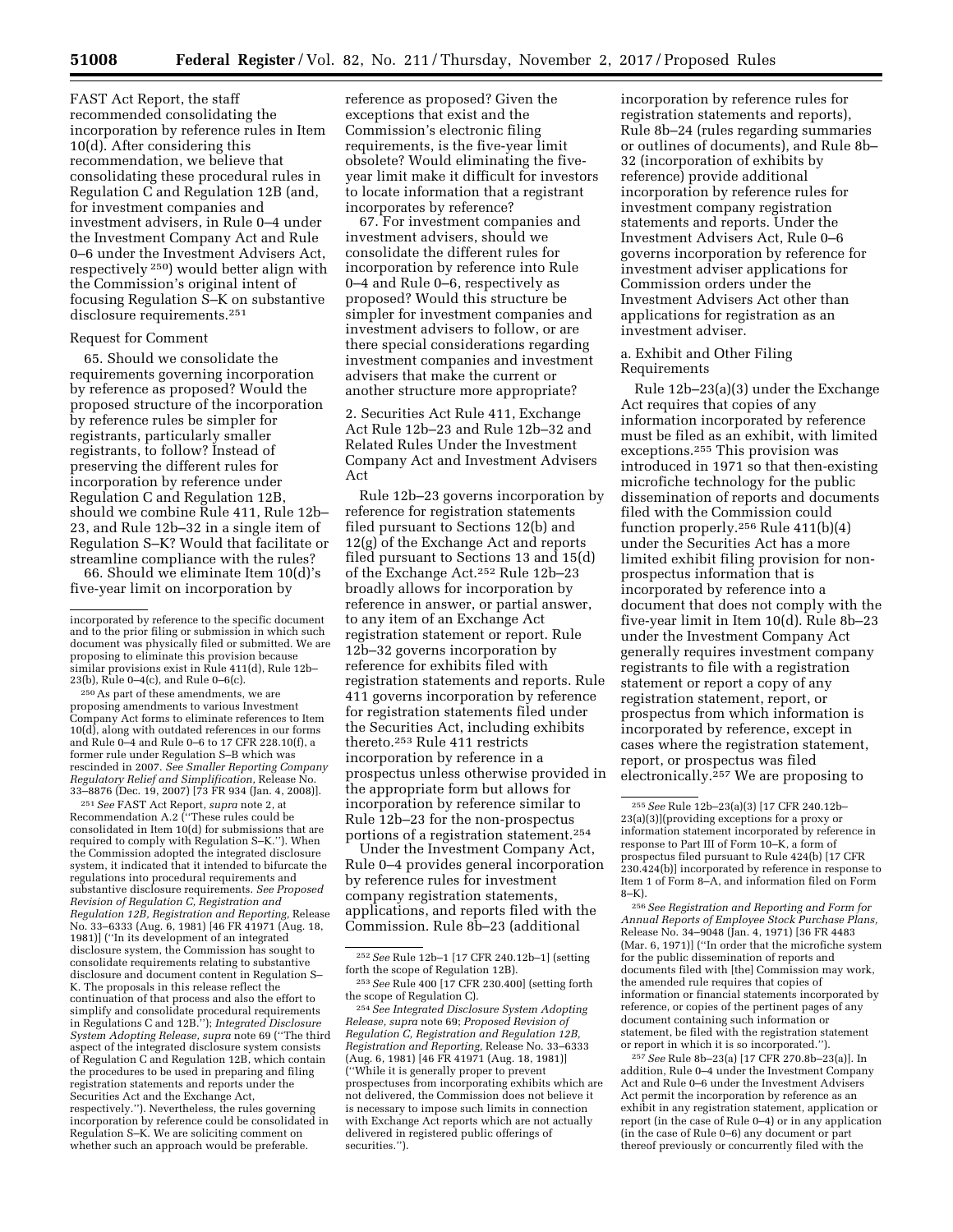staff's recommendation in the FAST Act Report to make the rules for incorporation by reference more consistent, and to apply consistent rules for incorporation by reference under the Investment Company Act and Investment Advisers Act.258 We no longer believe that these requirements are necessary as most Exchange Act filings are made publicly available on EDGAR, and as we generally do not have similar exhibit filing requirements for Securities Act registration statements.259

In connection with these proposed amendments, we are also proposing to eliminate the corresponding exhibit requirement in Item 601(b)(99)(ii) of Regulation S–K, which was adopted in connection with Rule 12b–23(a) and Rule 411(b)(4).260 In addition to Item 601(b)(99), other provisions in Item 601 require documents to be filed as exhibits only when they are incorporated by reference into a filing. For example,

Furthermore, if the number of copies of any document from which information is incorporated by reference is less than the number of copies required to be filed with a registration statement, application, or report, Rule 0–4 and Rule 0–6 require an investment company or applicant, respectively, to file as many additional copies of the document incorporated by reference as may be necessary to meet the requirements of the registration statement, application, or report. *See*  Rule 0–4(a), Rule 0–6(a). We are proposing to eliminate the requirement to file additional copies from Rule 0–4 because most investment company filings are available on EDGAR. Although investment adviser applications are filed in paper format, in the staff's experience, those applications rarely incorporate by reference information as permitted by Rule 0–6. For our regulatory purposes, we do not believe that the number of copies specified in current Rule 0–6 is needed. Thus, for the foregoing reasons and for consistency purposes, we are similarly proposing to eliminate the requirement to file additional copies from Rule 0– 6.

258*See* Letters from ABA and Fenwick. *See also*  FAST Act Report, *supra* note 2, at Recommendation A.2.

259We note that investment advisers register and submit some filings to the Commission electronically through the Investment Adviser Registration Depository (''IARD'').

260*See Integrated Disclosure System Adopting Release, supra* note 69 (adopting Item 601(b)(28)(ii), which is now found in Item 601(b)(99)(ii)) and *Proposed Revision of Regulation S–K and Proposed Rescission of Guides for the Preparation and Filing of Registration Statements and Reports,* Release No. 33–6332 (Aug. 6, 1981) [46 FR 41925 (Aug. 18, 1981)].

file an annual report to security holders, Form 10–Q or quarterly report to security holders as an exhibit when the registrant incorporates all or a portion of such reports by reference. Although annual reports to security holders are readily available to investors and the staff outside of EDGAR, we believe it is appropriate to retain the exhibit requirement in these circumstances because some registrants satisfy their disclosure requirements by incorporating a significant amount of disclosure from these reports. We are not proposing to eliminate these other exhibit filing requirements in Item 601. Nonetheless, we are proposing to eliminate the requirement in Item  $601(b)(13)$  to file a Form 10-Q as an exhibit when it is specifically incorporated by reference into a prospectus. This provision would no longer be necessary because, under the proposed rules, a registrant would be required to include a hyperlink to any information that is incorporated by reference to a document available on EDGAR.261

#### Request for Comment

68. Should we eliminate the requirement in Rule 12b–23(a)(3) and Rule 411(b)(4) that copies of information incorporated by reference be filed as exhibits to registration statements or reports? Would eliminating these requirements encourage incorporation by reference as suggested by some commenters? 262 Would eliminating the requirement make it difficult for investors to locate the incorporated information on EDGAR?

69. Should we modify, as proposed, the exhibit filing provisions in Rule 0–4, Rule 8b–23, and Rule 0–6 regarding materials incorporated by reference? Are there special considerations regarding investment companies and applications under the Investment Advisers Act that merit maintaining or modifying the current provisions we are proposing to eliminate? Should we specify in Rule 0–4, as proposed, that financial statements may be filed as exhibits to investment company applications, as Rule 0–6 currently specifies with respect to applications filed under the Investment Advisers Act? Given that applications under the Investment Advisers Act are filed with the Commission in paper, should our final rules continue to require the filing of additional copies of materials incorporated by reference?

70. Some documents are required to be filed as exhibits only when they are incorporated by reference into a filing. For example, Item 601(b)(13) requires an annual report to security holders to be filed as an exhibit to a Form 10–K when all or part of the annual report is incorporated by reference into the text of Form 10–K. Should we amend Item 601(b)(13) or other provisions in Item 601 to eliminate these requirements (or is the proposed elimination of Rule 12b–23(a)(3) sufficient to encourage incorporation by reference)? Please address the availability of the information called for by Item 601 to investors and the Commission in your response.263

#### b. Hyperlinks

Consistent with the recommendation of commenters and the staff, we are proposing to facilitate greater investor access to disclosure by amending Rule 411, Rule 12b–23, and Rule 0–4 to require hyperlinks to information that is incorporated by reference if that information is available on EDGAR.264 The Commission recently adopted rules requiring hyperlinks to most exhibits filed pursuant to Item 601, Form F– 10 265 or Form 20–F.266 To accommodate hyperlinks, those filings must be made in HTML format.267 The requirement to file documents in HTML format would be expanded under the proposed rules to include filings that are subject to the proposed hyperlinking requirements in Rule 411, Rule 12b–23, and Rule 0–4.268 We believe that

264*See* Letters from Chamber; FedEx; Fenwick; and CGCIV. *See also* FAST Act Report, *supra* note 2, at n.34. We are not proposing similar amendments to Rule 0-6 because applications under the Investment Advisers Act filed pursuant to that rule are not required to be filed electronically. In addition, applications filed pursuant to Rule 0–6 may incorporate information that may not be filed on EDGAR.

266*See Exhibit Hyperlinks Adopting Release, supra* note 14, at 14130.

267*See id.* at 14130*.* Larger registrants were required to comply with the rules requiring exhibit hyperlinks for filings submitted on or after September 1, 2017. *Id.* The rules we adopted at that time did not generally apply to investment companies. However, as discussed below, we are proposing to apply similar requirements to certain filings by investment companies in this release. *See infra* Section II.G.2.

268*See* proposed Rule 105(e) of Regulation S–T. We do not believe that the proposed amendments would significantly increase the number of filings that must be in HTML format. Filings that are not subject to Rule 411 or Rule 12b–-23, such as proxy Continued

eliminate these requirements, consistent with commenters' suggestions and the Item 601(b)(13) requires a registrant to

Commission. Both rules also permit the incorporation by reference of financial statements (or parts thereof), although Rule 0–6 specifies that the financial statements (or parts thereof) that are incorporated are to be filed as exhibits. For consistent rules under both Acts, we are proposing amendments to Rule 0–4 to specify that financial statements may be filed as exhibits to investment company applications, as Rule 0–6 currently specifies with respect to applications filed under the Investment Advisers Act.

<sup>261</sup>*See infra* Section II.F.2.b. (Incorporation by Reference—Hyperlinks).

<sup>262</sup>*See* Letters from ABA and Fenwick.

<sup>263</sup>For example, annual reports are required to be delivered to security holders. *See* Rule 14a–3(b) and Rule 14c–3(a) [17 CFR 240.14a–3(b) and 14c–3]. Such reports must also be provided to the Commission. *See* Rule 14a–3(c) [17 CFR 240.14a– 3] and Rule 14c–3(b) (requiring hard copies of these reports to be delivered to the Commission).

<sup>265</sup> 17 CFR 239.40.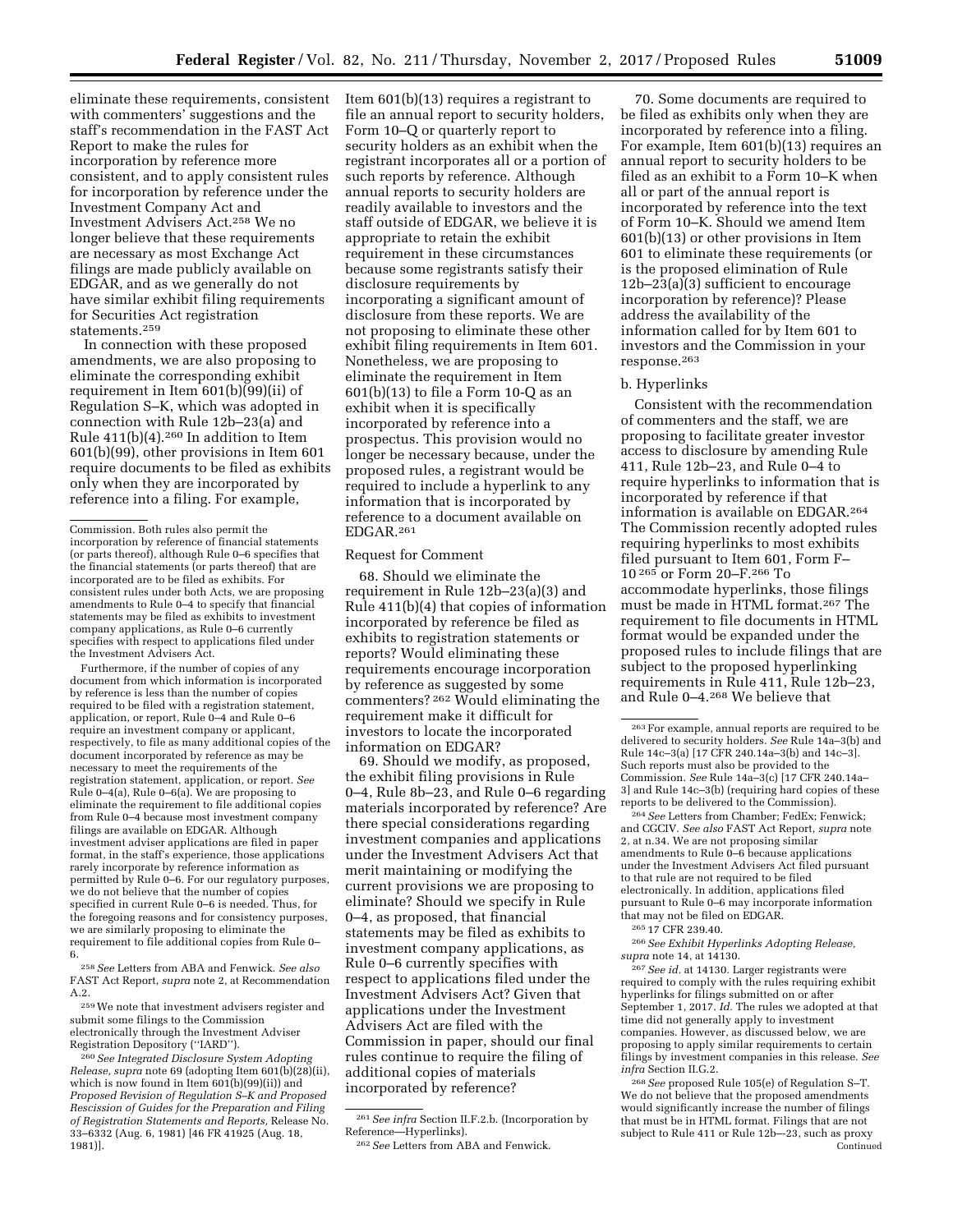expanding the hyperlinking requirement to other information that is incorporated by reference would improve the readability and navigability of disclosure documents and discourage repetition, consistent with our FAST Act mandate.

The proposed requirements for hyperlinking are similar to the requirements for exhibit hyperlinking. Specifically, under the proposed amendments, registrants would not be required to file an amendment to a document solely to correct an inaccurate hyperlink unless, that hyperlink was included in a pre-effective registration statement. An inaccurate hyperlink alone would neither render the filing materially deficient nor affect a registrant's eligibility to use Form S– 3 269 or Form F–3.270 Lastly, we are not proposing to require refiling of information that is incorporated by reference from a document that was previously filed with the Commission in paper. Similar to our reasoning in the Exhibit Hyperlinks Adopting Release, we believe that requirement would have limited utility given that electronic filing has been required for over two decades and paper filings are currently made in very limited circumstances.<sup>271</sup>

Unlike the requirements for exhibit hyperlinking, however, a registrant would not be required to correct inaccurate hyperlinks in an effective registration statement by including a corrected hyperlink in a subsequent periodic report or a post-effective amendment. We preliminarily believe that it would result in more confusion than clarity if we were to require registrants to re-file disclosure to correct a hyperlink or to include a section solely devoted to corrected hyperlinks in the body of a periodic report or posteffective amendment. This differs from exhibit hyperlinks where the corrected hyperlink would be unobtrusively located in the exhibit index with other exhibits. The requirement in proposed Rule 411, Rule 12b–23, and Rule 0–4 to describe the location of the information incorporated by reference should mitigate the impact of any inaccurate hyperlinks.

#### Request for Comment

71. As proposed, in most cases a registrant would be required to include a hyperlink to information that it incorporates by reference. Would the

proposed hyperlinking requirements significantly increase the compliance burden on registrants? Should we provide a delayed compliance date for smaller reporting companies and ASCII filers? 272 If so, what compliance date would be appropriate? Should we provide any exceptions to the proposed hyperlinking requirement? For example, should we exclude references to entire forms that are readily accessible on EDGAR, such as Form 10–K, or for particular types of disclosure? If so, which forms or types of disclosure would be appropriate and why?

72. Should investment companies be required to include a hyperlink to information incorporated by reference as proposed? Are there special considerations regarding filings by investment companies that merit modifying the requirement in any way? For example, should investment company applications be required to include a hyperlink to information that is incorporated by reference?

73. When should registrants be required to update inaccurate hyperlinks? Should these updating requirements differ from the requirements to update inaccurate exhibit hyperlinks as proposed? 273 Should we instead require registrants to update hyperlinks in a post-effective amendment or subsequent periodic report?

74. Should we amend our forms to clarify that information incorporated by reference must include a hyperlink to where that information may be found on EDGAR? Would the requirements be sufficiently clear if we include them only in the rules as proposed?

#### c. Financial Statements

In addition to addressing incorporation by reference, the FAST Act Report recommended that we consider revising our rules and forms to allow for consistent cross-referencing to disclosure found elsewhere in a filing.274 To address the concern that cross-referencing to non-financial information from within the financial statements may raise questions about the scope of an audit or review, the staff recommended that we consider prohibiting the use of such crossreferencing. Several commenters on the Concept Release also supported using cross-references to reduce repetitive disclosure while recommending that the Commission clarify or delineate what

information constitutes the set of audited or reviewed financial statements.275

In most cases, there is no prohibition on cross-referencing to or incorporating information from the financial statements to satisfy the narrative disclosure requirements of Regulation S–K.276 In some cases cross-referencing is specifically permitted.277 Therefore, although we encourage registrants to make use of the disclosure in their financial statements to satisfy other disclosure requirements,278 we are not proposing clarifying amendments to our rules or forms to address incorporation by reference from the financial statements at this time.

By contrast, where financial statements cross-reference or incorporate information from outside the financial statements, it can raise questions as to the scope of an auditor's responsibilities.279 To address this concern, we are proposing amendments to our rules and forms that would prohibit that type of incorporation by reference or cross-referencing.280 These amendments would not prohibit crossreferences to other parts of a filing when otherwise specifically permitted by our rules.281 These amendments would also not prohibit incorporating financial information from other filings to satisfy

277*See, e.g.,* Item 101(b) and Item 101(d)(2) of Regulation S–K [17 CFR 229.101(b) and (d)(2)].

278For example, disclosure about legal proceedings, transactions with related persons and matters relevant to MD&A might be disclosed in the financial statements.

279*See supra* note 275 and accompanying text. 280See our proposed amendments to Rule 411, Rule 12b–23, and Rule 0–4 and Securities Act Forms S–1, S–3, S–11, and F–1. This approach would also avoid the concern raised by one commenter that registrants may lose their Securities Act Section 27A [15 U.S.C. 77z–2] safe harbor by cross-referencing to the body of a periodic report within their financial statements. *See* Letter from General Motors. Because Rule 0–6 governs incorporation by reference only for applications filed under the Investment Advisers Act, we are not proposing to make similar amendments to that rule, but request comment on whether the final rule should include such provision.

281For example, registrants would continue to be permitted to include cross-references in the financial statements to information outside of the financial statements about segments when that information conforms with generally accepted accounting principles. *See* Item 101(b) of Regulation S–K.

statements on Schedule 14A, would not be affected by this proposal.

<sup>269</sup> 17 CFR 239.13.

<sup>270</sup> 17 CFR 239.33.

<sup>271</sup>*See Exhibit Hyperlinks Adopting Release, supra* note 14, at 14131. *See also* FAST Act Report, *supra* note 2, at n.31 and accompanying text.

<sup>272</sup>*See Exhibit Hyperlinks Adopting Release,* at 14130.

<sup>273</sup>*See Exhibit Hyperlinks Adopting Release, supra* note 14, at n.73.

<sup>274</sup>*See* FAST Act Report, *supra* note 2, at Recommendation A.2.

<sup>275</sup>*See* Letters from Deloitte & Touche LLP (July 15, 2016); CAQ; Ernst & Young 3; PNC; Grant Thornton LLP (July 21, 2016); KPMG; PWC; Crowe Horwath LLP (July 21, 2016) (''Crowe Horwath''); and CFA Institute.

<sup>276</sup>Although Rule 411 restricts incorporation by reference in a prospectus, it does not prohibit crossreferences within a prospectus. Also, Securities Act forms, such as Forms S–1 and S–3, permit incorporation by reference in the prospectus if specified conditions are met.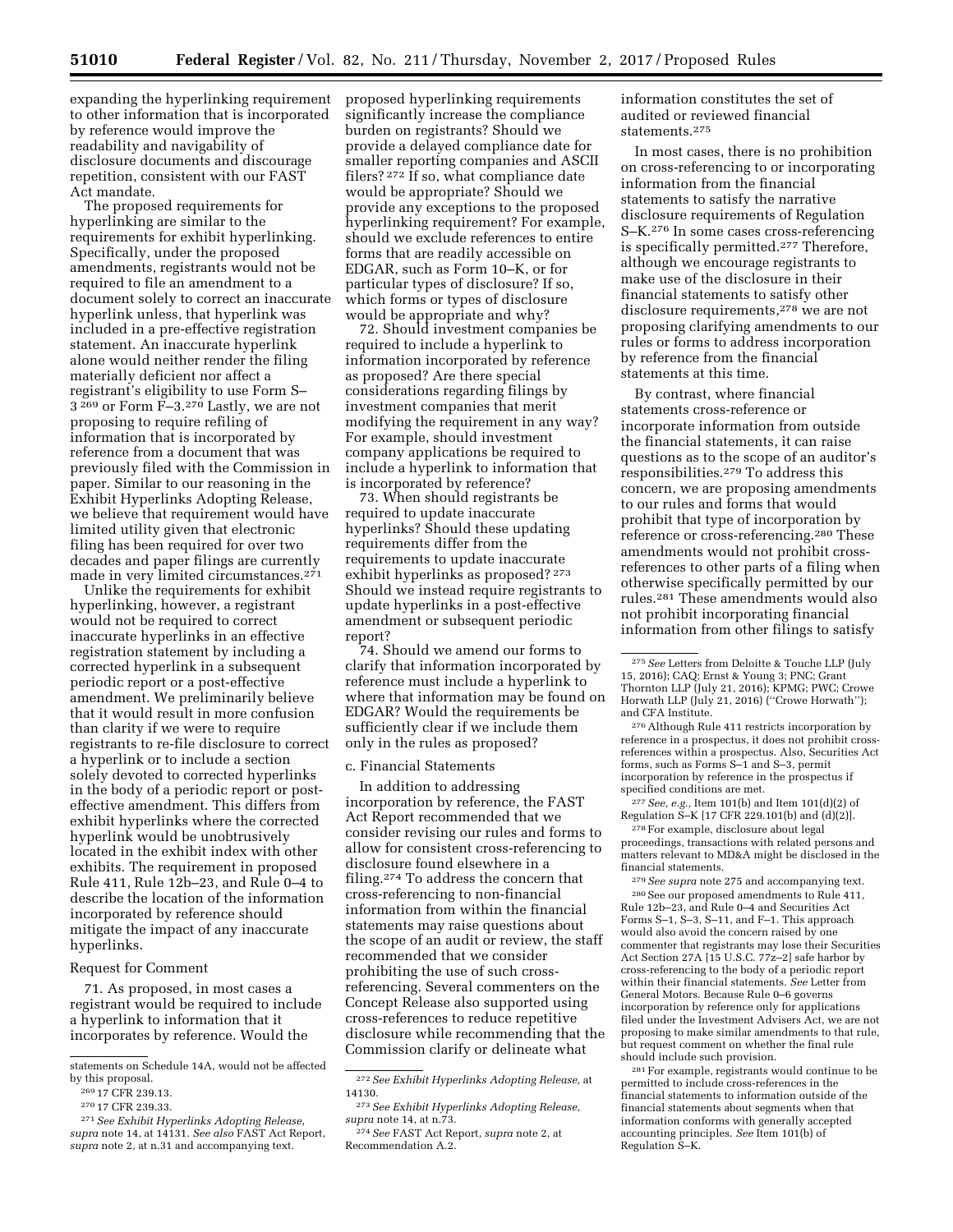financial reporting requirements when otherwise permitted or required.282

We are also proposing an amendment to Rule 0–4 that, except as provided in the Commission's rules, would restrict the incorporation of financial information required to be given in comparative form for two or more fiscal years or periods unless the information incorporated by reference includes the entire period for which the comparative data is given.283 We are proposing this amendment to provide for consistency with similar restrictions under both current and proposed Rule 411 and Rule 12b-23 and request comment on whether this amendment is appropriate.

#### Request for Comment

75. Should we amend our rules or forms to clarify or expand when financial statement disclosure may be used to satisfy other disclosure requirements? If so, are there particular areas of disclosure that we should address?

76. To clarify the scope of the financial statements and an auditor's responsibilities, we have proposed prohibiting registrants from incorporating or cross-referencing information outside of the financial statements into their financial statements unless otherwise specifically permitted or required by the Commission's rules. Is the proposed approach appropriate or would an alternative approach better achieve this goal? Should we provide other exceptions to the proposed rule?

77. Are the proposed amendments appropriate for investment companies? Do investment companies raise special considerations that our rules and forms should address? Should we amend Rule 0–6 to provide for similar rules regarding the incorporation by reference of financial statements into applications under the Investment Advisers Act? Why or why not?

#### d. Other Amendments

We are also proposing several nonsubstantive changes to Rule 411, Rule 12b–23 and Rule 0–4 to streamline, clarify, and conform these rules. One of these proposed changes relates to the current provisions governing how financial information from another filing may be incorporated by

reference.284 Rule 12b–23 states that financial information incorporated by reference must comply with the requirements of the form or report into which it is incorporated. Rule 411 and Rule 0–4 contain similar language.285 These provisions could be read to imply that the financial statements must comply with the form on which they were originally filed, rather than the form into which they are being incorporated. We are proposing to eliminate these provisions because all information, not just information incorporated by reference or financial information, must comply with the requirements of the form in which it is used unless otherwise permitted by rule or statute.

The proposed amendments would also eliminate several redundant provisions in Rule 411 and Rule 12b–23. Rule 411(b) provides that information may be incorporated by reference in answer, or partial answer, to any item that calls for information not required to be included in a prospectus ''subject to the following provisions.'' Although presented as conditions to using incorporation by reference, the provisions that follow mostly discuss situations where incorporation by reference is permitted by other parts of these rules. For example, Rule 411(b)(1) states that non-financial information may be incorporated by reference to any document in response to the nonprospectus disclosure requirements in filings under the Securities Act. Rule 12b–23(a) contains a similar structure for any item of a registration statement or report. Further, Rule 411(b)(3) (for non-prospectus disclosure requirements) and Rule 12b–23(a)(2) both state that incorporating information by reference to other parts of the same filing is generally permitted. Incorporation by reference in all of these contexts is permitted by the broader provisions of Rule 411(b) and Rule 12b– 23(a). Accordingly, we are proposing to eliminate paragraphs (b)(1) and (b)(3) of Rule 411 and paragraph (a)(2) of Rule 12b-23, as these provisions are unnecessary.

We are also proposing to move the provisions relating to incorporating exhibits by reference from Rule 12b–32 into Rule 12b–23. Previously, Regulation C had a bifurcated structure, similar to Rule 12b–32 and Rule 12b–23, with both Rule 411 and Rule 447 governing the incorporation of exhibits

by reference for Securities Act filings. Rule 447 was consolidated into Rule 411 in 1982.286 Although Rule 12b–32 is currently found under the exhibits subheading of Regulation 12B, we believe that reducing the number of separate rules governing incorporation by reference would simplify compliance. We are not proposing any substantive changes to Rule 12b-32.<sup>287</sup>

For similar reasons, we are proposing to move the provisions relating to incorporating exhibits by reference from Rule 8b–32 into Rule 0–4, with one exception.288 Under Rule 8b–32(c), an investment company may only incorporate by reference into a registration statement or report required to be filed electronically an exhibit that was filed in electronic format, unless the exhibit was filed in paper under a hardship exemption and any required confirming copy has been submitted.289 Given that EDGAR is now the primary method for the filing of investment company registration statements, applications, and reports with the Commission and our rules require the filing of electronic format copies of paper format documents filed under a hardship exemption,<sup>290</sup> this provision is obsolete, and therefore, we are proposing to eliminate it.291

We are also proposing additional modifications to Rule 0–4 and Rule 0– 6 to modernize and simplify these rules. First, we are proposing to eliminate the requirement that if a certificate of an independent public accountant previously or concurrently filed is incorporated by reference by an investment company (with respect to the filing of a registration statement, application, or report) or an investment adviser (with respect to the filing of an application) a written consent of the accountant must be filed with the filing.292 We note that Rule 439 under

288As with the proposed amendments to Rule 12b–23, we are proposing to conform the language of paragraphs (a) and (b) of Rule 8b–32 (as incorporated into Rule 0–4) with similar language currently found in Rule 411(c). References to 17 CFR 228.10(f), which no longer exists, would similarly be eliminated.

290*See, e.g.,* Rule 201(b) of Regulation S–T [17 CFR 232.201(b)], Notes 2 and 3 to Rule 202 of Regulation S–T [17 CFR 232.202].

291*See* paragraph (a)(iv) of Rule 101 of Regulation S–T [17 CFR 232.101] (specifying the investment company filings required to be submitted electronically).

292*See* Rule 0–4(b), Rule 0–6(b).

<sup>282</sup>For example, registrants using Form S–3 would continue to be permitted to incorporate financial statements filed with a Form 8–K that reports the acquisition of a significant business. Also, registrants using Form S–4 to report a merger with another registrant would continue to be able to incorporate the financial statements of the registrant filed on Form 10–K and Form 10–Q.

<sup>283</sup>*See* proposed Rule 0–4(b).

<sup>284</sup>*See* Rule 411(b)(2) (discussing the incorporation by reference of financial information in the non-prospectus portion of a registration

<sup>&</sup>lt;sup>285</sup> Similar language also exists in Rule 8b–23, which we are proposing to rescind.

<sup>286</sup>*See Integrated Disclosure System Adopting Release, supra* note 69.

<sup>287</sup>The proposed amendments would conform the language of Rule 12b–32 (as incorporated into Rule 12b–23) with similar language currently found in Rule 411(c). References to 17 CFR 228.10(f), which no longer exists, would be eliminated.

<sup>289</sup>*See* Rule 8b–32(c).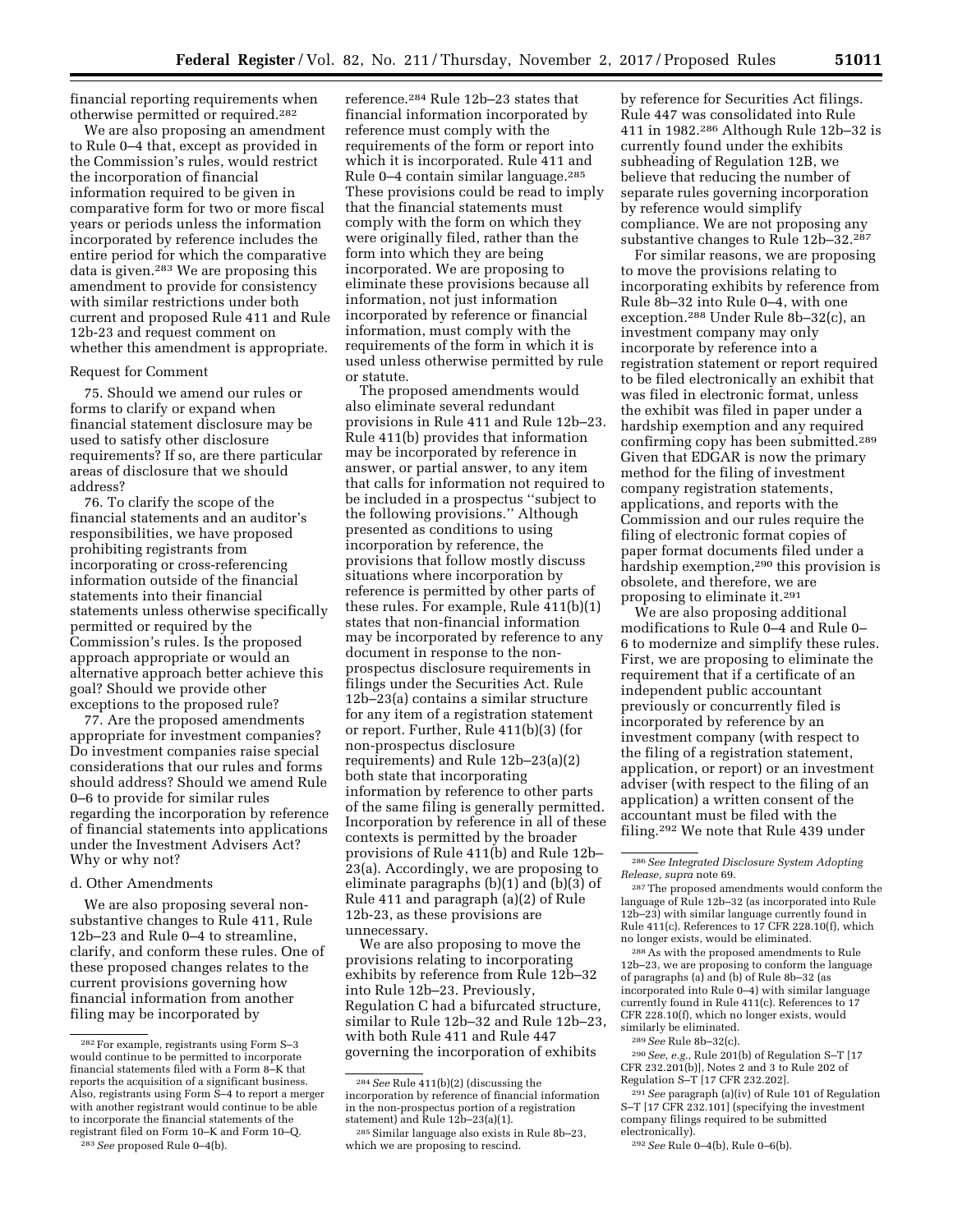the Securities Act 293 provides a similar requirement for these types of consents for registration statements under the Securities Act. We further note that our investment company registration forms do not require the filing of these consents where a registration statement or amendment is filed only under the Investment Company Act.294 We are unaware of circumstances under which a consent would be required in connection with an investment company report or an application filed by an investment company or investment adviser. Therefore, we are proposing to eliminate this requirement from Rule 0–4 and Rule 0–6 but request comment on whether the final rules should retain it.

Second, we are proposing to eliminate the restrictions currently contained in Rule 0–4(d) and Rule 0–6(d) on incorporating by reference exhibits or financial statements made in certain filings.295 Given that EDGAR is now the primary method for the filing of registration statements and reports with the Commission, and that documents filed on EDGAR remain available regardless of whether a filing is withdrawn, whether a registration statement ceases to be effective, and whether the other circumstances outlined in Rule 0–4(d) and Rule 0–6(d) apply to a particular filing, these provisions are no longer necessary.296 For our regulatory purposes, we do not believe that the restrictions are needed. Thus, for the foregoing reasons and for consistency purposes, we are proposing to eliminate this provision from Rule 0– 4 and Rule 0–6 but request comment on whether the final rules should retain it.

Finally, we are proposing to eliminate the provisions currently contained in Rule 0–4(e) and Rule 0–6(e). These provisions provide that the Commission may refuse to permit incorporation by reference in any case in which, in the Commission's judgment, such

295Specifically, the rules restrict the incorporation by reference of exhibits or financial statements which (1) have been withdrawn, (2) were filed in connection with certain registration statements that have ceased to be effective, (3) are contained in filings subject to pending proceedings under (i) Section 8(b) or 8(d) of the Securities Act, (ii) Section 8(e) of the Investment Company Act, (iii) in the case of applications under Rule 0–6, Section 203(e)(1) of the Investment Advisers Act, or (iv) orders under any of the foregoing, and (4) in the case of investment companies, were documents filed in paper and with respect to an electronic filer under a temporary hardship exemption under Rule 201 of Regulation S–T and an electronic copy has not been submitted.

296As noted earlier, investment advisers register and submit some filings to the Commission electronically through IARD.

incorporation would render a registration statement or report of an investment company or an application filed by an investment adviser incomplete, unclear, or confusing. Instead, for consistency with proposed Rule 411(e) and proposed Rule 12b– 23(e), we are proposing to amend Rule 0–4 and Rule 0–6 to contain a general requirement that information must not be incorporated by reference in any case where such information would render the disclosure incomplete, unclear, or confusing.297

#### Request for Comment

78. We are proposing to eliminate several redundant parts of the rules that address incorporation by reference. Are those provisions helpful to understanding whether and when incorporation by reference is permitted? Should we include those provisions in instructions to the rules or in other guidance?

79. Are the proposed amendments appropriate with respect to investment companies, or do investment companies raise special considerations that our rules should address? For example, should our rules maintain the current restriction contained in Rule 8b–32(c) regarding exhibits filed as part of registration statements and reports required to be filed electronically? Should our rules retain the current requirement that a consent be filed where an independent public accountant certificate is incorporated by reference? Should our rules retain the current prohibitions on incorporating by reference information filed as part of certain filings specified in Rule 0–4(d) and Rule 0–6(d)? In these cases, should our rules retain the current provisions of our rules, or should they be modified in any way? If so, how?

80. Are the proposed amendments to Rule 0–4 and Rule 0–6 sufficient to help ensure that information incorporated by reference into a registration statement, report, or application does not render the disclosure in these documents incomplete, unclear, or confusing? If so, should we, as proposed to provide regulatory consistency between operating companies on the one hand and investment companies and investment advisers on the other, eliminate the current provisions in Rule 0–4(e) and Rule 0–6(e) that the Commission may refuse to permit incorporation by reference in any case

in which in its judgment the incorporation would render a registration statement, report, or application incomplete, unclear, or confusing? Why or why not? If retained, should the provisions be modified in any way, and if so, how?

81. Are the proposed rules governing incorporation by reference under the Investment Company Act or Investment Advisers Act sufficiently clear? Should we modify them in any other respect? For example, should our rules expressly permit or prohibit information to be incorporated into the body of an application?

#### 3. Forms

Incorporation by reference is also addressed in our forms.298 Accordingly, we are proposing revisions to several of the Commission's forms to implement the proposed amendments discussed above. In addition to conforming changes, we are proposing amendments to Form 10, Form 10–K and Form 20– F to allow registrants to exclude item numbers and captions or to create their own captions tailored to their disclosure.<sup>299</sup> The proposed amendments would not affect captions that are expressly required by the forms or Regulation S-K. For example, Form 10–K and Form 20–F require captions for ''audit fees,'' ''audit-related fees,'' ''tax fees,'' and ''all other fees.'' Regulation S–K requires a caption for ''risk factors.'' 300 These proposed amendments are intended to reduce the use of unnecessary cross-references

299Rule 12b–13 requires registrants to include the numbers and captions of all items in these forms. Although provisions in a form control when they cover the same subject matter as a rule in Regulation 12B, these forms do not contradict Rule 12b–13.

300The proposed amendments are not intended to change instances where the staff has interpreted a requirement to allow for a caption to be excluded. *See, e.g.,* Regulation S–K Compliance and Disclosure Interpretation 233.02 (discussing the caption called for by Item 407(e)(4)). The proposed amendments would also not eliminate General Instruction G.4 of Form 10–K, which requires captions when the registrant incorporates all of the information in its Form 10–K by reference to its annual report to security holders and its definitive proxy or information statement. In connection with this proposal, we are also proposing to amend Rule 12b–13 to make it clearer that the provisions of a form control over the requirements of that rule.

<sup>293</sup> 17 CFR 239.439. 294*See, e.g.,* General Instruction B.2(b) of Form N–1A.

<sup>297</sup>*See* proposed Rule 0–4(e), proposed Rule 0– 6(b). A substantially similar provision exists in current Rule 8b–23(c) (which we are proposing to rescind) pertaining to information incorporated by reference into an investment company registration statement or report.

<sup>298</sup>Although, as stated above, Rule 411, Rule 12b– 23 and Rule 12b–32 generally govern incorporation by reference for filings subject to Regulation C or Regulation 12B, provisions in the forms that cover the same subject matter are controlling. *See* Rule 400 [17 CFR 230.400] (stating that the provisions in a form, or an item of Regulation S–K referred to in such form, will control when they cover the same subject matter as a rule in Regulation C, unless otherwise specifically provided in Regulation C) and Rule 12b–1 (stating that provisions in a form will control when they cover the same subject matter as a rule in Regulation 12B).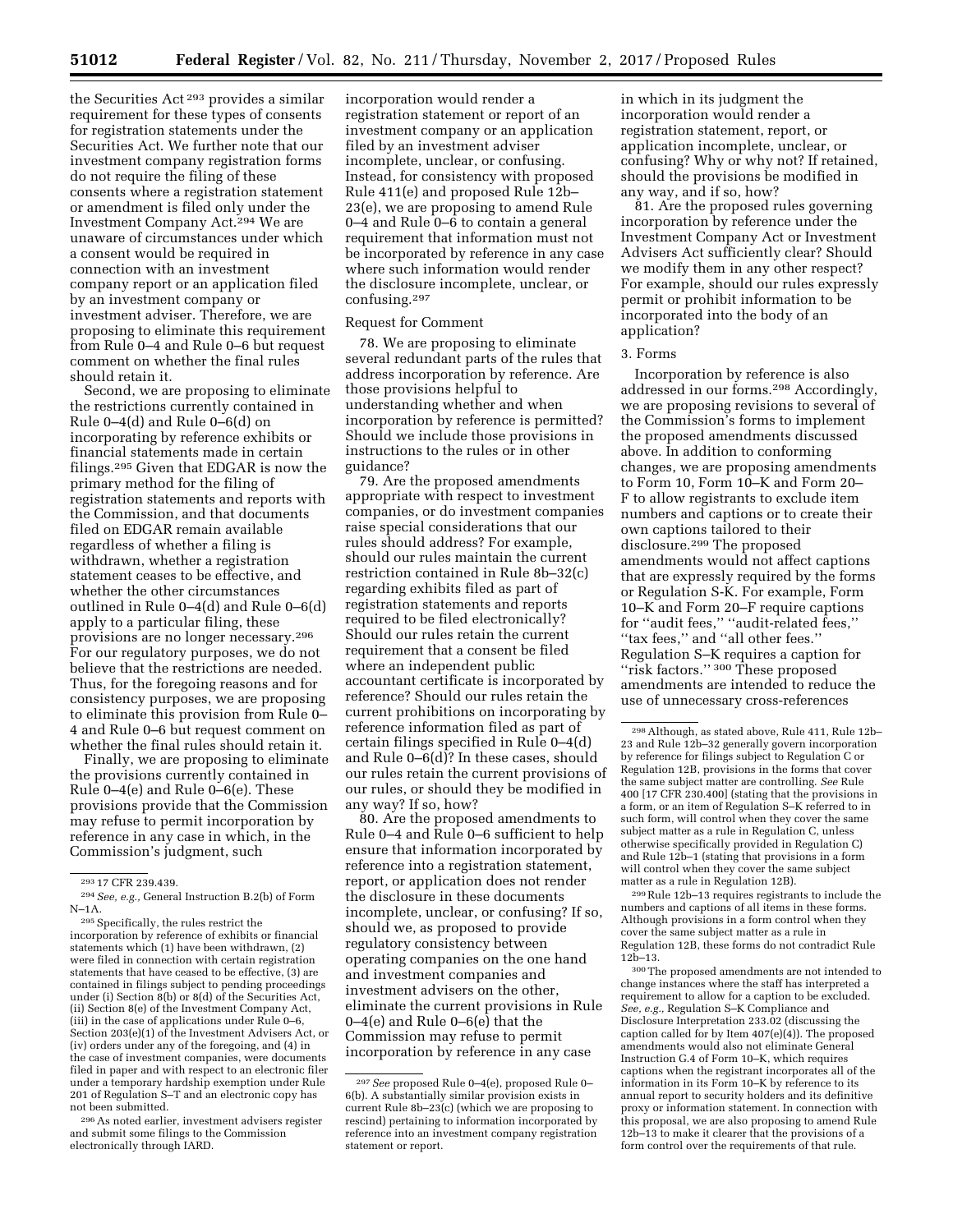when information may be responsive to more than one disclosure item in the Exchange Act forms.301

While item numbers and captions are generally not required in the prospectus portion of most Securities Act filings, they are required in many Exchange Act forms.302 Although clear disclosure will often call for appropriate headings or captions, the proposed amendments would provide registrants with more flexibility in how they present their disclosure. Increasing flexibility in this manner may reduce repetitive disclosure or unnecessary crossreferences when information may be responsive to more than one item and thereby enhance the overall readability of required disclosures.

#### Request for Comment

82. Should we amend Form 10, Form 10–K, and Form 20–F to eliminate the requirements to include most item numbers and captions as proposed? Would the proposed amendments to these forms lead to disclosure that is less clear or less comparable across registrants? Under the proposed amendments, a few required captions would remain, such as the caption for ''risk factors'' and the captions required by General Instructions G.4 of Form 10– K.303 Should we retain these requirements, or should they also be eliminated?

83. Would increasing flexibility in how the disclosure in Form 10, Form 10–K, and Form 20–F is presented lead to less repetitive disclosure? Should we eliminate the requirements to include item numbers and captions in other forms, such as in Part II of Form 10–Q or in Form 8–K?

84. In addition to or in lieu of eliminating the requirements for most item numbers and captions, should we amend our rules to provide guidance on the use of cross-references, as suggested by one commenter? 304 If so, how should the guidance discourage excessive crossreferencing while acknowledging that some cross-references may be necessary to provide clear disclosure? Should the

303*See supra* note 300 and accompanying text. 304*See* Letter from ABA.

cross-referencing guidance differ based on the nature of the document or the disclosure? For example, should the guidance treat a prospectus differently from a Form 10–K filing, or treat information in the financial statements differently from narrative disclosure?

85. The proposed amendments would not alter the general rule that a prospectus may not incorporate information by reference unless permitted by the appropriate form. Our forms, however, typically provide registrants with significant latitude to incorporate information by reference when specified conditions are met.<sup>305</sup> Should we change the information that may be incorporated by reference into a prospectus under any of our forms? If so, which information, and why?

# *G. Manner of Delivery* 306

### 1. Tagging Cover Page Data

Currently, operating company registrants are required to file their financial statements as an exhibit in a machine-readable format using eXtensible Business Reporting Language (''XBRL'').307 This disclosure is required as an exhibit to periodic reports and Securities Act registration statements, including reports on Form 8–K or Form 6–K that contain revised or updated financial statements.

Registrants must also tag in XBRL a specific group of data points that appears on the cover page of the filing. These specific data points, which are tagged according to Regulation S–T and the EDGAR Filer Manual, are known as document and entity identifier elements (''DEIs'') and include, among others, form type, company name, filer size, and public float.308 This information

306After consideration of the staff's recommendation G.2. in the FAST Act Report, we are not, at this time, proposing to require the use of external hyperlinks whenever our rules call for the inclusion of an internet address. In the FAST Act Report, the staff recommended requiring external hyperlinks provided that the appropriate technology is available to prevent these hyperlinks from jeopardizing the security and integrity of the EDGAR system. *See* FAST Act Report, *supra* note 2, at n.15.

307For domestic disclosure forms, the XBRL datatagging requirements are imposed through Item 601(b)(101) of Regulation S–K and Rule 405(b) of Regulation S–T. *See* Item 601(b)(101) of Regulation S–K and Rule 405(b) of Regulation S–T [17 CFR 232.405(b)]. For foreign disclosure forms, analogous XBRL tagging requirements are included in the instructions to the relevant forms. *See, e.g.,*  paragraphs 100 and 101 of the Instructions to Exhibits to Form 20–F.

308*See* Rule 405 of Regulation S–T [17 CFR 232.405]; See also *Interactive Data to Improve* 

corresponds to some, but not all, of the information that registrants are required to include on the filing cover page. For example, the Form 10-K cover page contains approximately 25 data points. Less than half of those data points are currently required to be tagged in XBRL. The non-tagged data points include, among others, the exchange on which securities are registered and the state (or jurisdiction) of incorporation.

In the FAST Act Report, the staff recommended that the Commission consider requiring operating company registrants to tag in XBRL all the data points on the cover pages of Form 10– K, Form 10–Q, Form 8–K, Form 20–F, and Form 40–F. The staff also recommended that the Commission consider revising the cover page of these forms to include the trading symbol for each class of securities registered under the Exchange Act and require registrants to format this additional data point in XBRL.309

We are proposing amendments to require all of the information on the cover pages of Form 10–K, Form 10–Q, Form 8–K, Form 20–F, and Form 40–F to be tagged in Inline XBRL in accordance with the EDGAR Filer Manual. Under the proposed amendments, the cover page data would appear in HTML format with embedded XBRL data. We recently proposed to require the use of the Inline XBRL format, where XBRL data is embedded into an HTML document, instead of the traditional XBRL format 310 for the submission of operating company financial statements.311 We intend for

309*See* FAST Act Report, *supra* note 2, at Recommendations G.1.

310 In the traditional XBRL format currently required for financial statements, none of the registrant's XBRL data is embedded into an HTML document. Instead, an exhibit containing all XBRL data is filed with the relevant form. Inline XBRL allows filers to embed XBRL data directly into an HTML document, eliminating the need to tag a copy of the information in a separate document.

311*See Inline XBRL Filing of Tagged Data,*  Release No. 33–10323 (Mar. 1, 2017) [82 FR 14282 (Mar. 17, 2017)] (''Inline XBRL Proposing Release''). As part of the proposal, we also proposed to require the use of Inline XBRL format for the submission of mutual fund risk/return summary information. *See also Order Granting Limited and Conditional Exemption Under Section 36(a) of the Securities Exchange Act of 1934 from Compliance with Interactive Data File Exhibit Requirement in Forms 6–K, 8–K, 10–Q, 10–K, 20–F and 40–F to Facilitate Inline Filing of Tagged Financial Data,* Release No. 34–78041 (Jun. 13, 2016) [81 FR 39741 (June 17, 2016)] (exercising exemptive authority ''to permit, but not require, operating companies to use Inline Continued

<sup>301</sup>A commenter recommended amending our rules to include a ''policy'' on avoidance of duplication that would clarify that a registrant is not required to repeat or include cross-references to disclosure found elsewhere in a document when responding to specific line item requirements; however, we believe amending our forms in the manner proposed would provide clearer guidance for registrants. *See* Letter from ABA.

<sup>302</sup>*See* Securities Act Rule 404 [17 CFR 230.404] and Exchange Act Rule 12b–13 [17 CFR 240.12b– 13]. Rule 404 does not require the numbers or captions of items to be included in a prospectus, but does require them for the non-prospectus portion of a registration statement. *See* Rule 404(d).

<sup>305</sup>For example, subject to certain conditions, Form S–1 allows registrants to incorporate information by reference in most of the items of Part I—Information Required in Prospectus. *See* General Instruction VII and Item 12 of Form S–1.

*Financial Reporting,* Release No. 33–9002 (Jan. 30, 2009) [74 FR 15666] (discussing the requirement to tag document and entity identifier elements, such as form type, company name, and public float, according to Regulation S–T and the EDGAR Filer Manual).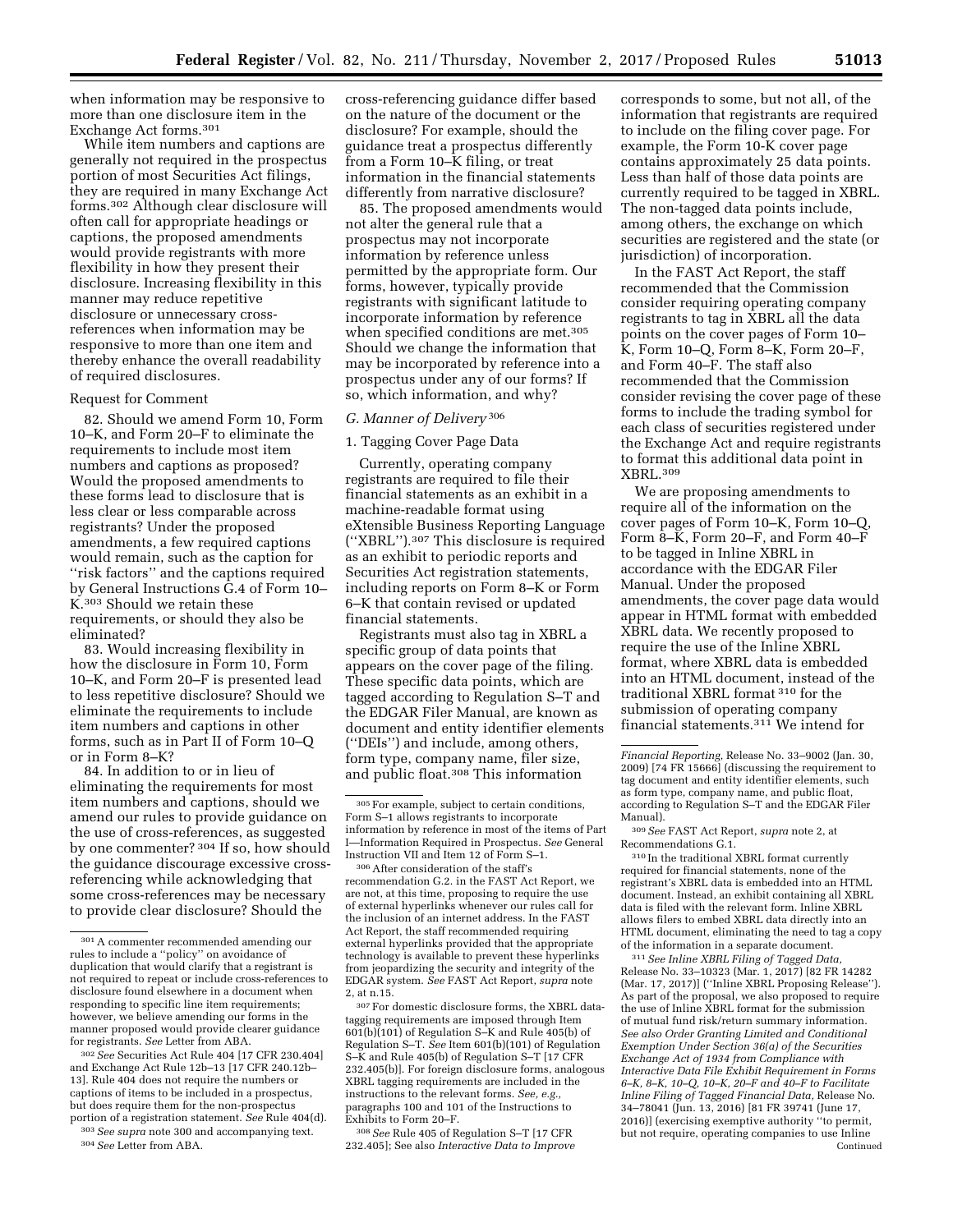the cover page data to be tagged in the same format as this other information. Therefore, if the Inline XBRL proposal is not adopted, we are proposing, as an alternative, to require operating company filers to tag each cover page data point in an XBRL exhibit to the relevant filing.

To implement the cover page tagging requirements, we propose to add new Rule 406 to Regulation S–T, new Item 601(b)(104) to Regulation S–K, new paragraph 104 to the ''Instructions as to Exhibits'' of Form 20–F and new paragraph B.17 to the ''General Instructions'' of Form 40–F to require registrants to file with each of the specified forms a ''Cover Page Interactive Data File.'' Under the proposed amendments, registrants filing Form 20–F and Form 40–F would be required to tag cover page data only when those forms are used as annual reports. The proposed amendments would not apply to Form 20–F and Form 40–F when used as registration statements. We are also proposing to revise Rule 11 of Regulation S–T to add the term ''Cover Page Interactive Data File.'' The term would be defined as the machine readable computer code that presents the information required by Rule 406 of Regulation S–T in Inline XBRL format.

We believe that the proposal to require mandatory tagging of all data points on the cover pages of the specified forms would allow investors to automate their use of this information. This would enhance their ability to identify, count, sort, and analyze registrants and disclosures to the extent these data points otherwise would be formatted solely in ASCII or HTML. At the same time, we do not expect the incremental compliance burden associated with tagging the additional cover page information to be significant, given that registrants already are required to tag some of this information as well as information in their financial statements. We therefore believe that the enhanced comparability and usability of these proposed disclosures would justify the burden of requiring registrants to tag the additional data and would help to modernize our disclosure system in a manner consistent with the FAST Act mandate.

We are also proposing amendments to the cover pages of these forms to include the trading symbol for each class of registered securities.312 Because

the cover pages of Form 10–K, Form 20– F, and Form 40–F already require disclosure of the title of each class of securities registered pursuant to Section 12(b) of the Exchange Act and each exchange on which they are registered, our proposed amendments to these forms would revise the cover page to include a corresponding field for the trading symbol. Unlike Form 10–K, Form 20–F, and Form 40–F, however, the cover pages of Form 10–Q and Form 8–K do not currently require disclosure of the title of each class of securities and each exchange on which they are registered. Accordingly, to ensure that registrants and their registered securities are identified in a consistent manner across forms, we are proposing to revise the cover pages of Form 10–Q and Form 8–K to include this disclosure in addition to the trading symbol.

Requiring the disclosure of trading symbols on the cover pages of periodic reports would facilitate investors' efforts to search news websites and stock market databases for information about registrants and distinguish among similarly named companies. Further, we believe that requiring the tagging of trading symbols would allow investors to sort and compare filings and disclosures more easily and accurately.

### Request for Comment

86. Should we require as proposed, all of the information on the cover pages of Form 10–K, Form 10–Q, Form 8–K, Form 20–F, and Form 40–F to be tagged in Inline XBRL? Should the proposed cover page tagging requirement apply to any other forms (*e.g.,* Form 6–K)?

87. Should we amend the cover pages of Form 10–K, Form 20–F, and Form 40–F to include the trading symbol for each class of registered securities as proposed? Should we also revise the cover pages of Form 10–Q and Form 8– K as proposed, to include the title, trading symbol and exchange of each class of registered securities?

88. Under the proposed amendments, Form 10–K, Form 10–Q, Form 8–K, Form 20–F, and Form 40–F would require each registrant to identify on the cover page of those forms the exchange on which each class of securities is registered. The proposed amendments to Item 501(b)(4) would require each registrant to identify on the cover page of the prospectus its principal U.S. market or markets for the securities being offered. Should we reconcile these differing cover page disclosures? If so, how?

89. If we do not adopt Inline XBRL for the submission of operating company financial statements, should we instead require the cover page data to be tagged using traditional XBRL format?

90. Instead of requiring the cover page data to be tagged using Inline XBRL or traditional XBRL format, should we require the cover page data to be submitted using an XML format? Why or why not?

91. Are there any changes we should make to the proposed amendments to better ensure accurate and consistent tagging? If so, which changes should we make and why?

92. Are there any disclosures discussed in this release that we should require to be provided in a structured format? For example, should we require the use of structured data within Item 303(a) to facilitate readability and navigability of this disclosure for investors? Are there specific elements of Item 303(a) disclosure, such as the table of contractual obligations, which should be provided in a machine-readable structured data format? Would it be useful to investors to require registrants to provide any of the property disclosures under Item 102 in a machine-readable format, such as geospatial coordinates? To the extent that we consider additional structured data requirements in periodic reports, what level and type of structured data requirements would be appropriate? For example, should we require registrants to identify sections, subsections or topics with ''block text'' labels, or should we require registrants to structure numeric elements and tables individually? What would be the challenges and costs of such an approach? What would be the benefits?

### 2. Exhibit Hyperlinks and HTML Format for Investment Companies

As discussed above, the Commission recently adopted rules requiring hyperlinks to most exhibits filed pursuant to Item 601, Form F–10, and Form 20–F, and, to accommodate hyperlinks, those filings will be required to be made in HTML.313 In this release, we are proposing parallel amendments to certain of our forms that are used by investment companies and amendments to Rule 102 314 of Regulation S–T to apply similar hyperlinking and HTML requirements to those registrants to facilitate access to these exhibits for investors and other users of the information.

XBRL in their periodic and current reports under the Exchange Act through March 2020'').

<sup>312</sup> In the Disclosure Update and Simplification Proposing Release, we have proposed to amend

Item 201(a) to also require disclosure of the trading symbol(s) for each class of a registrant's common equity. *See Disclosure Update and Simplification Proposing Release, supra* note 13, at 51637.

<sup>313</sup>*See Exhibit Hyperlinks Adopting Release, supra* note 14 at 14130.

<sup>314</sup> 17 CFR 232.102.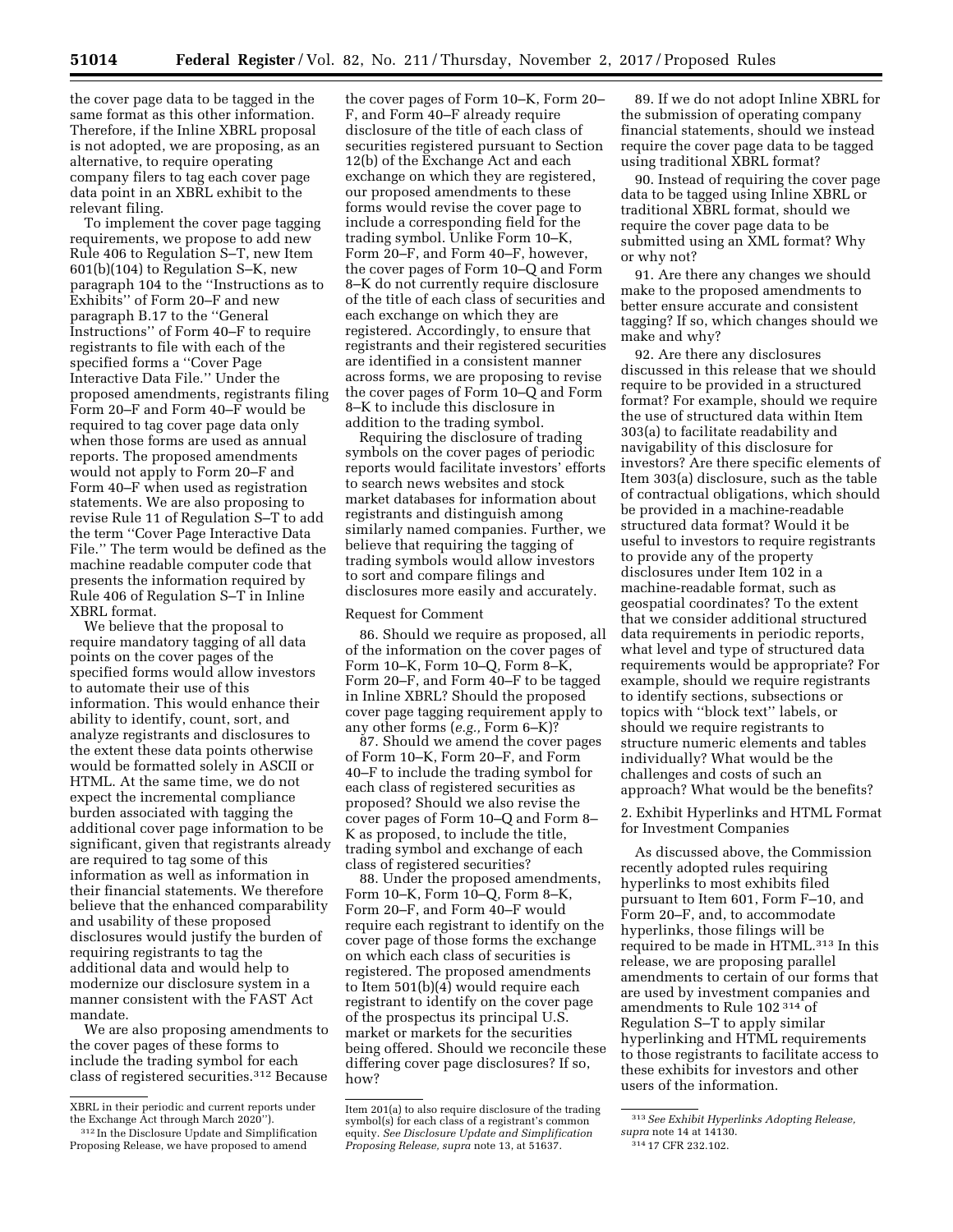Under the proposed amendments, affected registrants would be required to include a hyperlink to each exhibit identified in a filing's exhibit index, unless the exhibit is filed in paper pursuant to a temporary or continuing hardship exemption under Rule 201 or Rule 202 of Regulation S-T, or pursuant to Rule 311 of Regulation S–T.315 This requirement would apply to registration statements on Form S–6, Form N–1A, Form N–2, Form N–3, Form N–4, Form N–5, Form N–6, and Form N–14 and to reports on Form N–CSR.316 Consistent with our rules for operating companies, we are not proposing to require registrants to refile electronically any exhibits filed only in paper.317 Under the proposed amendments, an electronic filer would also be required to correct an inaccurate or nonfunctioning link or hyperlink to an exhibit.<sup>318</sup>

In connection with the proposed exhibit hyperlinking requirements, we are also proposing amendments to Rule 105 of Regulation S-T to require investment company registrants to file registration statements and reports that include exhibits in HTML format. Currently, investment company registrants must submit electronic filings to the Commission using the EDGAR system in either ASCII format or HTML format. Because the ASCII format does not support hyperlink functionality, the exhibit hyperlinking

316*See* proposed Instructions as to Exhibits of Form S–6; proposed Instruction to Item 28 of Form N–1A; proposed Instruction 4 to Item 25.2 of Form N–2; proposed Instruction 3 to Item 29(b) of Form N–3; proposed Instruction 3 to Item 24(b) of Form N–4; proposed Instructions as to Exhibits of Form N–5; proposed Item 26 of Form N–6; proposed Instruction to Item 16 of Form N–14; proposed Instruction to Item 12 of Form N–CSR. We are also proposing to amend Forms N–3 and N–14 to clarify that Rule 303 of Regulation S–T applies to registration statements on Forms N–3 and N–14 that are electronically filed. *See* proposed General Instruction G to Form N–3; proposed Instruction to Item 16 of Form N–14.

317*See Exhibit Hyperlinks Adopting Release, supra* note 14, at 14133.

318 17 CFR 232.105(d)(2). In the case of a registration statement that is not yet effective, the filer would be required to file an amendment to the registration statement containing the inaccurate or nonfunctioning link or hyperlink. In the case of a report on Form N–CSR, the filer would be required to correct the inaccurate or nonfunctioning link or hyperlink in its next report on Form N–CSR. In the case of a registration statement on Form S–6, Form N–14, Form N–5, Form N–1A, Form N–2, Form N– 3, Form N–4, or Form N–6 that has become effective, the filer would be required to correct an inaccurate or nonfunctioning link or hyperlink in the next post-effective amendment, if any, to the registration statement. Alternatively, an electronic filer may correct an inaccurate or nonfunctioning link or hyperlink in a registration statement that has become effective by filing a post-effective amendment to the registration statement. *Id.* 

requirement would be feasible only if registrants are required to file in HTML. Under the proposed requirement, registrants would be required to file registration statements and reports on Form S–6,319 Form N–1A,320 Form N– 2,321 Form N–3,322 Form N–4,323 Form N–5,324 Form N–6,325 Form N–14, and Form N–CSR 326 in HTML format. While the affected registration statements and reports would be required to be filed in HTML pursuant to the proposed amendments to Rule 105, registrants would continue to be permitted to file in ASCII any schedules or forms that are not subject to the exhibit filing requirements, such as proxy statements, or other documents included with a filing, such as an exhibit.

#### Request for Comment

93. Should we require investment company registrants to include hyperlinks in the exhibit index for registration statements and reports as proposed? Should we amend Rule 105 of Regulation S-T to require investment company registrants to file registration statements and reports that include exhibits in HTML format as proposed?

94. Should we revise any additional forms to require exhibit hyperlinks? For example, should we revise a form to require exhibit hyperlinks even though all exhibits filed with this form will be attached to it?

95. Should we require, as proposed, that electronic filers correct an inaccurate or nonfunctioning link or hyperlink? If so, when should the correction be required to be filed?

96. Should we require registrants to refile electronically any exhibit previously filed in paper so that they can include a hyperlink in the exhibit index?

97. What compliance date would be appropriate for investment companies to begin filing in HTML format? Should the compliance date be the same for all affected investment companies, or should we distinguish between larger and smaller investment companies, for example, by providing an extended compliance date for smaller entities? If we provide an extended compliance date for smaller entities, what additional compliance period would be necessary and how should we define those smaller entities? For example, should we define smaller investment companies for these

323 17 CFR 239.17b and 17 CFR 274.11c. 324 17 CFR 239.24 and 17 CFR 274.5.

purposes as investment companies that, together with other investment companies in the same group of related investment companies have net assets of less than \$1 billion as of the end of the most recent fiscal year of the investment company?

#### *H. General Request for Comment*

We request and encourage any interested person to submit comments regarding the proposed amendments, specific issues discussed in this release and other matters that may have an effect on the proposals. We note that comments that are accompanied by supporting data and analysis are of particular assistance to us.

#### **III. Economic Analysis**

We are mindful of the costs and benefits of our rules. Section 2(b) of the Securities Act, Section 3(f) of the Exchange Act, Section 2(c) of the Investment Company Act, and Section 202(c) of the Investment Advisers Act require us, when engaging in rulemaking that requires us to consider or determine whether an action is necessary or appropriate in (or, with respect to the Investment Company Act, consistent with) the public interest, to consider, in addition to the protection of investors, whether the action will promote efficiency, competition, and capital formation.327 Additionally, Exchange Act Section 23(a)(2) requires us, when adopting rules under the Exchange Act, to consider, among other things, the impact that any new rule would have on competition and not to adopt any rule that would impose a burden on competition that is not necessary or appropriate in furtherance of the Exchange Act.328

In this release, we are proposing amendments to simplify and modernize disclosure requirements in Regulation S–K and related rules and forms as required by Section 72003 of the FAST Act.329 The proposed amendments are based on the staff's recommendations in the FAST Act Report. The FAST Act Report was tailored to the statutory mandate of providing specific and detailed recommendations on modernizing and simplifying Regulation S–K in a manner that reduces costs and burdens on registrants while still providing all material information. As discussed above, the proposed amendments reflect the input of public commenters as well as the Commission's experience with

<sup>315</sup>As with the rules for operating companies, the proposed rules for investment companies would exclude any XBRL exhibits. *See id.* at 14133.

<sup>319</sup> 17 CFR 239.16.

<sup>320</sup> 17 CFR 239.15A and 17 CFR 274.11A.

<sup>321</sup> 17 CFR 239.14 and 17 CFR 274.11a–1.

<sup>322</sup> 17 CFR 239.17a and 17 CFR 274.11b.

<sup>325</sup> 17 CFR 239.17c and 17 CFR 274.11d.

<sup>326</sup> 17 CFR 249.331 and 17 CFR 274.128.

<sup>327 15</sup> U.S.C. 77b(b), 15 U.S.C. 78c(f), 15 U.S.C. 80a-2(c), and 15 U.S.C. 80b-2(c).

 $32815$  U.S.C. 78w(a)(2).<br> $329$  Public Law 114–94, Sec. 72003, 129 Stat. 1312 (2015).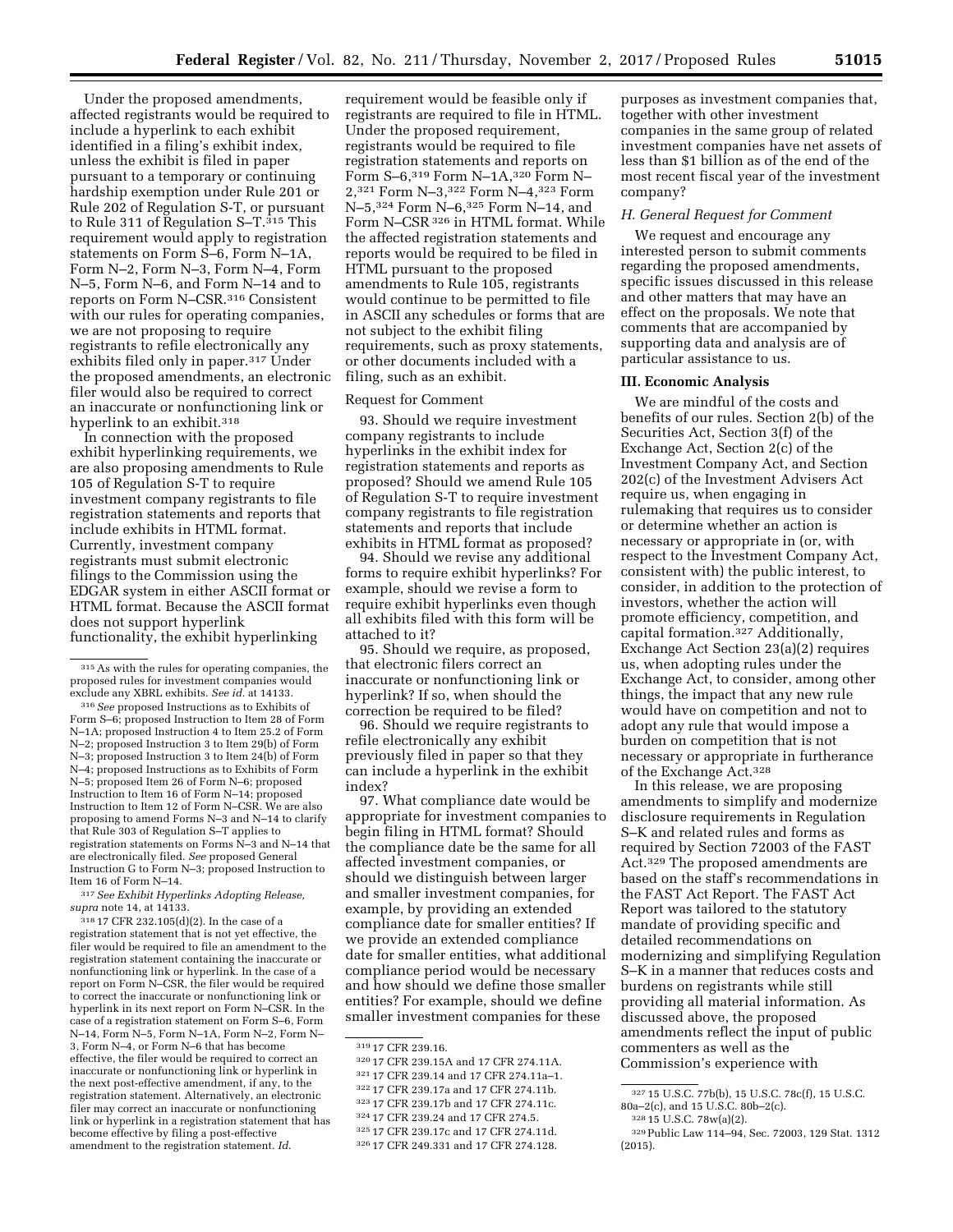Regulation S–K arising from the Division of Corporation Finance's disclosure review program. To promote consistency, we are also proposing parallel amendments to certain rules and forms applicable to investment companies and investment advisers, including proposed amendments that would require certain investment company filings to be submitted in HTML format.

#### *A. Background*

1. The Benefits of Information Disclosure

The primary purpose of disclosure under the federal securities laws is to provide investors with the information they need to make informed investment and voting decisions. The separation of ownership and management typically prevents investors from directly observing many managerial decisions and requires them to rely on financial and qualitative disclosures for information. Absent regulation, managers may lack incentives to voluntarily disclose or standardize relevant information. As a result, in the absence of disclosure requirements, an information asymmetry often exists between managers and investors that limits the ability of investors to distinguish between well-run and poorly-run companies and can lead to under-supply and inefficient allocation of capital.330 A disclosure regime that facilitates the disclosure of material, reliable information can reduce informational asymmetries between managers of companies and investors, which can enhance capital formation and the allocative efficiency of the capital markets.

Materiality is a key principle of public company reporting.331 Efforts to make disclosures more effective typically focus on evaluating whether existing or proposed disclosures provide material information to those using the disclosures. Material disclosures can reduce information asymmetries

between managers of companies and investors, decrease the cost of capital, and lead to more efficient share prices and heightened accountability of the managers of companies.332

#### 2. The Costs of Disclosure

Although disclosure requirements benefit investors and financial markets, there are potential drawbacks associated with these requirements. For example, disclosure can be costly for registrants to produce and disclosure of sensitive information can result in competitive disadvantages.

Disclosure of information that is unnecessary or that may not be material also entails costs to investors, if it affects their ability to discern material information effectively. While material disclosures provide important information to investors about their investments, sorting through information that is unnecessary or not material can obscure material information that investors find useful. Consistent with this view, research has found that attention to one subject generally leaves less attention available for others.333

In the economic analysis that follows, we first examine the current regulatory and economic landscape that forms the baseline for our analysis. We then analyze the likely economic effects arising from the proposed amendments relative to that baseline. These economic effects include the costs and benefits and impact on efficiency, competition, and capital formation.

#### *B. Baseline*

To assess the economic effect of the proposed amendments, we are using as

*See also* C. Leuz and P. Wysocki, 2016, *The Economics of Disclosure and Financial Reporting Regulation: Evidence and Suggestions for Future Research,* Journal of Accounting Research Vol. 54, 525–622 and M. Lang, K. Lins, and M. Maffett. *Transparency, Liquidity, and Valuation: International Evidence on When Transparency Matters Most,* Journal of Accounting Research 50 (2012): 729–774.

our baseline the current state of the Commission's filing and disclosure regime. In characterizing the baseline, it is useful to distinguish between operating companies and investment companies. Although both types of registrants are subject to similar registration and reporting requirements, there are differences in the specific rules and forms applicable to each. In particular, on March 1, 2017, the Commission adopted amendments requiring registrants that file registration statements and reports subject to the exhibit requirements under Item 601 of Regulation S–K, or that file Form F–10 or Form 20–F, (*i.e.,* operating companies) to submit these filings in HTML format and to include a hyperlink to each exhibit listed in the exhibit index of these filings.334 In contrast, there is currently no comparable requirement for investment companies; however, this proposal includes amendments to a set of forms under the Investment Company Act that would apply HTML and hyperlinking requirements to filers of those forms.

For operating companies, the baseline includes the disclosure requirements in Regulation S–K and related rules and forms as well as Commission and staff guidance on the application of those requirements. Table 1 below suggests that the proposed amendments to Regulation S–K and related rules and forms would apply to a substantial number of operating companies. On average, 7,800 different registrants per year have filed periodic reports on Form 10–K and Form 10–Q in recent years. As shown in the table below, approximately 800 foreign private issuers provided periodic information to investors in the U.S. capital markets using Form 20–F and Form 40–F. The number of registrants filing definitive proxy statements on Schedule 14A has exceeded 5,000 each year.335

335We note that, in addition to operating companies, registered investment companies file proxy statements as well.

<sup>330</sup>*See,* Akerlof, George A., *The Market for*  ''*Lemons*''*: Quality Uncertainty and the Market Mechanism,* 84 Q. J. ECON. 488–500 (1970).

<sup>331</sup>*See* Report of the Advisory Committee on Corporate Disclosure to the Securities and Exchange Commission, Cmte. Print 95–29, House Cmte. On Interstate and Foreign Commerce, 95th Cong., 1st. Sess. (Nov. 3, 1977), at 320. *available at* [http://opc](http://opc-ad-ils/InmagicGenie/DocumentFolder/report%20of%20the%20advisory%20committee%20on%20corporate%20disclosure%20to%20the%20sec%2011011977.pdf)[ad-ils/InmagicGenie/DocumentFolder/](http://opc-ad-ils/InmagicGenie/DocumentFolder/report%20of%20the%20advisory%20committee%20on%20corporate%20disclosure%20to%20the%20sec%2011011977.pdf) [report%20of%20the%20advisory%20committee](http://opc-ad-ils/InmagicGenie/DocumentFolder/report%20of%20the%20advisory%20committee%20on%20corporate%20disclosure%20to%20the%20sec%2011011977.pdf) [%20on%20corporate%20disclosure%20to%20the](http://opc-ad-ils/InmagicGenie/DocumentFolder/report%20of%20the%20advisory%20committee%20on%20corporate%20disclosure%20to%20the%20sec%2011011977.pdf) [%20sec%2011011977.pdf.](http://opc-ad-ils/InmagicGenie/DocumentFolder/report%20of%20the%20advisory%20committee%20on%20corporate%20disclosure%20to%20the%20sec%2011011977.pdf) 

<sup>332</sup> See Brüggemann, Ulf and Kaul, Aditya and Leuz, Christian and Werner, Ingrid M., *The Twilight Zone: OTC Regulatory Regimes and Market Quality*  (June 14, 2017). IGM Working Paper #95; Fisher College of Business Working Paper No. 2013–03–09; European Corporate Governance Institute (ECGI)— Law Working Paper No. 224/2013; Charles A. Dice Center Working Paper No. 2013–09. *Available at*  SSRN: *<https://ssrn.com/abstract=2290492>*or *[http://](http://dx.doi.org/10.2139/ssrn.2290492) [dx.doi.org/10.2139/ssrn.2290492](http://dx.doi.org/10.2139/ssrn.2290492)*.

<sup>333</sup>*See* Pashler, H.E., The Psychology of Board: Attention (Cambridge, MA: MIT Press 1998) and Hirshleifer, David & Siew Hong Teoh, *Limited attention, information disclosure, and financial reporting,* 36 J. Acct. & Econ. 337–386 (2003).

<sup>334</sup>While compliance with these rules was required by September 1, 2017, smaller reporting companies, as well as registrants that are neither accelerated filers nor large accelerated filers, are not required to comply until September 1, 2018. Although these registrants are not yet required to comply with the exhibit hyperlinks and HTML rules, we are treating these rules as part of the baseline for all filers subject to Regulation S–K.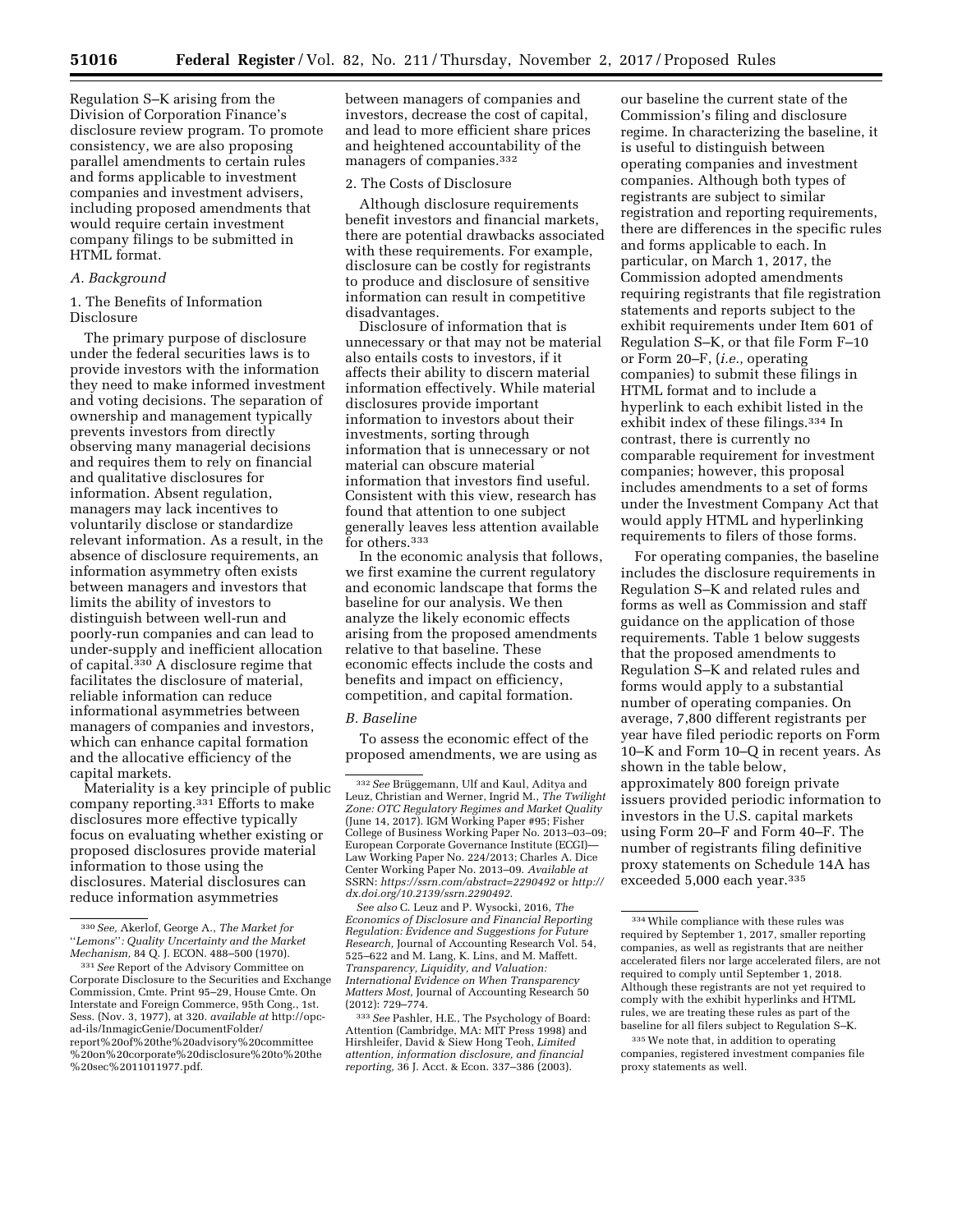| Year                                 | $10-K$                               | 10–Q                                 | $20-F$                          | $40-F$                          | DEF 14A                              |
|--------------------------------------|--------------------------------------|--------------------------------------|---------------------------------|---------------------------------|--------------------------------------|
| 2012<br>2013<br>2014<br>2015<br>2016 | 8240<br>7898<br>7857<br>7767<br>7373 | 8381<br>8031<br>7872<br>7676<br>7147 | 712<br>690<br>669<br>687<br>675 | 153<br>145<br>143<br>131<br>126 | 5371<br>5382<br>5259<br>5390<br>5126 |

TABLE 1—NUMBER OF REGISTRANTS FILING VARIOUS DISCLOSURE FORMS FROM 2012–2016

As discussed above, investment companies that file certain forms required by the Investment Company Act would also be affected by the proposed amendments. Table 2 below lists the number of filings filed by investment companies in fiscal year 2016 using EDGAR submission types potentially affected by the proposed amendments, broken out by the number of filings in HTML and ASCII format. From January 1, 2016 to December 31, 2016, investment companies filed 64,522 filings using EDGAR submission types potentially affected by the proposed amendments. Of these filings, the vast majority (58,429) were filed in HTML, while fewer than ten percent (6,093) were filed in ASCII format. As shown in Table 2, most of the filers had substantially more HTML filings than ASCII filings, while the Form S–6 filers had more ASCII filings than HTML filings in 2016.

TABLE 2—NUMBER OF POTENTIALLY AFFECTED FILINGS FROM JANUARY 1, 2016 TO DECEMBER 2016 336

|             | Number<br>of HTML<br>Filings | Number<br>of ASCII<br>Filings |
|-------------|------------------------------|-------------------------------|
| N-1A Filers | 48,150                       | 1,280                         |
| N-2 Filers  | 2,965                        | 77                            |
| N-3 Filers  | 42                           | 6                             |
| N-4 Filers  | 5,247                        | 758                           |
| N-6 Filers  | 1.549                        | 245                           |
| S-6 Filers  | 476                          | 3,727                         |
| Total<br>.  | 58.429                       | 6,093                         |

The proposed amendments would require registrants to include hyperlinks in the case of exhibits included with the forms and exhibits that are incorporated by reference from a previously filed document. To draw a baseline indicative of current disclosure practices, we selected a random sample of 400 filings (359 in HTML and 41 in ASCII) submitted in 2016 that may be affected by the proposed amendments. Table 3 below shows the average and median number of exhibits listed in the sampled filings by the type of exhibit (*i.e.,* filed with the form vs. incorporated by reference).

| TABLE 3—NUMBER OF EXHIBITS IN SAMPLED FILINGS 337 |  |  |  |
|---------------------------------------------------|--|--|--|
|---------------------------------------------------|--|--|--|

|       | Number of exhibits listed in the<br>index |        | filed with the filing | Number of exhibits | Number of exhibits<br>incorporated by reference | Number of |                 |
|-------|-------------------------------------------|--------|-----------------------|--------------------|-------------------------------------------------|-----------|-----------------|
|       | Average                                   | Median | Average               | Median             | Average                                         | Median    | sampled filings |
|       | 5.8                                       |        | 0.6                   |                    | 5.2                                             |           | 267             |
|       | 7.4                                       |        | 2.1                   |                    | 5.0                                             |           | 21              |
| $N-3$ |                                           |        |                       |                    |                                                 |           |                 |
|       | 13.6                                      |        | 0.7                   |                    | 12.9                                            |           | 31              |
|       | 11.1                                      |        | 0.8                   |                    | 10.3                                            |           |                 |
|       | 38.0                                      | 38.5   | 1.5                   |                    | 36.5                                            | 37.0      |                 |
|       | 2.3                                       |        | 9. ا                  |                    | 0.1                                             |           | 43              |
| $S-A$ | 36                                        | 36     | 5.0                   | 5.0                | 31.0                                            | 31.0      | 30              |
|       | 6.7                                       | N/A    | 0.9                   | N/A                | 5.8                                             | N/A       | 400             |

Table 3 shows a significant variation in the number of exhibits listed in the exhibit index across different types of filings. Registration statements on Form N–4, Form N–14, and Form S–6 typically contain a large number of exhibits and had significantly more exhibits incorporated by reference than filings on other forms affected by the proposed amendments. Of the 400

sampled filings, we found that none of them included hyperlinked indexes.

As discussed above, disclosure requirements involve trade-offs between benefits to investors in terms of reducing information asymmetries and costs to registrants associated with producing disclosure. While the proposed amendments would apply to all registrants subject to the regulation, the trade-offs between the costs and

benefits of disclosure requirements would vary across different types of registrants. For example, smaller companies typically have proportionately higher disclosure costs as well as proportionately higher disclosure benefits.338 That is, the fixed costs of disclosure requirements typically constitute a higher percentage of revenues for smaller companies than

<sup>336</sup>The figures in this table are presented on the basis of filer type, not on the basis of the form on which the document was filed. Therefore, not all of the filings presented in the table would be subject to the proposed requirements.

<sup>337</sup> In counting the number of exhibits, we did not include the following exhibits: 101.INS XBRL Instance Taxonomy; 101.SCH XBRL Taxonomy Extension Schema Document; 101.CAL XBRL Taxonomy Extension Calculation Linkbase Document; 101.DEF XBRL Taxonomy Extension

Definition Linkbase Document; 101.LAB XBRL Taxonomy Extension Labels Linkbase Document; and 101.PRE XBRL Taxonomy Extension Presentation Linkbase Document because XBRL exhibits are not covered by the proposal.

*Average* represents the sum of the number of exhibits divided by the number of sampled forms for each form type. *Median* represents the middle number of exhibits for each form type when the numbers of exhibits are listed from the smallest to the largest. For instance, for Form N–2, the number

of exhibits listed in the index ranged from 0 to 55, with 2 as the middle number.

<sup>338</sup> In its 2015 proposing release to amend the definition of ''smaller reporting company,'' the Commission observed that, based on a review of filings, approximately 42% of registrants qualified as smaller reporting companies. *See Amendments to Smaller Reporting Company Definition,* Release No. 33–10107 (Jun. 27, 2017) [81 FR 43130 (Jul. 1, 2016)], *available at [https://www.sec.gov/rules/](https://www.sec.gov/rules/proposed/2016/33-10107.pdf) [proposed/2016/33-10107.pdf.](https://www.sec.gov/rules/proposed/2016/33-10107.pdf)*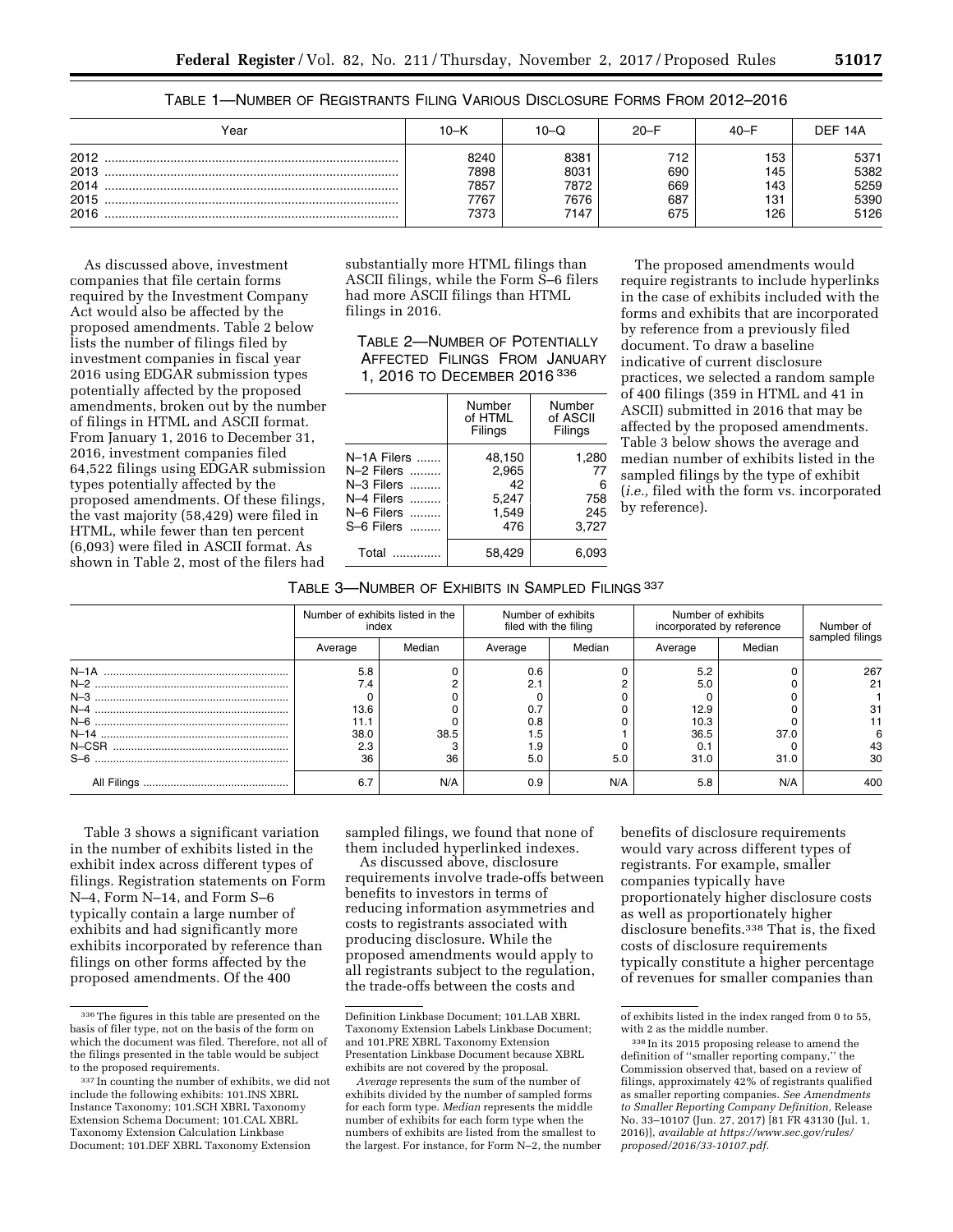for larger companies. However, the benefits of disclosure may be greater for smaller companies because information asymmetries between investors and managers of smaller companies are typically higher than for larger, more seasoned companies with a large following.339 Compliance costs could be also higher for foreign registrants to the extent that the disclosure requirements in the United States are different from the disclosure requirements in their home countries.

### *C. Economic Analysis of the Proposed Amendments: General Assessment, Including Impact on Efficiency, Competition, and Capital Formation*

In this subsection, we evaluate the broad economic effects of the proposed amendments, including a discussion of their impact on efficiency, competition, and capital formation. The proposals amend a well-established and robust disclosure regime that has existed for many years. As a result, we expect the aggregate impact of the proposed amendments to be incremental to the effects that have already been realized from the existing disclosure regime.

As discussed above, disclosure provides benefits to participants in financial markets by reducing information asymmetries that exist between investors in a company and managers tasked with operating the company. Both registrants and investors alike would generally benefit from the proposed amendments, because they would simplify the requirements and resulting content of existing disclosures while still providing all material information. The proposed changes to the requirements and resulting improved presentation are expected to increase the usefulness of the disclosures for investors and generally lower the regulatory burden (and compliance costs) for registrants. In addition, the improved information environment associated with modernized and simplified disclosures is expected to incrementally enhance capital formation and the allocative efficiency of the capital markets through more accurate share prices, better accountability of managers and increased capital market liquidity.

We expect some of the proposed amendments to entail modest initial implementation costs. However, we

believe that the initial costs would be in manageable amounts. Furthermore, those costs would be offset by future savings as a result of simplified and streamlined disclosure requirements, after implementation. Some of the proposed amendments, such as those that impose new data tagging, hyperlinking, or disclosure requirements, would involve not only implementation costs but would also increase compliance costs for registrants going forward, although as discussed below, we do not expect these additional costs to be significant.

While the purpose of the proposed amendments is to simplify and modernize public company disclosure requirements without loss of material information, we acknowledge that the proposed amendments could result in a loss of some information in specific cases, as discussed below. This loss of information could potentially increase information asymmetry in those cases, which may have negative implications for investor protection, market transparency, efficiency, and capital formation. In turn, such loss of information could raise the firm's cost of capital.340 However, we believe this potential adverse effect would be mitigated by the fact that registrants will continue to be required to provide further material information, if any, as may be necessary to make the required statements, in the light of the circumstances under which they are made, not misleading.341

### *D. Economic Analysis of the Specific Amendments: Proposals That Clarify and Update Existing Rules*

1. Proposals That Clarify or Streamline a Rule's Requirements

a. Description of Property (Item 102)

Item 102 requires disclosure of the location and general character of the principal plants, mines, and other materially important physical properties of the registrant and its subsidiaries. The staff has observed, however, that the item may elicit disclosure that is not material.342 The proposed amendments to Item 102 would clarify that a description of property is required only to the extent physical properties are material to the registrant and make other clarifying amendments.343 The proposed amendments would not modify the Item 102 requirements for companies in the mining, real estate, and oil and gas industries.

The main benefit of the proposed amendments would be to reduce the amount of duplicative disclosure that is not material by emphasizing materiality and harmonizing the rule's thresholds for disclosure. The proposed amendments also could facilitate compliance and avoid any confusion associated with different disclosure standards. The aggregate reduction in regulatory burden due to the proposed amendments to Item 102 may extend to approximately 6,500 registrants.344

When Item 102 was originally adopted, registrants were more likely to maintain large physical properties and other assets, such as mines and manufacturing plants.345 However, the nature of enterprise has changed dramatically over the last thirty years. Currently, many of the largest and most profitable firms operate in the services and technology industries that are often not characterized by large physical assets. Nevertheless, many modern firms are highly geographically dispersed. As a consequence, information about the geographic operations of these companies including information about the location of physical properties—could be highly relevant for investors by providing information about important firm customers and employees. We expect that any risk of exclusion of relevant information under the proposed amendment would be minimal, because Item 102 explicitly solicits the disclosure of material information. This risk is further mitigated by the fact that registrants may disclose relevant property information elsewhere in their filings, such as in response to Item 101 (Description of Business).

b. Management's Discussion and Analysis of Financial Condition and Results of Operations (Item 303)

We are proposing a series of amendments to Item 303. In this subsection, we discuss all amendments to Item 303 that are intended to clarify the rule's requirements, while in

<sup>339</sup>*See, e.g.,* R. Frankel and X. Li, *Characteristics of a firm's information environment and the information asymmetry between insiders and outsiders,* 37 J. Acct. Econ. 229, 229–259 (June 2004). *See also,* L. Cheng, S. Liao, and H. Zhang, *The Commitment Effect versus Information Effect of Disclosure—Evidence from Smaller Reporting Companies,* 88 Acct. Rev. 1239, 1239–1263 (2013).

<sup>340</sup>*See* Easley, D., Hvidkjaer, S., & M. O'Hara, *Is information risk a determinant of asset returns*? 57 J. Finance. 2185–2221 (2002).

<sup>341</sup>*See* Rule 12b–20 [17 CFR 240.12b–20] and Rule 408(a) [17 CFR 230.408(a)].

<sup>342</sup>*See* FAST Act Report, *supra* note 2, at Recommendation B.1. *See also Concept Release, supra* note 6, at Section IV.A.6.b and SEC Staff's *Report of the Task Force on Disclosure Simplification* (Mar. 5, 1996) *available at [https://](https://www.sec.gov/news/studies/smpl.htm) [www.sec.gov/news/studies/smpl.htm.](https://www.sec.gov/news/studies/smpl.htm)* 

<sup>343</sup>*See* Section II.A (Description of Property). 344We derive this number by taking the average number of registrants filing annual reports as reported in Table 1 and excluding all companies in the mining, oil and natural gas, and real estate industries.

<sup>345</sup>Since 1935, we have required disclosure similar to that required under Item 102. *See* Release No. 33–276 (January 14, 1935) [*not published in the Federal Register*].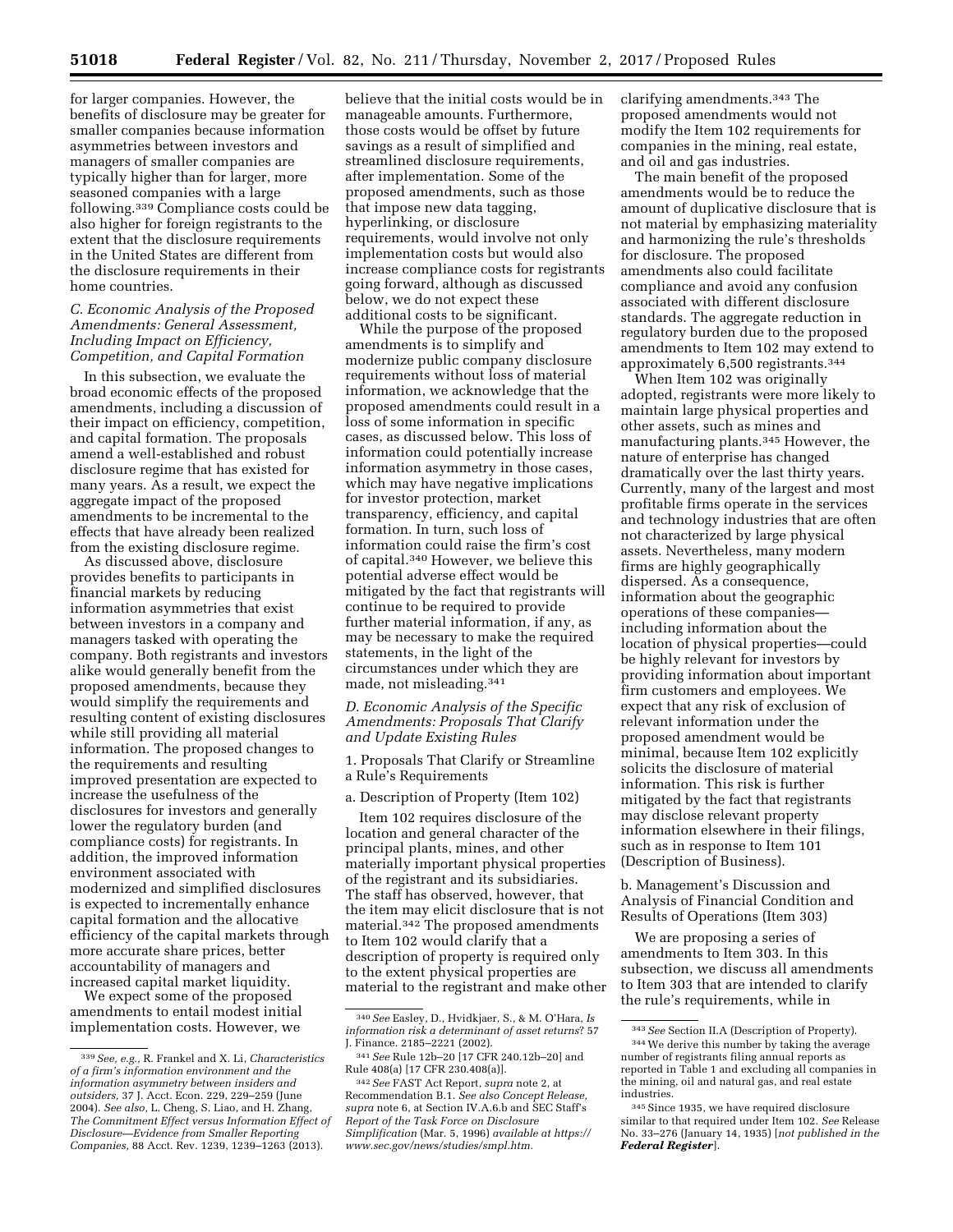Subsection E.1 below, we discuss proposals intended to amend the content of MD&A. Instruction 1 to Item 303(a) provides that, generally, MD&A shall cover the three-year period covered by the financial statements and either use year-to-year comparisons or any other formats that in the registrant's judgment would enhance a reader's understanding. Additionally, the instruction states that reference to the five-year selected financial data may be necessary where trend information is relevant.

We are proposing to amend the instructions to Item 303(a) to emphasize that a registrant may use any presentation that would enhance a reader's understanding. As discussed above, our proposed amendments to Item 303(a) are consistent with the Commission's existing interpretive guidance on MD&A. We are also proposing to eliminate mention of the five-year selected financial data in the instructions to Item 303(a) because disclosure requirements for liquidity, capital resources, and results of operations already require trend disclosure.

The proposed amendments emphasize the flexibility available to registrants with respect to the form of MD&A presentation. The major benefit of flexibility is that it allows registrants to frame the information in a way that emphasizes material information. One potential cost associated with this aspect of the rule is that, in framing the discussion in a way that emphasizes material information, registrants may inadvertently de-emphasize information that investors nevertheless find useful or relevant. To the extent the proposed amendment leads to more tailored disclosure, it also could make disclosure less comparable across registrants and over time.

To maintain a consistent approach to MD&A for domestic registrants and foreign private issuers, we are proposing changes to Form 20–F similar to the proposed changes to Item 303(a).346 The disclosure requirements for Item 5 of Form 20–F are substantively comparable to the MD&A requirements under Item 303 of Regulation S–K. The economic effects of the proposed amendments to Form 20–F are therefore similar to those for the proposed amendments to Item 303(a) described above.

c. Risk Factors (Item 503(c))

Item 503(c) requires disclosure of the most significant factors that make an offering speculative or risky. We are proposing to relocate Item 503(c) from

Subpart 500 to Subpart 100 of Regulation S–K.347 We believe that Subpart 100 is a more appropriate location for the risk factor disclosure requirements, because it covers a broad category of business information and is not limited to offering-related disclosure. Additionally, our proposed amendments would eliminate the risk factor examples that are enumerated currently in Item 503(c).348

We do not expect that relocating the disclosure requirement within Regulation S–K would pose any additional costs to registrants or investors because we are only proposing to change the location of the requirement. The content of the requirement would not change.

With respect to the proposed elimination of the examples in Item 503(c), we believe that this could prompt registrants to more carefully evaluate and classify their risk exposures, which could ultimately benefit investors through more specific and relevant risk factor disclosures. Although examples could be useful to registrants in some cases, they could also anchor or skew the registrant's risk analysis in the direction of the examples. 349

An alternative to the proposed amendments, as suggested by some commenters, would be to expand or update the list of examples or revise them to specify generic risks that should not be disclosed. While such an approach might lead to incremental improvements in existing disclosures, it would not eliminate the anchoring effect discussed above nor would it serve to discourage generic or ''boilerplate'' disclosures as effectively as the proposed amendments. It is also possible that a list of generic risks could inadvertently be viewed as exhaustive. In addition, specifying a list of generic risks that should not be disclosed may create a rule that needs to be regularly updated.

d. Plan of Distribution (Item 508)

Item 508 requires disclosure about the plan of distribution for securities in an offering, including information about underwriters. We are proposing to amend Rule 405 to define the term ''subunderwriter'' to clarify its application in Item 508 of Regulation S–K.350 We

<sup>347</sup>*See supra* Section II.D.2. 348*See id.* 

349There is extensive evidence in psychology and economics that individuals tend to rely too heavily on the first piece of information offered (the ''anchor'') when making decisions. *See e.g.,*  Tversky, A. & Kahneman, D., *Judgment under Uncertainty: Heuristics and Biases.* 185 Science.

believe that defining the term ''subunderwriter'' would reduce compliance costs by helping registrants to more easily determine what disclosure is required under Item 508. We also believe that a defined term could help investors better understand the role of ''sub-underwriters'' in the offering process. We do not believe there would be additional costs associated with the proposed amendment, since it merely clarifies an existing disclosure requirement.

#### e. Material Contracts (Item 601(b)(10))

Item 601(b)(10)(i) currently requires registrants to file every material contract not made in the ordinary course of business, provided that the contract meets one of two tests: (i) The contract must be performed in whole or in part at or after the filing of the registration statement or report, or (ii) the contract was entered into not more than two years before that filing.

The second test, the two-year look back, captures material contracts that were fully performed before the filing date. We are proposing amendments to Item 601(b)(10)(i) that would limit the two-year look back test to newly reporting registrants.351 Proposed Instruction 1 to Item  $601(b)(10)(i)$ defines a ''newly reporting registrant'' as any registrant filing a registration statement that, at the time of such filing, is not subject to the reporting requirements of Section 13(a) or 15(d) of the Exchange Act, whether or not such registrant has ever previously been subject to the reporting requirements of Section 13(a) or 15(d), and any registrant that has not filed an annual report since the revival of a previously suspended reporting obligation.352 As an example, a registrant that is filing its first registration statement under the Securities Act or the Exchange Act, or filing its first Form 10–K since the revival of its reporting obligation, would be required to file material agreements under Item 601(b)(10)(i) for the two-year look back period. The definition of ''newly reporting registrant'' under the proposed instruction also would include any registrant that (a) was a shell company, other than a business combination related shell company, as defined in Rule 12b–2 under the Exchange Act, immediately before completing a transaction that has the effect of causing it to cease being a shell company, and (b) has not filed a registration statement or Form 8–K, as required by Item 2.01 and Item 5.06 of that form, since the completion of the

<sup>346</sup>*See supra* Section II.C.B.2.

<sup>1124–1131 (1974). 350</sup>*See supra* Section II.D.3.

<sup>351</sup>*See supra* Section II.E.3.

<sup>352</sup>*See supra* Section II.E.3.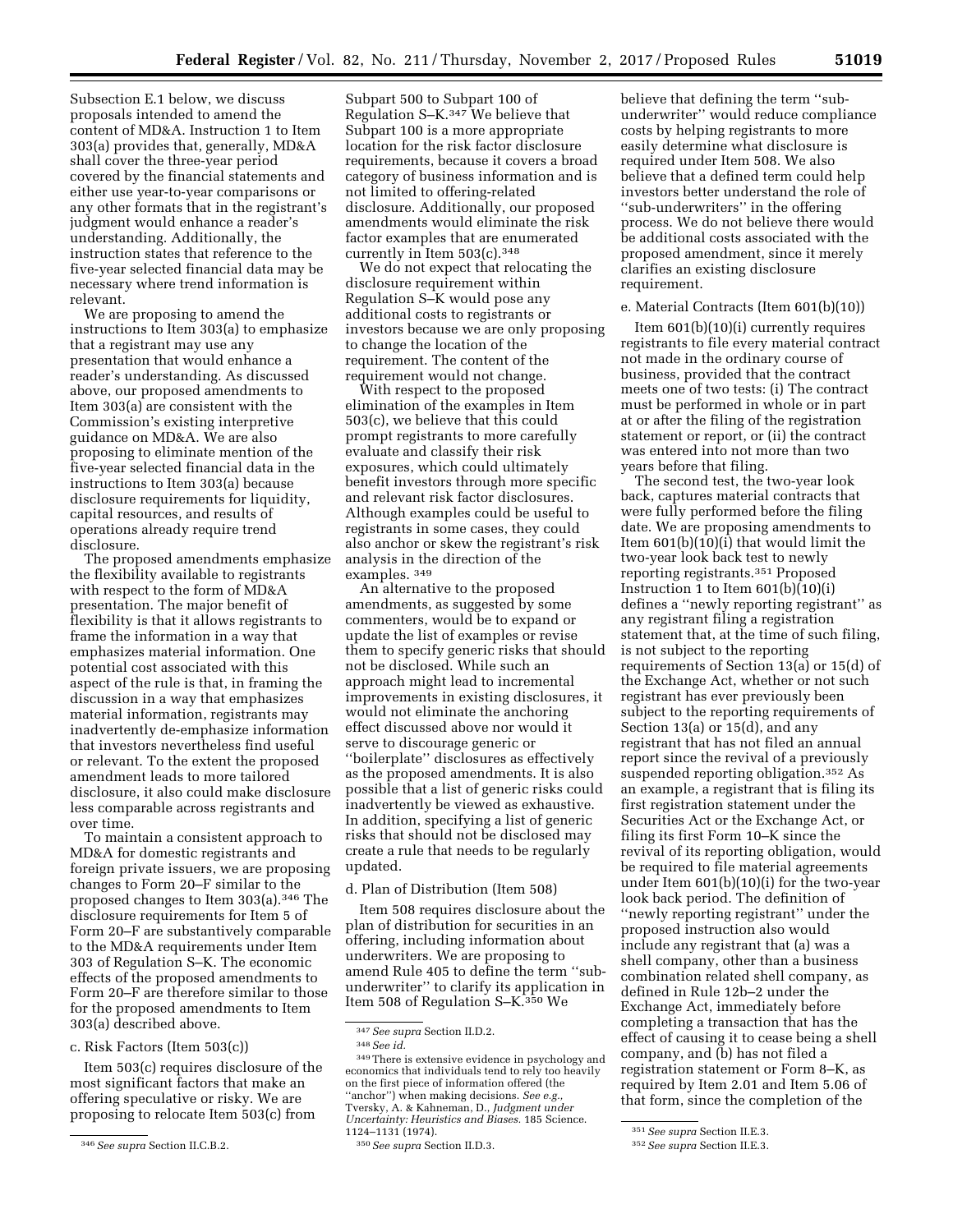transaction (or in the case of foreign private issuers, has not filed a Form 20– F since the completion of the transaction).353 Under the proposed amendments, a registrant meeting this definition would be required to file material agreements for the two-year look back period.

We expect that the proposed amendments would streamline reporting obligations while maintaining investor protections. Although the twoyear look back test captures material contracts that were fully performed before the filing date, this test does not provide any new information to the market for registrants with established reporting histories. Excluding these registrants from the two-year look back requirement would marginally reduce their compliance burdens, because they would not need to re-file (or incorporate by reference) agreements that were previously filed and are no longer in effect. At the same time, investors would continue to have access to any material agreements that a registrant previously filed on EDGAR.

f. Proposals With a Minor Effect on Disclosure

The following proposed amendments are expected to have minor impacts on the disclosure provided:

• Item 401—proposal would clarify what disclosure about executive officers does not need to be repeated in proxy or information statements if it is already included in Form 10–K.

• Item 405—proposal would simplify the Section 16 reporting process by allowing registrants to rely on a review of Section 16 reports submitted on EDGAR instead of gathering reports furnished to the registrant.354

• Item 501(b)(1)—proposal would eliminate the portion of the item that discusses when a name change may be required and the exception to that requirement.

• Item 501(b)(3)—proposal would allow registrants to move details of an offering price method or formula from the prospectus cover page to another location in the prospectus; the proposal also would require registrants to state that the price will be more fully explained in the prospectus and accompany that statement with a crossreference to the more detailed offering price disclosure.

• Item 501(b)(10)—proposal would streamline the prospectus legend requirements.

• Incorporation by Reference proposals would (i) provide clearer guidance on cross-referencing; (ii) consolidate the requirements for incorporation by reference in Securities Act Rule 411, Exchange Act Rule 12b– 23 and related rules under the Investment Company Act and Investment Advisers Act to eliminate redundant or unnecessary requirements; and (iii) allow registrants more flexibility in excluding item numbers and captions or creating their own captions tailored to their disclosure in Form 10, Form 10–K and Form 20–F.

Since the proposed amendments listed above would alter existing disclosure practices only to a minor degree, their implementation would have little economic effect. We believe that the proposed amendments would allow registrants to improve the readability and navigability of disclosure documents and reduce repetition. The proposed amendments also would reduce compliance costs for registrants while preserving all material information. We do not envision any significant incremental costs associated with the proposed amendments because they do not significantly change the required disclosures.

2. Proposals To Update Rules to Account for Subsequent Developments

The following proposed amendments would update existing rules to account for subsequent developments and are expected to have minor impacts on the disclosure provided:

• Item 407(d)—proposal would update the outdated reference to AU sec. 380 in Item 407(d)(3)(i)(B).

• Item 407(e)—proposal would update requirements for compensation committee disclosure to exclude EGCs because they are not required to include a CD&A.

• Item 512—proposal would eliminate certain undertakings that are redundant and obsolete.

We believe that the proposed amendments listed above would reduce potential confusion in applying our rules, result in more consistent disclosure practices, and ease compliance burdens for registrants, with a minimal impact on the information available to investors. We do not envision any significant incremental costs associated with the proposed amendments, because the substance of the rules would not change.

*E. Economic Analysis of the Specific Amendments: Proposals That Simplify the Disclosure Process or Eliminate Disclosures* 

1. Management's Discussion and Analysis of Financial Condition and Results of Operations (Item 303)

Under the proposed amendments to Item 303 of Regulation S–K, when the financial statements included in a filing cover three years, discussion about the earliest year would not be required if (i) this discussion is not material to an understanding of the registrant's financial condition, changes in financial condition, and results of operations, and (ii) the registrant has filed its prior year Form 10–K on EDGAR containing MD&A of the earliest of the three years included in the financial statements of the current filing.

We believe that the main economic benefit of the proposed amendments would be to simplify and modernize MD&A as well as increase its readability while still providing all material information. This may facilitate a better understanding of the firm's financial prospects. Because MD&A is typically one of the most labor-intensive pieces of disclosure to produce, eliminating the requirement to discuss the earliest year financial statements in some circumstances could meaningfully reduce compliance costs for registrants.

One potential cost of the proposed amendments is that investors may receive less comparative discussion about earlier period financial results within a filing. Although previously disclosed information could provide helpful context for the new information being disclosed, this information would have been incorporated into market prices when it was originally presented. There may be certain situations in which this context may be particularly useful in assessing a firm's financial condition—for example, in the case of restatements of prior period financials. Although we recognize these potential costs, we believe their impact would be mitigated by the fact that discussion of earlier year financial results could be excluded only under specified conditions, including that the discussion was not material to an understanding of the registrant's financial condition, changes in financial condition, and results of operations.

An alternative to the proposed amendments would be to retain the earliest year requirement but permit registrants to hyperlink to the prior year's report in lieu of repeating this disclosure. This alternative would likely reduce search costs for investors and allow efficient access to previously

<sup>353</sup>*See supra* Section II.E.3

<sup>354</sup>The proposal would also eliminate the requirement for reporting persons to furnish Section 16 reports to registrants, which could ease the compliance burden on reporting persons.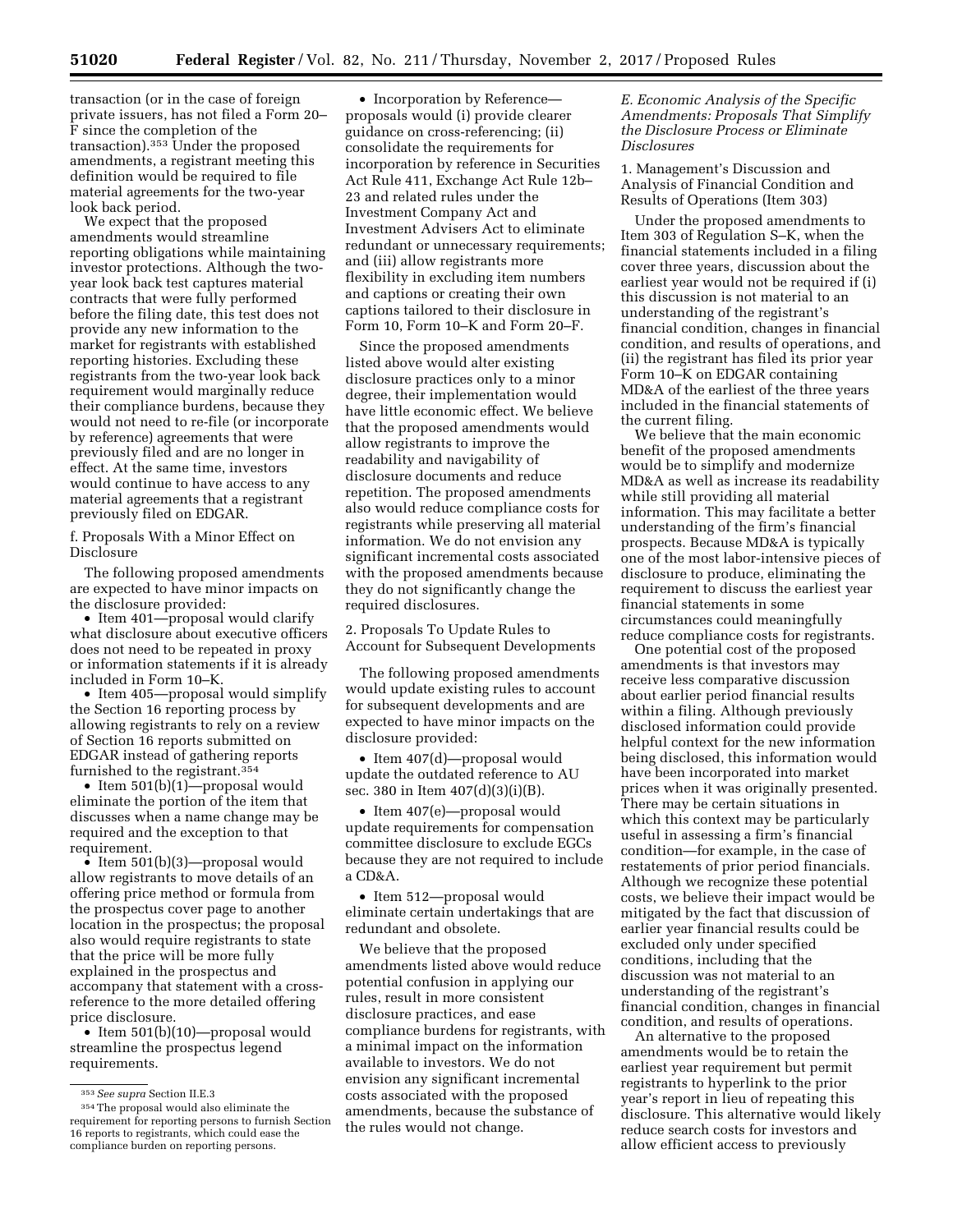disclosed information about a firm's financial condition. However, we believe that this alternative would not reduce compliance costs to registrants as effectively as the proposed amendments. Furthermore, this alternative may detract from investor understanding of material information about a firm's financial condition to the extent that it resulted in hyperlinking to information that is no longer material to such an understanding.

2. Information Omitted From Exhibits (Item 601): Item 601(a)(5), Item 601(a)(6), and Item 601(b)(10)(iv)

Proposed Item 601(a)(5) would permit registrants to omit schedules and attachments to exhibits unless they contain information material to an investment or voting decision and that information is not otherwise disclosed in the exhibit or the disclosure document.355 The proposed amendments also would require registrants to provide with each exhibit a list briefly identifying the contents of all omitted schedules and attachments.356 In addition, registrants would be required to provide, on a supplemental basis, a copy of any of the omitted schedules or attachments to the Commission staff upon request.357

Allowing registrants to omit schedules and attachments that are not material to all exhibits would lower their filing costs. As noted in Section II.E.2.a above, some commenters have noted that these burdens are exacerbated if the schedules contain commercially sensitive information that would require registrants to file confidential treatment requests. The omission of schedules that are not material would also help investors more clearly focus on the material disclosures.

Based on our review of confidential treatment requests submitted under Rule 406 and Rule 24b–2 granted in fiscal year 2016, we estimate that over 90% of confidential treatment requests are granted for material contracts based on competitive harm to the registrant, discussed below. For the subset of confidential treatment requests that were granted for reasons other than competitive harm to the registrant, we expect that many of those exhibits likely contain schedules or attachments that could be omitted under proposed Item 601(a)(5), although we are unable to reliably estimate how many, because

this would depend, in part, on whether the schedules contain material information. Any reduction in burden would be incremental to that attributable to the proposed amendments to Item 601(b)(10)(iv), which would likely address over 90% of confidential treatment requests.

Item 601(a)(6), as proposed to be amended, would permit registrants to omit PII without submitting a confidential treatment request under Rule 406 or Rule 24b–2.358 Under the proposed amendment, registrants also would not be required to provide an analysis in order to redact PII from exhibits. Since the proposed amendment leaves the decision about omission of PII entirely to the registrant, it could result in more liberal redactions. Thus, there is a tradeoff between reduced compliance costs and the potentially adverse effects of reduced disclosure. However, our analysis indicates that the Commission granted very few confidential treatment requests in reliance on the Freedom of Information Act 359 (''FOIA'') exemption concerning PII. As an illustration, in fiscal year 2016 only nine confidential treatment requests were granted pursuant to this FOIA exemption. Presumably, most registrants are currently taking advantage of existing staff guidance that PII may be omitted without filing a confidential treatment request. As a result, we do not expect that codifying this accommodation would significantly alter existing disclosure practices.

We are also proposing to add paragraph (b)(10)(iv) to Item 601 to permit registrants to omit confidential information in material contract exhibits filed pursuant to that item that is both (i) not material and (ii) competitively harmful if publicly disclosed, without submitting a confidential treatment request.360 Instead, registrants would be required to mark the exhibit index to indicate that portions of the exhibit or exhibits have been omitted and include a prominent statement on the first page of each redacted exhibit that certain information is omitted from the filed version of the exhibit.<sup>361</sup> The registrant would also be required to indicate with brackets where the information is omitted from the filed version of the exhibit.362

Registrants could be asked by the Commission staff to provide on a supplemental basis an unredacted copy of the exhibit.363 The staff also could request that the registrant provide an analysis of why the redacted information is both (i) not material and (ii) competitively harmful.364 Registrants could request confidential treatment of this supplemental information pursuant to Rule 83 while it is in the possession of the staff.

The proposed amendment would significantly reduce the costs associated with preparing confidential treatment requests and expedite the filing process. In this regard, one commenter on the Concept Release reviewed seven different confidential treatment requests on which it assisted clients since 2012 and found that legal fees alone ranged from approximately \$35,000 to over \$200,000.365

Because more than 90% of the confidential treatment requests granted by the Commission in fiscal year 2016 were made in reliance on the FOIA exemption concerning competitive harm, the proposed amendments to Item 601(b)(10) to allow registrants to omit competitively harmful information that is not material without filing a confidential treatment request could correspondingly reduce the number and cost of confidential treatment requests pursuant to Rule 406 and Rule 24b–2 by over 90%. However, this reduction in cost would be partially offset by the proposed amendment's provision that the staff may request an analysis similar to the current competitive harm analysis. Registrants would incur costs to prepare and provide this analysis in response to any request from the staff.

One potential cost of the proposed amendments is that information may be redacted that would not otherwise be afforded confidential treatment by the staff. However, based on previous experience and a review of confidential treatment requests, we believe that such instances would be rare. Over the past five fiscal years, very few confidential treatment requests were denied by the staff. Specifically, of the confidential treatment requests filed over the last five fiscal years, on average, approximately 1.0% were withdrawn because the staff determined that the information likely was material to investors.366 During this time, on

<sup>355</sup>*See supra* Section II.E.2.a (Exhibits— Information Omitted from Exhibits, Schedules and Attachments).

<sup>356</sup>*See id.* 

<sup>357</sup>*See id.* 

<sup>358</sup>*See supra* Section II.E.2.b.

<sup>359</sup> 5 U.S.C. 552.

<sup>360</sup>*See supra* Section II.E.2.c.

<sup>361</sup>*See id.* 

<sup>362</sup>*See id.* 

<sup>363</sup>*See id.* 

<sup>364</sup>*See id.* 

<sup>365</sup>*See* Letter from Fenwick.

<sup>366</sup>The following confidential treatment requests were filed and withdrawn for likely materiality during the last five fiscal years: 2016: 1,271 filed and approximately 7 withdrawn; 2015: 1,369 filed and approximately 14 withdrawn; 2014: 1,413 filed and approximately 19 withdrawn; 2013: 1,290 filed and approximately 16 withdrawn; and 2012: 1,466 filed and approximately 6 withdrawn.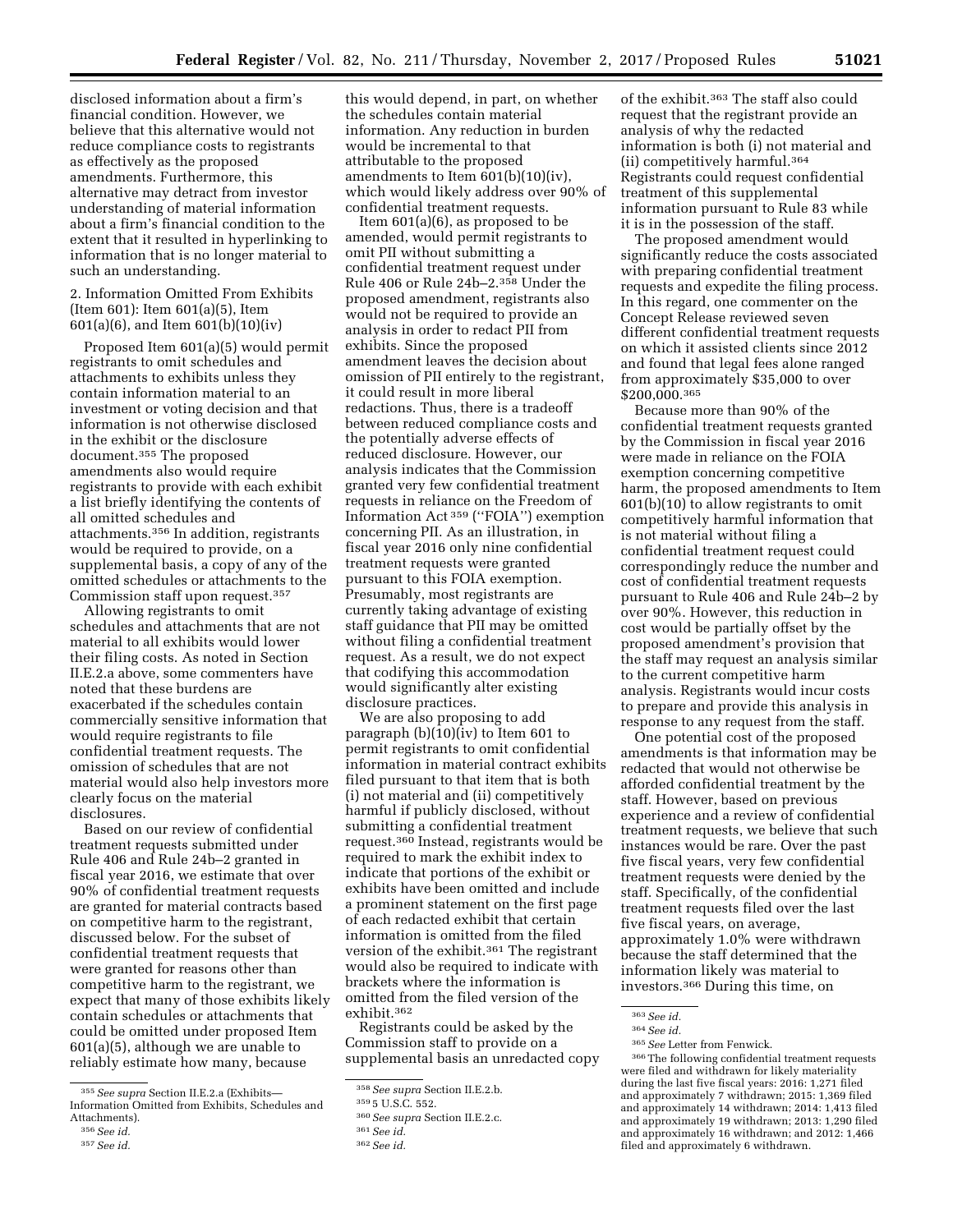average, approximately 95% of confidential treatment requests filed were granted, and requests were rarely denied.367 Also during the past five fiscal years, on average, approximately 12% of confidential treatment requests filed were revised prior to the request being granted to limit the number of terms redacted based on likely materiality or over broad redactions.368 Under the proposed amendments, the Commission staff would continue its selective review of registrant filings and would selectively assess whether redactions from exhibits appear to be limited to information that is not material and that would subject the registrant to competitive harm if publicly disclosed.

### *F. Economic Analysis of the Specific Amendments: Proposals That Require More Disclosure or the Incorporation of New Technology*

1. Description of Registrant's Securities  $(Item 601(b)(4))$ 

Item 202 requires registrants to provide a brief description of their registered capital stock, debt securities, warrants, rights, American Depositary Receipts, and other securities. We are proposing to amend Item 601(b)(4) to require registrants to provide Item 202 disclosure as an exhibit to Form 10–K for each class of securities that is registered under the Exchange Act, rather than limiting this disclosure to registration statements. The proposed amendments would not change existing disclosure obligations under Form 8–K and Schedule 14A, which currently require registrants to disclose certain modifications to the rights of their security holders and amendments to their articles of incorporation or bylaws. Any modifications and amendments during a fiscal year to the information called for by Item 202 would now also be reflected in an exhibit to the registrant's next annual report.

Information about Exchange Act registered securities allows investors to assess the existing capital structure of

registrants, which can help investors understand better their exposure to risks and their control rights. Requiring Item 202 disclosure as an exhibit to annual reports would improve investors' access to information about their rights as security holders, thereby facilitating more informed investment and voting decisions.

The proposed requirements would impose some incremental compliance costs for registrants to include the proposed disclosure with their annual reports. Table 1 above shows that on average 7,800 registrants file Form 10– K each year and therefore would be subject to the new Item 601(b)(4) exhibit filing requirement. However, because registrants already prepare very similar disclosure to satisfy existing disclosure obligations under Form 8–K and Schedule 14A and would be able to incorporate by reference and hyperlink to prior disclosure, so long as there has not been any change to the information called for by Item 202, we expect these incremental costs to be minimal.

2. Subsidiaries of the Registrant and Entity Identifiers (Item 601(b)(21))

Item 601(b)(21) requires a registrant to list in an exhibit its subsidiaries, the state or other jurisdiction of incorporation or organization of each, and the names under which those subsidiaries do business. We are proposing amendments to Item 601(b)(21)(i) that would require registrants to include in the exhibit the LEI, if one has been obtained, of the registrant and each subsidiary listed.369

A key benefit of LEIs is that they allow for unique identification of entities engaged in commercial and financial transactions. For various reasons, firm and subsidiary names can be spelled and recorded differently across filings, corporate websites, and standard databases. In addition, subsidiaries can share the same (or very similar) names. These issues can make names poor identifiers of market participants, which could be an obstacle in some forms of investment analysis involving computerized data access.

In contrast, LEIs provide clear and unique identification of market participants that facilitates the statistical analysis and aggregation of firm financial data. In this regard, some commenters have observed that improved identifiers would allow investors to link third-party data with structured data from Commission filings to produce more meaningful analysis.<sup>370</sup> As a consequence, a standard identifier

Disclosure of LEIs would also facilitate the ability of investors and the Commission to link the information disclosed in Commission filings with data from other filings or sources as LEIs become more widely used by regulators and the financial industry. This could aid in the performance of market analysis studies, surveillance activities, and systemic risk monitoring by the Commission and other regulators.

The proposed amendments would impose an incremental cost on registrants to include LEIs in the Item 601(b)(21) exhibit. We do not expect this incremental cost to be significant, however, given that this information should be readily available to registrants. Our proposals would require disclosure of LEIs only for those registrants and subsidiaries that have obtained this identifier, thereby not imposing additional costs.371 As a result, the benefits of LEI disclosure outlined above may be limited to the extent that not all reporting entities obtain an identifier.

Moreover, standard identifiers, such as LEIs, are most beneficial to registrants and investors when a broad array of firms in the market adopt them. For example, a widely adopted identifier would facilitate the electronic link and cross-referencing of various informational items over a large group of registrants. Staff experience indicates that LEI adoption rates are currently low, which limits its benefits to investors and other users of financial information.372 If LEIs are not widely used, firms may not have incentives to obtain an LEI. Since coordination among firms with regard to adoption is difficult to accomplish, LEIs could remain underutilized.

372For example, in the context of Form ADV, which similarly requires an LEI to be reported only if the entity already has one, the Commission has noted that just 6.8% of registered investment advisers report an LEI when filing the form. *See Form ADV and Investment Advisers Act Rules,*  Release No. IA–4509 (Aug. 25, 2016) [81 FR 60417 (Sept. 1, 2016)], at 114.

However, see also the discussion in the text around note 220, *supra.* Although overall adoption rates appear low, the use of LEIs may be increasing as a result of global regulatory efforts. *See* Glob. Legal Entity Identifier Found., *Regulatory Use of the LEI, available at [https://www.gleif.org/en/about-lei/](https://www.gleif.org/en/about-lei/regulatory-use-of-the-lei)  [regulatory-use-of-the-lei](https://www.gleif.org/en/about-lei/regulatory-use-of-the-lei)* (last visited July 13, 2017).

<sup>367</sup> In fiscal years 2016 and 2015, no confidential treatment requests were denied. In fiscal years 2014, 2013, and 2012, one, two and one CTR(s) were denied, respectively. On average, during the last five fiscal years, approximately 95% of confidential treatment requests were granted in full and approximately 5% were withdrawn. In addition to withdrawals based on staff determinations that the information was likely material, other reasons confidential treatment requests are withdrawn include that the offering is no longer going forward, the information is already public, or the contract is no longer material.

<sup>368</sup>Confidential treatment requests revised based on materiality and/or overbroad redactions in fiscal years 2016, 2015, 2014, 2013, and 2012, were approximately 119, 139, 183, 184, and 182, respectively.

<sup>369</sup>*See supra* Section II.E.4. 370*See id.* 

of firms and firm subsidiaries has the potential to improve not only individual investment decisions but also the efficiency of the overall market.

 $^{\rm 371}\rm{The}$  use of and access to LEIs is free for investors. All of the associated reference data needed to understand, process and use LEIs is also widely and freely available. However, the cost of obtaining a LEI for registrants currently entails a one-time fee of \$75-\$119, and \$50-\$99 per year in annual maintenance fees.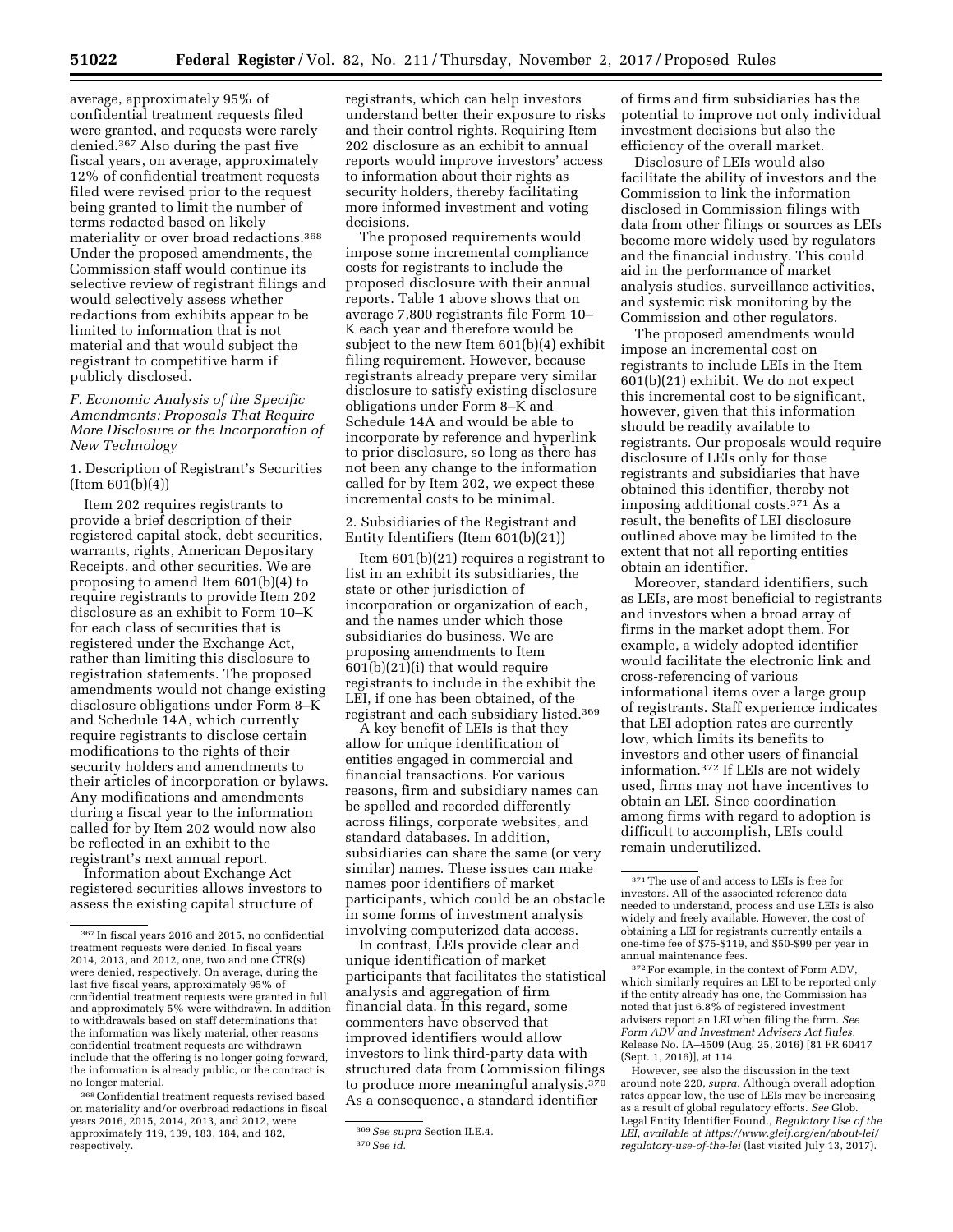### 3. Tagging Cover Page Data

We are proposing to require registrants to tag all of the information on the cover page of Form 10–K, Form 10–Q, Form 8–K, Form 20–F, and Form 40–F using Inline XBRL (or, if the Commission's recent proposal to require Inline XBRL for the submission of operating company financial statements is not adopted, in an XBRL exhibit to the relevant filing) in accordance with the EDGAR Filer Manual. To implement the cover page tagging requirements, we propose to add new Rule 406 to Regulation S–T, new Item 601(b)(104) to Regulation S–K, new paragraph 104 to the ''Instructions as to Exhibits'' of Form 20–F and new paragraph B.17 to the ''General Instructions'' of Form 40–F to require registrants to file with each of the specified forms a ''Cover Page Interactive Data File'' containing cover page data. We are also proposing to revise Rule 11 of Regulation S–T to add the term ''Cover Page Interactive Data File.'' Our proposals also would amend the cover pages of these forms to include the trading symbol for each class of the registrant's registered securities.373

Investment analysis increasingly relies on quantitative statistical methods. Machine-readable formats greatly facilitate quantitative analysis because they allow for the corresponding items to be imported directly into various platforms for data analysis. Thus, tagging all the data points on the cover pages of Form 10– K, Form 10–Q, Form 8–K, Form 20–F, and Form 40–F could decrease the costs to investors for implementing quantitative data analysis. We acknowledge that the amendment would impose additional costs on registrants but expect the additional burden to be minimal, given that registrants already furnish a substantial amount of information contained in these forms in a structured format.

An alternative to the Inline XRBL or traditional XBRL format is to specify an XML format for the cover pages of Form 8–K, Form 10–K, Form 10–Q, Form 20–

F, and Form 40–F. An XML format could have a variety of implementations ranging from filers submitting the data according to a designated technical framework to inputting the cover page information in a web-fillable format within EDGAR. We are not proposing this approach, because the Inline XBRL and traditional XBRL format provide more precise rules that facilitate consistent input and data validation by filers and enhance the analytical capabilities of data users. Moreover, the Inline XBRL and traditional XBRL format have more robust data validation capabilities, which could help to ensure better data quality for investors. Inline XBRL also would not suffer from possible data quality discrepancies that may occur from filers rekeying the information from their cover page for submission in XBRL or XML.

4. Proposals for Additional Disclosure With Minimal Additional Costs to Registrants

The following proposed amendments are expected to impose only limited compliance costs on registrants:

• Incorporation by Reference proposal would require hyperlinks internal to EDGAR for documents incorporated by reference.374

• Item 501(b)(4)—proposal would require disclosure on the prospectus cover page of any national securities exchange where the securities being offered are listed or, if not listed, the principal United States market or markets for the securities being offered and the corresponding trading symbols, if any. 375

Requiring registrants to include hyperlinks to information that is incorporated by reference could improve the readability and navigability of disclosure documents by allowing users to be taken directly to the incorporated information by clicking on a link rather than having to locate the information on EDGAR. Although requiring the inclusion of hyperlinks for incorporated information would impose an additional compliance burden on registrants, we do not expect this burden to be significant given that hyperlinks are relatively easy to implement and involve minimal cost.

In the case of Item 501(b)(4), expanding the existing requirements for trading market disclosure to encompass information about markets that are not ''national securities exchanges'' would benefit investors by helping them to better assess their trading costs. The disclosure would impose some

additional disclosure costs on registrants. However, we do not expect these costs to be significant given that registrants should have ready access to this information. In this regard, we note that the required disclosure would be limited to the principal United States market or markets where the registrant, through the engagement of a registered broker-dealer, has actively sought and achieved quotation.

#### *G. Economic Analysis of HTML and Hyperlinking Requirements of Forms Under the Investment Company Act*

As discussed above, we are proposing HTML and hyperlinks requirements for filers of certain forms under the Investment Company Act. Broadly speaking, we believe the proposed amendments would reduce search costs for investors. In particular, we believe that exhibit hyperlinks would help investors and other users to access a particular exhibit more efficiently as they would not need to search within the filing or through different filings made over time to locate the exhibit. Requiring exhibit hyperlinks may make it easier for investors and other users to find and access a particular exhibit that was originally filed with a previous filing.

To the extent that hyperlinks ease the navigation process for investors and other users, hyperlinks may also facilitate a more thorough review of a registrant's registration statements, applications, and reports and encourage more effective monitoring over time. The potential reduction of search costs and the enhanced ability of investors to review a registrant's disclosure may result in more informed investment and voting decisions, potentially enhancing allocative efficiency, and capital formation by registrants.

We expect that hyperlinks would be more beneficial in reducing search costs in the case of exhibits incorporated by reference than in the case of exhibits filed with the filing, and in particular, we expect these benefits to be most pronounced in the case of incorporation by reference from a filing that was not recently filed because more recent filings are displayed first on the EDGAR search results page. Further, we expect hyperlinks would have greater benefits in the case of registrants that submit more filings.

As a result of the proposed amendments, we expect that both HTML and ASCII registrants would incur compliance costs to include hyperlinks in their exhibit indexes. The cost of inserting a hyperlink to an exhibit incorporated by reference would likely be greater than the cost of

<sup>373</sup>Because the cover pages of Form 10–K, Form 20–F, and Form 40–F already require disclosure of the title of each class of securities registered pursuant to Section 12(b) of the Exchange Act and each exchange on which they are registered, our proposed amendments to these forms would revise the cover page to include a corresponding field for the trading symbol. Unlike these forms, however, the cover pages of Form 10–Q and Form 8–K do not currently require disclosure of the title of each class of securities and each exchange on which they are registered. Accordingly, to ensure that registrants and their registered securities are identified in a consistent manner across forms, we are proposing to revise the cover pages of Form 10–Q and Form 8–K to include this disclosure in addition to the trading symbol.

<sup>374</sup>*See supra* Section II.F.2.

<sup>375</sup>*See supra* Section II.D.1.c.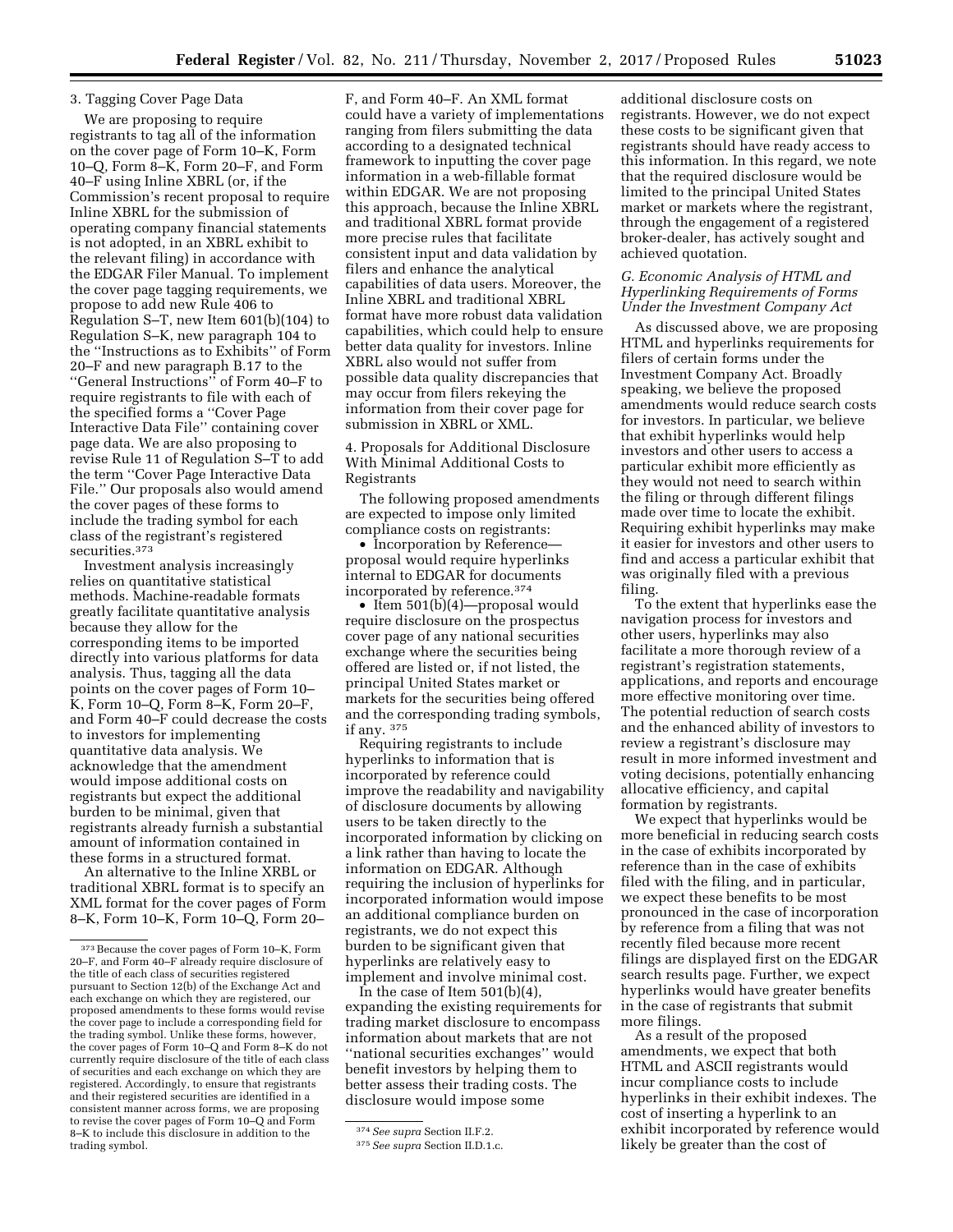inserting a hyperlink to an exhibit filed with the document. While the average cost itself of inserting a hyperlink is minimal, the total hyperlinking costs for registrants would be a function of two main factors: (1) How many registration statements, applications and reports a registrant files that require an exhibit index; and (2) how many exhibits in the exhibit index of these registration statements, applications, and reports are either filed with the filing or incorporated by reference.

Filers reporting in ASCII would incur costs to switch to HTML, in addition to the costs of including hyperlinks in their exhibit indexes. We expect that the costs of switching to HTML would not be significant because the cost of software with built-in HTML and hyperlink features is minimal. Overall, given the modest costs involved, we do not expect that the proposed amendments would have significant competitive effects for registrants.

#### Request for Comment

We request comment on all aspects of our economic analysis, including the potential costs and benefits of the proposed amendments and whether the rules, if adopted, would promote efficiency, competition, and capital formation or have an impact on investor protection. Commenters are requested to provide empirical data, estimation methodologies, and other factual support for their views, in particular, on costs and benefits estimates.

### **IV. Paperwork Reduction Act**

#### *A. Background*

Certain provisions of our rules and forms that would be affected by the proposed amendments contain ''collection of information'' requirements within the meaning of the Paperwork Reduction Act of 1995 (''PRA'').376 The Commission is submitting the proposal to the Office of Management and Budget (''OMB'') for review in accordance with the PRA.377 The hours and costs associated with preparing and filing the forms and reports constitute reporting and cost burdens imposed by each collection of information. An agency may not conduct or sponsor, and a person is not required to respond to, a collection of information requirement unless it displays a currently valid OMB control number. Compliance with the information collections is mandatory. Responses to the information collections are not kept confidential and there is no mandatory retention period for the

376 44 U.S.C. 3501 *et seq.* 

information disclosed. The titles for the collections of information are: ''Regulation S–K'' (OMB Control No.

3235–0071); 378

''Regulation S–T'' (OMB Control No. 3235–0424);

''Regulation 12B'' (OMB Control No. 3235–0062);

'Regulation C" (OMB Control No. 3235–0074);

''Family of rules under section 8(b) of the Investment Company Act of 1940'' (OMB Control No. 3235–0176);

''Form S–1'' (OMB Control No. 3235– 0065);

''Form S–3'' (OMB Control No. 3235– 0073);

''Form S–4'' (OMB Control No. 3235– 0324);

''Form S–6'' (OMB Control No. 3235– 0184);

''Form S–11'' (OMB Control No. 3235–0067);

''Form N–14'' (OMB Control No.

3235–0336);

''Form F–1'' (OMB Control No. 3235– 0258);

''Form F–3'' (OMB Control No. 3235– 0256);

''Form F–4'' (OMB Control No. 3235– 0325);

''Form F–7'' (OMB Control No. 3235– 0325);

''Form F–8'' (OMB Control No. 3235– 0378);

''Form F–80'' (OMB Control No. 3235–0404);

''Form F–10'' (OMB Control No. 3235–0380);

''Form SF–1'' (OMB Control No. 3235–0707);

''Form SF–3'' (OMB Control No. 3235–0690);

''Form 10'' (OMB Control No. 3235– 0064);

''Form 20–F'' (OMB Control No. 3235–0288);

''Form 40–F'' (OMB Control No. 3235–0381);

''Form 10–K'' (OMB Control No. 3235–0063);

''Form 10–Q'' (OMB Control No. 3235–0070);

''Form 8–A'' (OMB Control No. 3235– 0056);

''Form 8–K'' (OMB Control No. 3235– 0060);

''Form 10–D'' (OMB Control No. 3235–0604);

''Schedule 14A'' (OMB Control No. 3235–0059);

''Schedule 14C'' (OMB Control No. 3235–0057); ''Form N–1A'' (OMB Control No. 3235–0307); ''Form N–2'' (OMB Control No. 3235–0026); ''Form N–3'' (OMB Control No. 3235–0316); ''Form N–4'' (OMB Control No. 3235– 0318); ''Form N–5'' (OMB Control. No. 3235–0169); ''Form N–6'' (OMB Control No. 3235–0503); and ''Form N–CSR'' (OMB Control No. 3235–0570).

The forms, reports, and regulations listed above were adopted under the Securities Act, the Exchange Act or the Investment Company Act. The regulations, schedules, and forms set forth the disclosure requirements for registration statements, periodic and current reports, distribution reports and proxy, and information statements filed by registrants to help investors make informed investment and voting decisions. Other forms and reports are filed by entities regulated by the Investment Company Act in connection with the Commission's oversight of these entities.

We are proposing amendments, which are described in more detail in Section II above, based on the recommendations made in the FAST Act Report, as required by Section 72003 of the FAST Act. The proposed amendments are intended to modernize and simplify certain disclosure requirements in Regulation S–K and related rules and forms in a manner that reduces the costs and burdens on registrants while continuing to provide all material information to investors. The proposed amendments are also intended to improve the readability and navigability of the Commission's disclosure documents and discourage repetition and disclosure of immaterial information. In addition, we are proposing parallel amendments to several rules and forms applicable to investment companies and investment advisers to provide for a consistent set of incorporation by reference and hyperlinking rules for these entities, including proposed amendments that would require certain investment company filings to be submitted in HTML format.

# *B. Summary of the Proposed Amendments' Impact on Collection of Information*

In this section, we summarize the proposed amendments and their general impact on the paperwork burden associated with the forms listed in Section IV.A. In Section IV.C. below, we provide revised burden estimates for each form.

<sup>377</sup> 44 U.S.C. 3507(d) and 5 CFR 1320.11.

<sup>378</sup>The paperwork burdens for Regulation S–K, Regulation S–T, Regulation C and Regulation 12B are imposed through the forms that are subject to the requirements in these regulations and are reflected in the analysis of those forms. To avoid a PRA inventory reflecting duplicative burdens and for administrative convenience, we assign a onehour burden to each of these regulations.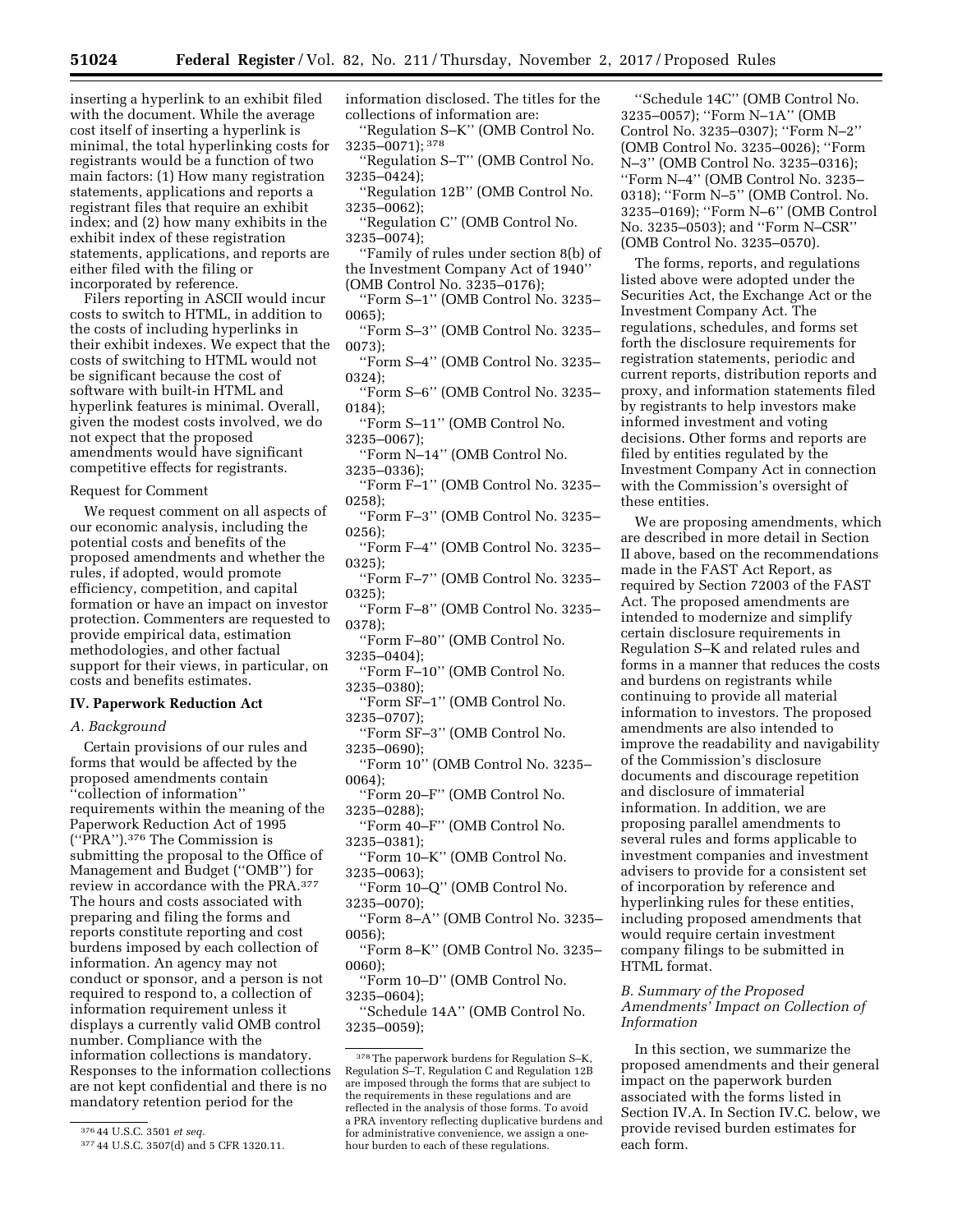1. Proposed Amendments Expected To Decrease Burdens

### a. Description of Property (Item 102)

The proposed amendments to Item 102 of Regulation S–K would clarify that a description of property is only required to the extent physical properties are material to the registrant and make other clarifying amendments.379 The staff has observed that the current disclosure standard may lead registrants, in some instances, to devote resources to providing disclosure on properties that are not material. Although the proposed amendments to Item 102 are expected to help registrants avoid unnecessary disclosure in some instances, the amendments are clarifying in nature and therefore we do not believe they would significantly affect the paperwork burden associated with affected forms. Accordingly, we estimate that the paperwork burden would be reduced by 0.5 hours for each form affected by the proposed amendments. We expect that Form S– 1,380 Form S–4,381 Form 10, and Form 10–K would be affected by this proposed amendment.

# b. Management's Discussion and Analysis (Item 303)

The proposed amendments to Item 303 would allow registrants, in some circumstances, to eliminate the earliest year of the MD&A discussion.382 The proposed amendments would also eliminate the reference to five-year selected financial data in Instruction 1 to Item 303(a) and clarify that registrants may use their discretion in selecting the best format for their MD&A presentation.383 The combined effects of these amendments would be to eliminate the burden on registrants to prepare and provide repetitive disclosure that is not material. The proposed amendments are of particular significance, because MD&A is typically one of the most labor-intensive sections of any form in which it is required. We anticipate that the proposed amendments to simplify and clarify the MD&A requirements would reduce the paperwork burden associated with related forms.

We estimate that the aggregate impact of the proposed amendments would be a four hour reduction in paperwork burden each time Item 303 information is required to be included in a form. We estimate that the aggregate impact of the

381 17 CFR 239.25.

383*See supra id.* 

proposed corresponding amendments to Form 20–F would result in a four hour reduction each time information under Item 5 of that form is required. We expect that Form S–1,384 Form S–4,385 Form S–11,386 Form F–1,387 Form F– 4,388 Form 10, Form 10–K, Form 10–Q, and Form 20–F would be affected by this proposed amendment.

# c. Directors, Executive Officers, Promoters and Control Persons (Item 401, Item 405 and Item 407)

The proposed amendments to Item 401, Item 405, and Item 407 of Regulation S–K would simplify and modernize executive officer, Section 16(a) compliance and corporate governance disclosure requirements. The proposed amendments to Item 401 would simplify the rules for determining what disclosure about executive officers may be included in Form 10–K when other disclosure in Part III of Form 10–K will be incorporated by reference to the registrant's definitive proxy or information statement.389 The proposed amendments to Item 405 would allow registrants to rely on a review of Section 16 reports submitted on EDGAR rather than reports furnished to the registrant when providing disclosure about Section 16(a) compliance.<sup>390</sup> Finally, the proposed amendments to Item 407 clarify the applicable auditing standard and the disclosure requirements for the compensation committees of EGCs.391

The proposed amendments to Item 401, Item 405, and Item 407 would clarify and streamline existing disclosure requirements, and in that respect are expected to marginally reduce compliance costs for registrants. We estimate that the proposed amendments would reduce the paperwork burden for each affected form by 0.5 hours. We expect that Form S–1, Form S–4, Form S–11, Form 8–K, Form 10, Form 10–K, and Form 10–Q would be affected by this proposed amendment.

#### d. Exhibits (Item 601)

i. Information Omitted From Exhibits (Item 601(a)(5), Item 601(a)(6), and Item 601(b)(10)(iv))

We are proposing several amendments to Item 601 of Regulation S–K. Many of these amendments affect provisions related to the Commission's confidential treatment process. Specifically, the proposed amendments to Item 601(a)(5), Item 601(a)(6), and Item 601(b)(10)(iv) would permit registrants to omit, without submitting a confidential treatment request, schedules and attachments that are not material, personally identifiable information and confidential information in material contract exhibits that is both (i) not material and (ii) competitively harmful if publicly disclosed.

For purposes of the PRA, we consider the time and cost to prepare and submit a confidential treatment request to be part of the paperwork burden associated with preparing and filing the related disclosure form. We estimate that elimination of the need to prepare and submit a confidential treatment request to omit confidential information from exhibits filed pursuant to Item 601(b)(10) that is both (i) not material and (ii) competitively harmful if publicly disclosed would reduce internal burden hours by ten hours per request for an estimated 20% of registrants that prepare the confidential treatment request without relying on outside counsel, and reduce external costs by \$4,000 per request for an estimated 80% of registrants that retain outside counsel for this work.392

Proposed Item 601(a)(5) would permit registrants to omit entire schedules and attachments to exhibits unless the schedules contain information material to an investment or voting decision and that information is not otherwise disclosed in the exhibit or the disclosure document. The threshold for omission under proposed Item 601(a)(5) is lower than for omission under the proposed amendment to Item 601(b)(10) because registrants would not be required to show that the information would cause competitive harm if publicly disclosed.

Based on our review of confidential treatment requests granted in fiscal year 2016, we estimate that over 90% of these requests were granted for material contracts based on competitive harm to the registrant. For the remainder, we expect that many of those exhibits likely contain schedules that could be omitted under proposed Item 601(a)(5). However, we are unable to reliably estimate how many of these requests would be unnecessary under the proposed amendments to Item 601(a)(5) because this would depend, in part, on whether the schedules contain material

<sup>379</sup>*See supra* Section II.A.

<sup>380</sup> 17 CFR 239.11.

<sup>382</sup>*See supra* Section II.B.

<sup>384</sup> 17 CFR 239.11.

<sup>385</sup> 17 CFR 239.25.

<sup>386</sup> 17 CFR 239.18.

<sup>387</sup> 17 CFR 239.31.

<sup>388</sup> 17 CFR 239.34.

<sup>389</sup>*See supra* Section II.C.

<sup>390</sup>*See id.* 

<sup>391</sup>*See id.* 

<sup>392</sup>The \$4,000 cost estimate is calculated as follows: 10 hours  $\times$  \$400 per hour of outside counsel work = \$4,000. See *infra* note 412.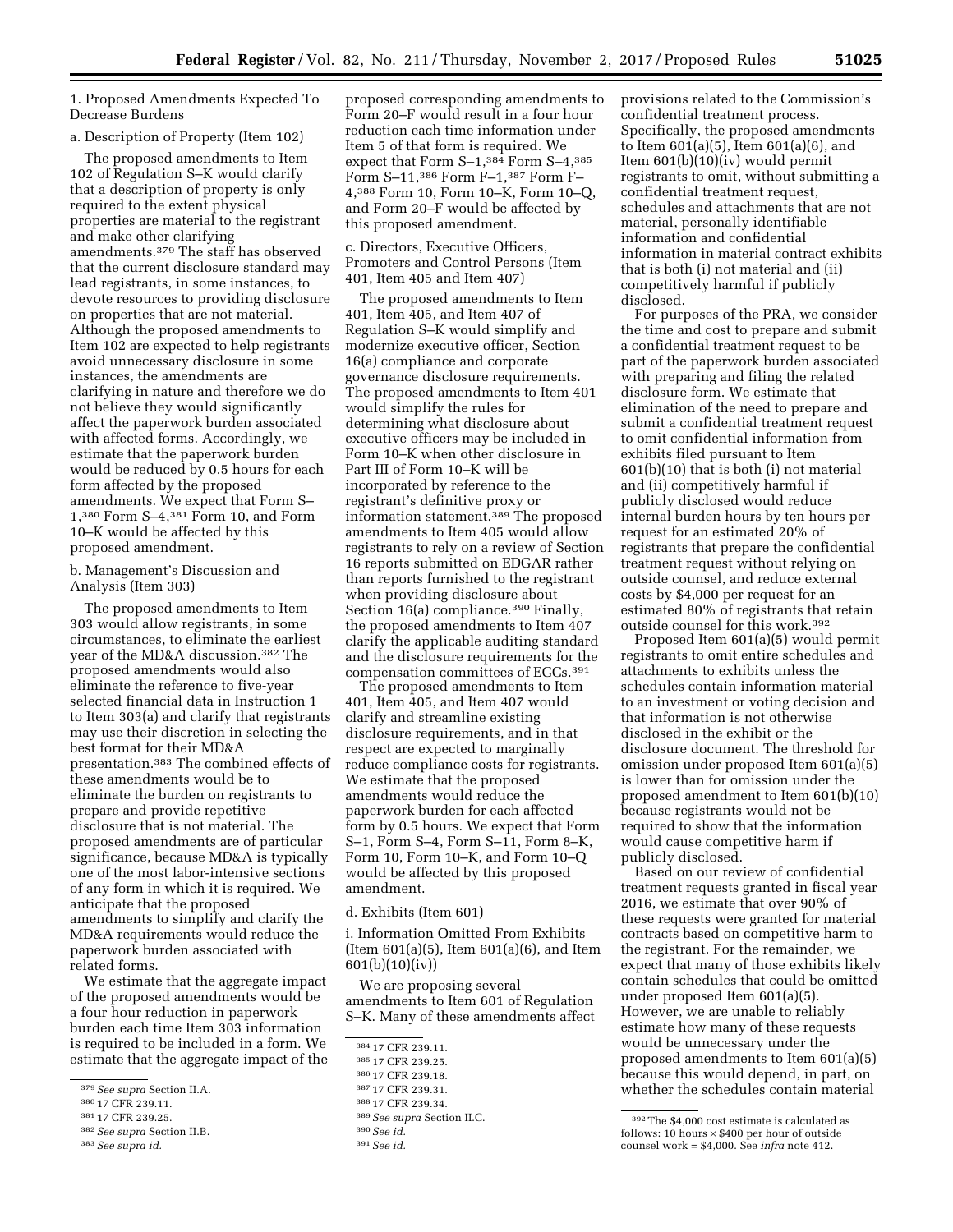information. Given that the proposed amendments to Item 601(b)(10) would likely address over 90% of the confidential treatment requests submitted to the Commission, and to avoid overestimating the decrease in paperwork burden arising from the proposed amendments, we are not making an additional adjustment to our burden estimates in respect of the amendment to Item 601(a)(5) but are soliciting comment on ways to reasonably estimate such an adjustment.393

Based on these assumptions, we expect the annual internal burden hours and professional costs devoted to the confidential treatment process to decrease each time exhibit information described in Item 601(a)(5), Item  $601(a)(6)$ , or Item  $601(b)(10)(iv)$  is omitted or redacted. In fiscal year 2016, 43% of confidential treatment requests were filed for Form 10–Q, 18% for Form 10–K, 13% for Form 8–K, 8% for Form S–1, 4% for Form 20–F, and 1% each for Form 10 and Form F–1. We are therefore ascribing changes in paperwork burdens and costs to these forms in these same proportions.

### ii. Material Contracts Exhibits (Item 601(b)(10)(i))

The proposed amendment to Item 601(b)(10)(i) would limit the two-year look back filing requirement for material contracts to newly reporting registrants. Registrants that are not newly reporting registrants would no longer be required to comply with this filing requirement and thus would incur reduced compliance burdens. However, we believe that the current burden associated with the two-year look back requirement is minimal. Therefore, the proposed amendments are not expected to result in a significant reduction of the paperwork burden associated with the affected forms. We estimate that the paperwork burden would be reduced by 0.5 hours for each form affected by the proposed amendment. We expect that Form 10, Form 10–K, Form S–1, Form S–4, Form F–1, Form F–3, Form F–4, Form S–11, and Form SF–1 would be affected by this proposed amendment.

2. Proposed Amendments Expected To Increase Burdens

a. Registration Statement and Prospectus Provisions (Item 501(b))

We are proposing to amend Item 501(b) to require disclosure on the cover page of the prospectus of any national securities exchange where the securities being offered are listed or, if not listed, the principal United States market or markets for the securities being offered and the corresponding trading symbols, if any.394 The proposed amendments would incrementally increase the compliance burden on registrants by requiring them to provide disclosure about trading markets other than national exchanges. Because we are proposing to limit the incremental disclosure to those trading markets where the registrants, through the engagement of a registered brokerdealer, has actively sought and achieved quotation, we believe this information should be readily available to registrants and impose only a minimal paperwork burden.

Accordingly, we estimate that the proposed amendment would slightly increase the paperwork burden associated with each affected form by 0.25 hours. We expect that Form S–1, Form S–3, Form S–4, Form S–11, Form F–1, Form F–3, Form F–4, Form SF– 1,395 and Form SF–3 396 would be affected by this proposed amendment.

# b. Exhibits (Item 601(b)(4)(vi) and (b)(21))

Proposed new Item 601(b)(4)(vi) would require registrants to file an Item 202 description of their Exchange Act registered securities as an exhibit to Form 10–K. The proposed amendments to Item 601(b)(21) would require disclosure of an LEI (if one has been obtained) for each registrant and any subsidiaries required to be disclosed in the exhibit.

We expect that the new requirements under Item 601(b)(4)(vi) would slightly increase the paperwork burden on registrants because registrants would be required to provide a description of registered securities annually. However, registrants would be able to incorporate by reference and hyperlink to prior disclosure if the information called for by Item 202 remains unchanged from prior years, thus mitigating any increase in the anticipated burden. Accordingly, we estimate the proposed amendments would increase the paperwork burden

associated with Form 10–K and Form 20–F by 0.5 hours.

We expect that the proposed amendments to Item 601(b)(21) would also increase the burden on registrants; however, we expect this increase to be slight because LEI information should be readily available and would be only required if an identifier has already been obtained. Those registrants that have not obtained LEIs would not incur an additional burden. Accordingly, we estimate that the proposed amendments to Item 601(b)(21) would increase the paperwork burden associated with each affected form by 0.25 hours. We expect that Form S–1, Form S–4, Form F–1, Form 10, Form 10–K, Form S–11, Form SF–1, and Form SF–3 would be affected by the proposed amendment to Item 601(b)(21).

#### c. Manner of Delivery

Proposed new Rule 406, proposed new Item 601(b)(104), proposed new paragraph 104 to ''Instructions as to Exhibits'' of Form 20–F and proposed new Instruction 17 to ''Information To Be Filed on this Form'' of Form 40–F would require registrants to tag every data point on the cover pages of Form 10–K, Form 10–Q, Form 8–K, Form 20– F, and Form 40–F using Inline XBRL, including certain new data points added pursuant to the proposed amendments.397 Although expanded data tagging would result in an increase in the burden associated with related forms, we note that registrants are already required to tag certain cover page information as well as financial statement information. For this reason, we believe most registrants already will have developed the internal resources or engaged outside professionals to assist them in complying with existing data tagging requirements.398 In this respect, we do not believe the cover page tagging requirement would result in significant additional burdens for registrants.

Accordingly, we estimate that the requirement to tag additional cover page items would impose an increased paperwork burden of one hour for each affected form. We expect that Form 10–

<sup>393</sup>For similar reasons, we are making no additional adjustment to our burden estimates in respect of the amendments to Item 601(a)(6). In fiscal year 2016, only nine confidential treatment requests were granted by the Commission for documents containing PII. This suggests that most registrants are currently taking advantage of existing staff guidance that PII may be omitted without filing a confidential treatment request.

<sup>394</sup>*See supra* Section II.D.

<sup>395</sup> 17 CFR 239.44.

<sup>396</sup> 17 CFR 239.45.

<sup>397</sup>*See supra* Section II.G.1.

<sup>398</sup>As discussed above, the Commission recently proposed to require the use of the Inline XBRL format instead of the traditional XBRL format for the submission of operating company financial statements, and we intend for the cover page data to be tagged in the same format as this other information. *See id.* In the Inline XBRL Proposing Release, we provided estimates of the change in paperwork burden associated with the transition to Inline XBRL. *See supra* note 310. Because we expect to require the Inline XBRL format for tagging cover page data only if the Inline XBRL proposal has been adopted, we are not including PRA burden estimates related to the transition to Inline XBRL in this release.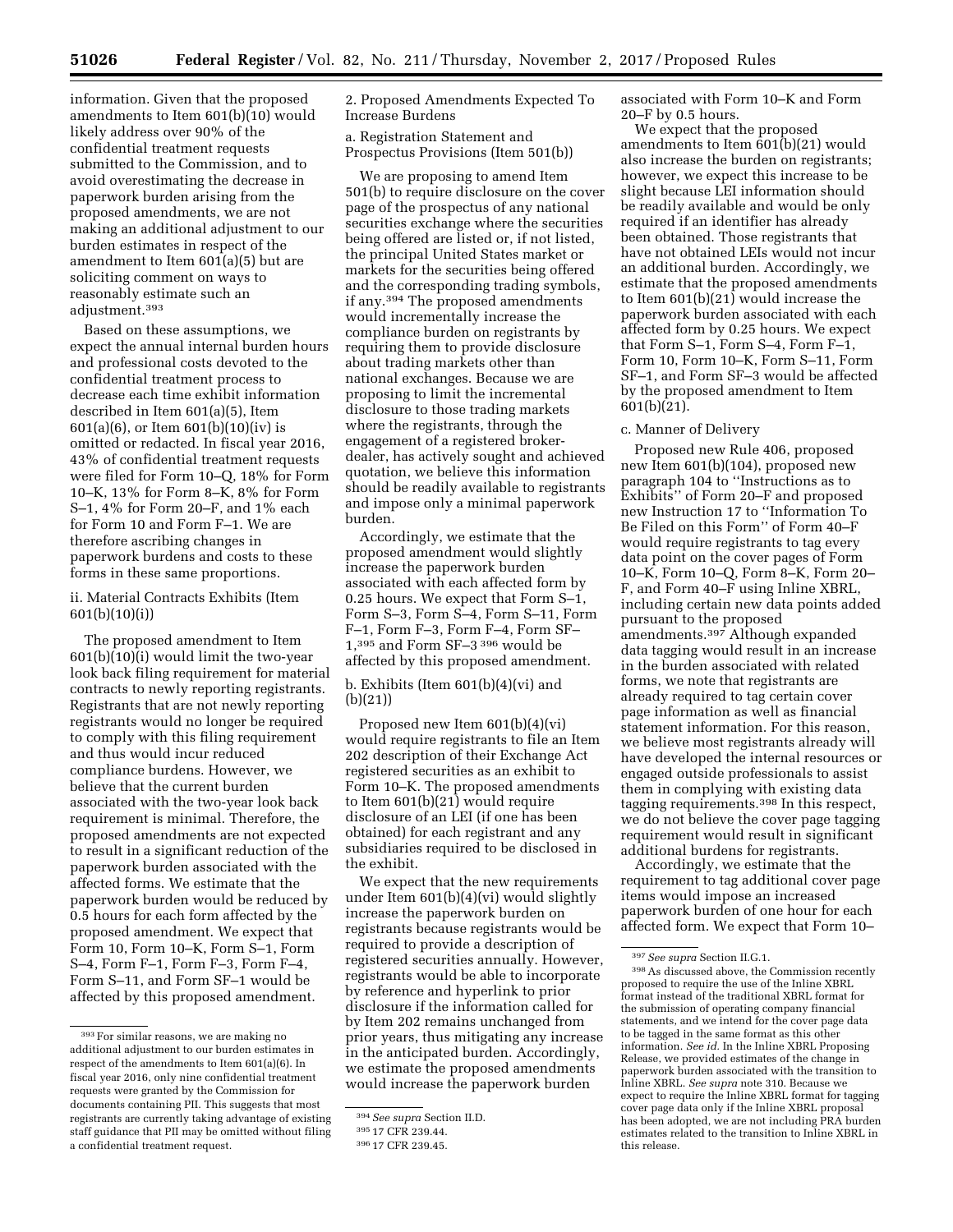K, Form 10–Q, Form 8–K, Form 20–F, and Form 40–F would be affected by the proposed new rules and form amendments.

As described in more detail above, we are proposing amendments to certain of our forms that are used by investment companies and amendments to Rule 102 of Regulation S–T to apply hyperlinking and HTML requirements to those registrants to facilitate access to most exhibits for investors and other users of the information.399 We anticipate that the proposed amendments will increase the burdens and costs for registrants to prepare and file registration statements and reports on the affected forms. Because the software tools to prepare and file documents in HTML are widely used and available at minimal cost, we do not believe this requirement would appreciably change the existing burden estimates for the affected registration statements or reports, which already include the time and expense to prepare and file in electronic format on EDGAR. We believe the burdens associated with hyperlinking exhibits would be small as the registrant would already be preparing the exhibits and exhibit index for the related filing and would have readily available all the information necessary to create the hyperlinks. We assume that the average burden hours of requiring exhibit hyperlinks would vary based on the number of exhibits that are included with a filing, as discussed in detail below.400

3. Proposed Amendments Not Expected to Meaningfully Affect Burdens

a. Registration Statement and Prospectus Provisions (Item 501(b), Item 503(c), Item 508 and Item 512)

The proposed amendments to Item 501(b)(1), Item 501(b)(3), and Item 501(b)(10) would, respectively, eliminate misleading company name disclosure requirements, explicitly allow registrants to include a clear statement that the offering price will be determined by a particular method or formula (and require a cross reference to the offering price method or formula disclosure), and permit registrants to exclude some portion of the legend relating to state law in the prospectus for an offering that is not prohibited by state blue sky law.401 The proposed amendments to Item 503(c) would relocate the current risk factor disclosure requirements to Subpart 100 and eliminate the risk factor examples

without substantively changing the underlying disclosure requirements.402 The proposed amendment to Item 508 would define the term ''subunderwriter'' to clarify one aspect of the required disclosure about the plan of distribution for a registered securities offering.403 The proposed amendments to Item 512 would eliminate certain undertakings that are redundant or obsolete.404

We believe these proposed amendments would not meaningfully affect the paperwork burden associated with the related forms because these amendments modernize and clarify certain requirements and do not substantively change the required disclosure. Therefore, we are not making any adjustments to the paperwork burden of affected forms due to these proposed amendments.

#### b. Incorporation by Reference

We are proposing amendments to simplify and modernize the rules and forms governing incorporation by reference. Under the proposed amendments, certain existing requirements for incorporation by reference would be consolidated into Rule 411, Rule 12b-23, Rule 0–4, and Rule 0–6.405 The proposed amendments would also eliminate several redundant or outdated requirements. In addition, the proposed amendments would provide registrants with additional flexibility in organizing the disclosure in Form 10, Form 10–K, and Form 20– F by permitting them to exclude item numbers and captions or create their own captions tailored to the disclosure in these forms 406 These proposals are expected to decrease reporting burdens associated with incorporating information by reference in Commission filings, leading to an estimated 0.5 hour reduction in paperwork burden per affected form. However, this decrease would be offset by an estimated 0.5 hour increase in paperwork burden per affected form due to the proposed amendments requiring registrants to include hyperlinks to information incorporated by reference when that information is available on EDGAR.407 Accordingly, we are not making any adjustments to the paperwork burden of affected forms due to these proposed amendments.

### *C. Burden and Cost Estimates to the Proposed Amendments*

As discussed below, we expect that the proposed amendments would, in the aggregate, reduce the paperwork burden on respondents. The change in burden, however, would differ depending on the form because not all of the proposed amendments would apply to each form.

These estimates represent the average burden for all registrants, both large and small. In deriving our estimates, we recognize that the burdens will likely vary among individual registrants based on a number of factors, including the nature of their business.

The burden estimates were calculated by multiplying the estimated number of responses by the estimated average amount of time it would take a registrant to prepare and review disclosure required under the proposed amendments. The portion of the burden carried by outside professionals is reflected as a cost, while the portion of the burden carried by the registrant internally is reflected in hours.

1. Form 10–K and Form 10–Q; Schedule 14A and Schedule 14C

The proposed amendments are estimated to significantly reduce the paperwork burdens associated with Form 10–K 408 and Form 10–Q as well as Schedule 14A and Schedule 14C.409 For purposes of the PRA, we estimate that 75% of the burden of preparation for these Exchange Act reports is carried by the registrant internally and that 25% of the burden of preparation is carried by outside professionals retained by the company at an average cost of \$400 per hour.<sup>410</sup>

Table 4 below illustrates the total annual compliance burden, in hours and in costs, 411 of the affected

409Schedule 14A requires that registrants, under certain circumstances, provide disclosure under Item 303. Our burden estimate for Schedule 14A assumes that registrants would duplicate the disclosure provided under this Item in the most recent Form 10–K and/or Form 10–Q.

410We recognize that the costs of retaining outside professionals may vary depending on the nature of the professional services, but for purposes of this PRA analysis, we estimate that such costs would be an average of \$400 per hour. This estimate is based on consultations with several registrants, law firms and other persons who regularly assist registrants in preparing and filing reports with the Commission.

411For convenience, the estimated hour and cost burdens in the tables in this section have been rounded to the nearest whole number.

<sup>399</sup>*See supra* Section II.G.2.

<sup>400</sup>*See infra* Section IV.C.4.

<sup>401</sup>The proposed amendments would also streamline 501(b) by combining paragraphs (b)(10) and (b)(11) without substantive change.

<sup>402</sup>*See supra* Section II.D.2.

<sup>403</sup>*See supra* Section II.D.3.

<sup>404</sup>*See supra* Section II.D.4.

<sup>405</sup>*See supra* Section II.F. 406*See id.* 

<sup>407</sup>*See id.* 

<sup>408</sup>Schedules 14A and 14C require disclosure under Subpart 400 of Regulation S–K. This disclosure is often incorporated, in relevant part, into Part III of a registrant's Form 10–K. Therefore, our burden estimates for Form 10–K contemplate that Part III disclosure may be incorporated by reference to Schedules 14A or 14C.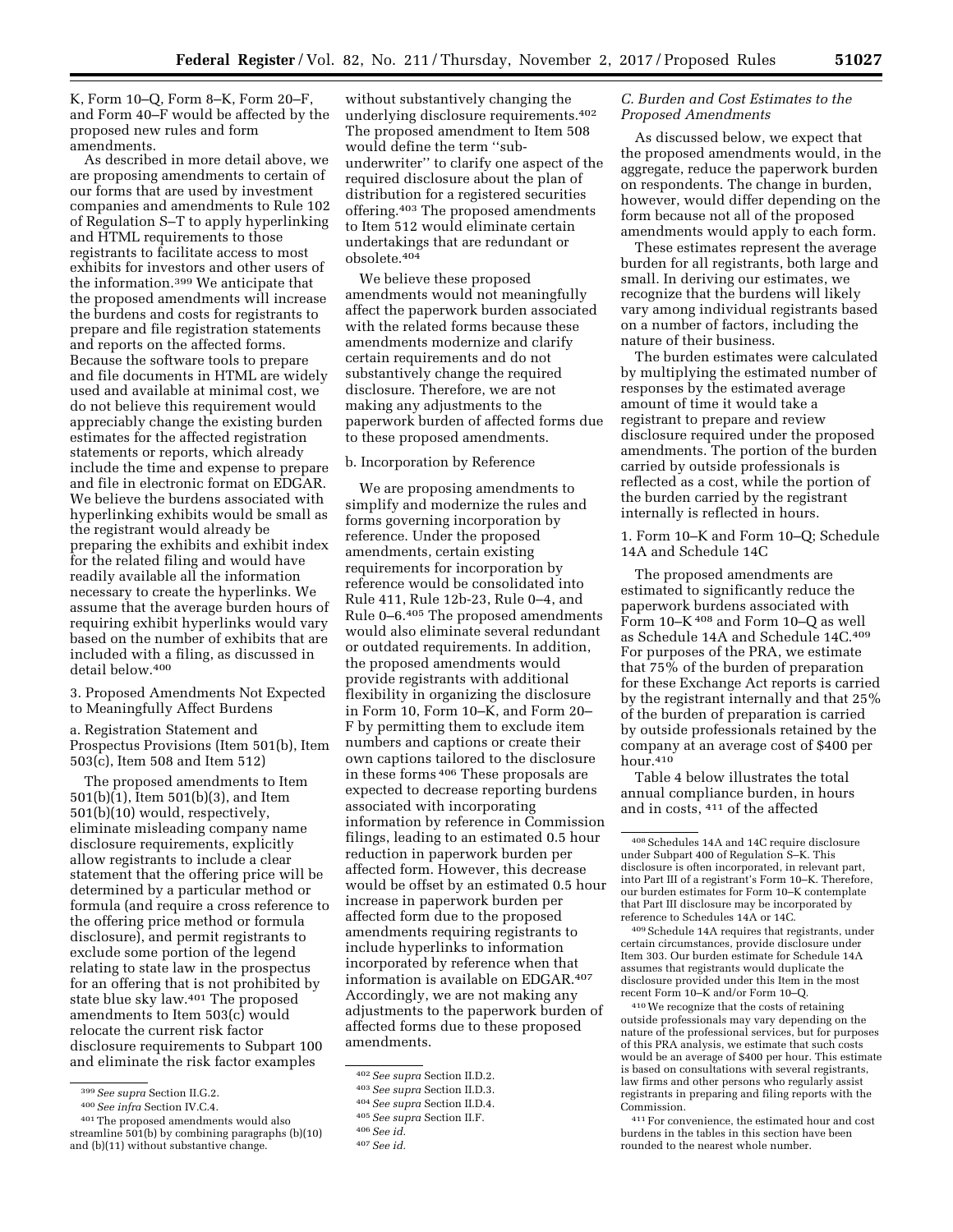collections of information resulting from the proposed amendments.412

|       | Current annual<br>responses | Proposed<br>number of<br>affected<br>responses | Current<br>burden hours | Change in<br>burden hours | Change in<br>company<br>hours | Change in<br>professional<br>hours | Change in<br>professional<br>costs |
|-------|-----------------------------|------------------------------------------------|-------------------------|---------------------------|-------------------------------|------------------------------------|------------------------------------|
|       | 8,137                       | 8.137                                          | 12,228,620              | (32,703)                  | (23, 325)                     | (9,378)                            | (\$3,715,600)                      |
|       | 22,907                      | 22,907                                         | 3,220,037               | (73,181)                  | (63, 884)                     | (9,297)                            | (3,718,800)                        |
| $8-K$ | 18.387                      | 118.387                                        | 507.665                 | 116.867                   | 88.490                        | 28.377                             | 11,350,800                         |

2. Form S–1, Form S–3, Form S–4, Form F–3, Form F–4, Form SF–1, Form SF– 3, Form 10, and Form 20–F

The proposed amendments are estimated to significantly reduce the paperwork burden associated with Form S–1, Form S–3, Form S–4, Form F–3, Form F–4, and Form 20–F. For

registration statements on Form 10, Form S–1, Form S–3, Form S–4, Form F–1, Form F–3, Form F–4, Form SF–1, and Form SF–3, and Exchange Act report Form 20–F, we estimate that 25% of the burden of preparation is carried by the company internally and that 75% of the burden of preparation is carried

by outside professionals retained by the company at an average cost of \$400 per hour.

Table 5 below illustrates the total annual compliance burden, in hours and in costs, of the affected collections of information resulting from the proposed amendments.413

TABLE 5—INCREMENTAL PAPERWORK BURDEN UNDER THE PROPOSED AMENDMENTS FOR REGISTRATION STATEMENTS

|           | Current annual<br>reponses | Proposed<br>number of<br>affected<br>responses | Current<br>burden hours | Change in<br>burden hours | Change in<br>company<br>hours | Change in<br>professional<br>hours | Change in<br>professional<br>costs |
|-----------|----------------------------|------------------------------------------------|-------------------------|---------------------------|-------------------------------|------------------------------------|------------------------------------|
| $S-1$     | 901                        | 901                                            | 150,242                 | (5,514)                   | (1,325)                       | (4, 189)                           | (\$1,675,600)                      |
| $S-3$<br> | 1,082                      | 1,082                                          | 127,806                 | (301)                     | (78)                          | (223)                              | (89,200)                           |
| S-4       | 551                        | 551                                            | 564,731                 | (2,803)                   | (700)                         | (2, 103)                           | (841, 200)                         |
| S-11      | 100                        | 100                                            | 19,476                  | (450)                     | (112)                         | (338)                              | (135,200)                          |
| SF-3      | 71                         | 71                                             | 24,495                  | 36                        |                               | 27                                 | 10,800                             |
| $F-1$<br> | 63                         | 63                                             | 26,917                  | (431)                     | (98)                          | (333)                              | (133,200)                          |
| F-3       | 107                        | 107                                            | 4,467                   | (10)                      | (1)                           | (9)                                | (3,600)                            |
| $F-4$<br> | 68                         | 68                                             | 24,769                  | (281)                     | (70)                          | (211)                              | (84, 400)                          |
|           | 238                        | 238                                            | 12.805                  | (1390)                    | (342)                         | (1,048)                            | (419,200)                          |
| 20-F      | 725                        | 725                                            | 479.501                 | (2454)                    | (588)                         | (1,866)                            | (746,400)                          |
| $40-F$    | 160                        | 160                                            | 17,197                  | 160                       | 40                            | 120                                | 40,000                             |

TABLE 6—CURRENT AND REVISED BURDENS UNDER THE PROPOSED AMENDMENTS FOR SECURITIES ACT AND EXCHANGE ACT FORMS

|      |                     | Current burden  | Revised burden      |                 |  |
|------|---------------------|-----------------|---------------------|-----------------|--|
|      | Burden hours<br>(A) | Cost<br>(B)     | Burden hours<br>(C) | Costs<br>(D)    |  |
|      | 12,228,620          | \$1,631,470,000 | 12.205.295          | \$1,627,754,400 |  |
| 10–Q | 3,220,037           | 429,368,808     | 3,156,153           | 425,650,008     |  |
|      | 507.665             | 67.688.700      | 596.155             | 79,039,500      |  |
|      | 150.242             | 180.290.100     | 148.917             | 178,614,900     |  |
|      | 127.806             | 153.367.008     | 127,728             | 153,277,808     |  |
|      | 564.731             | 677.677.104     | 564.031             | 676,835,904     |  |
|      | 19.476              | 23.371.200      | 19.364              | 23,236,000      |  |
|      | 24,495              | 29.394.000      | 24,504              | 29,404,800      |  |
|      | 26.917              | 32,300.100      | 26.819              | 32,166,900      |  |
|      | 4.467               | 5.360.700       | 4.465               | 5,357,100       |  |
|      | 24.769              | 29.722.800      | 24.699              | 29,638,400      |  |
|      | 12.805              | 15,366,042      | 12,463              | 14,946,842      |  |
|      | 479.501             | 575.400.600     | 478.913             | 574.654.200     |  |

412The burdens associated with the proposed amendments to the forms listed in Table 4, other than the confidential treatment request proposal, have been estimated by assuming that 75% of the burden is borne by the company and 25% is borne by outside counsel at \$400 per hour. The burdens associated with submitting confidential treatment requests in connection with the forms listed in Table 4 have been estimated by assuming that the

average request requires approximately ten hours of preparation and that 20% of the burden is borne by the company and 80% of the burden is borne by

<sup>413</sup> The burdens associated with the proposed amendments to the forms listed in Table 5, other than the confidential treatment request proposal, have been estimated by assuming that 25% of the burden is borne by the company and 75% is borne by outside counsel at \$400 per hour. The burdens associated with submitting confidential treatment requests in connection with the forms listed in Table 5 have been estimated by assuming that the average request requires approximately ten hours of preparation and that 20% of the burden is borne by the company and 80% of the burden is borne by outside counsel at \$400 per hour.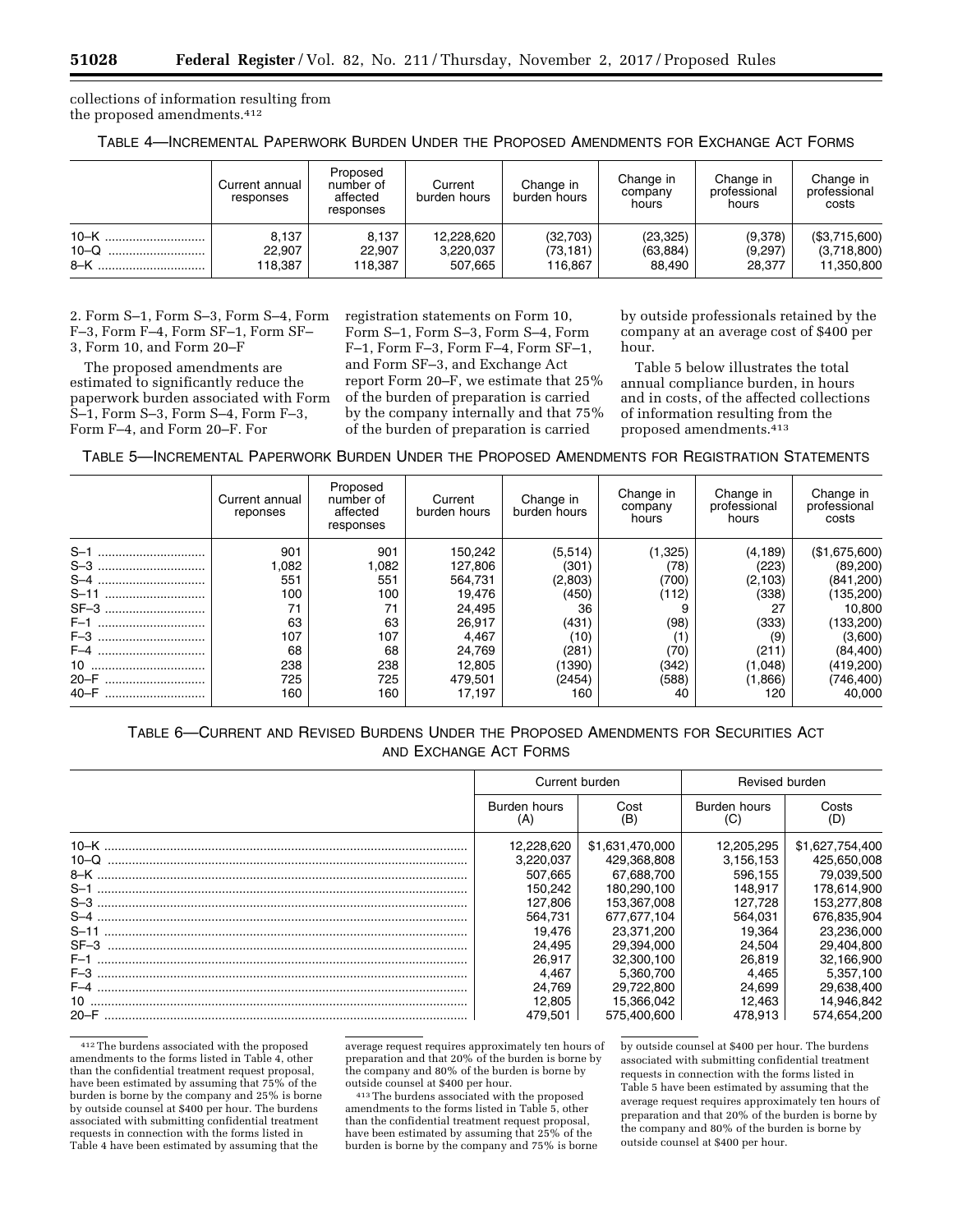|  |  |  |                        |  | TABLE 6—CURRENT AND REVISED BURDENS UNDER THE PROPOSED AMENDMENTS FOR SECURITIES ACT—Continued |
|--|--|--|------------------------|--|------------------------------------------------------------------------------------------------|
|  |  |  | AND EXCHANGE ACT FORMS |  |                                                                                                |

|        |                     | Current burden | Revised burden    |              |  |
|--------|---------------------|----------------|-------------------|--------------|--|
|        | Burden hours<br>(A) | Cost<br>(B)    | Burden hours<br>w | Costs<br>(D) |  |
| $40-F$ | 17.197              | 20,636,800     | 17.237            | 20,684,800   |  |

3. Form 8–A, Form 10–D, Form 40–F, Form F–7, Form F–8, Form F–10, and Form F–80

The proposed amendments to Form 8–A,414 Form 10–D, Form 40–F, Form F–7,415 Form F–8,416 Form F–10, and Form F–80 417 are not expected to meaningfully reduce the associated paperwork burden for these forms. Accordingly, we have not included a tabular presentation of the impact on the total annual compliance burden of these forms as a result of these proposed amendments.

4. Form S–6, Form N–1A, Form N–2, Form N–3, Form N–4, Form N–5, Form N–6, Form N–14, and Form N–CSR

The proposed amendments to Form S–6,418 Form N–1A,419 Form N–2,420 Form N–3,421 Form N–4,422 Form N– 5,423 Form N–6,424 Form N–14, and Form N–CSR 425 are expected to

increase the burdens and costs for registrants to prepare and file registration statements and reports on the affected forms, but we believe the burdens associated with hyperlinking exhibits would be small.<sup>426</sup> We assume that the average burden hours of requiring exhibit hyperlinks would vary based on the number of exhibits that are included with a filing. For purposes of the PRA, based on the average and median number of exhibits shown in Table 3 above and the staff's experience, we estimate that the average burden for a registrant to hyperlink to exhibits would be one hour per response for each of the affected forms. As discussed above, we are not making any adjustments to the paperwork burden of affected forms due to the proposed amendments to simplify and modernize the rules and forms governing incorporation by reference.<sup>427</sup>

The table below shows the total annual compliance burden, in hours and in costs, of the collections of information resulting from the proposed amendments.428 The burden estimates were calculated by multiplying the estimated number of responses by the estimated average amount of time it would take an issuer to prepare and review the exhibit hyperlinks. The portion of the burden carried by outside professionals is reflected as a cost, while the portion of the burden carried by the issuer internally is reflected in hours. For purposes of the PRA, we estimate that 25% of the burden of preparation is carried by the registrant internally and that 75% of the burden of preparation is carried by outside professionals retained by the company at an average cost of \$400 per hour.<sup>429</sup>

TABLE 6—INCREMENTAL PAPERWORK BURDEN UNDER THE PROPOSED AMENDMENTS TO FORMS FOR INVESTMENT **COMPANIES** 

| Forms      | Proposed number<br>of affected re-<br>sponses | Incremental bur-<br>den hours/form | Total incremental<br>burden hours | 25% internal bur-<br>den | 75% outside pro-<br>fessional | Professional costs    |
|------------|-----------------------------------------------|------------------------------------|-----------------------------------|--------------------------|-------------------------------|-----------------------|
|            | (A)                                           | (B)                                | $(C) = (A) \times (B)$            | $(D) = (C) \times 0.25$  | $(E) = (C) \times 0.75$       | $(F) = E \times $400$ |
| Form S-6   | 2,498                                         |                                    | 2,498                             | 625                      | 1,874                         | \$749,600             |
| Form N-1A  | 6,002                                         |                                    | 6,002                             | 1,501                    | 4,502                         | 1,800,800             |
| Form N-2   | 166                                           |                                    | 166                               | 42                       | 125                           | 50,000                |
| Form N-3   | 20                                            |                                    | 20                                |                          | 15                            | 6.000                 |
| Form N-4   | 1,653                                         |                                    | 1,653                             | 413                      | 1,240                         | 496,000               |
| Form N-5   |                                               |                                    |                                   |                          |                               | 400                   |
| Form N-6   | 472                                           |                                    | 472                               | 118                      | 354                           | 141,600               |
| Form N-14  | 192                                           |                                    | 192                               | 48                       | 144                           | 57.600                |
| Form N-CSR | 6,898                                         |                                    | 6,898                             | 1,725                    | 5,174                         | 2,069,600             |
| Total      |                                               |                                    | 17,902                            |                          |                               | 5,371,600             |

#### *D. Request for Comment*

Pursuant to 44 U.S.C. 3506(c)(2)(B), we request comment in order to:

- 418 17 CFR 239.16.
- 419 17 CFR 239.15A and 17 CFR 274.11A.

421 17 CFR 239.17a and 17 CFR 274.11b.

• Evaluate whether the proposed collections of information are necessary for the proper performance of the functions of the Commission, including

whether the information will have practical utility;

• Evaluate the accuracy of our assumptions and estimates of the

<sup>414</sup> 17 CFR 249.208a.

<sup>415</sup> 17 CFR 239.37.

<sup>416</sup> 17 CFR 239.38.

<sup>417</sup> 17 CFR 239.41.

<sup>420</sup> 17 CFR 239.14 and 17 CFR 274.11a–1.

 $^{422}$  17 CFR 239.17b and 17 CFR 274.11c.<br> $^{423}$  17 CFR 239.24 and 17 CFR 274.5.<br> $^{424}$  17 CFR 239.17c and 17 CFR 274.11d.<br> $^{425}$  17 CFR 249.331 and 17 CFR 274.128.<br> $^{425}$  5ee supra Section IV.B.2.c.<br> $^{425}$  5ee supr

<sup>428</sup>For convenience, the estimated hour and cost burdens in the table have been rounded to the nearest whole number.

<sup>429</sup>We recognize that the costs of retaining outside professionals may vary depending on the nature of the professional services, but for purposes of this PRA analysis, we estimate that such costs would be an average of \$400 per hour. These estimates are based on our estimates for the parallel requirement for operating companies. *Exhibit Hyperlinks Adopting Release, supra* note 14 at 14139.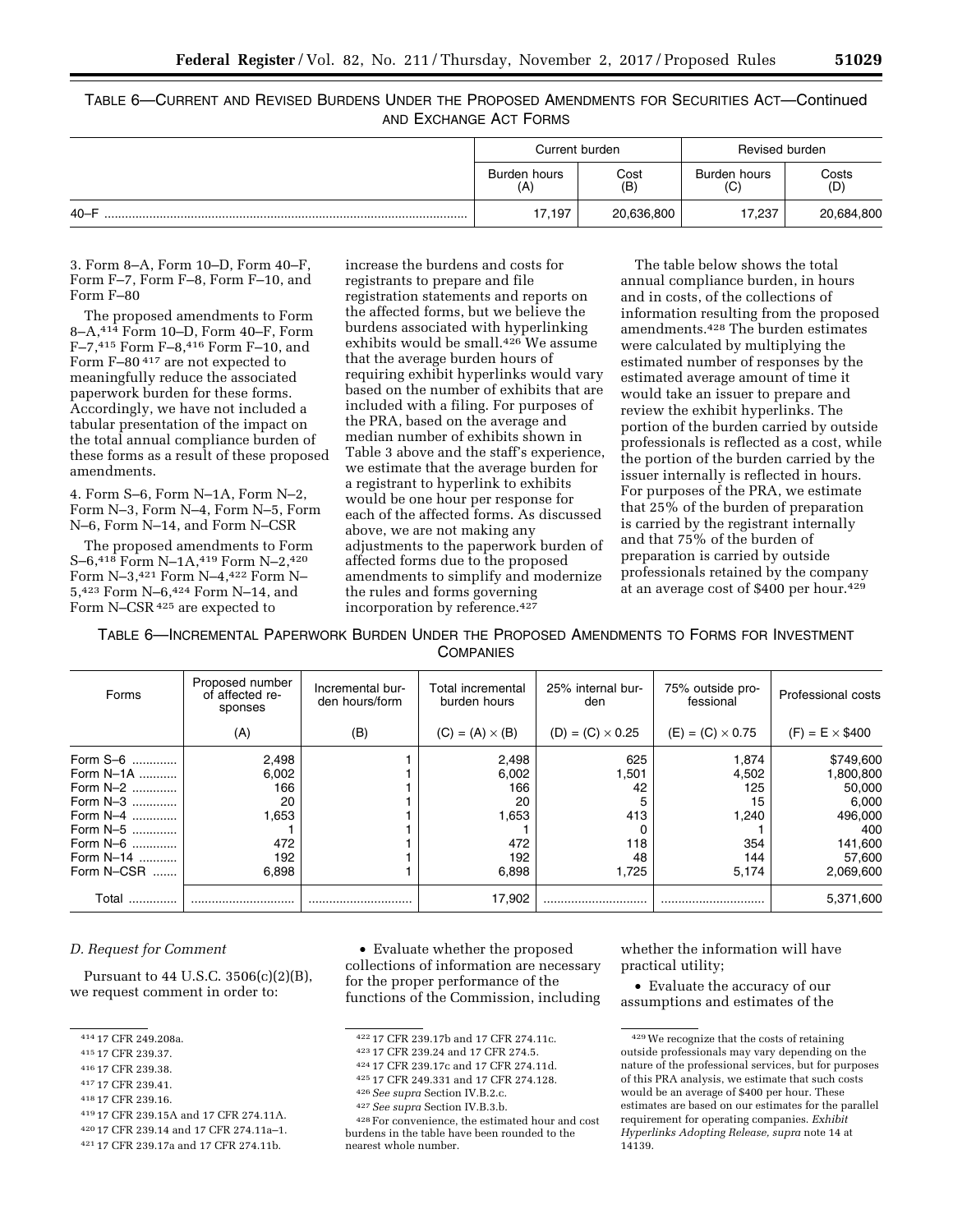burden of the proposed collection of information;

• Determine whether there are ways to enhance the quality, utility, and clarity of the information to be collected;

• Evaluate whether there are ways to minimize the burden of the collection of information on those who respond, including through the use of automated collection techniques or other forms of information technology; and

• Evaluate whether the proposed amendments would have any effects on any other collection of information not previously identified in this section.

Any member of the public may direct to us any comments concerning the accuracy of these burden estimates and any suggestions for reducing these burdens. Persons submitting comments on the collection of information requirements should direct their comments to the Office of Management and Budget, Attention: Desk Officer for the U.S. Securities and Exchange Commission, Office of Information and Regulatory Affairs, Washington, DC 20503, and send a copy to, Brent J. Fields, Secretary, U.S. Securities and Exchange Commission, 100 F Street NE., Washington, DC 20549, with reference to File No. S7–08–17. Requests for materials submitted to OMB by the Commission with regard to the collection of information should be in writing, refer to File No. S7–08–17 and be submitted to the U.S. Securities and Exchange Commission, Office of FOIA Services, 100 F Street NE., Washington DC 20549. OMB is required to make a decision concerning the collection of information between 30 and 60 days after publication of this proposed rule. Consequently, a comment to OMB is best assured of having its full effect if the OMB receives it within 30 days of publication.

# **V. Small Business Regulatory Enforcement Fairness Act**

For purposes of the Small Business Regulatory Enforcement Fairness Act of 1996,430 a rule is ''major'' if it has resulted, or is likely to result in:

• An annual effect on the U.S.

economy of \$100 million or more; • a major increase in costs or prices for consumers or individual industries; or

• significant adverse effects on competition, investment, or innovation.

We request comment on whether our proposal would be a ''major rule'' for purposes of the Small Business Regulatory Enforcement Fairness Act.

We solicit comment and empirical data on:

• The potential effect on the U.S. economy on an annual basis;

• any potential increase in costs or prices for consumers or individual industries; and

• any potential effect on competition, investment, or innovation.

# **VI. Initial Regulatory Flexibility Act Analysis**

This Initial Regulatory Flexibility Act Analysis has been prepared in accordance with the Regulatory Flexibility Act.431 It relates to proposed amendments to modernize and simplify certain disclosure requirements in Regulation S–K and related rules and forms to implement Section 72003 of the FAST Act and provide consistent incorporation by reference and hyperlinking requirements in the rules and forms applicable to investment companies and investment advisers.

# *A. Reasons for, and Objectives of, the Proposed Action*

The purpose of the proposed amendments is to modernize and simplify Commission disclosure requirements in a manner that reduces costs and burdens on companies while still providing all material information. Specifically, the proposed amendments would modernize and simplify these disclosure requirements by clarifying, consolidating, relocating and eliminating, or updating various Commission rules that govern public company disclosure. The proposed amendments would also modernize the rules by requiring cover page data to be tagged in a machine-readable format, requiring disclosure of LEIs and requiring hyperlinks to be included in some documents filed on EDGAR. The proposed amendments would largely implement the staff's recommendations in the FAST Act Report, as required by Section 72003(d) of the FAST Act. In addition, the proposed amendments would apply parallel incorporation by reference and hyperlinking requirements in the rules and forms used by investment companies and investment advisers to provide a consistent set of requirements for these registrants.

### *B. Legal Basis*

We are proposing the rule and form amendments contained in this document under the authority set forth in Sections 7, 10, 19(a), and 28 of the Securities Act of 1933, as amended, Sections 3(b), 12, 13, 14, 15, 16, 23(a),

and 36 of the Securities Exchange Act of 1934, as amended, Sections 6(c), 8, 24(a), 30, and 38 of the Investment Company Act of 1940, as amended and Sections 204, 206A, 210, and 211 of the Investment Advisers Act of 1940, as amended.

### *C. Small Entities Subject to the Proposed Rules*

The proposed amendments would affect some registrants that are small entities. The Regulatory Flexibility Act defines ''small entity'' to mean ''small business,'' ''small organization,'' or ''small governmental jurisdiction.'' 432 For purposes of the Regulatory Flexibility Act, under our rules, an issuer, other than an investment company or an investment adviser, is a ''small business'' or ''small organization'' if it had total assets of \$5 million or less on the last day of its most recent fiscal year and is engaged or proposing to engage in an offering of securities that does not exceed \$5 million.433 An investment company, including a business development company,434 is considered to be a ''small business'' if it, together with other investment companies in the same group of related investment companies, has net assets of \$50 million or less as of the end of its most recent fiscal year.435 An investment adviser generally is a small entity if it: (1) Has assets under management having a total value of less than \$25 million; (2) did not have total assets of \$5 million or more on the last day of the most recent fiscal year; and (3) does not control, is not controlled by, and is not under common control with another investment adviser that has assets under management of \$25 million or more, or any person (other than a natural person) that had total assets of \$5 million or more on the last day of its most recent fiscal year.436 We estimate that there are 837 issuers that file with the Commission, other than investment companies and investment advisers, that may be considered small entities.437 In addition, we estimate that, as of

434Business development companies are a category of closed-end investment company that are not registered under the Investment Company Act [15 U.S.C. 80a–2(a)(48) and 80a–53–64].

<sup>430</sup> 5 U.S.C. 801 *et seq.* 431 5 U.S.C. 601 *et seq.* 

<sup>432</sup> 5 U.S.C. 601(6).

<sup>433</sup>*See* Securities Act Rule 157 [17 CFR 230.157] and Exchange Act Rule 0–10(a) [17 CFR 240.0– 10(a)].

<sup>435</sup>*See* Investment Company Act Rule 0–10(a) [17 CFR 270.0–10(a)].

<sup>436</sup>*See* Investment Advisers Act Rule 0–7(a) [17 CFR 275.0–7(a)].

<sup>437</sup>This estimate is based on a review of Form 10– K and 20–F filings (from EDGAR XBRL) with fiscal periods ending between January 31, 2015 and January 31, 2016.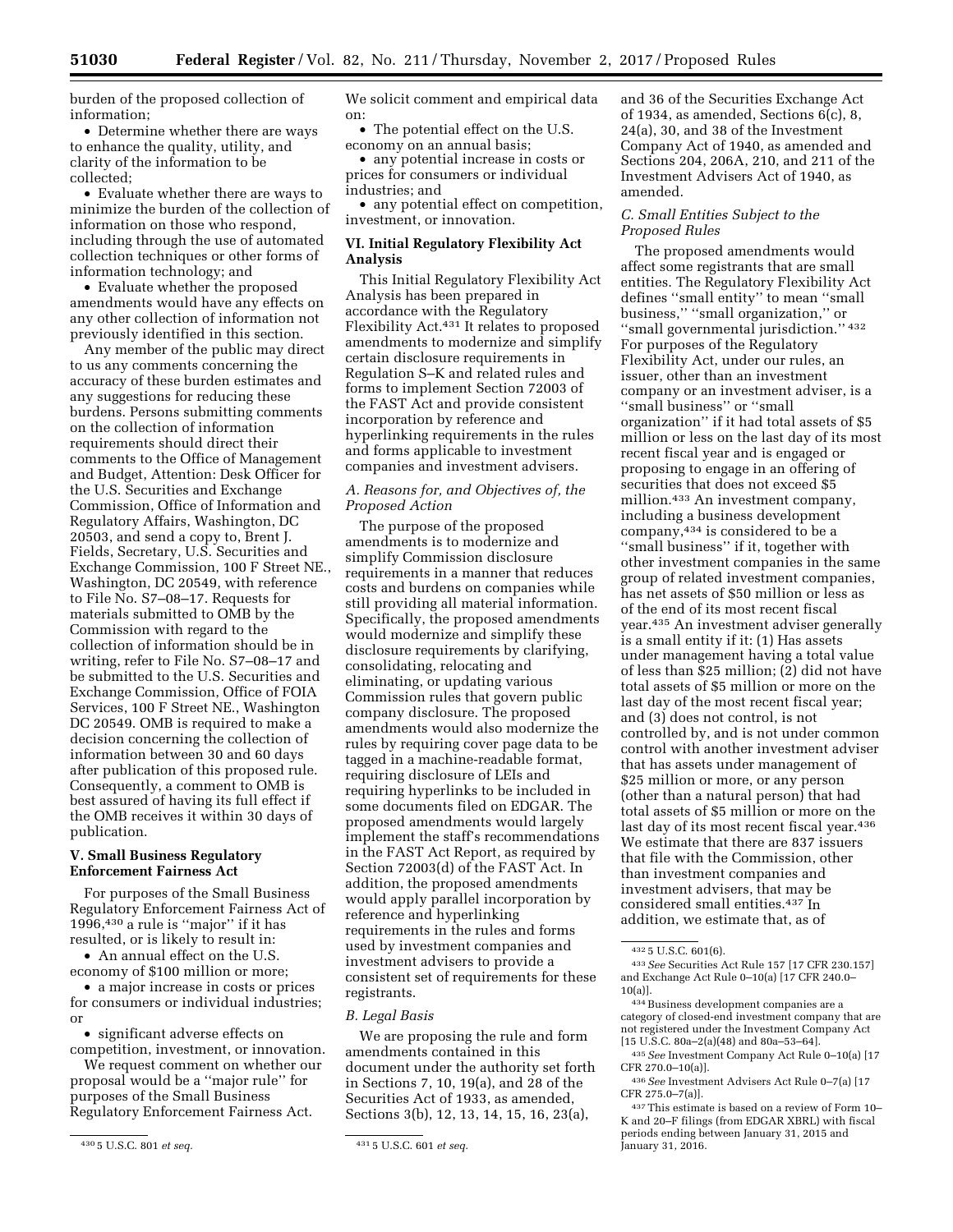December 2016, there are 130 investment companies that would be subject to the proposed amendments that may be considered small entities. Finally, we estimate that, as of August 1, 2017, there are 557 investment advisers that may be subject to the proposed amendments that may be considered small entities.438

# *D. Reporting, Recordkeeping, and Other Compliance Requirements*

As noted above, the purpose of the proposed amendments is to modernize and simplify the Commission's disclosure requirements and provide consistent incorporation by reference and hyperlinking rules for investment companies and investment advisers. If adopted, the majority of the proposed amendments are expected to have an incremental effect on existing reporting, recordkeeping and other compliance burdens for all issuers, including small entities.439 Many of the proposed amendments would simplify and streamline existing disclosure requirements in ways that are expected to reduce compliance burdens. Some of the proposed amendments, like those that impose new data tagging,440 hyperlinking 441 or disclosure requirements 442 would increase compliance costs for registrants, although we do not expect these additional costs to be significant.

# *E. Duplicative, Overlapping, or Conflicting Federal Rules*

We believe that the proposed amendments would not duplicate, overlap, or conflict with other federal rules.

#### *F. Significant Alternatives*

The Regulatory Flexibility Act directs us to consider alternatives that would

440*See, e.g., supra* Section 0 (Tagging Cover Page Data).

442See e.g., *supra* Section II.D.1.c (Market for the Securities (Item 501(b)(4)).

accomplish our stated objectives, while minimizing any significant adverse impact on small entities. In connection with the proposed amendments, we considered the following alternatives:

• Establishing different compliance or reporting requirements that take into account the resources available to small entities;

• Clarifying, consolidating, or simplifying compliance and reporting requirements under the rules for small

entities; • Using performance rather than design standards; and

• Exempting small entities from all or part of the requirements.

We believe the proposed amendments would clarify, consolidate and simplify compliance and reporting requirements for small entities and other registrants. As discussed above, we believe the majority of the proposed amendments would simplify and streamline disclosure requirements in ways that are expected to reduce compliance burdens.443 We do not believe that the proposed amendments would impose any significant new compliance obligations. Accordingly, we generally do not believe it is necessary to establish different compliance and reporting requirements or timetables or to exempt small entities from all or part of the proposed amendments. We note in this regard that the Commission's existing disclosure requirements provide for scaled disclosure requirements and other accommodations for small entities, and the proposed amendments would not alter these existing accommodations.

Finally, with respect to using performance rather than design standards, the proposed amendments generally use design rather than performance standards in order to promote uniform filing requirements for all registrants. In some instances, the proposed amendments would modernize and simplify existing design standards. For example, the proposed amendments to Item 303(a) would emphasize the flexibility currently available to registrants with respect to the form of MD&A presentation.444 In other instances, the proposed amendments may result in additional flexibility when preparing disclosures. For example, proposed Item 601(a)(5) would expand registrants' ability to omit schedules and attachments that are not material to exhibits.445 As another

example, the proposed amendments to Item 102 would clarify that the threshold for disclosure about registrants' physical properties is based on materiality.446

#### *G. Request for Comment*

We encourage the submission of comments with respect to any aspect of this Initial Regulatory Flexibility Analysis. In particular, we request comments regarding:

• how the proposed rule and form amendments can achieve their objective while lowering the burden on small entities;

• the number of small entity companies that may be affected by the proposed rule and form amendments;

• the existence or nature of the potential effects of the proposed amendments on small entity companies discussed in the analysis; and

• how to quantify the effects of the proposed amendments.

Commenters are asked to describe the nature of any effect and provide empirical data supporting the extent of that effect. Comments will be considered in the preparation of the Final Regulatory Flexibility Analysis, if the proposed rules are adopted, and will be placed in the same public file as comments on the proposed rules themselves.

### **VII. Statutory Authority and Text of Proposed Rule and Form Amendments**

We are proposing the rule and form amendments contained in this document under the authority set forth in Sections 7, 10, 19(a), and 28 of the Securities Act of 1933, as amended, Sections 3(b), 12, 13, 14, 15, 16, 23(a), and 36 of the Securities Exchange Act of 1934, as amended, Sections 6(c), 8, 24(a), 30, and 38 of the Investment Company Act of 1940, as amended, and Sections 204, 206A, 210, and 211 of the Investment Advisers Act of 1940, as amended.

# **List of Subjects in 17 CFR Parts 229, 230, 232, 239, 240, 249, 270, 274, and 275**

Administrative practice and procedure, Reporting and recordkeeping requirements, Securities.

In accordance with the foregoing, we are proposing to amend Title 17, Chapter II of the Code of Federal Regulations as follows:

<sup>438</sup>This estimate is based on Commissionregistered investment adviser responses to Form ADV, Item 5.F and Item 12.

<sup>439</sup>We recognize that the fixed costs of disclosure requirements typically constitute a higher percentage of revenues for smaller companies than for larger companies. However, the benefits of disclosure may be greater for smaller companies because information asymmetries between investors and managers of smaller companies are typically higher than for larger, more seasoned companies with a large following. *See, e.g.,* R. Frankel and X. Li, *Characteristics of a firm's information environment and the information asymmetry between insiders and outsiders,* 37 J. Acct. Econ. 229, 229–259 (June 2004). *See also,* L. Cheng, S. Liao, and H. Zhang, *The Commitment Effect versus Information Effect of Disclosure—Evidence from Smaller Reporting Companies,* 88 Acct. Rev. 1239, 1239–1263 (2013).

<sup>441</sup>See, e.g., *supra* Section 0 (Exhibit Hyperlinks and HTML format for Investment Companies).

<sup>443</sup>*See supra* Sections (Economic Analysis) and *IV* (Paperwork Reduction Act).

<sup>444</sup>*See supra* Section (Year-to-Year Comparisons (Instruction 1 to Item 303(a)).

<sup>445</sup>*See supra* Section (Schedules and

<sup>&</sup>lt;sup>446</sup> See supra Section (Description of Property).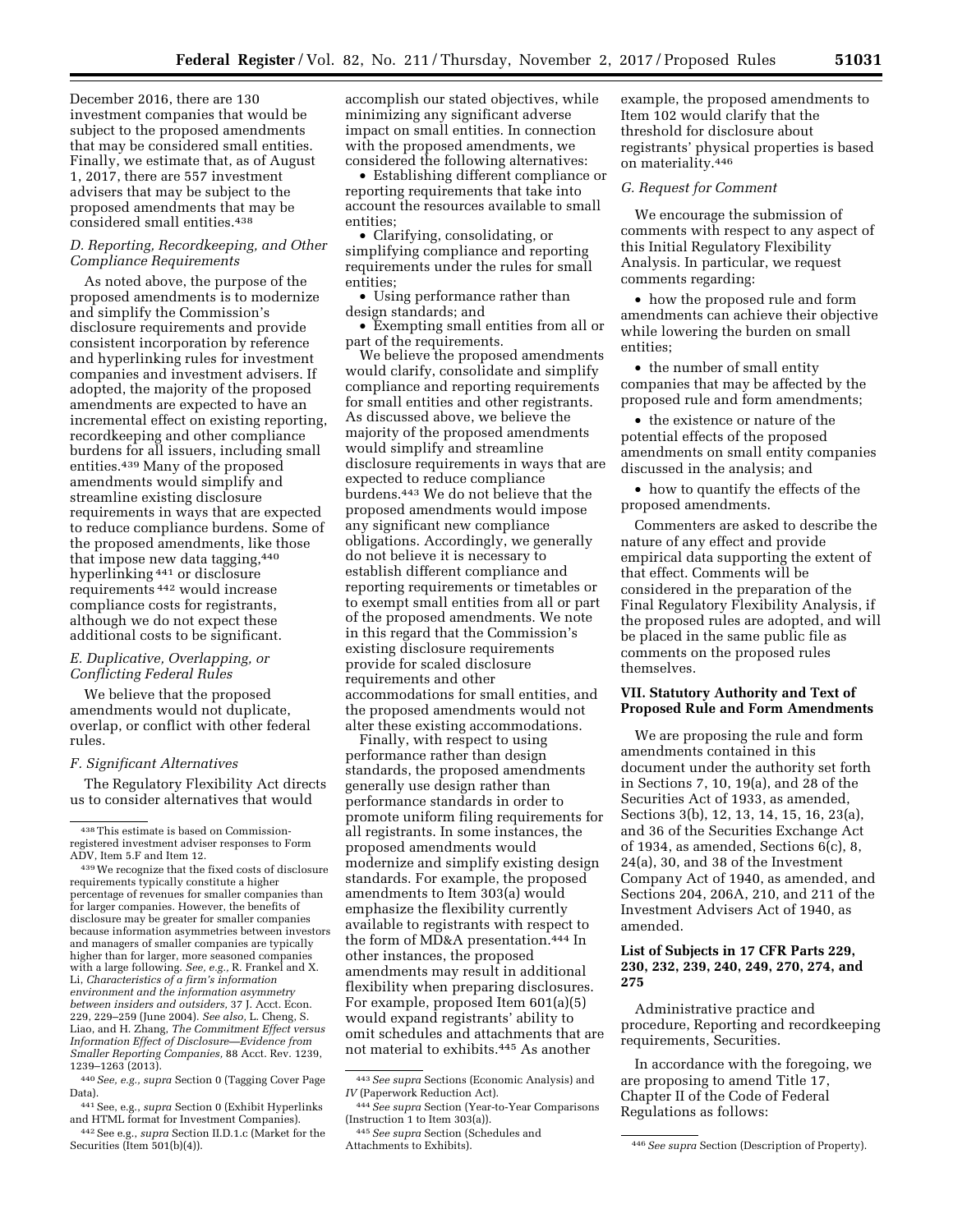### **PART 229—STANDARD INSTRUCTIONS FOR FILING FORMS UNDER SECURITIES ACT OF 1933, SECURITIES EXCHANGE ACT OF 1934 AND ENERGY POLICY AND CONSERVATION ACT OF 1975— REGULATION S–K**

■ 1. The authority citation for part 229 continues to read as follows:

**Authority:** 15 U.S.C. 77e, 77f, 77g, 77h, 77j, 77k, 77s, 77z–2, 77z–3, 77aa(25), 77aa(26), 77ddd, 77eee, 77ggg, 77hhh, 77iii, 77jjj, 77nnn, 77sss, 78c, 78i, 78j, 78j–3, 78l, 78m, 78n, 78n–1, 78o, 78u–5, 78w, 78ll, 78 mm, 80a–8, 80a–9, 80a–20, 80a–29, 80a–30, 80a–31(c), 80a–37, 80a–38(a), 80a–39, 80b–11 and 7201 *et seq.;* 18 U.S.C. 1350; sec. 953(b), Pub. L. 111–203, 124 Stat. 1904 (2010); and sec. 102(c), Pub. L. 112–106, 126 Stat. 310 (2012).

#### **§ 229.10 [Amended].**

■ 2. Remove and reserve paragraph (d) of § 229.10.

■ 3. Amend § 229.102 by revising the introductory text, Instruction 1 and Instruction 2 to read as follows:

#### **§ 229.102 (Item 102) Description of property.**

To the extent material, disclose the location and general character of the registrant's principal physical properties. In addition, identify the segment(s), as reported in the financial statements, that use the properties described. If any such property is not held in fee or is held subject to an encumbrance that is material to the registrant, so state and describe briefly how held.

*Instructions to Item 102:* 1. What is required is information that will reasonably inform investors as to the suitability, adequacy, productive capacity, and extent of utilization of the principal physical properties of the registrant and its subsidiaries, to the extent the described properties are material. A registrant should engage in a comprehensive consideration of the materiality of its properties. If appropriate, descriptions may be provided on a collective basis; detailed descriptions of the physical characteristics of individual properties or legal descriptions by metes and bounds are not required and shall not be given.

2. Disclosures with respect to this item need only be provided to the extent the properties are material to the registrant. In determining materiality under this Item, the registrant should take into account both quantitative and qualitative factors. See Instruction 1 to Item 101 of Regulation S–K (§ 229.101).

\* \* \* \* \*  $\blacksquare$  4. Add § 229.105 to read as follows:

#### **§ 229.105 (Item 105) Risk factors.**

Where appropriate, provide under the caption ''Risk Factors'' a discussion of the most significant factors that make an investment in the registrant or offering speculative or risky. This discussion must be concise and organized logically. Do not present risks that could apply generically to any registrant or any offering. Explain how the risk affects the registrant or the securities being offered. Set forth each risk factor under a subcaption that adequately describes the risk. If the risk factor discussion is included in a registration statement, it must immediately follow the summary section. If you do not include a summary section, the risk factor section must immediately follow the cover page of the prospectus or the pricing information section that immediately follows the cover page. Pricing information means price and pricerelated information that you may omit from the prospectus in an effective registration statement based on Rule 430A (§ 230.430A(a) of this chapter). The registrant must furnish this information in plain English. See § 230.421(d) of Regulation C of this chapter.

 $\blacksquare$  5. Amend § 229.202 by revising Instruction 3 under ''Instructions to Item 202'' to read as follows:

#### **§ 229.202 (Item 202) Description of registrant's securities.**  \* \* \* \* \*

3. Section 305(a)(2) of the Trust Indenture Act of 1939, U.S.C. 77aaa *et seq.,* as amended (''Trust Indenture Act''), shall not be deemed to require the inclusion in a registration statement, prospectus, or annual report on Form 10–K of any information not required by this Item or Item  $601(b)(4)(vi)$  of this chapter.

\* \* \* \* \*  $\blacksquare$  6. Amend § 229.303 by revising Instruction 1 under ''Instructions to paragraph 303(a)'' to read as follows:

#### **§ 229.303 (Item 303) Management's discussion and analysis of financial condition and results of operations.**

\* \* \* \* \*

*Instructions to paragraph 303(a):* 1. The registrant's discussion and analysis shall be of the financial statements and other statistical data that the registrant believes will enhance a reader's understanding of its financial condition, changes in financial condition and results of operations. Generally, the discussion shall cover the periods covered by the financial statements included in the filing and the registrant may use any presentation that in the registrant's judgment enhances a

reader's understanding. A smaller reporting company's discussion shall cover the two-year period required in Article 8 of Regulation S–X and may use any presentation that in the registrant's judgment enhances a reader's understanding. For registrants providing financial statements covering three years in a filing, discussion about the earliest year would not be required if (i) that discussion is not material to an understanding of the registrant's financial condition, changes in financial condition and results of operations and (ii) the registrant has filed its prior year Form 10–K on EDGAR containing management's discussion and analysis of the earliest of the three years included in the financial statements of the current filing. An emerging growth company, as defined in Rule 405 of the Securities Act (§ 230.405 of this chapter) or Rule 12b–2 of the Exchange Act (§ 240.12b–2 of this chapter), may provide the discussion required in paragraph (a) of this Item for its two most recent fiscal years if, pursuant to Section 7(a) of the Securities Act of 1933 (15 U.S.C 77g(a)), it provides audited financial statements for two years in a Securities Act registration statement for the initial public offering of the emerging growth company's common equity securities.

 $\blacksquare$  7. Amend § 229.401 by removing Instruction 3 to paragraph (b) of Item 401and adding an Instruction to Item 401 to read as follows:

\* \* \* \* \*

#### **§ 229.401 (Item 401) Directors, executive officers, promoters and control persons.**  \* \* \* \* \*

*Instruction to Item 401.* The information regarding executive officers called for by this Item need not be furnished in proxy or information statements prepared in accordance with Schedule 14A or Schedule 14C under the Exchange Act (§ 240.14a–101 and § 240.14c–101 of this chapter) if you are relying on General Instruction G of Form 10–K under the Exchange Act (§ 249.310 of this chapter), such information is furnished in a separate section captioned ''Information about our Executive Officers,'' and is included in Part I of your annual report on Form 10–K.

■ 8. Revise § 229.405 to read as follows:

#### **§ 229.405 (Item 405) Compliance with Section 16(a) of the Exchange Act.**

(a) *Reporting obligation.* Every registrant having a class of equity securities registered pursuant to Section 12 of the Exchange Act (15 U.S.C. 78*l*) and every closed-end investment company registered under the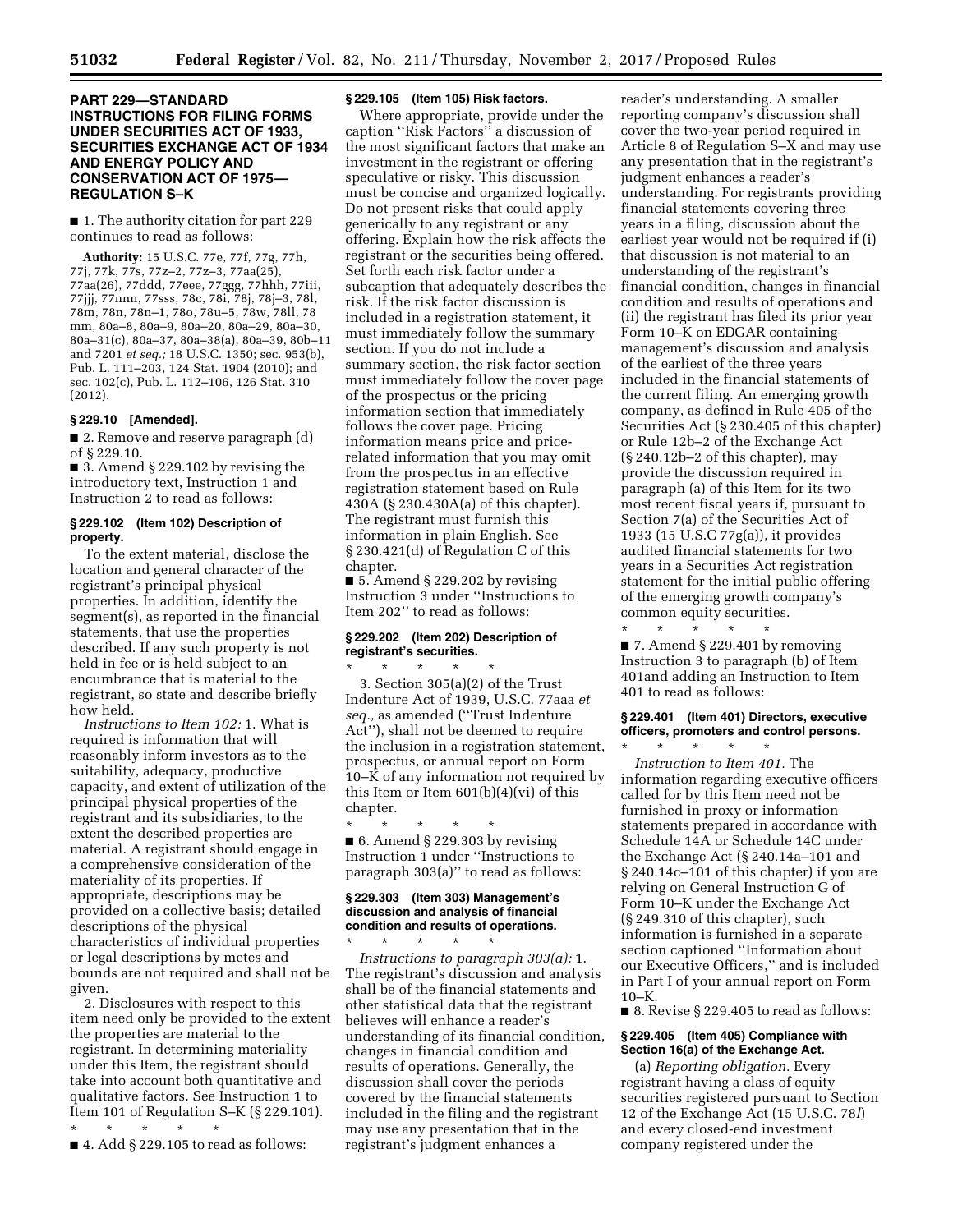Investment Company Act of 1940 (15 U.S.C. 80a–1 *et seq.*) must:

(1) Under the caption ''Delinquent Section 16(a) Reports,'' identify each person who, at any time during the fiscal year, was a director, officer, beneficial owner of more than ten percent of any class of equity securities of the registrant registered pursuant to Section 12 of the Exchange Act, or any other person subject to Section 16 of the Exchange Act with respect to the registrant because of the requirements of Section 30 of the Investment Company Act (''reporting person'') that failed to file on a timely basis reports required by Section 16(a) of the Exchange Act during the most recent fiscal year or prior fiscal years.

(2) For each such person, set forth the number of late reports, the number of transactions that were not reported on a timely basis, and any known failure to file a required form. A known failure to file would include, but not be limited to, a failure to file a Form 3, which is required of all reporting persons, and a failure to file a Form 5 in the absence of the written representation referred to in paragraph (b)(3) of this section, unless the registrant otherwise knows that no Form 5 is required.

*Instruction 1 to paragraph (a) of Item 405.* If no disclosure is required, registrants are encouraged to exclude the caption ''Delinquent Section 16(a) Reports.''

*Instruction 2 to paragraph (a) of Item 405.* The registrant is only required to disclose a failure to file timely once. For example, if in the most recently concluded fiscal year a reporting person filed a Form 4 disclosing a transaction that took place in the prior fiscal year, and should have been reported in that year, the registrant should disclose that late filing and transaction pursuant to this Item 405 with respect to the most recently concluded fiscal year, but not in material filed with respect to subsequent years.

(b) *Scope of the Inquiry.* In determining whether disclosure is required pursuant to paragraph (a), the registrant may rely only on the following:

(1) A review of Forms 3 and 4 (17 CFR 249.103 and 249.104) and amendments thereto filed electronically with the Commission during the registrant's most recent fiscal year;

(2) A review of Forms 5 (17 CFR 249.105) and amendments thereto filed electronically with the Commission with respect to the registrant's most recent fiscal year; and

(3) Any written representation from the reporting person that no Form 5 is required. The registrant must maintain the representation in its records for two years, making a copy available to the Commission or its staff upon request. ■ 9. Amend § 229.407 by revising paragraphs (d)(3)(i)(B) and (g) to read as follows:

### **§ 229.407 (Item 407) Corporate governance.**

- \* \* \* \* \*
- (d) \* \* \*
- $(3)(i) * * * *$

(B) The audit committee has discussed with the independent auditors the matters required to be discussed by the applicable requirements of the Public Company Accounting Oversight Board (''PCAOB'') and the Commission;

\* \* \* \* \* (g) *Smaller reporting companies and emerging growth companies.* (1) A registrant that qualifies as a ''smaller reporting company,'' as defined by § 229.10(f)(1), is not required to provide:

(A) The disclosure required in paragraph (d)(5) of this Item in its first annual report filed pursuant to Section 13(a) or 15(d) of the Exchange Act (15 U.S.C. 78m(a) or 78o(d)) following the effective date of its first registration statement filed under the Securities Act (15 U.S.C. 77a *et seq.*) or Exchange Act (15 U.S.C. 78a *et seq.*); and

(B) The disclosure required by paragraphs (e)(4) and (e)(5) of this Item.

(2) A registrant that qualifies as an ''emerging growth company,'' as defined in Rule 405 of the Securities Act (§ 230.405 of this chapter) or Rule 12b– 2 of the Exchange Act (§ 240.12b–2 of this chapter) , is not required to provide the disclosure required by paragraph (e)(5) of this Item.

\* \* \* \* \* ■ 10. Amend § 229.501 by: ■ a. Revising the instruction under ''Instruction to paragraph 501(b)(1)'', Instruction 2 under ''Instructions to

paragraph 501(b)(3)'', paragraph (b)(4) and paragraph (b)(10); and ■ b. Removing paragraph (b)(11) to read

as follows:

#### **§ 229.501 (Item 501) Forepart of Registration Statement and Outside Front Cover Page of Prospectus.**

- \* \* \* \* \*
- (b) \* \* \*
- $(1) * * * *$

*Instruction to paragraph 501(b)(1):* If your name is the same as that of a company that is well known, include information to eliminate any possible confusion with the other company. If your name indicates a line of business in which you are not engaged or in which you are engaged only to a limited extent, include information to eliminate

any misleading inference as to your business.

\* \* \* \* \* *Instructions to paragraph 501(b)(3):* 

\* \* \*

2*.* If it is impracticable to state the price to the public, explain the method by which the price is to be determined. Instead of explaining the method on the outside front cover page of the prospectus, you may state that the offering price will be determined by a particular method or formula that is described in the prospectus and include a cross-reference to the location of such disclosure in the prospectus, including the page number. Highlight the crossreference by prominent type or in another manner. If the securities are to be offered at the market price, or if the offering price is to be determined by a formula related to the market price, indicate the market and market price of the securities as of the latest practicable date.

\* \* \* \* \* (4) *Market for the securities.* The national securities exchange(s) where the securities being offered are listed. If the securities being offered are not listed on a national securities exchange, the principal United States market(s) where the registrant, through the engagement of a registered broker-dealer, has actively sought and achieved quotation. In each case, also disclose the corresponding trading symbol(s) for the securities on such market(s). \* \* \* \* \*

(10) *Prospectus* ''*Subject to Completion*'' *legend.* 

(i) If you use the prospectus before the effective date of the registration statement or if you use Rule 430A [§ 230.430A of this chapter] to omit pricing information and the prospectus is used before you determine the public offering price, include a prominent statement that:

(A) The information in the prospectus will be amended or completed;

(B) A registration statement relating to these securities has been filed with the Securities and Exchange Commission;

(C) The securities may not be sold until the registration statement becomes effective; and

(D) The prospectus is not an offer to sell the securities, and it is not soliciting an offer to buy the securities, in any state where offers or sales are not permitted.

(ii) The legend called for by paragraph (b)(10)(i) of this Item may be in the following or other clear, plain language:

The information in this prospectus is not complete and may be changed. We may not sell these securities until the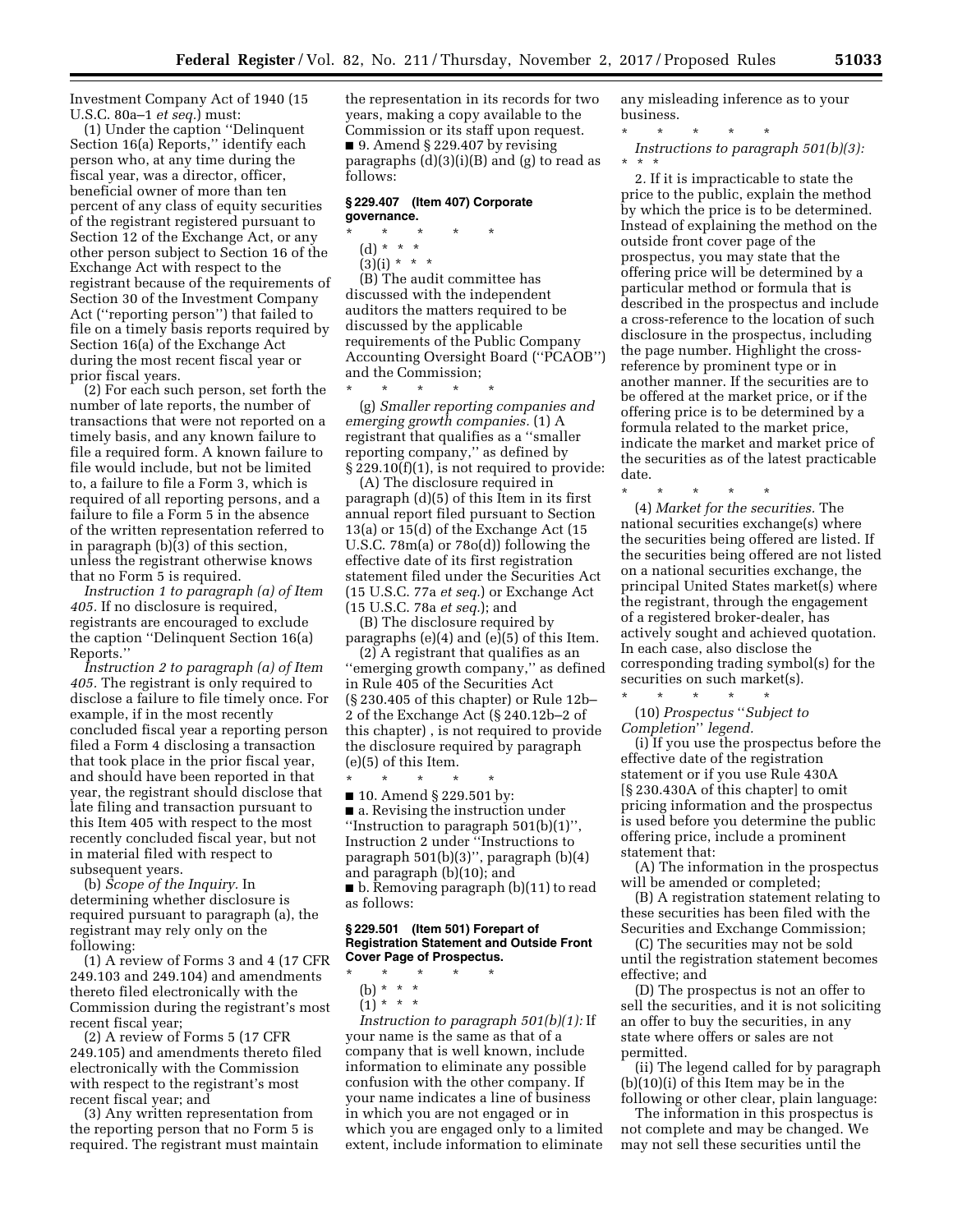registration statement filed with the Securities and Exchange Commission is effective. This prospectus is not an offer to sell these securities and it is not soliciting an offer to buy these securities in any state where the offer or sale is not permitted.

(iii) Registrants may exclude the statement in paragraph (b)(i)(D) of this Item if the offering is not prohibited by state law.

\* \* \* \* \*

# **§ 229.503 [Amended].**

 $\blacksquare$  11. Amend § 229.503 by removing "risk factors" from the section heading and removing and reserving paragraph (c).

### **§ 229.512 [Amended].**

■ 12. Remove and reserve paragraphs (c), (d), (e), and (f) of § 229.512. ■ 13. Amend § 229.601 by:

- $\blacksquare$  a. Revising paragraph (a)(1);
- 

■ b. Adding paragraphs (a)(5) and (a)(6); ■ c. Revising entry (b)(4) from the exhibit table in paragraph (a) to add a subsection (vi) titled ''Description of registrant's securities'' and to add an ''X'' under column 10–K;

 $\blacksquare$  d. Revising entry (21) from the exhibit table in paragraph (a) to read ''Subsidiaries of the registrant and entity identifiers '';

■ e. Revising entry (104) from the exhibit table in paragraph (a) to read ''Cover Page Interactive Data File'' and adding an ''X'' under columns 8–K, 10– Q and 10–K;

■ f. Adding paragraph (b)(4)(vi) and the instructions to paragraph (b)(4)(vi) and paragraph (b)(10)(iv);

 $\blacksquare$  g. Revising paragraphs (b)(2), (b)(10), (b)(13), (b)(21)(i), and (b)(99); and ■ h. Adding paragraph (b)(104) to read as follows:

### **§ 229.601 (Item 601) Exhibits.**

(a) *Exhibits and index required.* (1) Subject to Rule 411(c) (§ 230.411(c) of this chapter) under the Securities Act and Rule 12b–23(c) (§ 240.12b–23(c) of this chapter) under the Exchange Act regarding incorporation of exhibits by reference, the exhibits required in the exhibit table must be filed as indicated, as part of the registration statement or report.

\* \* \* \* \*

(5) Schedules (or similar attachments) to the exhibits required by this Item are not required to be filed unless such schedules contain information material to an investment or voting decision and that information is not otherwise disclosed in the exhibit or the disclosure document. Each exhibit filed must contain a list briefly identifying the contents of all omitted schedules. In

addition, the registrant must provide a copy of any omitted schedule to the Commission staff upon request.

(6) The registrant may redact information from exhibits required to be filed by this Item if disclosure of such information would constitute a clearly unwarranted invasion of personal privacy (*e.g.,* disclosure of bank account numbers, social security numbers, home addresses and similar information).

- \* \* \* \* \*
	- (b) \* \* \*

(2) *Plan of acquisition, reorganization, arrangement, liquidation, or succession.*  Any material plan of acquisition, disposition, reorganization, readjustment, succession, liquidation, or arrangement and any amendments thereto described in the statement or report.

\* \* \* \* \*

(4) \* \* \*

(vi) For each class of securities that is registered under Section 12 of the Exchange Act, provide the information required by Item 202(a)-(d) and (f) of Regulation S–K (§ 229.202 of this chapter), Description of registrant's securities.

\* \* \* \* \* *Instruction 1 to paragraph (b)(4)(vi).* A registrant is only required to provide the information called for by Item 601(b)(4)(vi) if it is filing an annual report under Exchange Act Section 13(a) or 15(d).

*Instruction 2 to paragraph (b)(4)(vi).*  For purposes of Item 601(b)(4)(vi), all references in Item 202 to securities to be or being registered, offered, or sold will mean securities that are registered as of the end of the period covered by the report with which the exhibit is filed. In addition, for purposes of this Item, the disclosure will be required for classes of securities that have not been retired by the end of the period covered by the report.

*Instruction 3 to paragraph (b)(4)(vi).*  The registrant may incorporate by reference to a prior annual report under Exchange Act Section 13(a) or 15(d) containing the disclosure required by Item 601(b)(4)(vi) of Regulation S–K, as applicable, so long as there has not been any change to the information called for by Item 202, (Description of the registrant's securities) since the filing date of the linked filing. Such hyperlink will be deemed to satisfy the requirements of Item 601(b)(4)(vi) for the current filing.

\* \* \* \* \* (10) *Material contracts.* (i) Every contract not made in the ordinary course of business that is material to the registrant and is to be performed in

whole or in part at or after the filing of the registration statement or report. In addition, for newly reporting registrants, every contract not made in the ordinary course of business that is material to the registrant and that was entered into not more than two years before the date on which such registrant:

(A) First files a registration statement or report; or

(B) completes a transaction that had the effect of causing it to cease being a public shell company.

The only contracts that need to be filed are those to which the registrant or a subsidiary of the registrant is a party or has succeeded to a party by assumption or assignment or in which the registrant or such subsidiary has a beneficial interest.

\* \* \* \* \* (iv) The registrant may redact provisions or terms of exhibits required to be filed by paragraph (b)(10) of this Item if those provisions or terms are both (i) not material and (ii) competitively harmful to the registrant if publicly disclosed. If it does so, the registrant should mark the exhibit index to indicate that portions of the exhibit or exhibits have been omitted and include a prominent statement on the first page of the redacted exhibit that certain identified information has been excluded from the exhibit because it is both (i) not material and (ii) competitively harmful to the registrant if publicly disclosed. The registrant also must indicate by brackets where the information is omitted from the filed version of the exhibit.

If requested by the Commission staff, the registrant must promptly provide an unredacted paper copy of the exhibit on a supplemental basis. The Commission staff also may request the registrant to provide its materiality and competitive harm analyses on a supplemental basis. Upon evaluation of the registrant's supplemental materials, the Commission staff may request the registrant to amend its filing to include in the exhibit any previously redacted information that is not adequately supported by the registrant's materiality and competitive harm analyses.

The registrant may request confidential treatment of the supplemental material submitted under paragraph (iv) of this Item pursuant to Rule 83 (§ 200.83 of this chapter) while it is in the possession of the Commission staff. After completing its review of the supplemental information, the Commission staff will return or destroy it at the request of the registrant, if the registrant complies with the procedures outlined in Rules 418 or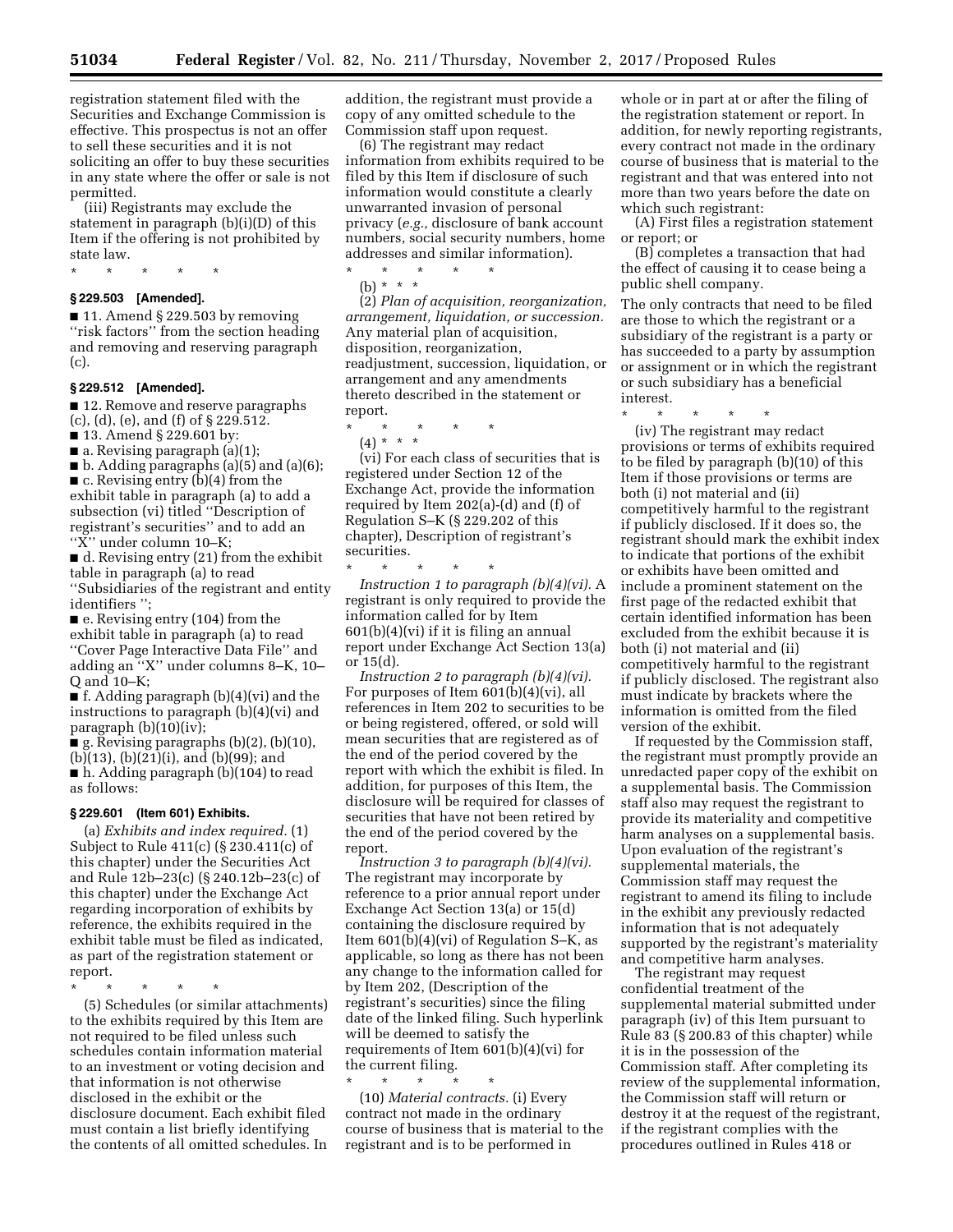12b–4 (§ 230.418 or 240.12b–4 of this chapter).

*Instruction 1 to paragraph (b)(10) of Item 601:* For purposes of paragraph (b)(10)(i) of this Item, a ''newly reporting registrant'' is (i) any registrant filing a registration statement that, at the time of such filing, is not subject to the reporting requirements of Section 13(a) or 15(d) of the Exchange Act, whether or not such registrant has ever previously been subject to the reporting requirements of Section 13(a) or 15(d), (ii) any registrant that has not filed an annual report since the revival of a previously suspended reporting obligation, and (iii) any registrant that (a) was a shell company, other than a business combination related shell company, as defined in Rule 12b–2 under the Exchange Act (17 CFR 240.12b–2), immediately before completing a transaction that has the effect of causing it to cease being a shell company and (b) has not filed a registration statement or Form 8–K as required by Items 2.01 and 5.06 of that form, since the completion of such transaction. For example, newly reporting registrants would include (i) a registrant that is filing its first registration statement under the Securities Act or the Exchange Act, and (ii) a registrant that was a public shell company, other than a business combination related shell company, and completes a reverse merger transaction causing it to cease being a shell company.

*Instruction 2 to paragraph (b)(10):*  With the exception of management contracts, in order to comply with paragraph (iii) above, registrants need only file copies of the various compensatory plans and need not file each individual director's or executive officer's personal agreement under the plans unless there are particular provisions in such personal agreements whose disclosure in an exhibit is necessary to an investor's understanding of that individual's compensation under the plan.

*Instruction 3 to paragraph (b)(10):* If a material contract is executed or becomes effective during the reporting period reflected by a Form 10–Q or Form 10–K, it must be filed as an exhibit to the Form 10–Q or Form 10– K filed for the corresponding period. See paragraph (a)(4) of this Item. With respect to quarterly reports on Form 10– Q, only those contracts executed or becoming effective during the most recent period reflected in the report must be filed.

\* \* \* \* \*

(13) *Annual or quarterly report to security holders.* (i) The registrant's annual report to security holders for its last fiscal year or its quarterly report to security holders, if all or a portion thereof is incorporated by reference in the filing. Such report, except for those portions thereof that are expressly incorporated by reference in the filing, is to be furnished for the information of the Commission and is not to be deemed ''filed'' as part of the filing. If the financial statements in the report have been incorporated by reference in the filing, the accountant's certificate must be manually signed in one copy. *See*  Rule 439 (§ 230.439 of this chapter).

(ii) Electronic filings. If all, or any portion, of the annual or quarterly report to security holders is incorporated by reference into any electronic filing, all, or such portion of the annual or quarterly report to security holders so incorporated, must be filed in electronic format as an exhibit to the filing.

\* \* \* \* \* (21) *Subsidiaries of the registrant and entity identifiers.* (i) List the following information for the registrant and each of its subsidiaries: The name, the legal entity identifier (if a legal entity identifier has been obtained), the state or other jurisdiction of incorporation or organization, and the names under which the entity does business. This list may be incorporated by reference from another filed document which includes a complete and accurate list. ''Legal entity identifier'' means, with respect to any registrant or its subsidiaries, the legal entity identifier as assigned by a utility endorsed or otherwise governed by the Global LEI Regulatory Oversight Committee or accredited by the Global LEI Foundation.

\* \* \* \* \* (99) *Additional exhibits.* (i) Any additional exhibits that the registrant may wish to file must be so marked as to indicate clearly the subject matters to which they refer.

(ii) If pursuant to Section 11(a) of the Securities Act (15 U.S.C. 77k(a)) an issuer makes generally available to its security holders an earnings statement covering a period of at least 12 months beginning after the effective date of the registration statement, and if such earnings statement is made available by ''other methods'' than those specified in paragraphs (a) or (b) of § 230.158 of this chapter, it must be filed as an exhibit to the Form 10–Q or the Form 10–K, as appropriate, covering the period in which the earnings statement was released.

\* \* \* \* \*

(104) *Cover Page Interactive Data File.*  A Cover Page Interactive Data File (as defined in § 232.11 of this chapter) as required by Rule 406 of Regulation S– T (17 CFR 232.406), and in the manner provided by the EDGAR Filer Manual.

\* \* \* \* \* ■ 14. Amend § 229.1100 by: ■ a. Revising Instruction 1 to paragraph (c)(1) of Item 1100; and ■ b. Redesignating instructions 2 through  $5$  to paragraph  $(c)(1)$  as ''Instruction 2 to paragraph (c)(1) of Item 1100.'', ''Instruction 3 to paragraph  $(c)(1)$  of Item 1100", "Instruction 4 to paragraph (c)(1) of Item 1100.'', and ''Instruction 5 to paragraph (c)(1) of Item 1100'' to read as follows:

#### **§ 229.1100 (Item 1100) General.**  \* \* \* \* \*

*Instruction 1 to paragraph (c)(1) of Item 1100.* In addition to the conditions in paragraph (c)(1) of this section, any information incorporated by reference must comply with all applicable Commission rules pertaining to incorporation by reference, such as Rule 303 of Regulation S–T (§ 232.303 of this chapter), Rule 411 of Regulation C (§ 230.411 of this chapter), and Rule 12b–23 of Regulation 12B (§ 240.12b–23 of this chapter), except that for purposes of paragraph (c)(1), an asset-backed issuer may incorporate by reference to a second document that incorporates pertinent information by reference to a third document.

\* \* \* \* \*

# **PART 230—GENERAL RULES AND REGULATIONS, SECURITIES ACT OF 1933**

■ 15. The authority citation for part 230 continues to read in part as follows:

**Authority:** 15 U.S.C. 77b, 77b note, 77c, 77d, 77f, 77g, 77h, 77j, 77r, 77s, 77z–3, 77sss, 78c, 78d, 78j, 78*l,* 78m, 78n, 78o,78o–7 note, 78t, 78w, 78*ll*(d), 78mm, 80a–8, 80a–24, 80a– 28, 80a–29, 80a–30, and 80a–37, and Pub. L. 112–106, sec. 201(a), sec. 401, 126 Stat. 313 (2012), unless otherwise noted. \* \* \* \* \*

 $\blacksquare$  16. Amend § 230.405 by adding in alphabetical order the definition of Subunderwriter to read as follows:

### **§ 230.405 Definition of terms.**

\* \* \* \* \* *Sub-underwriter.* The term *subunderwriter* means a dealer that is participating as an underwriter in an offering by committing to purchase securities from a principal underwriter for the securities but is not itself in privity of contract with the issuer of the securities.

\* \* \* \* \*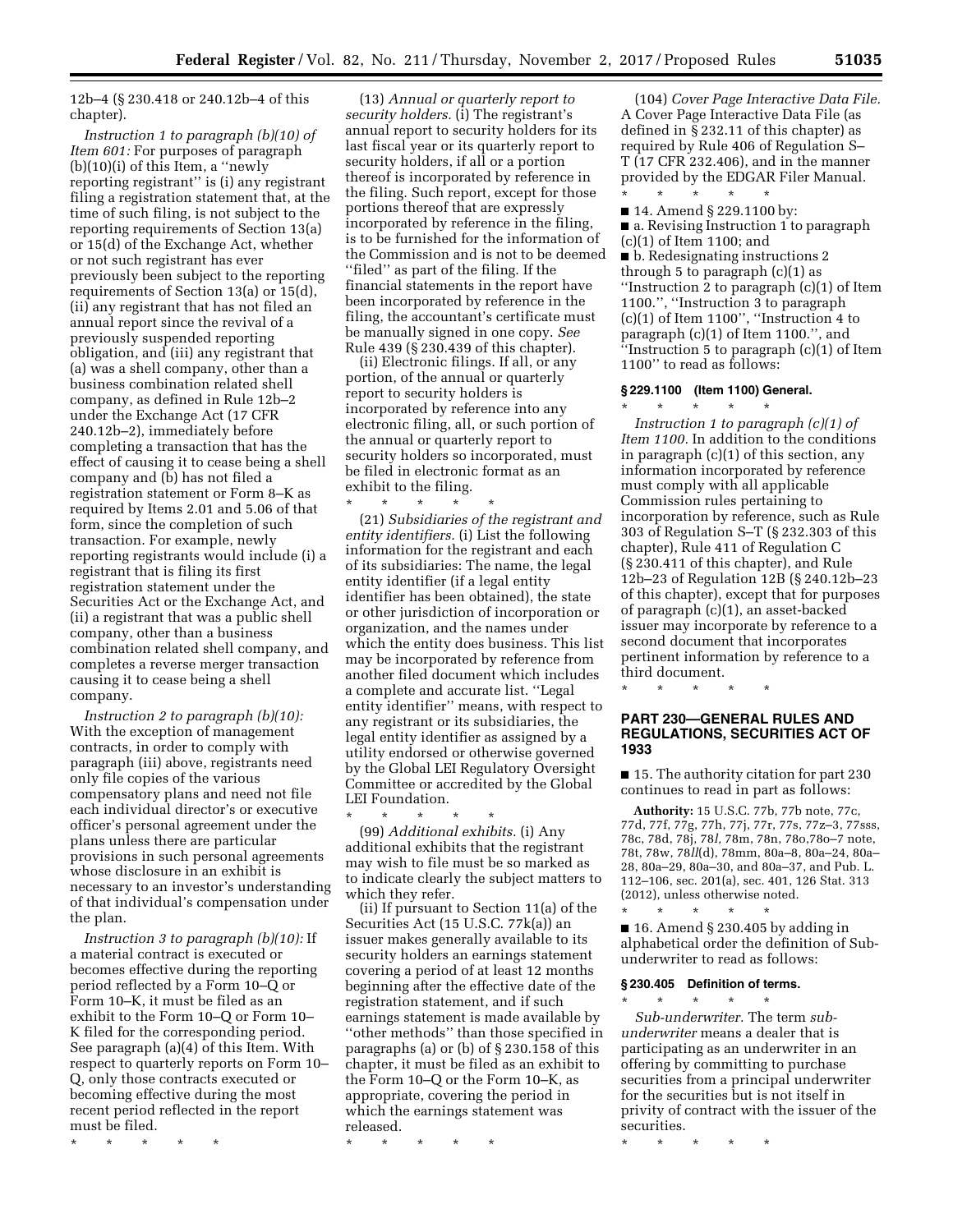■ 17. Revise § 230.411 to read as follows:

#### **§ 230.411 Incorporation by reference.**

(a) *Prospectus.* Except as provided by this section, Item 1100(c) of Regulation AB (§ 229.1100(c) of this chapter) for registered offerings of asset-backed securities, or unless otherwise provided in the appropriate form, information must not be incorporated by reference into the prospectus. Where a summary or outline of the provisions of any document is required in the prospectus, the summary or outline may incorporate by reference particular items, sections or paragraphs of any exhibit and may be qualified in its entirety by such reference. In any financial statements, incorporating by reference, or crossreferencing to, information outside of the financial statements is not permitted unless otherwise specifically permitted or required by the Commission's rules.

(b) *Information not required in a prospectus.* Information may be incorporated by reference in answer, or partial answer, to any item of a registration statement that calls for information not required to be included in a prospectus. Except as provided in the Commission's rules, financial information required to be given in comparative form for two or more fiscal years or periods must not be incorporated by reference unless the information incorporated by reference includes the entire period for which the comparative data is given. In any financial statements, incorporating by reference, or cross-referencing to, information outside of the financial statements is not permitted unless otherwise specifically permitted or required by the Commission's rules.

(c) *Exhibits.* Any document or part thereof filed with the Commission pursuant to any Act administered by the Commission may be incorporated by reference as an exhibit to any registration statement filed with the Commission by the same or any other person. If any modification has occurred in the text of any document incorporated by reference since the filing thereof, the registrant must file with the reference a statement containing the text of such modification and the date thereof.

(d) *Hyperlinks.* Include an active hyperlink to information incorporated into a registration statement or prospectus by reference if such information is publicly available on the Commission's Electronic Data Gathering, Analysis and Retrieval System (''EDGAR'') at the time the registration statement or prospectus is filed. For hyperlinking to exhibits,

please refer to Item 601 of Regulation S– K (§ 229.601 of this chapter) or the appropriate form.

(e) *General.* Include an express statement clearly describing the specific location of the information you are incorporating by reference. The statement must identify the document where the information was originally filed or submitted and the location of the information within that document. The statement must be made at the particular place where the information is required, if applicable. Information must not be incorporated by reference in any case where such incorporation would render the disclosure incomplete, unclear, or confusing. For example, unless expressly permitted or required, disclosure must not be incorporated by reference from a second document if that second document incorporates information pertinent to such disclosure by reference to a third document. ■ 18. Revise § 230.491 to read as follows:

#### **§ 230.491 Information to be furnished under paragraph (6) of Schedule B.**

Any foreign government filing a registration statement pursuant to Schedule B of the act need state, in furnishing the information required by paragraph (6), the names and addresses only of principal underwriters, namely, underwriters in privity of contract with the registrant, provided they are designated as principal underwriters and a brief statement is made as to the discounts and commissions to be received by sub-underwriters or dealers.

# **PART 232—REGULATION S–T— GENERAL RULES AND REGULATIONS FOR ELECTRONIC FILINGS**

■ 19. The authority citation for part 232 continues to read in part as follows:

**Authority:** 15 U.S.C. 77c, 77f, 77g, 77h, 77j, 77s(a), 77z–3, 77sss(a), 78c(b), 78*l,* 78m, 78n, 78o(d), 78w(a), 78*ll,* 80a–6(c), 80a–8, 80a–29, 80a–30, 80a–37, and 7201 *et seq.;*  and 18 U.S.C. 1350, unless otherwise noted. \* \* \* \* \*

■ 20. In § 232.11 in alphabetical order add the definition of Cover Page Interactive Data File in to read as follows:

### **§ 232.11 Definitions of terms used in Part 232.**

\* \* \* \* \* *Cover Page Interactive Data File.* The term *Cover Page Interactive Data File*  means the machine-readable computer code that presents in Inline XBRL electronic format the cover page information for specified forms as required by Rule 406 (§ 232.406 of this chapter).

**Note to definition of Cover Page Interactive Data File:** When a filing is submitted using Inline XBRL, if permitted or required and as provided by the EDGAR Filer Manual, a portion of the Cover Page Interactive Data File must be embedded into a form with the remainder submitted as an exhibit to the form.

\* \* \* \* \* ■ 21. Revise the second sentence of paragraph (a) and the third sentence of paragraph (d) of § 232.102 to read as follows:

# **§ 232.102 Exhibits.**

(a) \* \* \* Previously filed exhibits, whether in paper or electronic format, may be incorporated by reference into an electronic filing to the extent permitted by Rule 411 under the Securities Act (§ 230.411 of this chapter), Rule 12b–23 under the Exchange Act (§ 240.12b–23 of this chapter), Rule 0–4 under the Investment Company Act (§ 270.0–4 of this chapter) or Rule 303 of Regulation S–T  $(S$  232.303). \* \* \*

\* \* \* \* \* (d) \* \* \* For electronic filings on Form S–6 (§ 239.16 of this chapter), Form N–14 (§ 239.23 of this chapter), Form F–10 (§ 239.40 of this chapter), Form 20–F (§ 249.220f of this chapter), Form N–5 (§ 274.5 of this chapter), Form N–1A (§ 274.11A of this chapter), Form N–2 (§ 274.11a–1 of this chapter), Form N–3 (§ 274.11b of this chapter), Form N– 4 (§ 274.11c of this chapter), Form N–6 (§ 274.11d of this chapter), Form N–CSR (§ 274.128 of this chapter), or filings subject to Item 601 of Regulation S–K (§ 229.601 of this chapter), each exhibit identified in the exhibit index (other than an exhibit filed in eXtensible Business Reporting Language or an exhibit that is filed with Form ABS–EE (§ 249.1401 of this chapter)) must include an active link to an exhibit that is filed with the document or, if the exhibit is incorporated by reference, an active hyperlink to the exhibit separately filed on EDGAR. \* \* \*

\* \* \* \* \* ■ 22. Amend § 232.105 by revising paragraph (d) and adding paragraph (e) as follows:

#### **§ 232.105 Use of HTML and hyperlinks.**

\* \* \* \* \*

(d) Electronic filers submitting Form S–6 (§ 239.16 of this chapter), Form N– 14 (§ 239.23 of this chapter), Form F–10 (§ 239.40 of this chapter), Form 20–F (§ 249.220f of this chapter), Form N–5 (§ 274.5 of this chapter), Form N–1A (§ 274.11A of this chapter), Form N–2 (§ 274.11a–1 of this chapter), Form N–3 (§ 274.11b of this chapter), Form N–4 (§ 274.11c of this chapter), Form N–6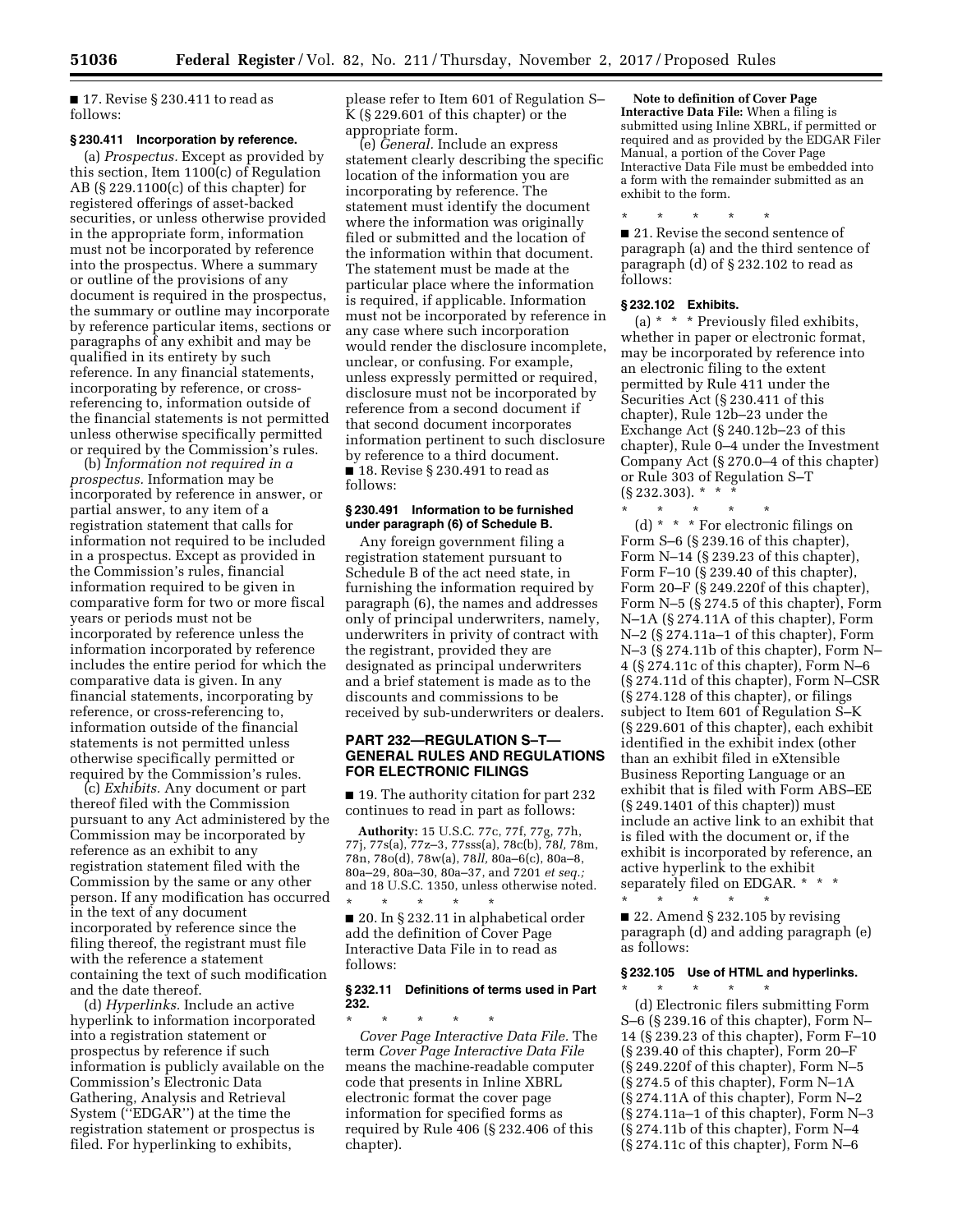(§ 274.11d of this chapter), Form N–CSR (§ 274.128 of this chapter), or a registration statement or report subject to Item 601 of Regulation S–K (§ 229.601 of this chapter), must submit such registration statement or report in HTML and each exhibit identified in the exhibit index (other than an exhibit filed in eXtensible Business Reporting Language or an exhibit filed with Form ABS–EE (§ 249.1401 of this chapter)) must include an active link to an exhibit that is filed with the registration statement or report or, if the exhibit is incorporated by reference, an active hyperlink to the exhibit separately filed on EDGAR, unless such exhibit is filed in paper pursuant to a temporary or continuing hardship exemption under Rules 201 or 202 of Regulation S–T (§ 232.201 or § 232.202) or pursuant to Rule 311 of Regulation S–T (§ 232.311).

*Instructions to paragraph (d):* (1) No hyperlink is required for any exhibit incorporated by reference that has not been filed with the Commission in electronic format.

(2) An electronic filer must correct an inaccurate or nonfunctioning link or hyperlink to an exhibit, in the case of a registration statement that is not yet effective, by filing an amendment to the registration statement containing the inaccurate or nonfunctioning link or hyperlink; or, in the case of a registration statement that has become effective or an Exchange Act report, an electronic filer must correct the inaccurate or nonfunctioning link or hyperlink in the next Exchange Act periodic report that requires, or includes, an exhibit pursuant to Item 601 of Regulation S–K (§ 229.601 of this chapter), Form N–CSR (§ 274.128 of this chapter), or, in the case of a foreign private issuer (as defined in § 229.405 of this chapter), Form 20–F (§ 249.220f of this chapter) or Form F–10 (§ 239.40 of this chapter). In the case of a registration statement on Form S–6 (§ 239.16 of this chapter), Form N–14 (§ 239.23 of this chapter), Form N–5 (§ 274.5 of this chapter), Form N–1A (§ 274.11A of this chapter), Form N–2 (§ 274.11a–1 of this chapter), Form N–3 (§ 274.11b of this chapter), Form N–4 (§ 274.11c of this chapter), or Form N–6 (§ 274.11d of this chapter) that has become effective, an electronic filer must correct an inaccurate or nonfunctioning link or hyperlink in the next post-effective amendment, if any, to the registration statement. Alternatively, an electronic filer may correct an inaccurate or nonfunctioning link or hyperlink in a registration statement that has become effective by filing a post-effective amendment to the registration statement.

(e) Except for exhibits, which are covered by paragraph (d) of this section, electronic filers that are incorporating information by reference pursuant to Rule 411 under the Securities Act (§ 230.411 of this chapter), Rule 12b–23 under the Exchange Act (§ 240.12b–23 of this chapter), or Rule 0–4 under the Investment Company Act (§ 270.0–4 of this chapter) must submit such registration statement or report in HTML and must include an active hyperlink to such incorporated information when required by those rules. A hyperlink is not required if the incorporated information is filed in paper pursuant to a temporary or continuing hardship exemption under Rules 201 or 202 of Regulation S–T (§ 232.201 or § 232.202) or pursuant to Rule 311 of Regulation S–T (§ 232.311).

*Instruction 1 to paragraph (e) of Rule 105.* No hyperlink is required for any information incorporated by reference that has not been filed with the Commission in electronic format.

*Instruction 2 to paragraph (e) of Rule 105.* In the case of a registration statement that is not yet effective, an electronic filer must correct an inaccurate or nonfunctioning hyperlink by filing an amendment to such registration statement.

■ 23. Revise the first sentence of paragraph (b) of § 232.303 to read as follows:

\* \* \* \* \*

\* \* \* \* \*

#### **§ 232.303 Incorporation by reference.**

(b) If a filer incorporates by reference into an electronic filing any portion of an annual or quarterly report to security holders, it must also file the portion of the annual or quarterly report to security holders in electronic format as an exhibit to the filing, as required by Regulation S–K Item 601(b)(13) (§ 229.601(b)(13) of this chapter). \* \* \*

■ 24. Add § 232.406 to read as follows: \* \* \* \* \*

#### **§ 232.406 Cover Page XBRL Data Tagging.**

Electronic filers submitting Forms 10–K (§ 249.310 of this chapter), 10–Q (§ 249.308a of this chapter), 8–K (§ 249.308 of this chapter), 20–F (§ 249.220f of this chapter) and 40–F (§ 249.240f of this chapter) must tag in Inline XBRL electronic format, in the manner provided by the EDGAR Filer Manual, all of the information provided by the electronic filer on the cover page of these forms.

\* \* \* \* \*

#### **PART 239—FORMS PRESCRIBED UNDER THE SECURITIES ACT OF 1933**

■ 25. The authority citation for part 239 continues to read in part as follows:

**Authority:** 15 U.S.C. 77c, 77f, 77g, 77h, 77j, 77s, 77z–2, 77z–3, 77sss, 78c, 78l, 78m, 78n, 78o(d),78o–7 note, 78u–5, 78w(a), 78ll, 78mm, 80a–2(a), 80a–3, 80a–8, 80a–9, 80a– 10, 80a–13, 80a–24, 80a–26, 80a–29, 80a–30, and 80a–37; and sec. 107, Pub. L. 112–106, 126 Stat. 312, unless otherwise noted. \* \* \* \* \*

■ 26. Amend Form S-1 (referenced in § 239.11) by revising the last sentence of Instruction V. under ''General Instructions'', the first paragraph of Instruction VII. under "General Instructions'' and Item 3 to read as follows:

**Note:** The text of Form S–1 does not, and this amendment will not, appear in the Code of Federal Regulations.

## **UNITED STATES**

**SECURITIES AND EXCHANGE COMMISSION** 

#### **Washington, DC 20549**

**FORM S–1** 

**REGISTRATION STATEMENT UNDER THE SECURITIES ACT OF 1933** 

\* \* \* \* \*

### **GENERAL INSTRUCTIONS**

\* \* \* \* \*

### **V. Registration of Additional Securities**

\* \* \* *See* Rule 439(b) under the Securities Act (17 CFR 230.439(b)). \* \* \* \* \*

### **VII. Eligibility To Use Incorporation by Reference**

If a registrant meets the following requirements in paragraphs A–F immediately prior to the time of filing a registration statement on this Form, it may elect to provide information required by Items 3 through 11 of this Form in accordance with Item 11A and Item 12 of this Form. Notwithstanding the foregoing, in the financial statements, incorporating by reference or cross-referencing to information outside of the financial statements is not permitted unless otherwise specifically permitted or required by the Commission's rules. \* \* \*

\* \* \* \* \*

# **Item 3. Summary Information, Risk Factors and Ratio of Earnings to Fixed Charges.**

Furnish the information required by Items 105 and 503 of Regulation S–K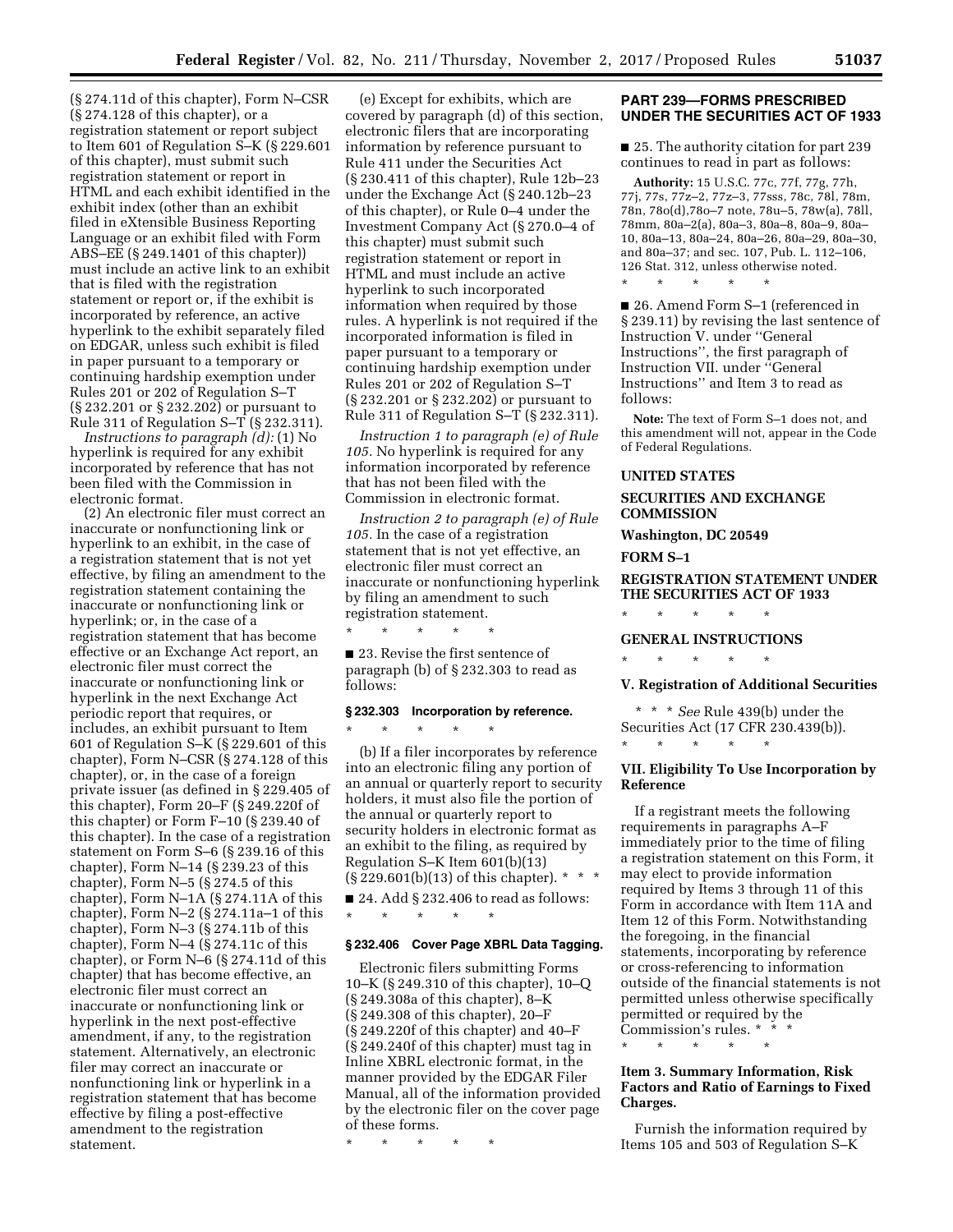(§ 229.105 and § 229.503 of this chapter).

\* \* \* \* \* ■ 27. Amend Form S–3 (referenced in § 239.13) by revising the last sentence of Instruction IV.A. under ''General Instructions'', Item 3, and paragraph (d) of Item 12 to read as follows:

**Note:** The text of Form S–3 does not, and this amendment will not, appear in the Code of Federal Regulations.

### **UNITED STATES**

# **SECURITIES AND EXCHANGE COMMISSION**

**Washington, DC 20549** 

**FORM S–3** 

# **REGISTRATION STATEMENT UNDER THE SECURITIES ACT OF 1933**

\* \* \* \* \*

# **GENERAL INSTRUCTIONS**

\* \* \* \* \*

**IV. Registration of Additional Securities and Additional Classes of Securities** 

**A. Registration of Additional Securities Pursuant to Rule 462(b).**  \* \* \* *See* Rule 439(b) under the Securities Act [17 CFR 230.439(b)]. \* \* \* \* \*

### **Item 3. Summary Information, Risk Factors and Ratio of Earnings to Fixed Charges.**

Furnish the information required by Items 105 and 503 of Regulation S–K (§ 229.105 and § 229.503 of this chapter).

\* \* \* \* \*

#### **Item 12. Incorporation of Certain Information by Reference.**

\* \* \* \* \*

(d) Any information required in the prospectus in response to Item 3 through Item 11 of this Form may be included in the prospectus through documents filed pursuant to Section 13(a), 14, or 15(d) of the Exchange Act that are incorporated or deemed incorporated by reference into the prospectus that is part of the registration statement. Notwithstanding the foregoing, in the financial statements, incorporating by reference or crossreferencing to information outside of the financial statements is not permitted unless otherwise specifically permitted or required by the Commission's rules.

\* \* \* \* \* ■ 28. Amend Form S–6 (referenced in § 239.16) by revising ''Instructions as to Exhibits'' to add a paragraph to read as follows:

**Note:** The text of Form S–6 does not, and this amendment will not, appear in the Code of Federal Regulations.

### **Form S–6**

\* \* \* \* \*

#### INSTRUCTIONS AS TO EXHIBITS

\* \* \* \* \* Each exhibit identified in the exhibit index must include an active link to an exhibit that is filed with the registration statement or, if the exhibit is incorporated by reference an active hyperlink to the exhibit separately filed on EDGAR. If the registration statement is amended, each amendment must include active hyperlinks to the exhibits required with the amendment.

\* \* \* \* \* ■ 29. Amend Form S–11 (referenced in § 239.18) by revising the last sentence of Instruction G. under ''General Instructions'', the first paragraph of instruction H. under ''General Instructions'' and Item 3(a) to read as follows:

**Note:** The text of Form S–11 does not, and this amendment will not, appear in the Code of Federal Regulations.

# **UNITED STATES**

# **SECURITIES AND EXCHANGE COMMISSION**

**Washington, DC 20549** 

#### **FORM S–11**

FOR REGISTRATION UNDER THE SECURITIES ACT OF 1933 OF SECURITIES OF CERTAIN REAL ESTATE COMPANIES

# GENERAL INSTRUCTIONS

\* \* \* \* \*

#### **G. Registration of Additional Securities**

\* \* \* Any opinion or consent required in the Rule 462(b) registration statement may be incorporated by reference from the earlier registration statement with respect to the offering, if: (i) Such opinion or consent expressly provides for such incorporation; and (ii) such opinion relates to the securities registered pursuant to Rule 462(b). *See*  Rule 439(b) under the Securities Act [17 CFR 230.439(b)].

### **H. Eligibility to Use Incorporation by Reference**

If a registrant meets the following requirements in paragraphs 1–6 immediately prior to the time of filing a registration statement on this Form, it may elect to provide information required by Items 3 through 28 of this Form in accordance with Item 28A and Item 29 of this Form. Notwithstanding

the foregoing, in the financial statements, incorporating by reference or cross-referencing to information outside of the financial statement is not permitted unless otherwise specifically permitted or required by the Commission's rules. \* \* \*

\* \* \* \* \*

# **Item 3. Summary Information, Risk Factors and Ratio of Earnings to Fixed Charges.**

(a) Furnish the information required by Items 105 and 503 of Regulation S– K (§ 229.105 and § 229.503 of this chapter).

\* \* \* \* \*

- 30. Amend Form N–14 (referenced in § 239.23) by:
- a. Revising the third paragraph of
- General Instruction G; and

■ b. Revising the Instruction to Item 16 to add a paragraph to read as follows:

**Note:** The text of Form N–14 does not, and this amendment will not, appear in the Code of Federal Regulations.

#### **Form N–14**

\* \* \* \* \*

GENERAL INSTRUCTIONS

\* \* \* \* \*

#### **G. Incorporation by Reference and Delivery of Prospectuses or Reports Filed with the Commission**

\* \* \* \* \* All incorporation by reference must comply with the requirements of this Form and the following rules on incorporation by reference: rule 411 under the Securities Act [17 CFR 230.411] (general rules on incorporation by reference in a prospectus) and rule 303 of Regulation S–T [17 CFR 232.303] (specific requirements for electronically filed documents).

\* \* \* \* \*

## **Item 16. Exhibits**

\* \* \* \* \*

#### **Instruction:**

\* \* \* \* \* Each exhibit identified in the exhibit index must include an active link to an exhibit that is filed with the registration statement or, if the exhibit is incorporated by reference an active hyperlink to the exhibit separately filed on EDGAR. If the registration statement is amended, each amendment must include active hyperlinks to the exhibits required with the amendment.

\* \* \* \* \* ■ 31. Amend Form S–4 (referenced in § 239.25) by revising the last sentence of Instruction K. under ''General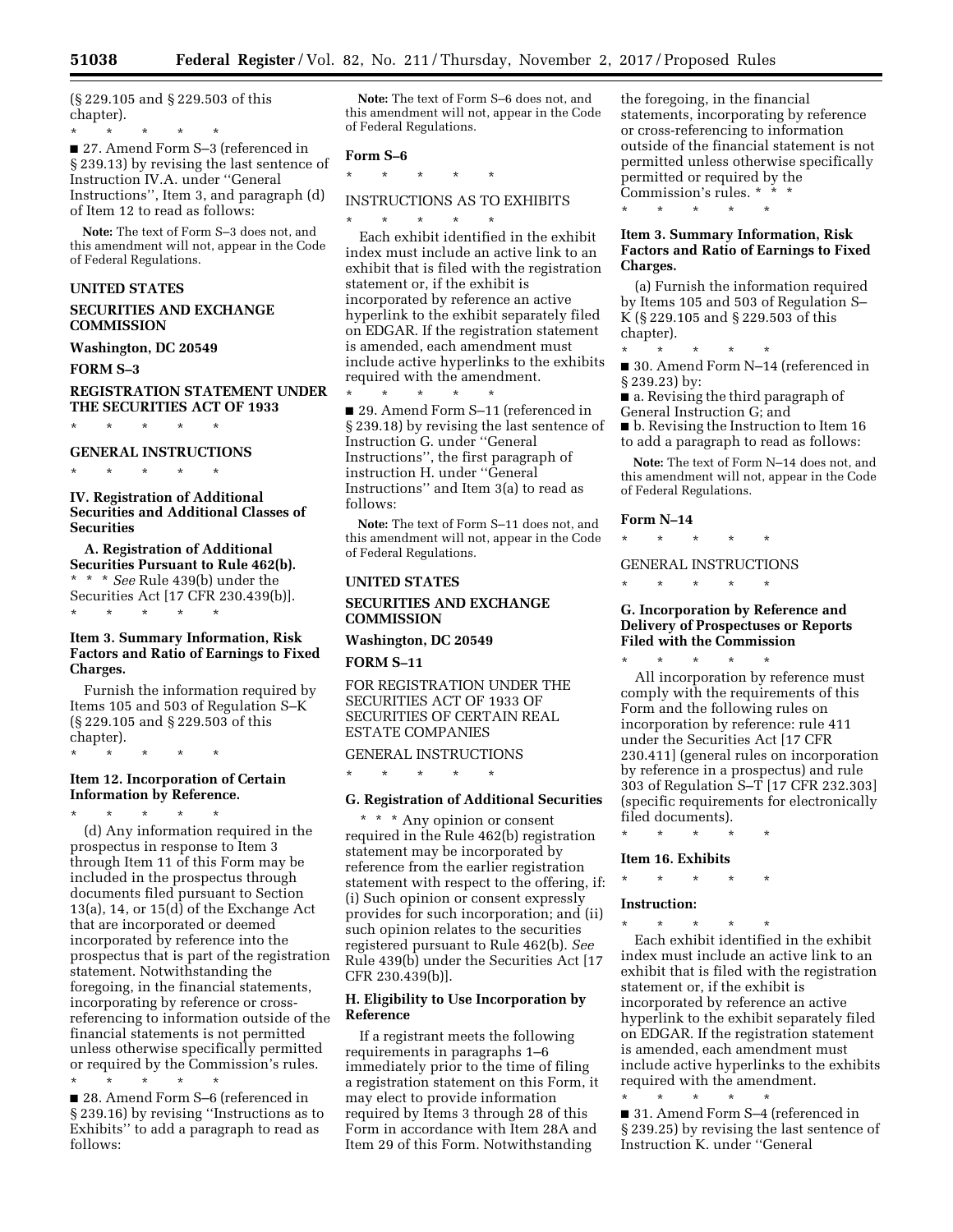Instructions'' and the first sentence of Item 3 to read as follows:

**Note:** The text of Form S–4 does not, and this amendment will not, appear in the Code of Federal Regulations.

#### **UNITED STATES**

# **SECURITIES AND EXCHANGE COMMISSION**

# **Washington, DC 20549**

**FORM S–4** 

# **REGISTRATION STATEMENT UNDER THE SECURITIES ACT OF 1933**

\* \* \* \* \*

# **GENERAL INSTRUCTIONS**

\* \* \* \* \*

#### **K. Registration of Additional Securities.**

\* \* \* Any opinion or consent required in the Rule 462(b) registration statement may be incorporated by reference from the earlier registration statement with respect to the offering, if: (i) such opinion or consent expressly provides for such incorporation; and (ii) such opinion relates to the securities registered pursuant to Rule 462(b). *See*  Rule 439(b) under the Securities Act [17 CFR 230.439(b)].

\* \* \* \* \*

### **Item 3. Risk Factors, Ratio of Earnings to Fixed Charges and Other Information.**

Provide in the forepart of the prospectus a summary containing the information required by Items 105 and 503 of Regulation S–K (§ 229.105 and § 229.503 of this chapter) and the following:

\* \* \* \* \* ■ 32. Amend Form F-1 (referenced in § 239.31) by revising the last sentence of Instruction V. under ''General Instructions'', the first paragraph of instruction VI. under ''General Instructions'' and Item 3 to read as follows:

**Note:** The text of Form F–1 does not, and this amendment will not, appear in the Code of Federal Regulations.

#### **UNITED STATES**

# **SECURITIES AND EXCHANGE COMMISSION**

**Washington, DC 20549** 

#### **FORM F–1**

#### **REGISTRATION STATEMENT UNDER THE SECURITIES ACT OF 1933**

\* \* \* \* \*

# **GENERAL INSTRUCTIONS**

\* \* \* \* \*

#### **V. Registration of Additional Securities**

\* \* \* *See* Rule 439(b) under the Securities Act [17 CFR 230.439(b)].

### **VI. Eligibility to Use Incorporation by Reference**

If a registrant meets the following requirements immediately prior to the time of filing a registration statement on this Form, it may elect to provide information required by Item 3 and Item 4 of this Form in accordance with Item 4A and Item 5 of this Form. Notwithstanding the foregoing, in the financial statements, incorporating by reference or cross-referencing to information outside of the financial statements is not permitted unless otherwise specifically permitted or required by the Commission's rules. \* \* \* \* \*

# **Item 3. Summary Information, Risk Factors and Ratio of Earnings to Fixed Charges.**

Furnish the information required by Items 105 and 503 of Regulation S–K (§ 229.105 and § 229.503 of this chapter).

\* \* \* \* \*

■ 33. Amend Form F-3 (referenced in § 239.33) by revising the last sentence of Instruction IV.A. under ''General Instructions'' and Item 3 to read as follows:

**Note:** The text of Form F–3 does not, and this amendment will not, appear in the Code of Federal Regulations.

# **UNITED STATES**

### **SECURITIES AND EXCHANGE COMMISSION**

**Washington, DC 20549** 

# **FORM F–3**

REGISTRATION STATEMENT UNDER THE SECURITIES ACT OF 1933

#### \* \* \* \* \*

### GENERAL INSTRUCTIONS

\* \* \* \* \*

IV. Registration of Additional Securities and Additional Classes of Securities

### **A. Registration of Additional**

**Securities Pursuant to Rule 462(b).**  \* \* \* *See* Rule 439(b) under the Securities Act [17 CFR 230.439(b)]. \* \* \* \* \*

# **Item 3. Summary Information, Risk Factors and Ratio of Earnings to Fixed Charges.**

Furnish the information required by Items 105 and 503 of Regulation S–K

(§ 229.105 and § 229.503 of this chapter).

\* \* \* \* \* ■ 34. Amend Form F-4 (referenced in 239.34) by revising the last sentence of Instruction H. under ''General Instructions'' and Item 3 to read as follows:

**Note:** The text of Form F–4 does not, and this amendment will not, appear in the Code of Federal Regulations.

### **UNITED STATES**

# **SECURITIES AND EXCHANGE COMMISSION**

#### **Washington, DC 20549**

#### **FORM F–4**

# **REGISTRATION STATEMENT UNDER THE SECURITIES ACT OF 1933**

\* \* \* \* \* H. \* \* \* *See* Rule 439(b) under the Securities Act [17 CFR 230.439(b)]. \* \* \* \* \*

#### **Item 3. Risk Factors, Ratio of Earnings to Fixed Charges and Other Information.**

Provide in the forepart of the prospectus a summary containing the information required by Items 105 and 503 of Regulation S–K (§ 229.105 and § 229.503 of this chapter) and the following:

\* \* \* \* \* ■ 35. Revise Item 3 of Form F–7 (referenced in § 239.37) to read as follows:

**Note:** The text of Form F–7 does not, and this amendment will not, appear in the Code of Federal Regulations.

#### **UNITED STATES**

# **SECURITIES AND EXCHANGE COMMISSION**

**Washington, DC 20549** 

#### **FORM F–7**

**REGISTRATION STATEMENT UNDER THE SECURITIES ACT OF 1933** 

\* \* \* \* \*

# **PART I—INFORMATION REQUIRED TO BE SENT TO SHAREHOLDERS**

\* \* \* \* \*

# **Item 3. Incorporation of Certain Information by Reference**

Information called for by this Form, including exhibits, may be incorporated by reference at the Registrant's option from documents that the Registrant has filed previously with the Commission pursuant to Section 13(a) or 15(d) of the Exchange Act or submitted to the Commission pursuant to Rule 12g3–2(b)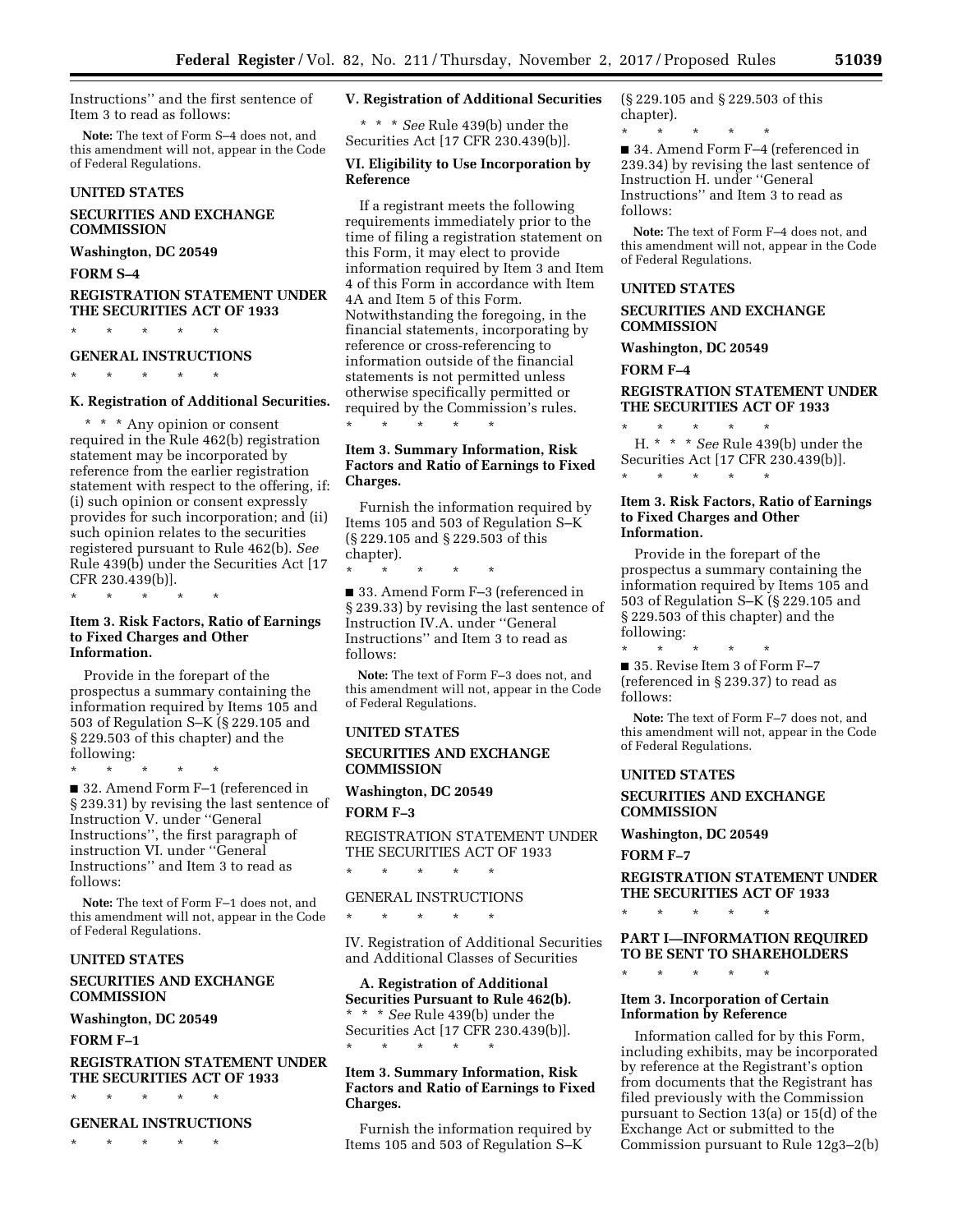under the Exchange Act. For information that you are incorporating by reference, identify the document where the information was originally filed or submitted and the specific location of the information within that document. The statement must be made at the particular place where the information is required, if applicable. Unless expressly permitted or required, disclosure must not be incorporated by reference from a second document if that second document incorporates information pertinent to such disclosure by reference to a third document. If any information is incorporated by reference into the prospectus, the prospectus must provide the name, address and telephone number of an officer of the Registrant from whom copies of such information may be obtained upon request without charge. \* \* \* \* \*

■ 36. Revise Item 3 of Form F–8 (referenced in § 239.38) to read as follows:

**Note:** The text of Form F–8 does not, and this amendment will not, appear in the Code of Federal Regulations.

#### **UNITED STATES**

### **SECURITIES AND EXCHANGE COMMISSION**

**Washington, DC 20549** 

#### **FORM F–8**

# **REGISTRATION STATEMENT UNDER THE SECURITIES ACT OF 1933**

\* \* \* \* \* **PART I—INFORMATION REQUIRED TO BE DELIVERED TO OFFEREES OR** 

**PURCHASERS**  \* \* \* \* \*

#### **Item 3. Incorporation of Certain Information by Reference**

Information called for by this Form, including exhibits, may be incorporated by reference at the Registrant's option from documents that the Registrant has filed previously with the Commission pursuant to Section 13(a) or 15(d) of the Exchange Act or submitted to the Commission pursuant to Rule 12g3–2(b) under the Exchange Act. For information that you are incorporating by reference, identify the document where the information was originally filed or submitted and the specific location of the information within that document. The statement must be made at the particular place where the information is required, if applicable. Unless expressly permitted or required, disclosure must not be incorporated by reference from a second document if that second document incorporates

information pertinent to such disclosure by reference to a third document. If any information is incorporated by reference into the prospectus, the prospectus must provide the name, address, and telephone number of an officer of the Registrant from whom copies of such information may be obtained upon request without charge.

\* \* \* \* \*

■ 37. Revise Item 4 of Form F–10 (referenced in § 239.40) to read as follows:

**Note:** The text of Form F–10 does not, and this amendment will not, appear in the Code of Federal Regulations.

#### **UNITED STATES**

# **SECURITIES AND EXCHANGE COMMISSION**

**Washington, DC 20549** 

\* \* \* \* \*

**FORM F–10** 

# **REGISTRATION STATEMENT UNDER THE SECURITIES ACT OF 1933**

# **PART I—INFORMATION REQUIRED TO BE DELIVERED TO OFFEREES OR PURCHASERS**

\* \* \* \* \*

### **Item 4. Incorporation of Certain Information by Reference**

Information called for by this Form, including exhibits, may be incorporated by reference at the Registrant's option from documents that the Registrant has filed previously with the Commission pursuant to Section 13(a) or 15(d) of the Exchange Act or submitted to the Commission pursuant to Rule 12g3–2(b) under the Exchange Act. For information that you are incorporating by reference, identify the document where the information was originally filed or submitted and the specific location of the information within that document. The statement must be made at the particular place where the information is required, if applicable. Unless expressly permitted or required, disclosure must not be incorporated by reference from a second document if that second document incorporates information pertinent to such disclosure by reference to a third document. If any information is incorporated by reference into the prospectus, the prospectus must provide the name, address, and telephone number of an officer of the Registrant from whom copies of such information may be obtained upon request without charge.

\* \* \* \* \*

■ 38. Revise Item 3 of Form F–80 (referenced in § 239.41) to read as follows:

**Note:** The text of Form F–80 does not, and this amendment will not, appear in the Code of Federal Regulations.

### **UNITED STATES**

# **SECURITIES AND EXCHANGE COMMISSION**

**Washington, DC 20549** 

**FORM F–80** 

**REGISTRATION STATEMENT UNDER THE SECURITIES ACT OF 1933** 

\* \* \* \* \*

# **PART I—INFORMATION REQUIRED TO BE DELIVERED TO OFFEREES OR PURCHASERS**

\* \* \* \* \*

### **Item 3 Incorporation of Certain Information by Reference**

Information called for by this Form, including exhibits, may be incorporated by reference at the Registrant's option from documents that the Registrant has filed previously with the Commission pursuant to Section 13(a) or 15(d) of the Exchange Act or submitted to the Commission pursuant to Rule 12g3–2(b) under the Exchange Act. For information that you are incorporating by reference, identify the document where the information was originally filed or submitted and the specific location of the information within that document. The statement must be made at the particular place where the information is required, if applicable. Unless expressly permitted or required, disclosure must not be incorporated by reference from a second document if that second document incorporates information pertinent to such disclosure by reference to a third document. If any information is incorporated by reference into the prospectus, the prospectus must provide the name, address, and telephone number of an officer of the Registrant from whom copies of such information may be obtained upon request without charge.

\* \* \* \* \*

■ 39. Amend Form SF-1 (referenced in § 239.44) by revising the last sentence of Instruction III. under ''General Instructions'' and the last sentence of Item 2 to read as follows:

**Note:** The text of Form SF–1 does not, and this amendment will not, appear in the Code of Federal Regulations.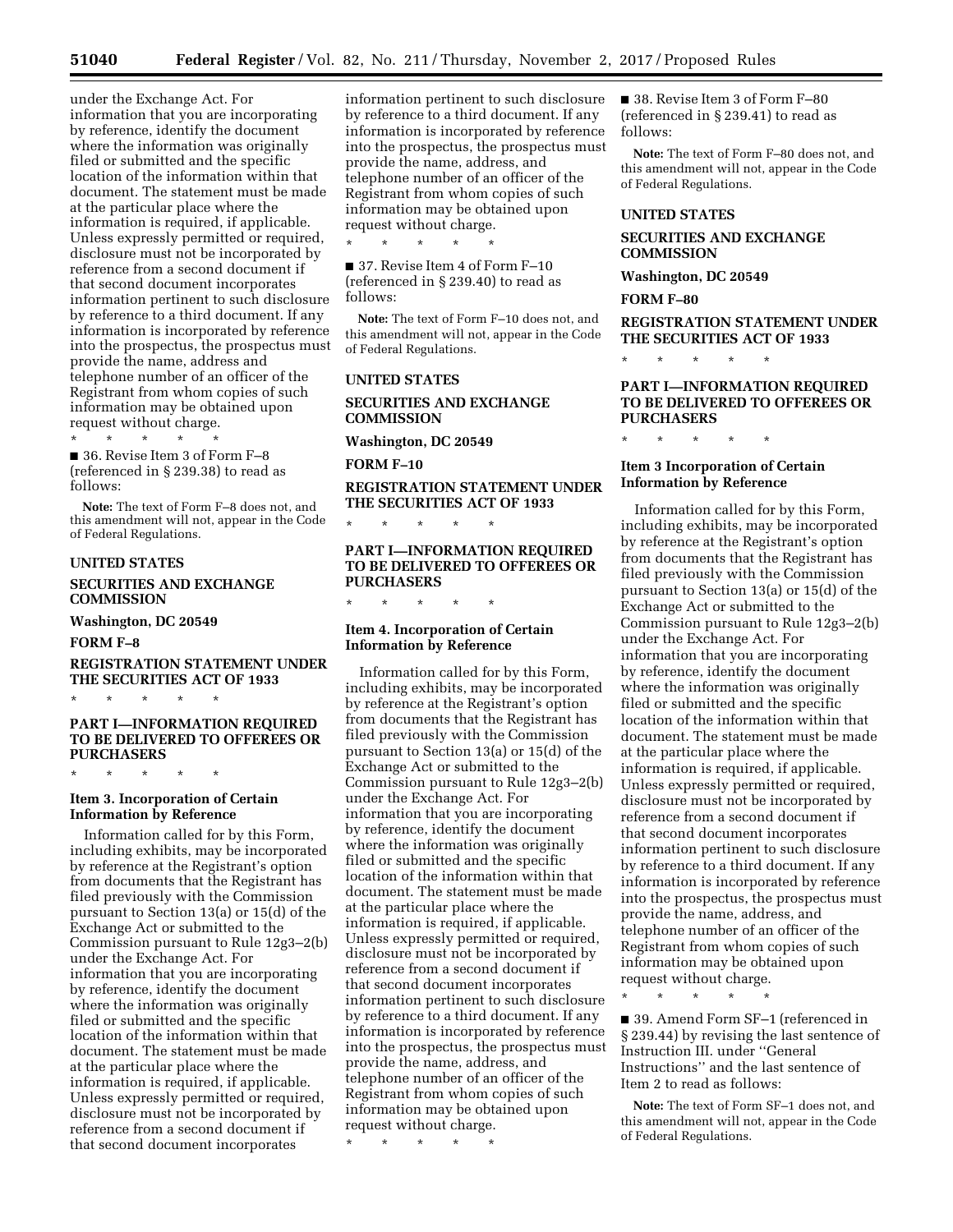#### **UNITED STATES**

### **SECURITIES AND EXCHANGE COMMISSION**

#### **Washington, DC 20549**

#### **FORM SF–1**

# **REGISTRATION STATEMENT UNDER THE SECURITIES ACT OF 1933**

\* \* \* \* \*

# **GENERAL INSTRUCTIONS**

\* \* \* \* \*

### **III. Registration of Additional Securities**

\* \* \* *See* Rule 439(b) under the Securities Act [17 CFR 230.439(b)]. \* \* \* \* \*

# **Item 2. Inside Front and Outside Back Cover Pages of Prospectus.**

Furnish the information required by Items 105 and 503 of Regulation S–K (17 CFR 229.105 and 17 CFR 229.503) and Item 1103 of Regulation AB (17 CFR 229.1103).

\* \* \* \* \*

■ 40. Amend Form SF-3 (referenced in § 239.45) by revising the last sentence of Instruction III. under ''General Instructions'' and the last sentence of Item 2 to read as follows:

**Note:** The text of Form SF–3 does not, and this amendment will not, appear in the Code of Federal Regulations.

# **UNITED STATES**

# **SECURITIES AND EXCHANGE COMMISSION**

#### **Washington, DC 20549**

**FORM SF–3** 

# **REGISTRATION STATEMENT UNDER THE SECURITIES ACT OF 1933**

\* \* \* \* \*

# **GENERAL INSTRUCTIONS**

\* \* \* \* \*

### **III. Registration of Additional Securities Pursuant to Rule 462(b).**

\* \* \* *See* Rule 439(b) under the Securities Act [17 CFR 230.439(b)]. \* \* \* \* \*

### **Item 2. Inside Front and Outside Back Cover Pages of Prospectus.**

Furnish the information required by Items 105 and 503 of Regulation S–K (17 CFR 229.105 and 17 CFR 229.503) and Item 1103 of Regulation AB (17 CFR 229.1103).

\* \* \* \* \*

#### **PART 240—GENERAL RULES AND REGULATIONS, SECURITIES EXCHANGE ACT OF 1934**

■ 41. The authority citation for part 240 continues to read in part as follows:

**Authority:** 15 U.S.C. 77c, 77d, 77g, 77j, 77s, 77z–2, 77z–3, 77eee, 77ggg, 77nnn, 77sss, 77ttt, 78c, 78c–3, 78c–5, 78d, 78e, 78f, 78g, 78i, 78j, 78j–1, 78k, 78k–1, 78*l,* 78m, 78n, 78n–1, 78*o,* 78*o*-4, 78*o*–10, 78p, 78q, 78q–1, 78s, 78u–5, 78w, 78x, 78*ll,* 78mm, 80a–20, 80a–23, 80a–29, 80a–37, 80b–3, 80b– 4, 80b–11, and 7201 *et seq.,* and 8302; 7 U.S.C. 2(c)(2)(E); 12 U.S.C. 5221(e)(3); 18 U.S.C. 1350; Pub. L. 111–203, 939A, 124 Stat. 1376 (2010); and Pub. L. 112–106, sec. 503 and 602, 126 Stat. 326 (2012), unless otherwise noted.

\* \* \* \* \*  $\blacksquare$  42. Revise § 240.12b-13 to read as follows:

#### **§ 240.12b–13 Preparation of statement or report.**

Except as provided by the appropriate form, the statement or report must contain the numbers and captions of all items of such form. The text of the items may be omitted if the answers thereto are so prepared as to indicate to the reader the coverage of the items without the necessity of referring to the text of the items or instructions thereto. Where any item requires information to be given in tabular form, it must be given in substantially the tabular form specified in the item. All instructions, whether appearing under the items of the form or elsewhere therein, must be omitted. Unless expressly provided otherwise, if any item is inapplicable or the answer thereto is in the negative, an appropriate statement to that effect must be made.

■ 43. Revise § 240.12b–23 to read as follows:

# **§ 240.12b–23 Incorporation by reference.**

(a) *Registration statement or report.*  Except as provided by this section or in the appropriate form, information may be incorporated by reference in answer, or partial answer, to any item of a registration statement or report.

(b) *Financial information.* Except as provided in the Commission's rules, financial information required to be given in comparative form for two or more fiscal years or periods must not be incorporated by reference unless the information incorporated by reference includes the entire period for which the comparative data is given. In the financial statements, incorporating by reference, or cross-referencing to, information outside of the financial statements is not permitted unless otherwise specifically permitted or required by the Commission's rules.

(c) *Exhibits.* Any document or part thereof filed with the Commission pursuant to any Act administered by the Commission may be incorporated by reference as an exhibit to any statement or report filed with the Commission by the same or any other person. Any document or part thereof filed with an exchange pursuant to the Act may be incorporated by reference as an exhibit to any statement or report filed with the exchange by the same or any other person. If any modification has occurred in the text of any document incorporated by reference since the filing thereof, the registrant must file with the reference a statement containing the text of any such modification and the date thereof.

(d) *Hyperlinks.* You must include an active hyperlink to information incorporated into a registration statement or report by reference if such information is publicly available on the Commission's Electronic Data Gathering, Analysis and Retrieval System (''EDGAR'') at the time the registration statement or form is filed. For hyperlinking to exhibits, please refer to Item 601 of Regulation S–K (§ 229.601 of this chapter) or the appropriate form.

(e) *General.* Include an express statement clearly describing the specific location of the information you are incorporating by reference. The statement must identify the document where the information was originally filed or submitted and the location of the information within that document. The statement must be made at the particular place where the information is required, if applicable. Information must not be incorporated by reference in any case where such incorporation would render the disclosure incomplete, unclear, or confusing. For example, unless expressly permitted or required, disclosure must not be incorporated by reference from a second document if that second document incorporates information pertinent to such disclosure by reference to a third document.

#### **§ 240.12b–32 [Removed and reserved].**

■ 44. Remove and reserve § 240.12b-32.

■ 45. Revise the first sentence of Note D.1 of § 240.14a–101 to read as follows:

# **§ 240.14a–101 Schedule 14A. Information required in proxy statement.**

\* \* \* \* \* D. \* \* \*

1. Disclosure must not be incorporated by reference from a second document if that second document incorporates information pertinent to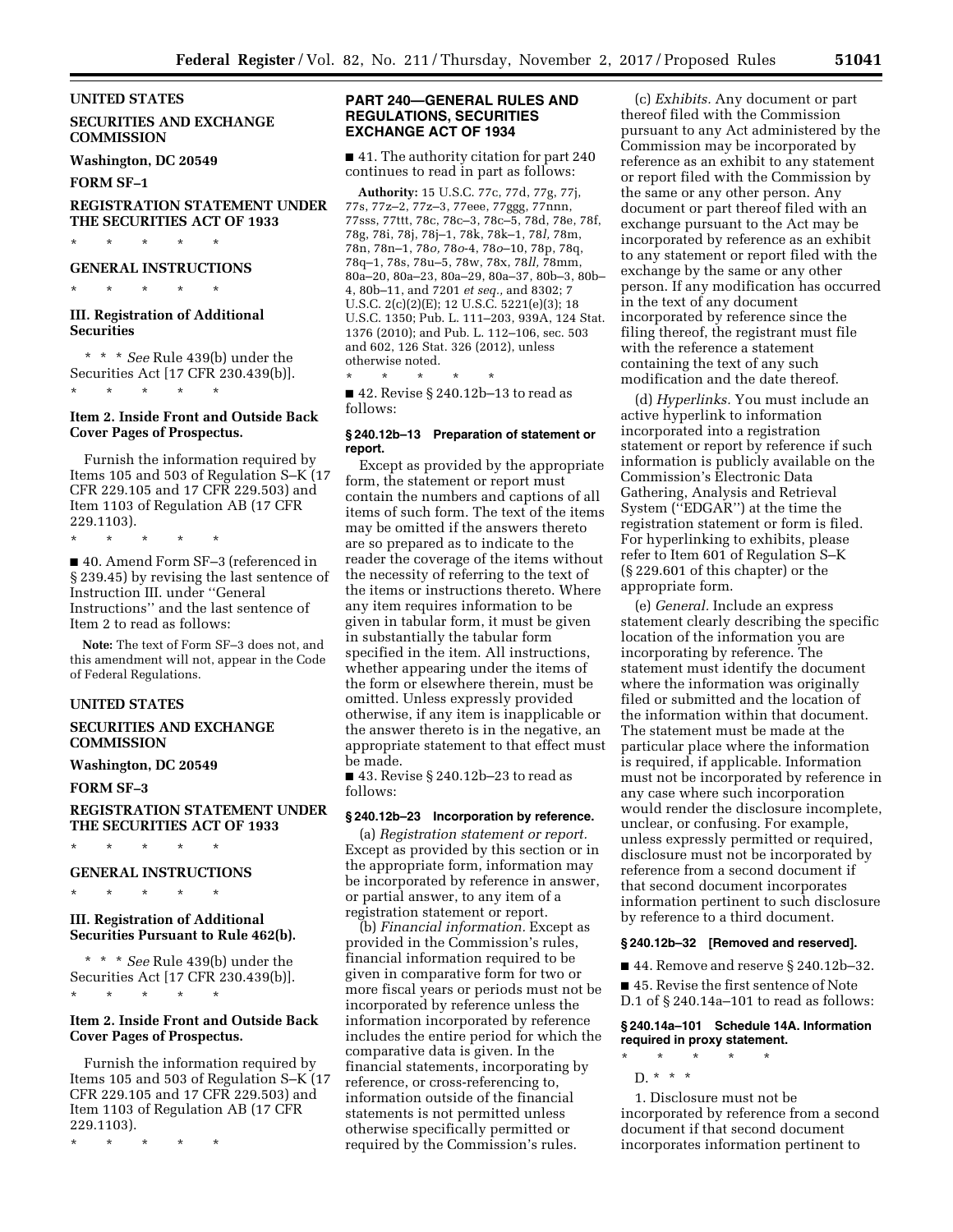such disclosure by reference to a third document. \* \* \*

\* \* \* \* \*

■ 46. Remove and reserve paragraph (e) of § 240.16a–3.

# **PART 249—FORMS, SECURITIES EXCHANGE ACT OF 1934**

■ 47. The authority citation for part 249 continues to read in part as follows:

**Authority:** 15 U.S.C. 78a *et seq.* and 7201 *et seq.;* 12 U.S.C. 5461 *et seq.;* 18 U.S.C. 1350; Sec. 953(b), Pub. L. 111–203, 124 Stat. 1904; Sec. 102(a)(3), Pub. L. 112–106, 126 Stat. 309 (2012); Sec. 107, Pub. L. 112–106, 126 Stat. 313 (2012), and Sec. 72001, Pub. L. 114–94, 129 Stat. 1312 (2015), unless otherwise noted.

\* \* \* \* \*

■ 48. Remove and reserve paragraph (c) of General Instruction 3 to Form 3 (referenced in § 249.103).

■ 49. Remove and reserve paragraph (c) of General Instruction 2 to Form 4 (referenced in § 249.104).

■ 50. Remove and reserve paragraph (c) of General Instruction 2 to Form 5 (referenced in § 249.105).

■ 51. Amend Form 8–A (referenced in § 249.208a) by revising the Instructions as to Exhibits to read as follows:

**Note:** The text of Form 8–A does not, and this amendment will not, appear in the Code of Federal Regulations.

# **UNITED STATES**

# **SECURITIES AND EXCHANGE COMMISSION**

**Washington, DC 20549** 

**FORM 8–A** 

# **FOR REGISTRATION OF CERTAIN CLASSES OF SECURITIES PURSUANT TO SECTION 12(b) OR (g) OF THE SECURITIES EXCHANGE ACT OF 1934**

\* \* \* \* \*

# **INSTRUCTIONS FOR EXHIBITS**

If the securities to be registered on this form are to be registered on an

exchange on which other securities of the registrant are registered, or are to be registered pursuant to Section 12(g) of the Act, copies of all constituent instruments defining the rights of the holders of each class of such securities, including any contracts or other documents which limit or qualify the rights of such holders, must be filed as exhibits with each copy of the registration statement filed with the Commission or with an exchange, subject to Rule 12b–23(c) regarding incorporation of exhibits by reference. ■ 52. Amend Form 10 (referenced in 249.210) by revising the first sentence in Item 1A and Instruction C(a) under ''General Instructions'' to read as follows:

**Note:** The text of Form 10 does not, and this amendment will not, appear in the Code of Federal Regulations.

# **UNITED STATES**

**SECURITIES AND EXCHANGE COMMISSION** 

### **Washington, DC 20549**

**FORM 10** 

**GENERAL FORM FOR REGISTRATION OF SECURITIES PURSUANT TO SECTION 12(b) OR (g) OF THE SECURITIES EXCHANGE ACT OF 1934** 

\* \* \* \* \*

# **INFORMATION REQUIRED IN REGISTRATION STATEMENT**

\* \* \* \* \*

# **Item 1A. Risk Factors.**

Set forth, under the caption ''Risk Factors,'' where appropriate, the risk factors described in Item 105 of Regulation S–K (§ 229.105 of this chapter) applicable to the registrant. \* \* \*

# \* \* \* \* \*

# **GENERAL INSTRUCTIONS**

\* \* \* \* \*

# **C. Preparation of Registration Statement.**

(a) This form is not to be used as a blank form to be filled in, but only as a guide in the preparation of the registration statement on paper meeting the requirements of Rule 12b–12 [17 CFR 240.12b–12]. The numbers or captions of items are not required unless expressly required by this form or the referenced disclosure requirements. The text of the items may be omitted. Otherwise, the answers to the items must be prepared in the manner specified in Rule 12b–13 [17 CFR 240.12b–13].

\* \* \* \* \*

■ 53. Amend Form 20–F (referenced in § 249.220f) by:

■ a. Adding a field to the cover page to include trading symbol(s);

■ b. Revising Instruction C(a) under ''General Instructions'';

■ c. Adding Instruction 6 under ''Instructions to Item 5'';

■ d. Revising Instruction 1(b) under ''Instructions to Item 10'';

■ e. Revising Instructions 1 and 2 under ''Instructions to Item 12'';

 $\blacksquare$  f. Revising the introductory text, Instruction 4(a) and Instruction 8 and adding Instructions 2(d) and 104 under ''Instructions As To Exhibits'' to read as follows:

**Note:** The text of Form 20–F does not, and this amendment will not, appear in the Code of Federal Regulations.

# **UNITED STATES**

# **SECURITIES AND EXCHANGE COMMISSION**

#### **Washington, DC 20549**

\* \* \* \* \*

**FORM 20–F** 

Securities registered or to be registered pursuant to Section 12(b) of the Act.

| Title of each class | Trading<br>symbol(s) | Name of each exchange on which registered |
|---------------------|----------------------|-------------------------------------------|
|                     |                      |                                           |

\* \* \* \* \*

#### **GENERAL INSTRUCTIONS**

\* \* \* \* \*

# **C. How to Prepare Registration Statements and Reports on This Form.**

(a) Do not use this Form as a blank form to be filled in; use it only as a guide in the preparation of the

registration statement or annual report. General Instruction E states which items must be responded to in a registration statement and which items must be responded to in an annual report. The number or captions of items are not required unless expressly required by this form. You may also omit the text following each caption in this Form, which describes what must be disclosed

under each item. Omit the text of all instructions in this Form. If an item is inapplicable or the answer to the item is in the negative, respond to the item by making a statement to that effect.

\* \* \* \* \*

**Item 5. Operating and Financial Review and Prospects** 

\* \* \* \* \*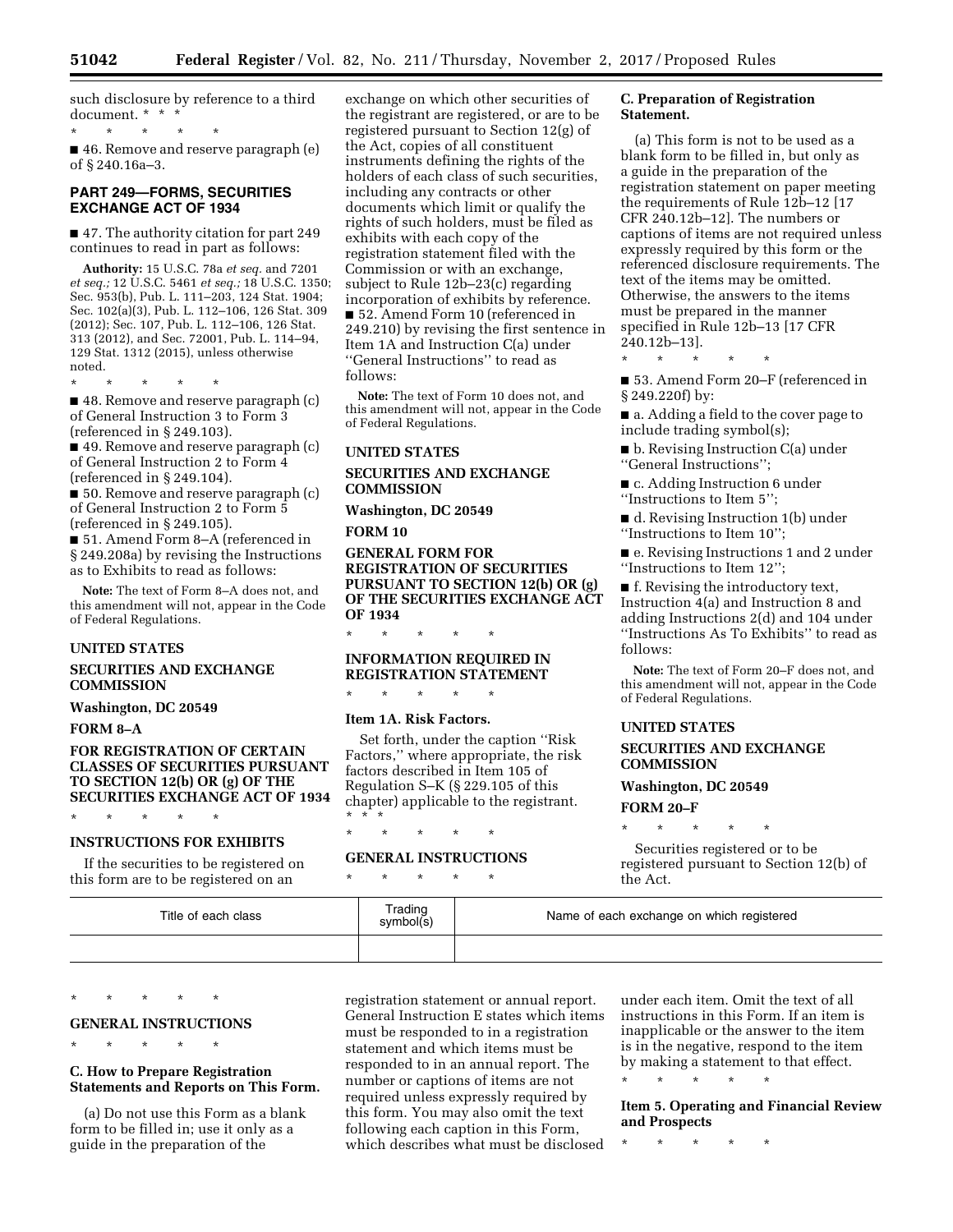#### *Instructions to Item 5:*

\* \* \* \* \* 6. Generally, the discussion shall cover the periods covered by the financial statements and the registrant may use any format that in the registrant's judgment enhances a reader's understanding.

For registrants providing financial statements covering three years in a filing, disclosure about the earliest year would not be required if (i) that disclosure is not material to an understanding of the registrant's financial condition, changes in financial condition and results of operations and (ii) the registrant has filed its prior year Form 20–F on EDGAR containing an Operating and Financial Review and Prospects discussion of the earliest of the three years included in the financial statements of the current filing.

\* \* \* \* \*

# **Item 10. Additional Information**

\* \* \* \* \* *Instructions to Item 10:*  \* \* \* \* \*

**1 \* \* \*** 

(b) If the information called for by Item 10.B has been reported previously in a registration statement on Form 20-F or a registration statement filed under the Securities Act and has not changed, you may incorporate that information by a specific reference in the annual report to the previous registration statement or, to the extent that this information has been provided in the exhibit required by instruction 2(d) of the Instructions as to Exhibits, you may refer to the exhibit for this information.

\* \* \* \* \*

# **Item 12. Description of Securities Other than Equity Securities**

\* \* \* \* \* *Instructions to Item 12:* 

\* \* \* \* \*

1. If you are using the form as an annual report, provide the information required by Item 12.D.3 and Item 12.D.4 under this Item of your annual report and provide the remainder of the information required by this Item in an exhibit to such report pursuant to paragraph 2(d) of Instructions as to Exhibits.

2. You do not need to include any information in a registration statement, prospectus, or annual report on Form 20–F in response to Item 305(a)(2) of the Trust Indenture Act of 1939, 15 U.S.C. 77aaa *et seq.,* as amended, if the information is not otherwise required by this Item or Instruction 2(d) under Instructions as to Exhibits of this Form.

### **INSTRUCTIONS AS TO EXHIBITS**

File the exhibits listed below as part of an Exchange Act registration statement or report. Exchange Act Rule 12b–23(c) explains the circumstances in which you may incorporate exhibits by reference. Exchange Act Rule 24b–2 explains the procedure to be followed in requesting confidential treatment of information required to be filed.

Previously filed exhibits may be incorporated by reference. If any previously filed exhibits have been amended or modified, file copies of the amendment or modification or copies of the entire exhibit as amended or modified.

If the Form 20–F registration statement or annual report requires the inclusion, as an exhibit or attachment, of a document that is in a foreign language, you must provide instead either an English translation or an English summary of the foreign language document in accordance with Exchange Act Rule 12b–12(d) (17 CFR 240.12b–12(d)) for both electronic and paper filings. You may submit a copy of the unabridged foreign language document along with the English translation or summary as permitted by Regulation S–T Rule 306(b) (17 CFR 232.306(b)) for electronic filings or by Exchange Act Rule 12b–12(d)(4) (17 CFR 240.12 $b-12(d)$  (4)) for paper filings.

Include an exhibit index in each registration statement or report you file, immediately preceding the exhibits you are filing. The exhibit index must list each exhibit according to the number assigned to it below. If an exhibit is incorporated by reference, note that fact in the exhibit index. For paper filings, the pages of the manually signed original registration statement should be numbered in sequence, and the exhibit index should give the page number in the sequential numbering system where each exhibit can be found.

Schedules (or similar attachments) to the exhibits required by this Form 20– F are not required to be filed unless such schedules contain information material to an investment or voting decision and that information is not otherwise disclosed in the exhibit or the disclosure document. Each exhibit filed must contain a list briefly identifying the contents of all omitted schedules. In addition, the registrant must provide a copy of any omitted schedule to the Commission staff upon request.

The registrant may redact information from exhibits required to be filed by this Form 20–F if disclosure of that that information would constitute a clearly unwarranted invasion of personal privacy (*e.g.,* disclosure of bank account

numbers, social security numbers, home addresses and similar information). The registrant is not required to undertake or provide to the Commission upon request a materiality or competitive harm analysis of this redacted information.

- \* \* \* \* \*
	- 2 \* \* \*

(d) If a registrant is filing an annual report under Exchange Act Section 13(a) or 15(d), the registrant must provide as an exhibit a description of the rights of each class of securities that is registered under Section 12 of the Exchange Act as of the end of the period covered by the report with which the exhibit is filed. The description must include information for the securities comparable to that required by Item 9.A.3, A.5, A.6, and A.7, Item 10.B.3, B.4, B.6, B.7, B.8, B.9, and B.10, and Item 12.A, 12.B, 12.C, and 12.D.1 and 12.D.2 of Form 20–F (collectively, the ''Description of Securities''). However, for purposes of this paragraph 2(d), all references in those Items to securities to be or being registered, offered or sold will mean securities that are registered as of the end of the period covered by the report with which the exhibit is filed. In addition, for purposes of this Item, the disclosure will be required for classes of securities that have not been retired by the end of the period covered by the report. A registrant may incorporate by reference and provide an active hyperlink to a prior periodic filing containing the disclosure required by this paragraph 2(d) so long as there has not been any change to the information called for by the Description of Securities since the filing date of the linked filing. Such hyperlink will be deemed to satisfy the requirements of this paragraph 2(d) for the current filing.

\* \* \* \* \*

4.(a) Every contract not made in the ordinary course of business that is material to the registrant and is to be performed in whole or in part at or after the filing of the registration statement or report. In addition, for newly reporting registrants, every contract not made in the ordinary course of business that is material to the registrant and that was entered into not more than two years before the date on which such registrant:

(i) first files a registration statement or report; or

(ii) completes a transaction that had the effect of causing it to cease being a public shell company.

The only contracts that must be filed are those to which the registrant or a subsidiary of the registrant is a party or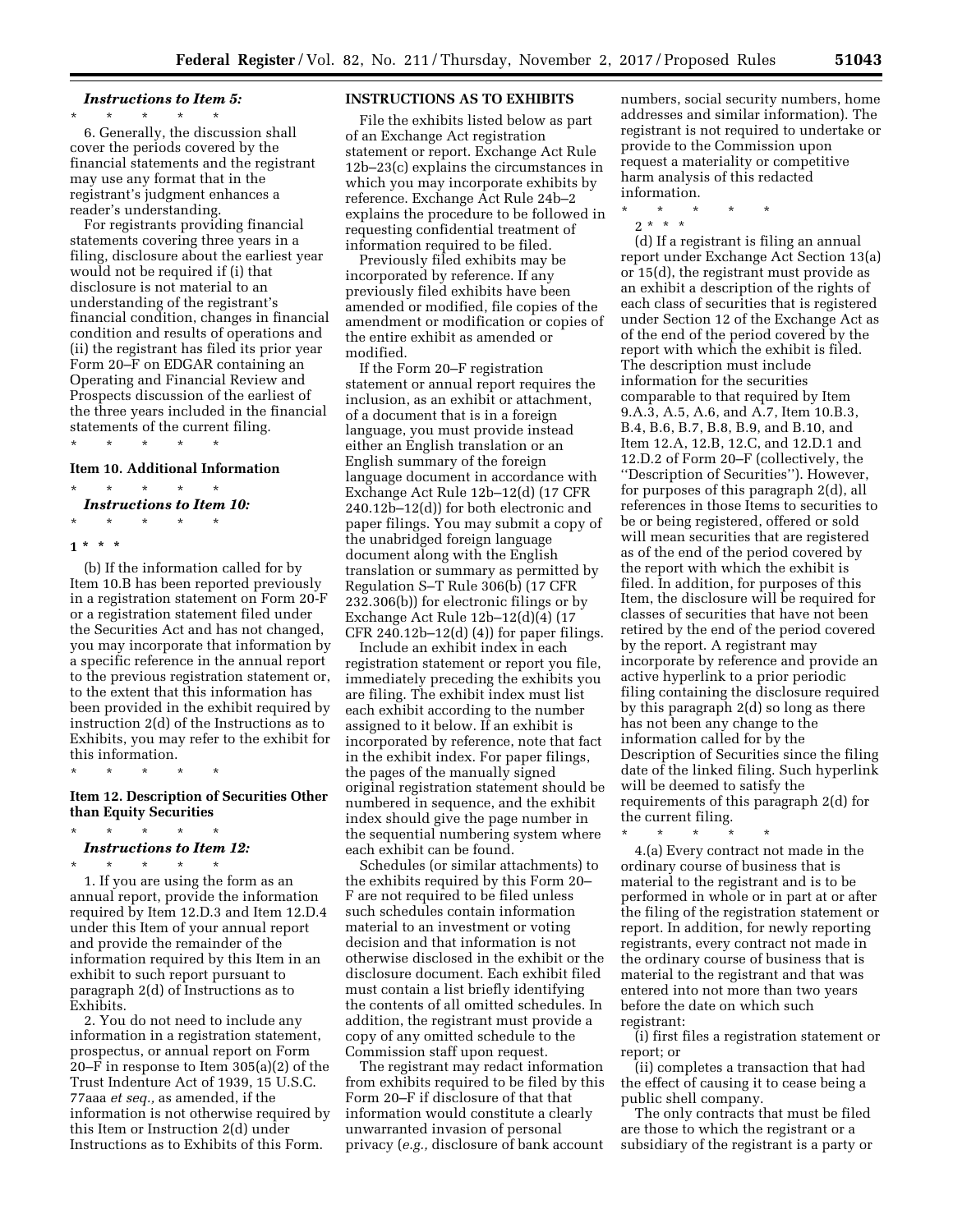has succeeded to a party by assumption or assignment or in which the registrant or such subsidiary has a beneficial interest.

The registrant may redact provisions or terms of exhibits required to be filed by this Form 20–F if those provisions or terms are both (i) not material and (ii) competitively harmful to the registrant if publicly disclosed. If it does so, the registrant should mark the exhibit or exhibits to indicate that portions of the exhibit or exhibits have been omitted and include a prominent statement on the first page of the redacted exhibit that certain identified information has been excluded from the exhibit because it is both (i) not material and (ii) competitively harmful to the registrant if publicly disclosed. The registrant also must indicate by brackets where the information is omitted from the filed version of the exhibit.

If requested by the Commission staff, the registrant must provide an unredacted paper copy of the exhibit on a supplemental basis. The Commission staff also may request the registrant to provide its materiality and competitive harm analyses on a supplemental basis. Upon evaluation of the registrant's supplemental materials, the Commission staff may request the registrant to amend its filing to include in the exhibit any previously redacted information that is not adequately supported by the registrant's materiality and competitive harm analyses.

The registrant may request confidential treatment of the supplemental material submitted to the Commission or the staff pursuant to Rule 83 (17 CFR 200.83) while it is in the possession of the Commission staff. After reviewing the supplemental information, the Commission staff will

return or destroy it at the request of the registrant, if the registrant complies with the procedures outlined in Rules 418 or 12b–4 (17 CFR 230.418 or 17 CFR 240.12b–4).

**Note:** A ''newly reporting registrant'' is (i) any registrant filing a registration statement that, at the time of such filing, is not subject to the reporting requirements of Section 13(a) or 15(d) of the Exchange Act, whether or not such registrant has ever previously been subject to the reporting requirements of Section 13(a) or 15(d), (ii) any registrant that has not filed an annual report since the revival of a previously suspended reporting obligation, and (iii) any registrant that (a) was a shell company, other than a business combination related shell company, as defined in Rule 12b–2 under the Exchange Act (17 CFR 240.12b–2), immediately before completing a transaction that has the effect of causing it to cease being a shell company and (b) has not filed a Form 20–F since the completion of such transaction. For example, newly reporting registrants would include (i) a registrant that is filing its first registration statement under the Securities Act or the Exchange Act, and (ii) a registrant that was a public shell company, other than a business combination related shell company, and completes a reverse merger transaction causing it to cease being a shell company.

\* \* \* \* \*

8. List the following information for the registrant and each of its subsidiaries: the name, the legal entity identifier (if any), the state or other jurisdiction of incorporation or organization, and the names under which the entity does business. This list may be incorporated by reference from another filed document which includes a complete and accurate list. ''Legal entity identifier'' means, with respect to any registrant or its subsidiaries, the legal entity identifier as assigned by a utility endorsed by the Global LEI Regulatory Oversight Committee or accredited by

the Global LEI Foundation. You may omit the names of subsidiaries that, in the aggregate, would not be a ''significant subsidiary'' as defined in rule 1–02(w) of Regulation S–X as of the end of the year covered by the report. You may omit the names of multiple wholly owned subsidiaries carrying on the same line of business, such as chain stores or service stations, if you give the name of the immediate parent company, the line of business and the number of omitted subsidiaries broken down by U.S. and foreign operations.

\* \* \* \* \*

### 102 and 103 [Reserved]

104. *Cover Page Interactive Data File.* If the Form 20–F is being used as an annual report, a Cover Page Interactive Data File (as defined in 17 CFR 232.11) as required by Rule 406 of Regulation S– T [17 CFR 232.406], and in the manner provided by the EDGAR Filer Manual.

■ 54. Amend Form 40–F (referenced in § 249.240f) by:

■ a. Adding a field to the cover page to include trading symbol(s); and

■ b. Adding paragraph B.17 under ''General Instructions'' to read as follows:

**Note:** The text of Form 40–F does not, and this amendment will not, appear in the Code of Federal Regulations.

### **UNITED STATES**

# **SECURITIES AND EXCHANGE COMMISSION**

# **Washington, DC 20549**

# **FORM 40–F**

\* \* \* \* \* Securities registered or to be registered pursuant to Section 12(b) of the Act.

| Title of each class | Trading<br>symbol(s) | Name of each exchange on which registered |
|---------------------|----------------------|-------------------------------------------|
|                     |                      |                                           |

\* \* \* \* \*

B. Information To Be Filed on this Form

\* \* \* \* \* (17) Cover Page Interactive Data File. If the Form 40–F is being used as an annual report, a Cover Page Interactive Data File (as defined in 17 CFR 232.11) as required by Rule 406 of Regulation S– T [17 CFR 232.406], in the manner provided by the EDGAR Filer Manual and listed as exhibit 104.

\* \* \* \* \*

■ 55. Amend Form 8–K (referenced in § 249.308) by adding a field to the cover page for securities registered pursuant to Section 12(b) of the Exchange Act, the title of each class of such securities, trading symbol(s) and name of each exchange on which registered:

**Note:** The text of Form 8–K does not, and this amendment will not, appear in the Code of Federal Regulations.

## **UNITED STATES**

# **SECURITIES AND EXCHANGE COMMISSION**

# **Washington, DC 20549**

#### **FORM 8–K**

\* \* \* \* \*

Securities registered pursuant to Section 12(b) of the Act: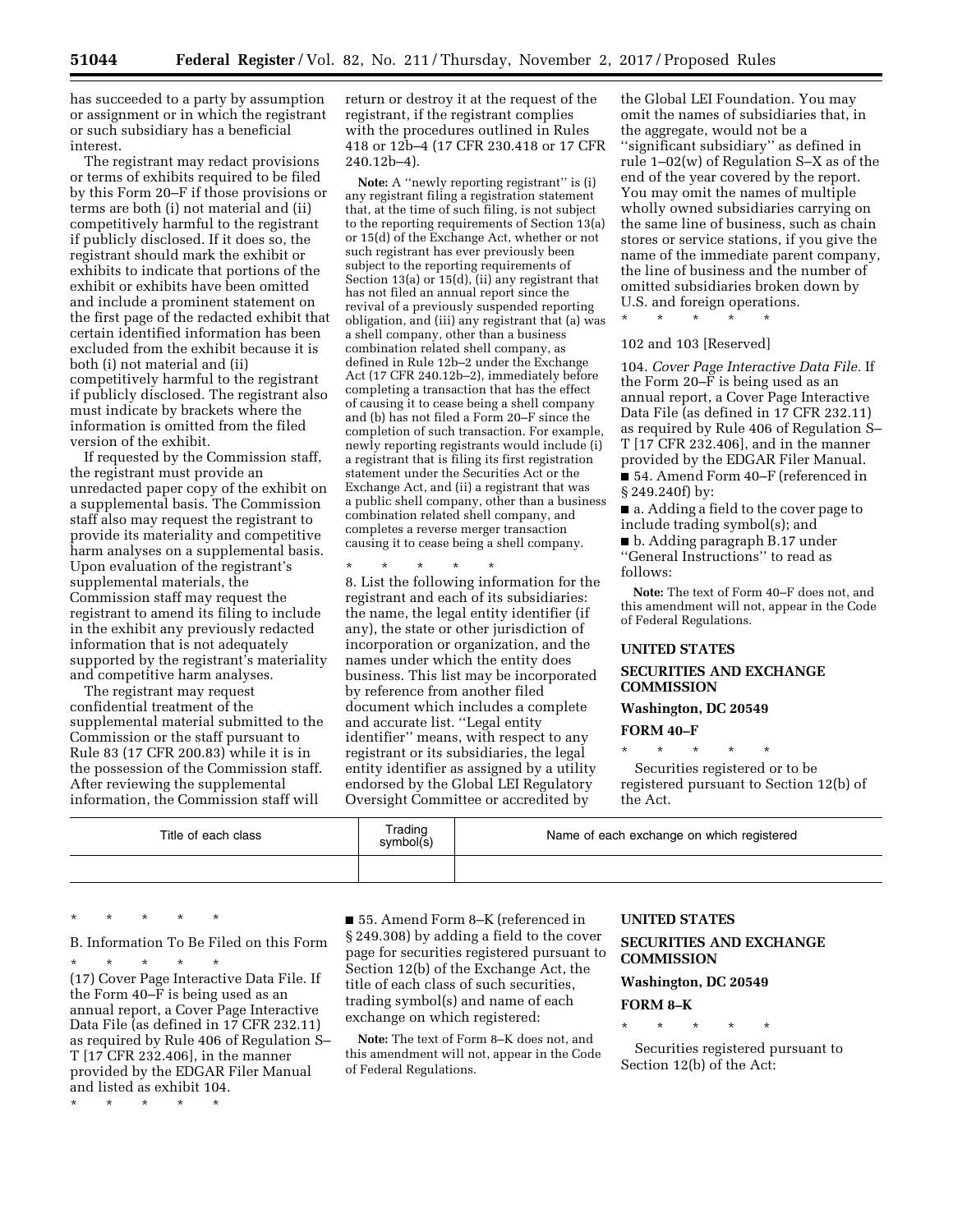| Title of each class | Trading<br>symbol(s) | Name of each exchange on which registered |
|---------------------|----------------------|-------------------------------------------|
|                     |                      |                                           |

# \* \* \* \* \*

■ 56. Amend Form 10–Q (referenced in § 249.308a) by adding a field to the cover page for securities registered pursuant to Section 12(b) of the Exchange Act, the title of each class of such securities, trading symbol(s) and name of each exchange on which registered:

**Note:** The text of Form 10–Q does not, and this amendment will not, appear in the Code of Federal Regulations.

### **UNITED STATES**

# **SECURITIES AND EXCHANGE COMMISSION**

### **Washington, DC 20549**

**FORM 10–Q** 

\* \* \* \* \* Securities registered pursuant to Section 12(b) of the Act:

| Title of each class | rading<br>symbol(s) | Name of each exchange on which registered |
|---------------------|---------------------|-------------------------------------------|
|                     |                     |                                           |

\* \* \* \* \* ■ 57. Amend Form 10–K (referenced in

§ 249.310) by: ■ a. Revising Instruction (C)(1) and the

last sentence of Instruction (G)(3) under ''General Instructions'', the first

sentence in Item 1A, and paragraph (a) under ''Supplemental Information to be Furnished With Reports Filed Pursuant to Section 15(d) of the Act by Registrants Which Have Not Registered

Securities Pursuant to Section 12 of the Act'';

■ b. Removing the second sentence of Instruction (G)(4) under ''General Instructions'', the checkbox that relates to disclosure under Item 405, and the instruction to Item 10; and ■ c. Adding a field to the cover page to include trading symbol(s) to read as follows:

**Note:** The text of Form 10–K does not, and this amendment will not, appear in the Code of Federal Regulations.

# **UNITED STATES**

# **SECURITIES AND EXCHANGE COMMISSION**

**Washington, DC 20549** 

**FORM 10–K** 

# **ANNUAL REPORT PURSUANT TO SECTION 13 OR 15(d) OF THE SECURITIES EXCHANGE ACT OF 1934**

# **GENERAL INSTRUCTIONS**

\* \* \* \* \*

# **C. Preparation of Report.**

(1) This form is not to be used as a blank form to be filled in, but only as a guide in the preparation of the report on paper meeting the requirements of Rule 12b–12. Except as provided in this instruction and General Instruction G, the answers to the items must be prepared in the manner specified in Rule 12b–13. The numbers or captions

of items are not required unless expressly required by this form or the referenced disclosure requirements.

\* \* \* \* \*

# **G. Information to be Incorporated by Reference.**

\* \* \* \* \*

 $(3)$  \* \* \* See the Instruction to Item 401 of Regulation S–K (§ 229.401 of this chapter).

\* \* \* \* \*

# **UNITED STATES**

# **SECURITIES AND EXCHANGE COMMISSION**

# **Washington, DC 20549**

### **FORM 10–K**

Securities registered pursuant to Section 12(b) of the Act:

| Title of each class | -rading<br>symbol(s) | Name of each exchange on which registered |
|---------------------|----------------------|-------------------------------------------|
|                     |                      |                                           |

\* \* \* \* \*

**Item 1A. Risk Factors.** Set forth, under the caption ''Risk Factors,'' where appropriate, the risk factors described in Item 105 of Regulation S–K (§ 229.105 of this chapter) applicable to the registrant. \* \* \*

\* \* \* \* \*

**Supplemental Information to be Furnished With Reports Filed Pursuant to Section 15(d) of the Act by Registrants Which Have Not Registered Securities Pursuant to Section 12 of the Act** 

(a) Except to the extent that the materials enumerated in (1) and/or (2) below are specifically incorporated into this Form by reference, every registrant which files an annual report on this Form pursuant to Section 15(d) of the Act must furnish to the Commission for its information, at the time of filing its

report on this Form, four copies of the following: \* \* \*

\* \* \* \* \*

■ 58. Amend Form 10–D (referenced in § 249.312 of this chapter) by:

■ a. Removing and reserving General Instruction D(2)(a); and

■ b. Revising General Instruction D(2)(d) to read as follows:

**Note:** The text of Form 10–D does not, and this amendment will not, appear in the Code of Federal Regulations.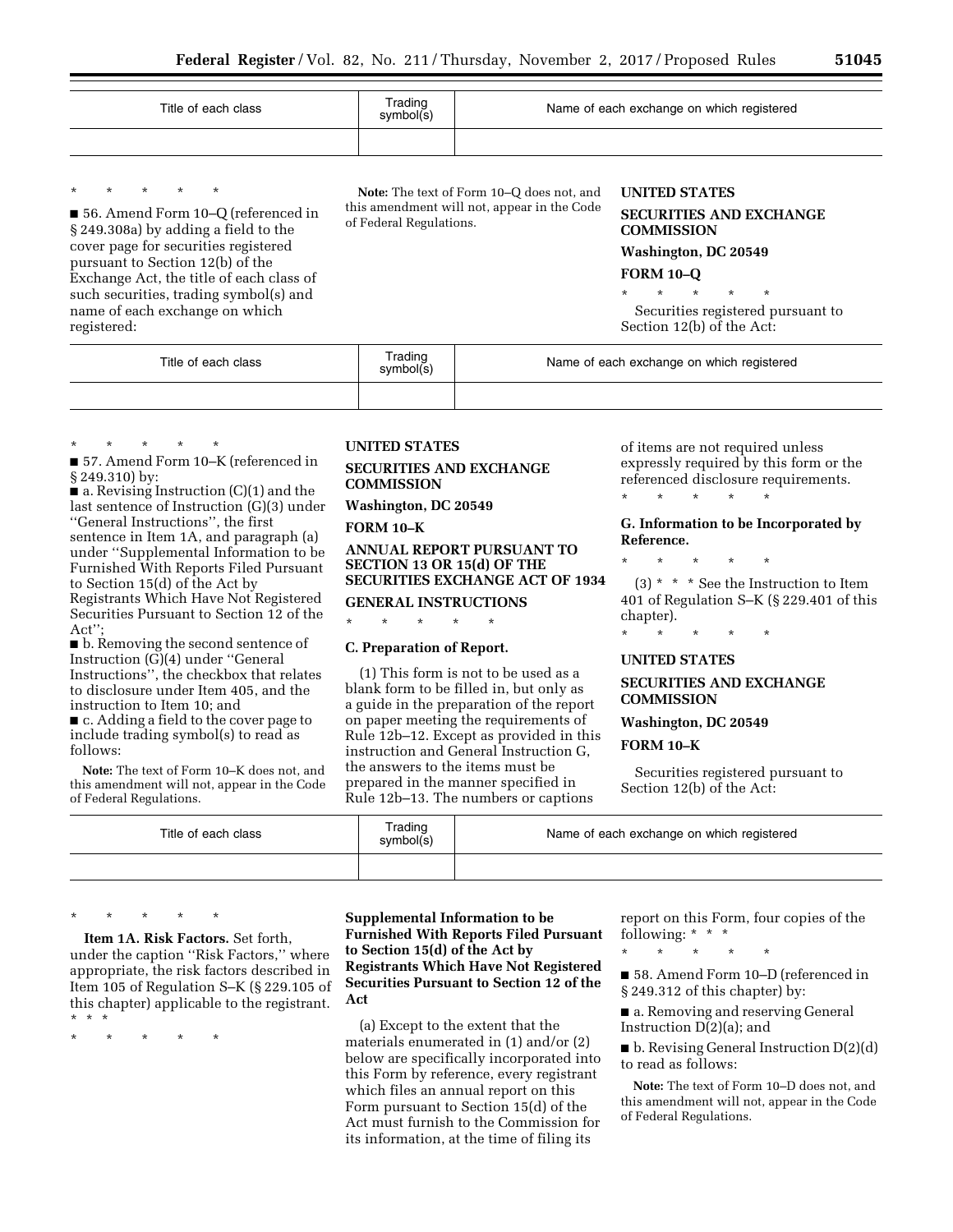# **UNITED STATES**

**SECURITIES AND EXCHANGE COMMISSION** 

**Washington, DC 20549** 

#### **FORM 10–D**

# **ASSET–BACKED ISSUER DISTRIBUTION REPORT PURSUANT TO SECTION 13 OR 15(d) OF THE SECURITIES EXCHANGE ACT OF 1934 GENERAL INSTRUCTIONS**

\* \* \* \* \* (d) Exchange Act Rules 12b–23 (17 CFR 240.12b–23) (additional rules on incorporation by reference for reports filed pursuant to Sections 13 and 15(d) of the Act).

\* \* \* \* \*

### **PART 270—RULES AND REGULATIONS, INVESTMENT COMPANY ACT OF 1934**

■ 59. The authority citation for part 270 continues to read in part as follows:

**Authority:** 15 U.S.C. 80a–1 *et seq.,* 80a– 34(d), 80a–37, 80a–39, and Pub. L. 111–203, sec. 939A, 124 Stat. 1376 (2010), unless otherwise noted.

\* \* \* \* \* ■ 60. Revise § 270.0–4 to read as follows:

#### **§ 270.0–4 Incorporation by reference.**

(a) *Registration statements and reports.* Except as provided by this section or in the appropriate form, information may be incorporated by reference in answer, or partial answer, to any item of a registration statement or report. Where an item requires a summary or outline of the provisions of any document, the summary or outline may incorporate by reference particular items, sections, or paragraphs of any exhibit and may be qualified in its entirety by such reference.

(b) *Financial information.* Except as provided in the Commission's rules, financial information required to be given in comparative form for two or more fiscal years or periods must not be incorporated by reference unless the information incorporated by reference includes the entire period for which the comparative data is given. In the financial statements, incorporating by reference, or cross-referencing to, information provided pursuant to the non-financial information disclosure requirements is not permitted unless otherwise specifically permitted or required by the Commission's rules.

(c) *Exhibits.* Any document or part thereof, including any financial statement or part thereof, filed with the Commission pursuant to any Act administered by the Commission may

be incorporated by reference as an exhibit to any registration statement, application, or report filed with the Commission by the same or any other person. If any modification has occurred in the text of any document incorporated by reference since the filing thereof, the registrant must file with the reference a statement containing the text of any such modification and the date thereof.

(d) *Hyperlinks.* Include an active hyperlink to information incorporated into a registration statement, application, or report by reference if such information is publicly available on the Commission's Electronic Data Gathering, Analysis and Retrieval System (''EDGAR'') at the time the registration statement, application, or report is filed. For hyperlinking to exhibits, please refer to the appropriate form.

(e) *General.* Include an express statement clearly describing the specific location of the information you are incorporating by reference. The statement must identify the document where the information was originally filed or submitted and the location of the information within that document. The statement must be made at the particular place where the information is required, if applicable. Information must not be incorporated by reference in any case where such incorporation would render the disclosure incomplete, unclear, or confusing. For example, unless expressly permitted or required, disclosure must not be incorporated by reference from a second document if that second document incorporates information pertinent to such disclosure by reference to a third document.

#### **§ 270.8b–23 [Removed and reserved].**

■ 61. Remove and reserve § 270.8b–23.

**§ 270.8b–24 [Removed and reserved].** 

■ 62. Remove and reserve § 270.8b-24.

# **§ 270.8b–32 [Removed and reserved].**

■ 63. Remove and reserve § 270.8b–32. \* \* \* \* \*

### **PART 274—FORMS PRESCRIBED UNDER THE INVESTMENT COMPANY ACT OF 1934**

■ 64. The authority citation for part 274 continues to read in part as follows:

**Authority:** 15 U.S.C. 77f, 77g, 77h, 77j, 77s, 78c(b), 78*l,* 78m, 78n, 78(o)(d), 80a–8, 80a– 26, 80a–29, and Pub. L. 111–203, sec. 939A, 124 Stat. 1376 (2010), unless otherwise noted.

\* \* \* \* \* ■ 65. Amend Form N-5 (referenced in § 274.5 of this chapter) by revising

''Instructions as to Exhibits'' to add a paragraph to read as follows:

**Note:** The text of Form N–5 does not, and this amendment will not, appear in the Code of Federal Regulations.

#### **Form N–5**

\* \* \* \* \*

# **INSTRUCTIONS AS TO EXHIBITS**

\* \* \* \* \* Each exhibit identified in the exhibit index must include an active link to an exhibit that is filed with the registration statement or, if the exhibit is incorporated by reference an active hyperlink to the exhibit separately filed on EDGAR. If the registration statement is amended, each amendment must include active hyperlinks to the exhibits required with the amendment.

\* \* \* \* \* ■ 66. Amend Form N–1A (referenced in § 274.11A of this chapter) by:

■ a. Revising General Instruction D.2; and

■ b. Revising the Instruction to Item 28 to read as follows:

**Note:** The text of Form N–1A does not, and this amendment will not, appear in the Code of Federal Regulations.

### **Form N–1A**

\* \* \* \* \*

# **GENERAL INSTRUCTIONS**

\* \* \* \* \*

# **D. Incorporation by Reference**

\* \* \* \* \*

# **2. General Requirements**

All incorporation by reference must comply with the requirements of this Form and the following rules on incorporation by reference: rule 411 under the Securities Act [17 CFR 230.411] (general rules on incorporation by reference in a prospectus); rule 303 of Regulation S–T [17 CFR 232.303] (specific requirements for electronically filed documents); and rule 0–4 [17 CFR 270.0–4] (additional rules on incorporation by reference for Funds).

\* \* \* \* \*

### **Item 28. Exhibits**

\* \* \* \* \*

# **Instruction**

Each exhibit identified in the exhibit index (other than an exhibit filed in eXtensible Business Reporting Language) must include an active link to an exhibit that is filed with the registration statement or, if the exhibit is incorporated by reference an active hyperlink to the exhibit separately filed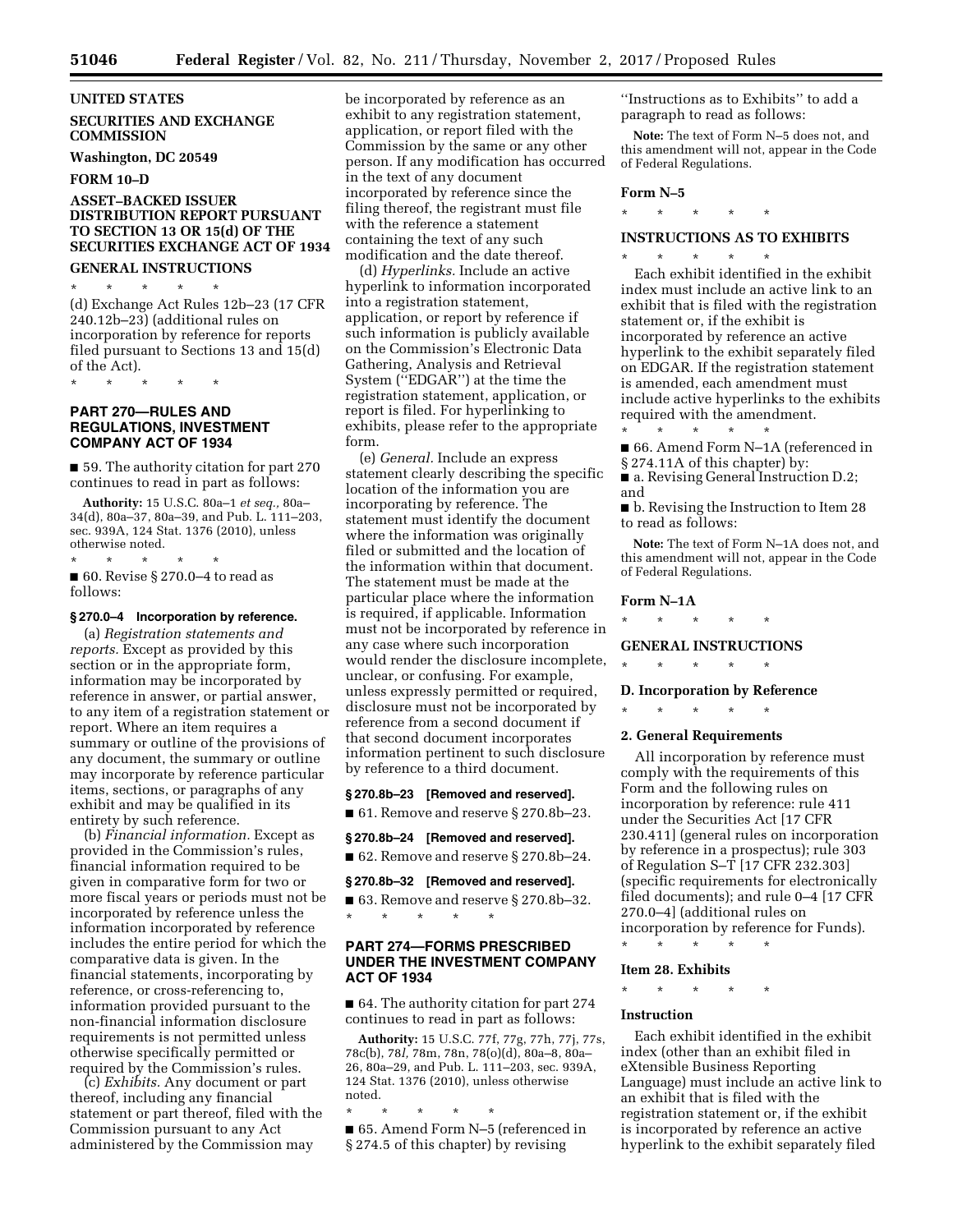on EDGAR. If the registration statement is amended, each amendment must include active hyperlinks to the exhibits required with the amendment.

A Fund that is a Feeder Fund also must file a copy of all codes of ethics applicable to the Master Fund. \* \* \* \* \*

■ 67. Amend Form N–2 (referenced in § 274.11a–1 of this chapter) by: ■ a. Revising General Instruction F; and ■ b. Revising the Instructions to Item 25.2 to add Instruction 4 to read as follows:

**Note:** The text of Form N–2 does not, and this amendment will not, appear in the Code of Federal Regulations.

### **Form N–2**

# \* \* \* \* \* **GENERAL INSTRUCTIONS**

\* \* \* \* \*

#### **F. Incorporation by Reference**

Incorporation by reference permits a Registrant to include documents and exhibits filed previously with the Commission as part of the registration statement by making reference to where, and under what designation, these documents can be found in previous filings. A Registrant may incorporate all or part of the Statement of Additional Information (the ''SAI'') into the prospectus delivered to investors without physically delivering the SAI with the prospectus, so long as the SAI is available to investors upon request at no charge and any information or documents incorporated by reference into the SAI are provided along with the SAI, except to the extent provided by paragraph F.3 below.

In general, a Registrant may incorporate by reference, in response to any item of Form N–2 not required to be included in the prospectus, any information contained elsewhere in the registration statement or in other statements, applications, or reports filed with the Commission.

A Registrant may incorporate by reference into the prospectus or the SAI in response to Item 4.1 or 24 of this form the information contained in Form N– CSR [17 CFR 249.331 and 274.128] or any report to shareholders meeting the requirements of Section 30(e) of the 1940 Act [15 U.S.C. 80a–29(e)] and Rule 30e–1 [17 CFR 270.30e–1] thereunder (and a Registrant that has elected to be regulated as a business development company may so incorporate into Items 4.2, 8.6.c, or 24 of this form the information contained in its annual report under the Securities Exchange Act of 1934 [15 U.S.C. 78a *et seq.*] (the ''Exchange Act'')), provided:

1. The material incorporated by reference is prepared in accordance with, and covers the periods specified by, this form.

2. The Registrant states in the prospectus or the SAI, at the place where the information required by Items 4.1, 4.2, 8.6.c, or 24 of this form would normally appear, that the information is incorporated by reference from a report to shareholders or a report on Form N– CSR. (The Registrant also may describe briefly, in either the prospectus, the SAI, or Part C of the registration statement (in response to Item 25.1) those portions of the report to shareholders or report on Form N–CSR that are not incorporated by reference and are not a part of the registration statement.)

3. The material incorporated by reference is provided with the prospectus and/or the SAI to each person to whom the prospectus and/or the SAI is sent or given, unless the person holds securities of the Registrant and otherwise has received a copy of the material. (The Registrant must state in the prospectus and/or the SAI that it will furnish, without charge, a copy of such material on request and provide the name, address, and telephone number of the person to contact.)

All incorporation by reference must comply with the requirements of this Form and the following rules on incorporation by reference: rule 411 under the Securities Act [17 CFR 230.411] (general rules on incorporation by reference in a prospectus); rule 303 of Regulation S–T [17 CFR 232.303] (specific requirements for electronically filed documents); and rule 0–4 [17 CFR 270.0–4] (additional rules on incorporation by reference for investment companies).

#### **Item 25. Financial Statements and Exhibits**

\* \* \* \* \*

\* \* \* \* \*

### 2. Exhibits:

\* \* \* \* \*

**Instructions** 

\* \* \* \* \* 4. Each exhibit identified in the exhibit index must include an active link to an exhibit that is filed with the registration statement or, if the exhibit is incorporated by reference an active hyperlink to the exhibit separately filed on EDGAR. If the registration statement is amended, each amendment must include active hyperlinks to the exhibits required with the amendment.

\* \* \* \* \*

■ 68. Amend Form N–3 (referenced in § 274.11b of this chapter) by:

- a. Revising General Instruction G; and
- b. Revising the Instructions to Item

29(b) to add Instruction 3 to read as follows:

**Note:** The text of Form N–3 does not, and this amendment will not, appear in the Code of Federal Regulations.

#### **Form N–3**

\* \* \* \* \*

**GENERAL INSTRUCTIONS** 

\* \* \* \* \*

#### **G. Incorporation by Reference**

A Registrant may, at its discretion, incorporate all or part of the Statement of Additional Information into the prospectus, without physically delivering the Statement of Additional Information to investors with the prospectus. But the Statement of Additional Information must be available to the investor upon request at no charge and any information or documents incorporated by reference into the Statement of Additional Information must be provided along with the Statement of Additional Information.

In general, a Registrant may incorporate by reference, in the answer to any item of Form N–3 not required to be in the prospectus, any information elsewhere in the registration statement or in other statements, applications, or reports led with the Commission.

Subject to these rules, a Registrant may incorporate by reference into the prospectus or the Statement of Additional Information in response to Items 4(a) or 28 of Form N–3 the information in Form N–CSR [17 CFR 249.331 and 274.128] or any report to contract owners meeting the requirements of Section 30(e) of the 1940 Act [15 U.S.C. 80a–29(e)] and Rule 30e–1 [17 CFR 270.30e–1] provided:

1. The material incorporated by reference is prepared in accordance with, and covers the periods specified by, this Form.

2. The Registrant states in the prospectus or the Statement of Additional Information, at the place where the information would normally appear, that the information is incorporated by reference from a report to security holders or a report on Form N–CSR. The Registrant may also describe, in either the prospectus, the Statement of Additional Information, or Part C of the Registration Statement (in response to Item 29(a)), any parts of the report to security holders or the report on Form N–CSR that are not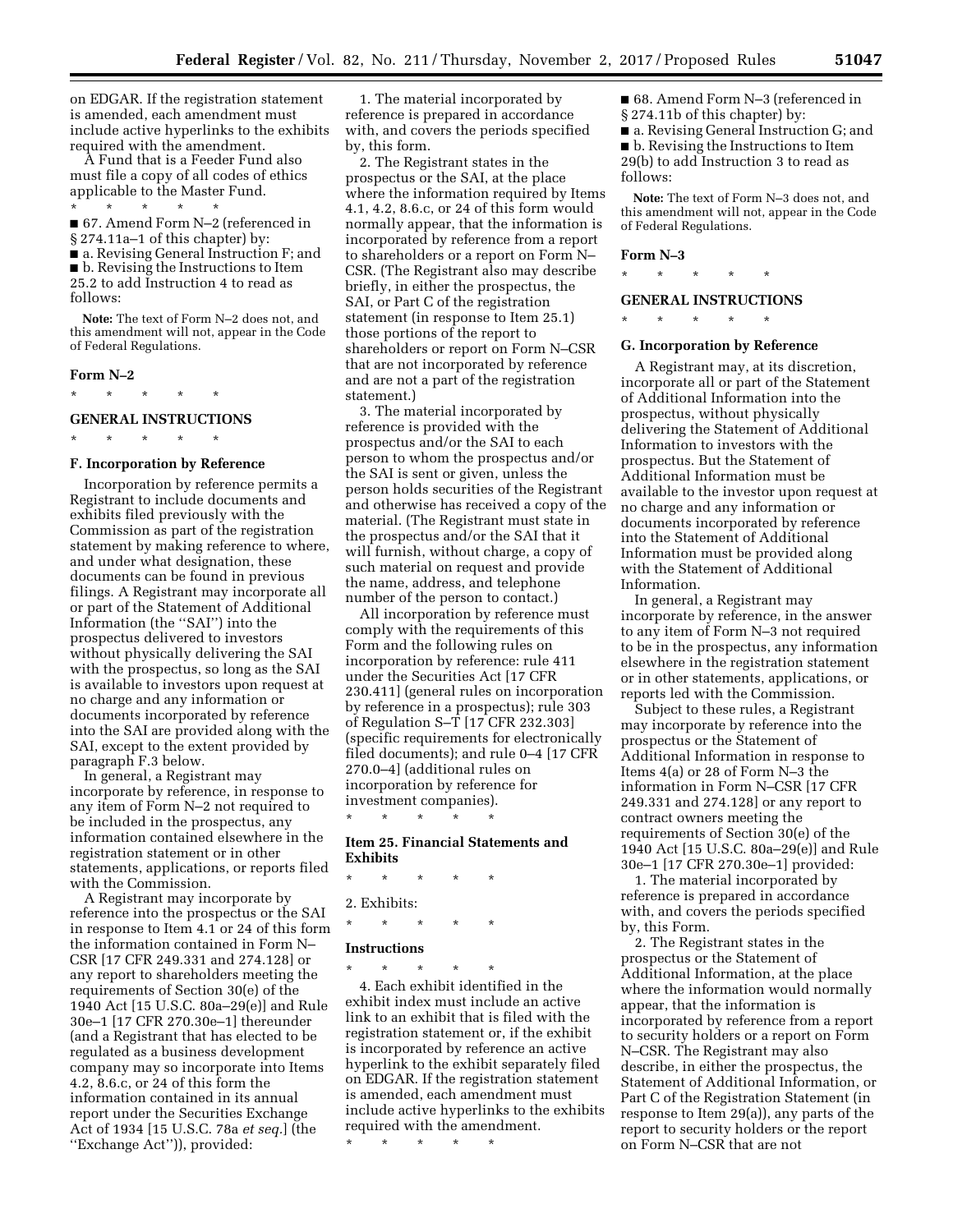incorporated by reference and are not a part of the Registration Statement.

3. The material incorporated by reference is provided with the prospectus or the Statement of Additional Information to each person to whom the prospectus or the Statement of Additional Information is given, unless the person holds securities of the Registrant and otherwise has received a copy of the material. However, Registrant must state in the prospectus or the Statement of Additional Information that it will furnish, without charge, another copy of such report on request and the name, address, and telephone number of the person to contact.

All incorporation by reference must comply with the requirements of this Form and the following rules on incorporation by reference: rule 411 under the Securities Act [17 CFR 230.411] (general rules on incorporation by reference in a prospectus); rule 303 of Regulation S–T [17 CFR 232.303] (specific requirements for electronically filed documents); and rule 0–4 [17 CFR 270.0–4] (additional rules on incorporation by reference for investment companies).

\* \* \* \* \* **Item 29. Financial Statements and** 

**Exhibits**  \* \* \* \* \*

(b) Exhibits:

\* \* \* \* \*

#### **Instructions**

\* \* \* \* \*

3. Each exhibit identified in the exhibit index must include an active link to an exhibit that is filed with the registration statement or, if the exhibit is incorporated by reference, an active hyperlink to the exhibit separately filed on EDGAR. If the registration statement is amended, each amendment must include active hyperlinks to the exhibits required with the amendment.

\* \* \* \* \* ■ 69. Amend Form N-4 (referenced in § 274.11c of this chapter) by: ■ a. Revising General Instruction G; and

■ b. Revising the Instructions to Item 24(b) to add Instruction 3 to read as follows:

**Note:** The text of Form N–4 does not, and this amendment will not, appear in the Code of Federal Regulations.

#### **Form N–4**

\* \* \* \* \*

#### **GENERAL INSTRUCTIONS**

\* \* \* \* \*

#### **G. Incorporation by Reference**

A Registrant may, at its discretion, incorporate all or part of the Statement of Additional Information into the prospectus, without physically delivering the Statement of Additional Information to investors with the prospectus. But the Statement of Additional Information must be available to the investor upon request at no charge and any information or documents incorporated by reference into the Statement of Additional Information must be provided along with the Statement of Additional Information.

All incorporation by reference must comply with the requirements of this Form and the following rules on incorporation by reference: rule 411 under the Securities Act [17 CFR 230.411] (general rules on incorporation by reference in a prospectus); rule 303 of Regulation S–T [17 CFR 232.303] (specific requirements for electronically filed documents); and rule 0–4 [17 CFR 270.0–4] (additional rules on incorporation by reference for investment companies).

In general, a Registrant may incorporate by reference, in the answer to any item of Form N–4 not required to be in the prospectus, any information elsewhere in the registration statement or in other statements, applications, or reports led with the Commission. \* \* \* \* \*

### **Item 24. Financial Statements and Exhibits**

\* \* \* \* \*

(b) Exhibits:

\* \* \* \* \*

*Instructions:* 

\* \* \* \* \*

\* \* \* \* \*

3. Each exhibit identified in the exhibit index must include an active link to an exhibit that is filed with the registration statement or, if the exhibit is incorporated by reference an active hyperlink to the exhibit separately filed on EDGAR. If the registration statement is amended, each amendment must include active hyperlinks to the exhibits required with the amendment.

■ 70. Amend Form N–6 (referenced in § 274.11d of this chapter) by:

■ a. Revising General Instruction D.2; and

■ b. Revising Item 26 to read as follows:

**Note:** The text of Form N–6 does not, and this amendment will not, appear in the Code of Federal Regulations.

#### **Form N–6**

\* \* \* \* \*

**GENERAL INSTRUCTIONS** 

\* \* \* \* \*

**B. Filing and Use of Form N–6** 

\* \* \* \* \*

**4. What rules apply to the filing of a registration statement on Form N–6?**  \* \* \* \* \*

#### **D. Incorporation by Reference**

\* \* \* \* \*

#### **2. General Requirements:**

All incorporation by reference must comply with the requirements of this Form and the following rules on incorporation by reference: rule 411 under the Securities Act [17 CFR 230.411] (general rules on incorporation by reference in a prospectus); rule 303 of Regulation S–T [17 CFR 232.303] (specific requirements for electronically filed documents); and rule 0–4, [17 CFR 270.0–4] (additional rules on incorporation by reference for investment companies).

\* \* \* \* \*

# **Item 26. Exhibits**

Subject to General Instruction D regarding incorporation by reference and rule 483 under the Securities Act [17 CFR 230.483], file the exhibits listed below as part of the registration statement. Letter or number the exhibits in the sequence indicated and file copies rather than originals, unless otherwise required by rule 483. Reflect any exhibit incorporated by reference in the list below and identify the previously filed document containing the incorporated material. Each exhibit identified in the exhibit index must include an active link to an exhibit that is filed with the registration statement or, if the exhibit is incorporated by reference an active hyperlink to the exhibit separately filed on EDGAR. If the registration statement is amended, each amendment must include active hyperlinks to the exhibits required with the amendment.

 $(a) * * * *$ 

\* \* \* \* \*

■ 71. Amend Form N–CSR (referenced in § 274.128 of this chapter) by:

■ a. Revising General Instruction D; and

■ b. Revising the Instruction to Item 12 to read as follows:

**Note:** The text of Form N–CSR does not, and this amendment will not, appear in the Code of Federal Regulations.